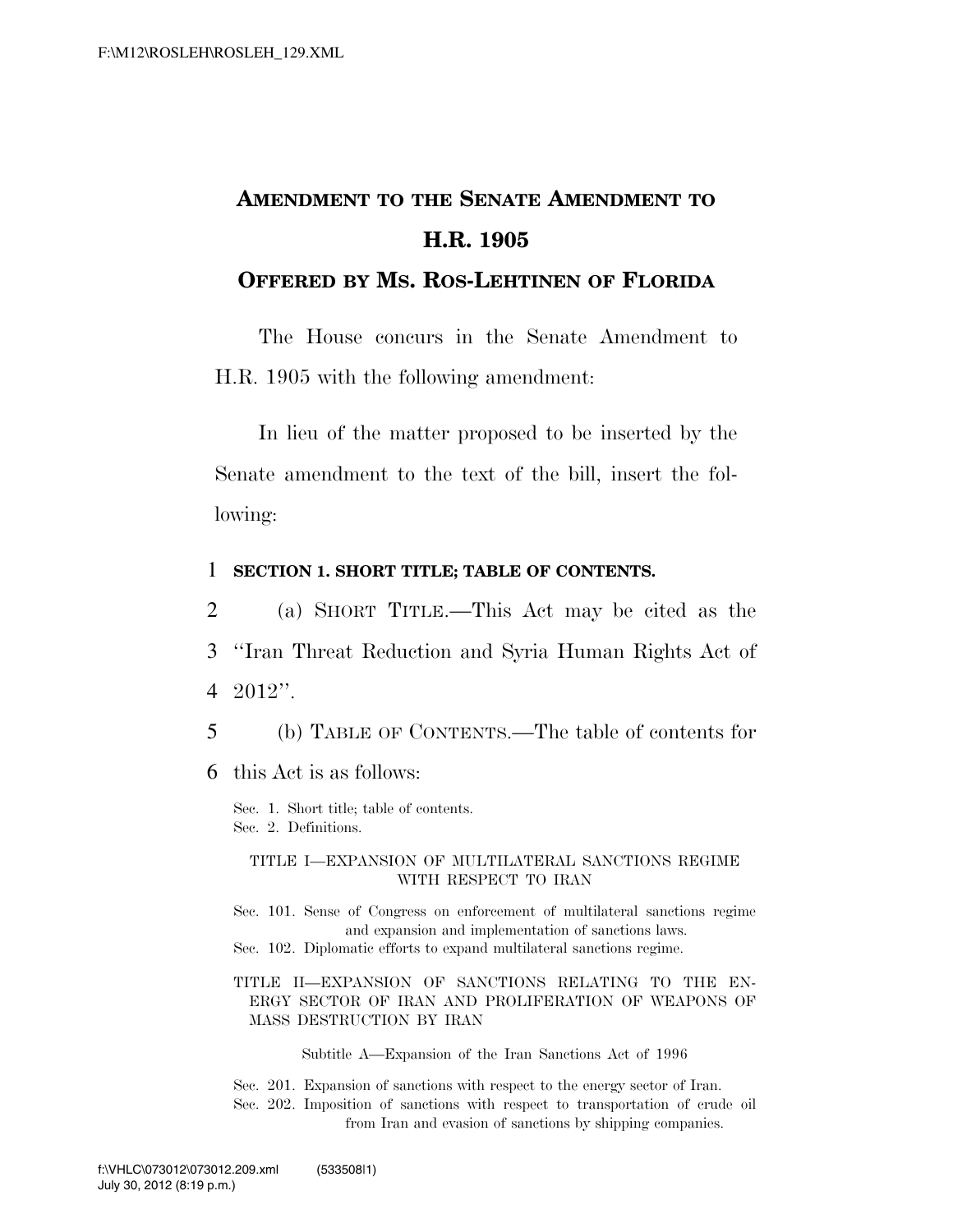- Sec. 203. Expansion of sanctions with respect to development by Iran of weapons of mass destruction.
- Sec. 204. Expansion of sanctions available under the Iran Sanctions Act of 1996.
- Sec. 205. Modification of waiver standard under the Iran Sanctions Act of 1996.
- Sec. 206. Briefings on implementation of the Iran Sanctions Act of 1996.
- Sec. 207. Expansion of definitions under the Iran Sanctions Act of 1996.
- Sec. 208. Sense of Congress on energy sector of Iran.

Subtitle B—Additional Measures Relating to Sanctions Against Iran

- Sec. 211. Imposition of sanctions with respect to the provision of vessels or shipping services to transport certain goods related to proliferation or terrorism activities to Iran.
- Sec. 212. Imposition of sanctions with respect to provision of underwriting services or insurance or reinsurance for the National Iranian Oil Company or the National Iranian Tanker Company.
- Sec. 213. Imposition of sanctions with respect to purchase, subscription to, or facilitation of the issuance of Iranian sovereign debt.
- Sec. 214. Imposition of sanctions with respect to subsidiaries and agents of persons sanctioned by United Nations Security Council resolutions.
- Sec. 215. Imposition of sanctions with respect to transactions with persons sanctioned for certain activities relating to terrorism or proliferation of weapons of mass destruction.
- Sec. 216. Expansion of, and reports on, mandatory sanctions with respect to financial institutions that engage in certain activities relating to Iran.
- Sec. 217. Continuation in effect of sanctions with respect to the Government of Iran, the Central Bank of Iran, and sanctions evaders.
- Sec. 218. Liability of parent companies for violations of sanctions by foreign subsidiaries.
- Sec. 219. Disclosures to the Securities and Exchange Commission relating to sanctionable activities.
- Sec. 220. Reports on, and authorization of imposition of sanctions with respect to, the provision of specialized financial messaging services to the Central Bank of Iran and other sanctioned Iranian financial institutions.
- Sec. 221. Identification of, and immigration restrictions on, senior officials of the Government of Iran and their family members.
- Sec. 222. Sense of Congress and rule of construction relating to certain authorities of State and local governments.
- Sec. 223. Government Accountability Office report on foreign entities that invest in the energy sector of Iran or export refined petroleum products to Iran.
- Sec. 224. Reporting on the importation to and exportation from Iran of crude oil and refined petroleum products.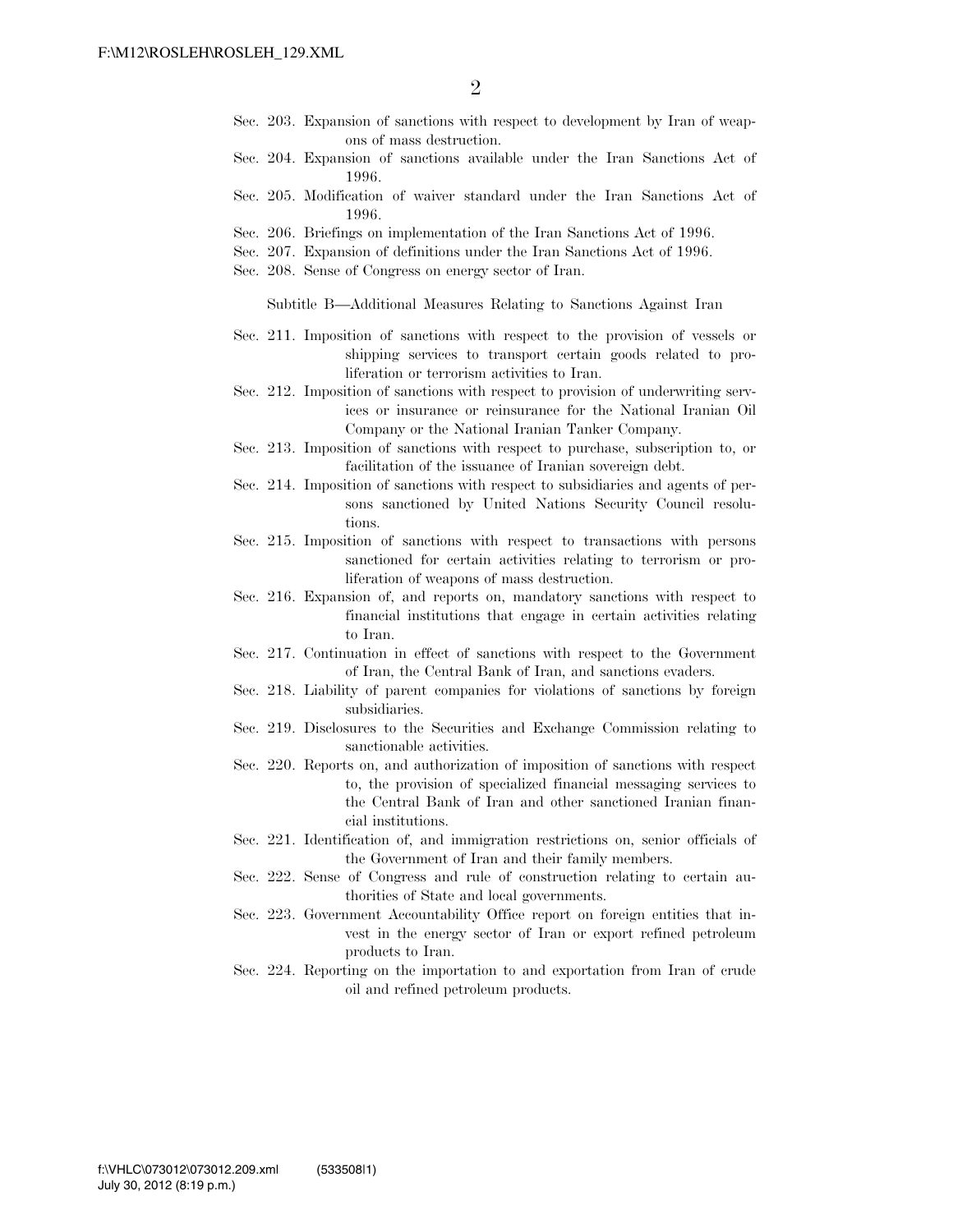#### TITLE III—SANCTIONS WITH RESPECT TO IRAN'S REVOLUTIONARY GUARD CORPS

- Subtitle A—Identification of, and Sanctions With Respect to, Officials, Agents, Affiliates, and Supporters of Iran's Revolutionary Guard Corps and Other Sanctioned Persons
- Sec. 301. Identification of, and imposition of sanctions with respect to, officials, agents, and affiliates of Iran's Revolutionary Guard Corps.
- Sec. 302. Identification of, and imposition of sanctions with respect to, persons that support or conduct certain transactions with Iran's Revolutionary Guard Corps or other sanctioned persons.
- Sec. 303. Identification of, and imposition of measures with respect to, foreign government agencies carrying out activities or transactions with certain Iran-affiliated persons.
- Sec. 304. Rule of construction.

Subtitle B—Additional Measures Relating to Iran's Revolutionary Guard Corps

- Sec. 311. Expansion of procurement prohibition to foreign persons that engage in certain transactions with Iran's Revolutionary Guard Corps.
- Sec. 312. Determinations of whether the National Iranian Oil Company and the National Iranian Tanker Company are agents or affiliates of Iran's Revolutionary Guard Corps.

#### TITLE IV—MEASURES RELATING TO HUMAN RIGHTS ABUSES IN IRAN

Subtitle A—Expansion of Sanctions Relating to Human Rights Abuses in Iran

- Sec. 401. Imposition of sanctions on certain persons responsible for or complicit in human rights abuses committed against citizens of Iran or their family members after the June 12, 2009, elections in Iran.
- Sec. 402. Imposition of sanctions with respect to the transfer of goods or technologies to Iran that are likely to be used to commit human rights abuses.
- Sec. 403. Imposition of sanctions with respect to persons who engage in censorship or other related activities against citizens of Iran.

Subtitle B—Additional Measures to Promote Human Rights

- Sec. 411. Codification of sanctions with respect to grave human rights abuses by the governments of Iran and Syria using information technology.
- Sec. 412. Clarification of sensitive technologies for purposes of procurement ban under Comprehensive Iran Sanctions, Accountability, and Divestment Act of 2010.
- Sec. 413. Expedited consideration of requests for authorization of certain human rights-, humanitarian-, and democracy-related activities with respect to Iran.
- Sec. 414. Comprehensive strategy to promote Internet freedom and access to information in Iran.
- Sec. 415. Statement of policy on political prisoners.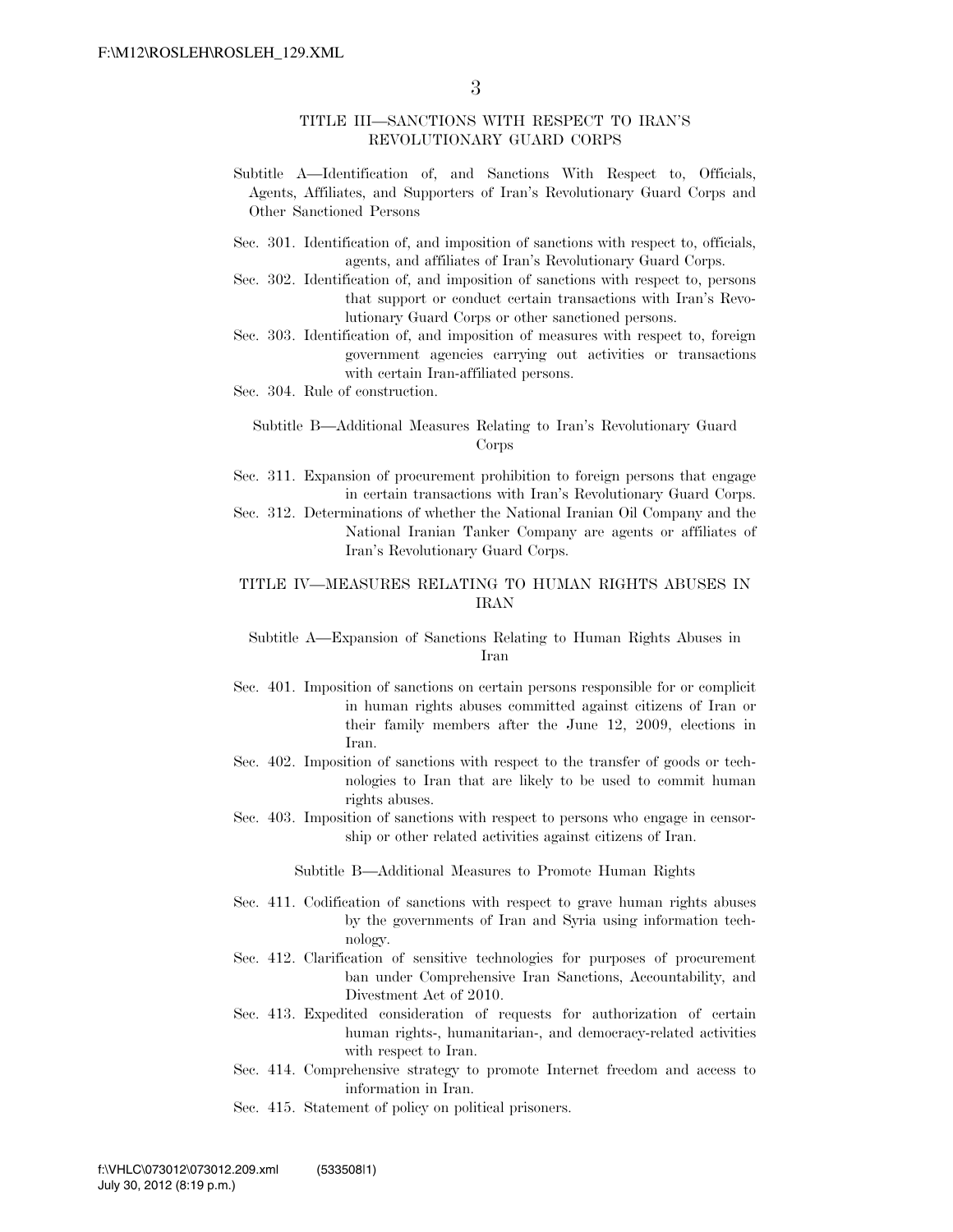#### TITLE V—MISCELLANEOUS

- Sec. 501. Exclusion of citizens of Iran seeking education relating to the nuclear and energy sectors of Iran.
- Sec. 502. Interests in certain financial assets of Iran.
- Sec. 503. Technical correction to section 1245 of the National Defense Authorization Act for Fiscal Year 2012.
- Sec. 504. Expansion of sanctions under section 1245 of the National Defense Authorization Act for Fiscal Year 2012.
- Sec. 505. Reports on natural gas exports from Iran.
- Sec. 506. Report on membership of Iran in international organizations.
- Sec. 507. Sense of Congress on exportation of goods, services, and technologies for aircraft produced in the United States.

#### TITLE VI—GENERAL PROVISIONS

- Sec. 601. Implementation; penalties.
- Sec. 602. Applicability to certain intelligence activities.
- Sec. 603. Applicability to certain natural gas projects.
- Sec. 604. Rule of construction with respect to use of force against Iran and Syria.
- Sec. 605. Termination.

#### TITLE VII—SANCTIONS WITH RESPECT TO HUMAN RIGHTS ABUSES IN SYRIA

- Sec. 701. Short title.
- Sec. 702. Imposition of sanctions with respect to certain persons who are responsible for or complicit in human rights abuses committed against citizens of Syria or their family members.
- Sec. 703. Imposition of sanctions with respect to the transfer of goods or technologies to Syria that are likely to be used to commit human rights abuses.
- Sec. 704. Imposition of sanctions with respect to persons who engage in censorship or other forms of repression in Syria.
- Sec. 705. Waiver.
- Sec. 706. Termination.

### 1 **SEC. 2. DEFINITIONS.**

- 2 Except as otherwise specifically provided, in this Act:
- 3 (1) APPROPRIATE CONGRESSIONAL COMMIT-
- 4 TEES.—The term ''appropriate congressional com-
- 5 mittees'' has the meaning given that term in section
- 6 14 of the Iran Sanctions Act of 1996 (Public Law
- 7 104–172; 50 U.S.C. 1701 note).
- 8 (2) FINANCIAL TRANSACTION.—The term ''fi-
- 9 nancial transaction'' means any transfer of value in-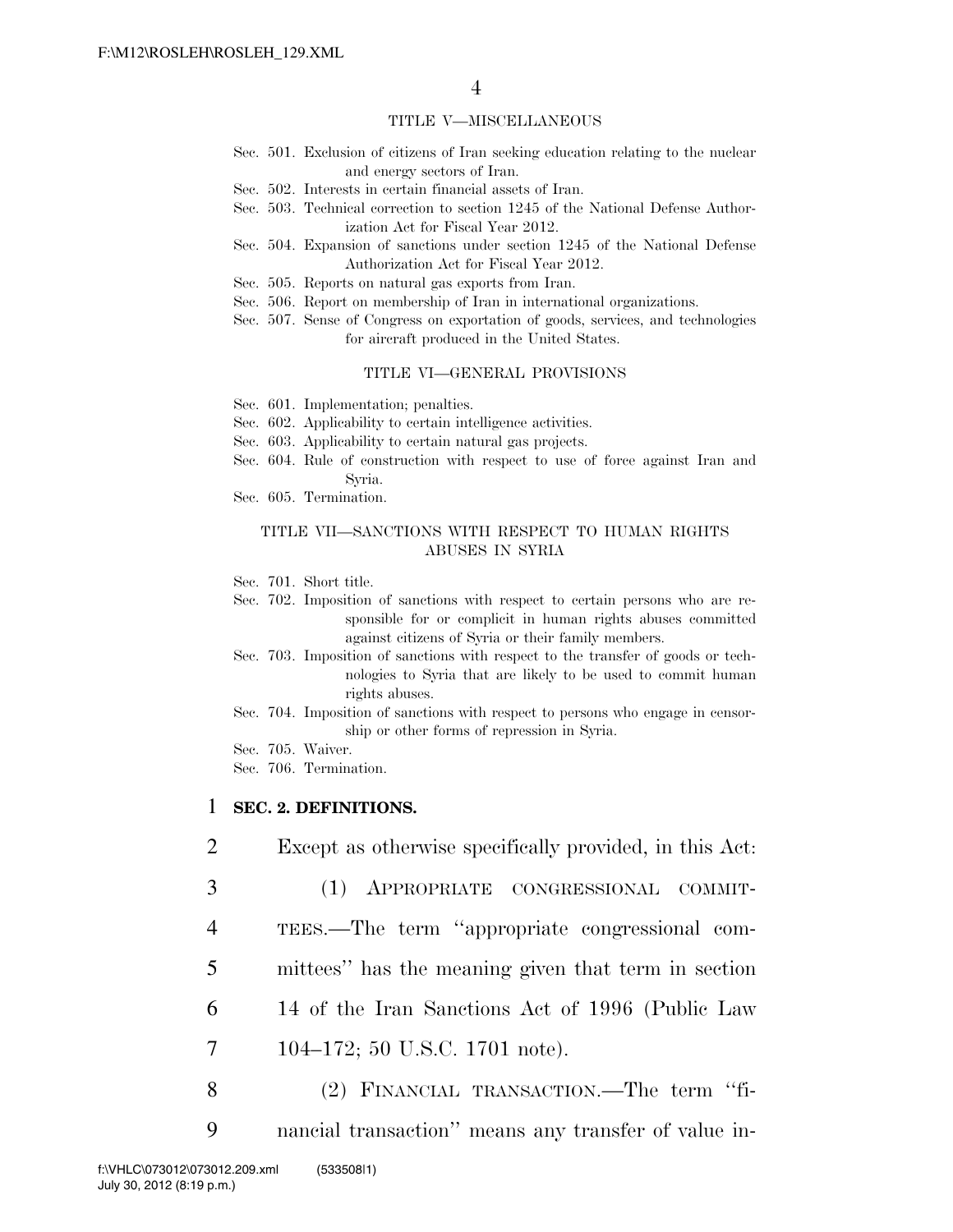volving a financial institution, including the transfer of forwards, futures, options, swaps, or precious metals, including gold, silver, platinum, and palla- dium. (3) KNOWINGLY.—The term ''knowingly'' has the meaning given that term in section 14 of the Iran Sanctions Act of 1996 (Public Law 104–172; 50 U.S.C. 1701 note). (4) UNITED STATES PERSON.—The term ''United States person'' has the meaning given that term in section 101 of the Comprehensive Iran Sanctions, Accountability, and Divestment Act of 2010 (22 U.S.C. 8511). **TITLE I—EXPANSION OF MULTI- LATERAL SANCTIONS REGIME WITH RESPECT TO IRAN SEC. 101. SENSE OF CONGRESS ON ENFORCEMENT OF MUL- TILATERAL SANCTIONS REGIME AND EXPAN- SION AND IMPLEMENTATION OF SANCTIONS LAWS.**  21 It is the sense of Congress that the goal of compelling Iran to abandon efforts to acquire a nuclear weapons ca-pability and other threatening activities can be effectively

 achieved through a comprehensive policy that includes eco-nomic sanctions, diplomacy, and military planning, capa-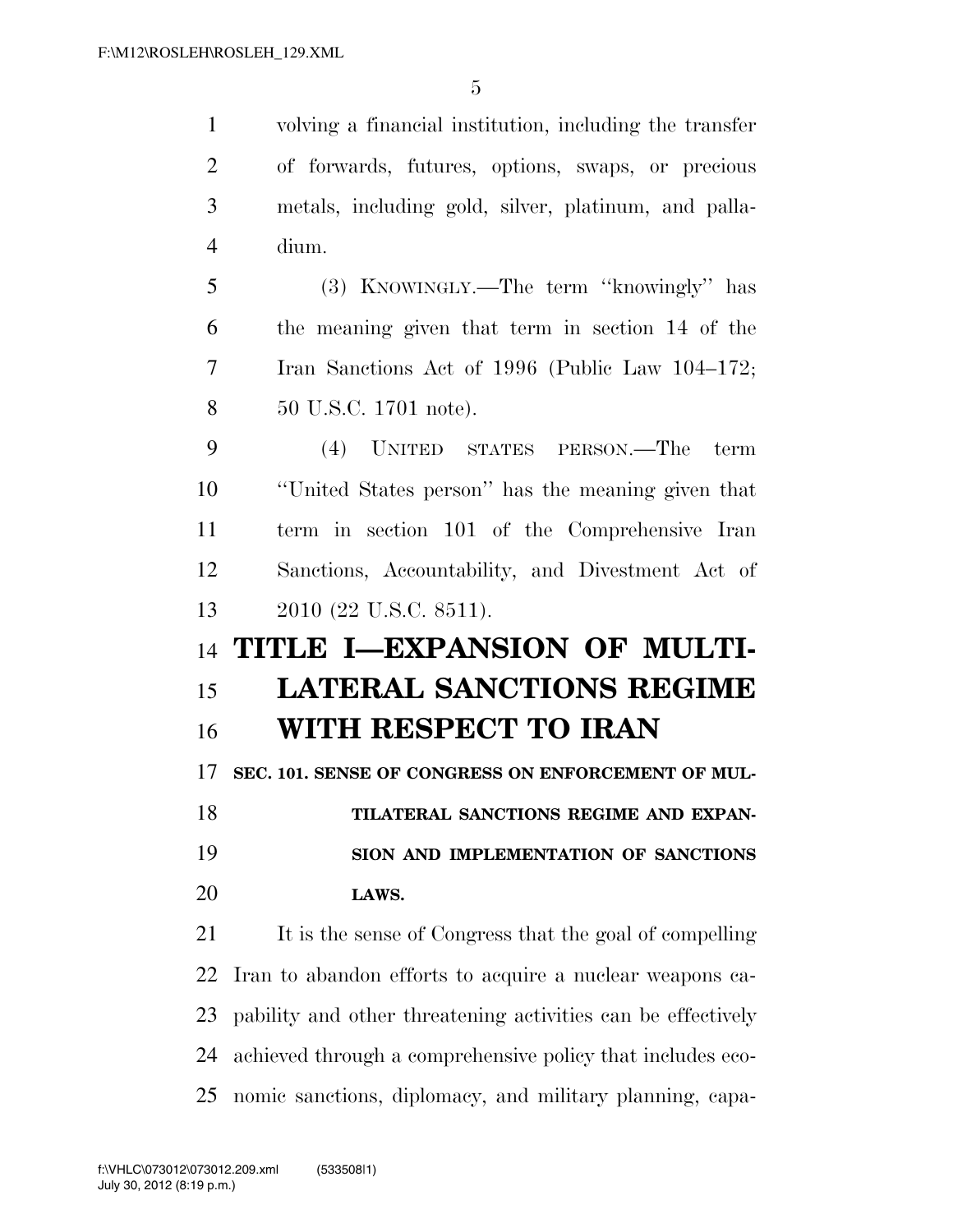bilities and options, and that this objective is consistent with the one stated by President Barack Obama in the 2012 State of the Union Address: ''Let there be no doubt: America is determined to prevent Iran from getting a nu- clear weapon, and I will take no options off the table to achieve that goal''. Among the economic measures to be taken are—

 (1) prompt enforcement of the current multilat-eral sanctions regime with respect to Iran;

 (2) full, timely, and vigorous implementation of all sanctions enacted into law, including sanctions imposed or expanded by this Act or amendments made by this Act, through—

 (A) intensified monitoring by the President and the designees of the President, including the Secretary of the Treasury, the Secretary of State, and senior officials in the intelligence community (as defined in section 3(4) of the National Security Act of 1947 (50 U.S.C.  $401a(4)$ , as appropriate;

 (B) more extensive use of extraordinary authorities provided for under the International Emergency Economic Powers Act (50 U.S.C. 24 1701 et seq.) and other sanctions laws;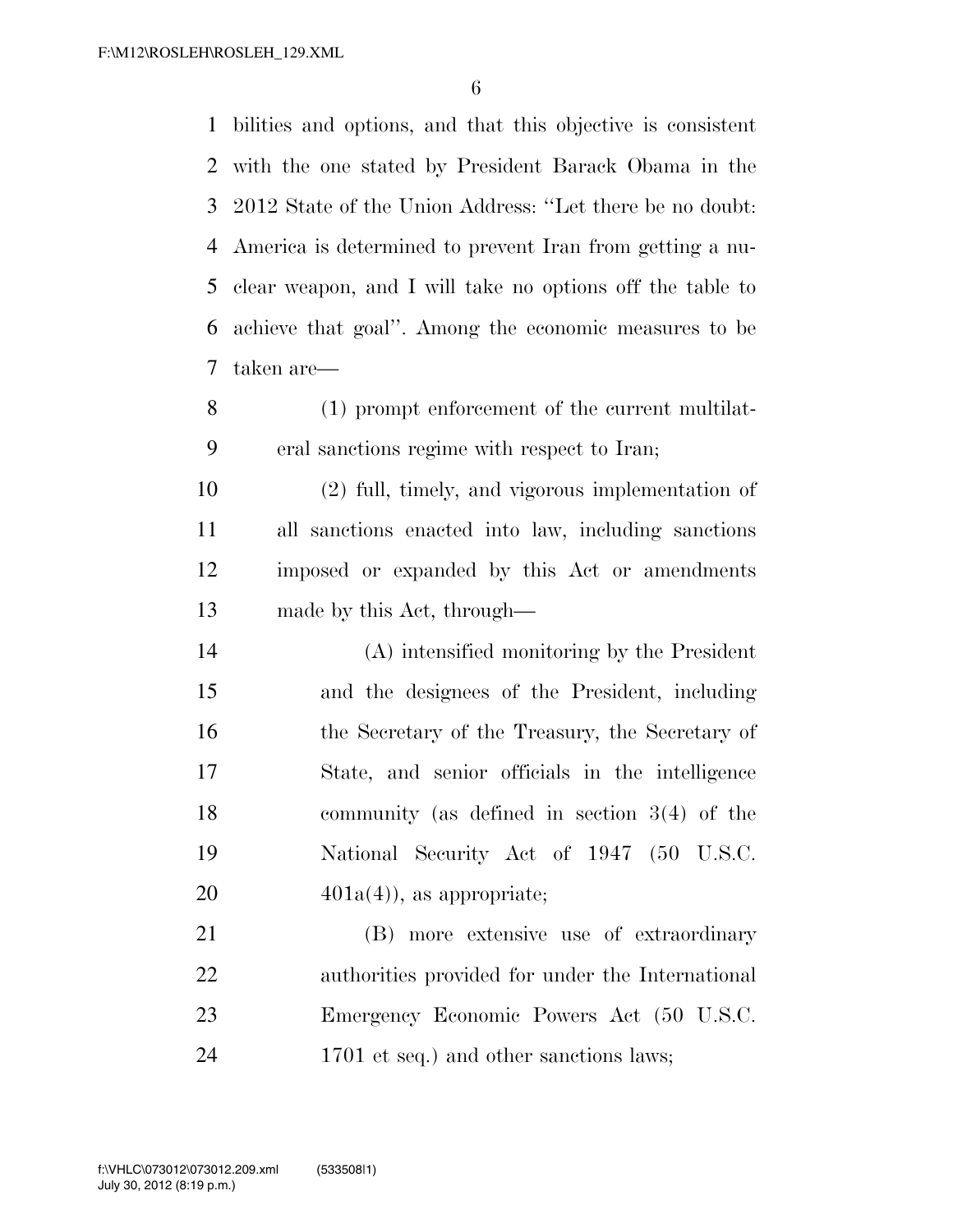| $\mathbf{1}$   | (C) reallocation of resources to provide the       |
|----------------|----------------------------------------------------|
| $\overline{2}$ | personnel necessary, within the Department of      |
| 3              | the Treasury, the Department of State, and the     |
| $\overline{4}$ | Department of Commerce, and, where appro-          |
| 5              | priate, the intelligence community, to apply and   |
| 6              | enforce sanctions; and                             |
| 7              | (D) expanded cooperation with inter-               |
| 8              | national sanctions enforcement efforts;            |
| 9              | $(3)$ urgent consideration of the expansion of ex- |
| 10             | isting sanctions with respect to such areas as—    |
| 11             | (A) the provision of energy-related services       |
| 12             | to Iran;                                           |
| 13             | (B) the provision of insurance and reinsur-        |
| 14             | ance services to Iran;                             |
| 15             | (C) the provision of shipping services to          |
| 16             | Iran; and                                          |
| 17             | (D) those Iranian financial institutions not       |
| 18             | yet designated for the imposition of sanctions     |
| 19             | that may be acting as intermediaries for Ira-      |
| 20             | nian financial institutions that are designated    |
| 21             | for the imposition of sanctions; and               |
| 22             | (4) a focus on countering Iran's efforts to evade  |
| 23             | sanctions, including—                              |
| 24             | (A) the activities of telecommunications,          |
| 25             | Internet, and satellite service providers, in and  |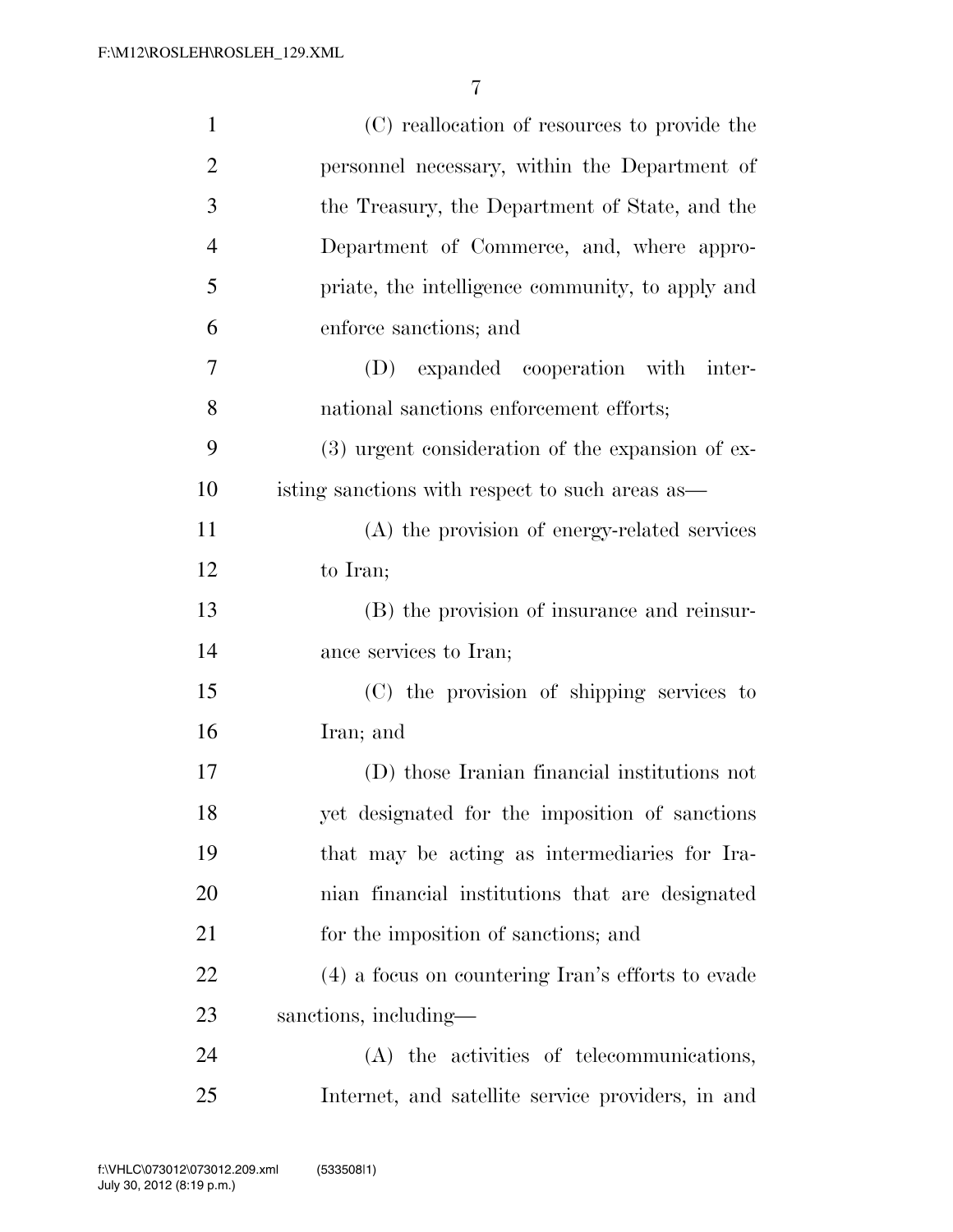| $\mathbf{1}$   | outside of Iran, to ensure that such providers             |
|----------------|------------------------------------------------------------|
| $\overline{2}$ | are not participating in or facilitating, directly         |
| 3              | or indirectly, the evasion of the sanctions re-            |
| $\overline{4}$ | gime with respect to Iran or violations of the             |
| 5              | human rights of the people of Iran;                        |
| 6              | (B) the activities of financial institutions               |
| 7              | or other businesses or government agencies, in             |
| 8              | or outside of Iran, not yet designated for the             |
| 9              | imposition of sanctions; and                               |
| 10             | (C) urgent and ongoing evaluation of                       |
| 11             | Iran's energy, national security, financial, and           |
| 12             | telecommunications sectors, to gauge the effects           |
| 13             | of, and possible defects in, particular sanctions,         |
| 14             | with prompt efforts to correct any gaps in the             |
| 15             | existing sanctions regime with respect to Iran.            |
| 16             | SEC. 102. DIPLOMATIC EFFORTS TO EXPAND MULTILAT-           |
| 17             | ERAL SANCTIONS REGIME.                                     |
| 18             | (a) MULTILATERAL NEGOTIATIONS.—Congress urges              |
| 19             | the President to intensify diplomatic efforts, both in ap- |
| 20             | propriate international for asuch as the United Nations    |
| 21             | and bilaterally with allies of the United States, for the  |
| 22             | purpose of-                                                |
|                |                                                            |

 (1) expanding the United Nations Security Council sanctions regime to include—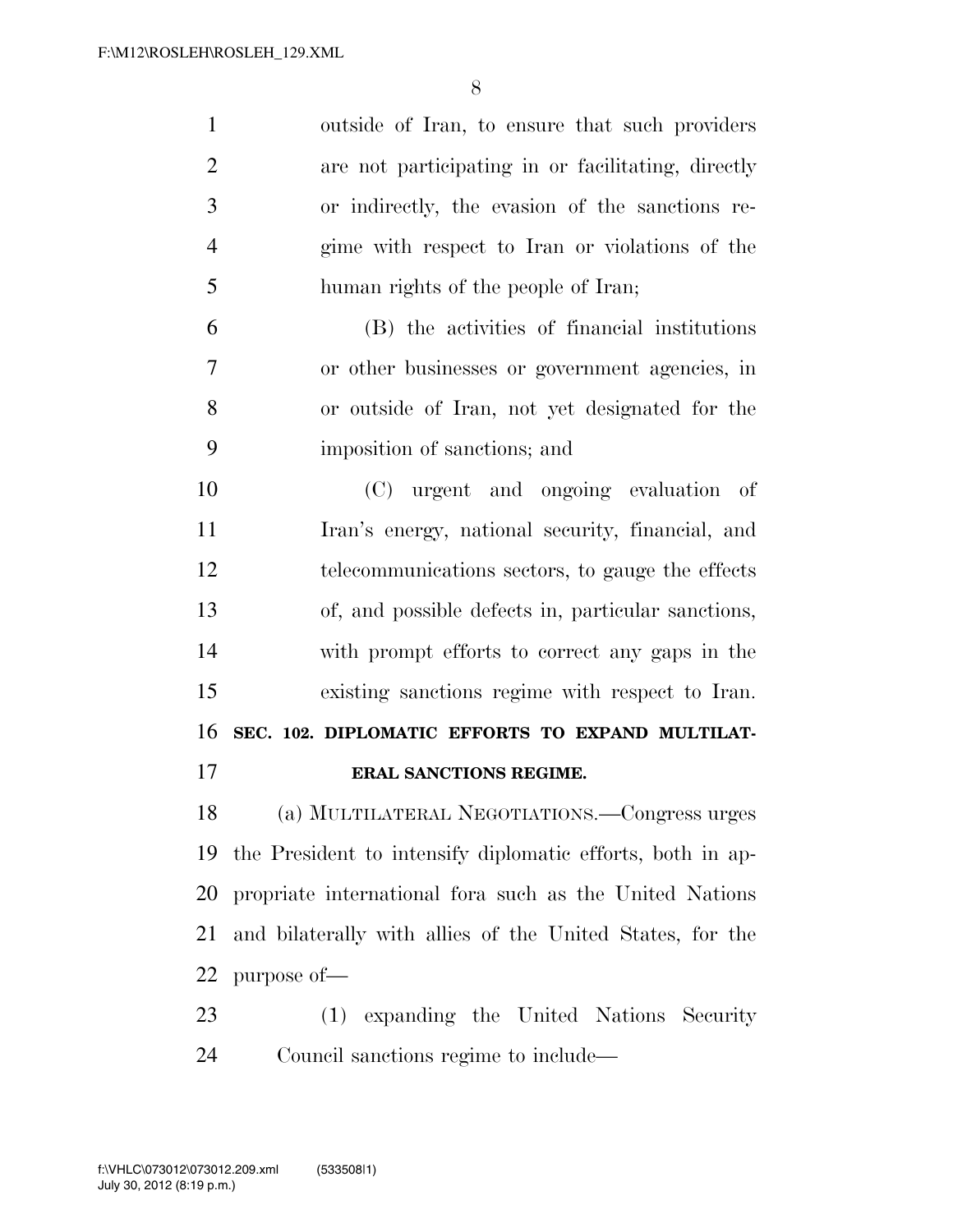| $\mathbf{1}$   | $(A)$ a prohibition on the issuance of visas  |
|----------------|-----------------------------------------------|
| $\overline{2}$ | to any official of the Government of Iran who |
| 3              | is involved in-                               |
| $\overline{4}$ | (i) human rights violations in or out-        |
| 5              | side of Iran;                                 |
| 6              | (ii) the development of a nuclear             |
| $\tau$         | weapons program and a ballistic missile ca-   |
| 8              | pability in Iran; or                          |
| 9              | (iii) support by the Government of            |
| 10             | Iran for terrorist organizations, including   |
| 11             | Hamas and Hezbollah; and                      |
| 12             | (B) a requirement that each member coun-      |
| 13             | try of the United Nations-                    |
| 14             | (i) prohibit the Islamic Republic of          |
| 15             | Iran Shipping Lines from landing at sea-      |
| 16             | ports, and cargo flights of Iran Air from     |
| 17             | landing at airports, in that country be-      |
| 18             | cause of the role of those organizations in   |
| 19             | proliferation and illegal arms sales; and     |
| 20             | (ii) apply the prohibitions described in      |
| 21             | clause (i) to other Iranian entities des-     |
| 22             | ignated for the imposition of sanctions on    |
| 23             | or after the date of the enactment of this    |
| 24             | Act;                                          |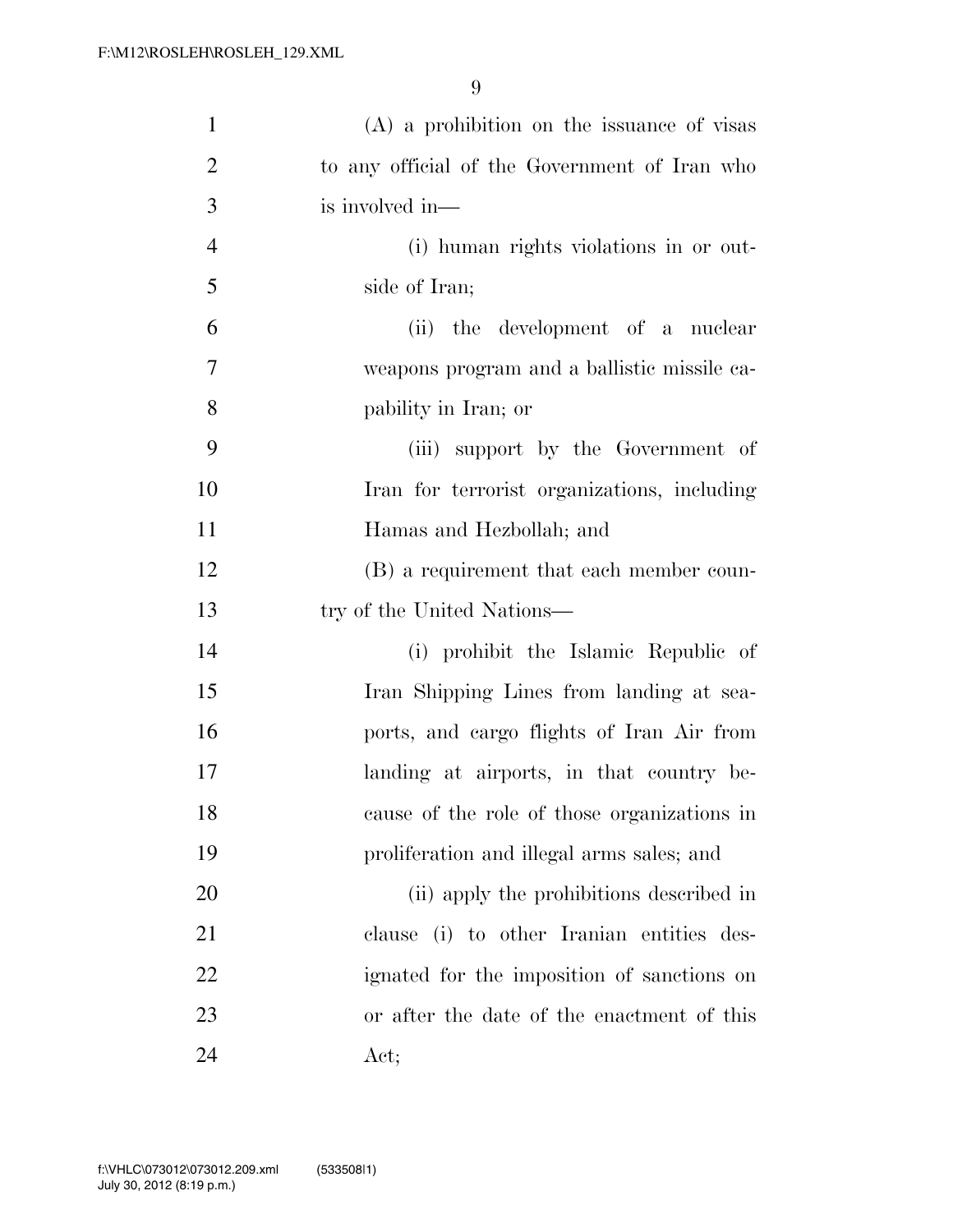| $\mathbf{1}$   | (2) expanding the range of sanctions imposed                |
|----------------|-------------------------------------------------------------|
| $\overline{2}$ | with respect to Iran by allies of the United States;        |
| 3              | (3) expanding efforts to limit the development              |
| $\overline{4}$ | of petroleum resources and the importation of re-           |
| 5              | fined petroleum products by Iran;                           |
| 6              | (4) developing additional initiatives to-                   |
| 7              | (A) increase the production of crude oil in                 |
| 8              | countries other than Iran; and                              |
| 9              | (B) assist countries that purchase or oth-                  |
| 10             | erwise obtain crude oil or petroleum products               |
| 11             | from Iran to eliminate their dependence on                  |
| 12             | crude oil and petroleum products from Iran;                 |
| 13             | and                                                         |
| 14             | (5) eliminating the revenue generated by the                |
| 15             | Government of Iran from the sale of petrochemical           |
| 16             | products produced in Iran to other countries.               |
| 17             | (b) REPORTS TO CONGRESS.—Not later than 180                 |
| 18             | days after the date of the enactment of this Act, and every |
| 19             | 180 days thereafter, the President shall submit to the ap-  |
| 20             | propriate congressional committees a report on the extent   |
| 21             | to which diplomatic efforts described in subsection (a)     |
| 22             | have been successful that includes—                         |
| 23             | (1) an identification of the countries that have            |
| 24             | agreed to impose sanctions or take other measures           |
| 25             | to further the policy set forth in subsection $(a)$ ;       |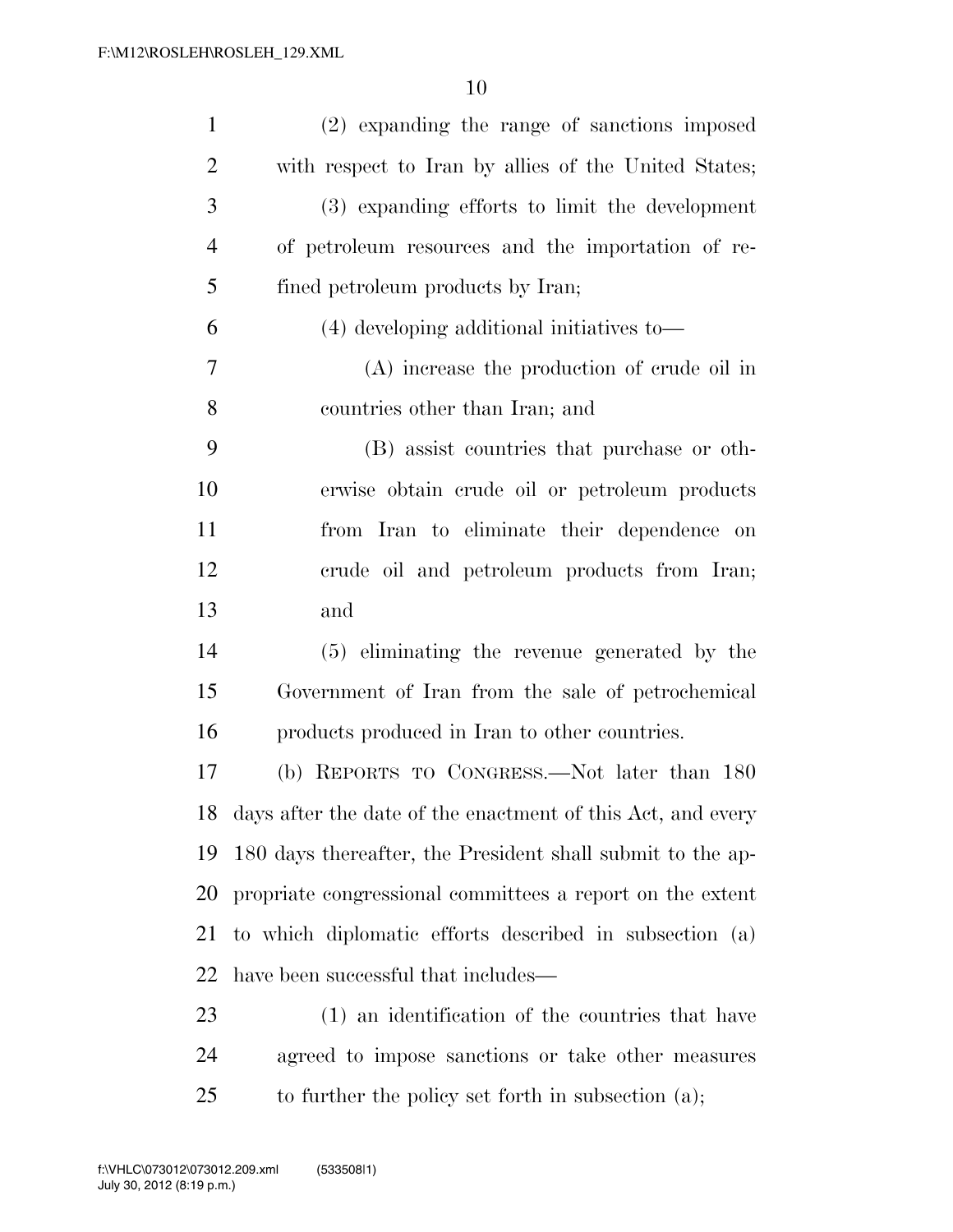(2) the extent of the implementation and en- forcement of those sanctions or other measures by those countries;

 (3) the criteria the President uses to determine whether a country has significantly reduced its crude oil purchases from Iran pursuant to section 1245(d)(4)(D) of the National Defense Authoriza-8 tion Act for Fiscal Year 2012, as amended by sec- tion 504, including considerations of reductions both in terms of volume and price;

 (4) an identification of the countries that have not agreed to impose such sanctions or measures, in- cluding such countries granted exceptions for signifi- cant reductions in crude oil purchases pursuant to 15 such section  $1245(d)(4)(D)$ ;

 (5) recommendations for additional measures that the United States could take to further diplo-matic efforts described in subsection (a); and

 (6) the disposition of any decision with respect to sanctions imposed with respect to Iran by the World Trade Organization or its predecessor organi-zation.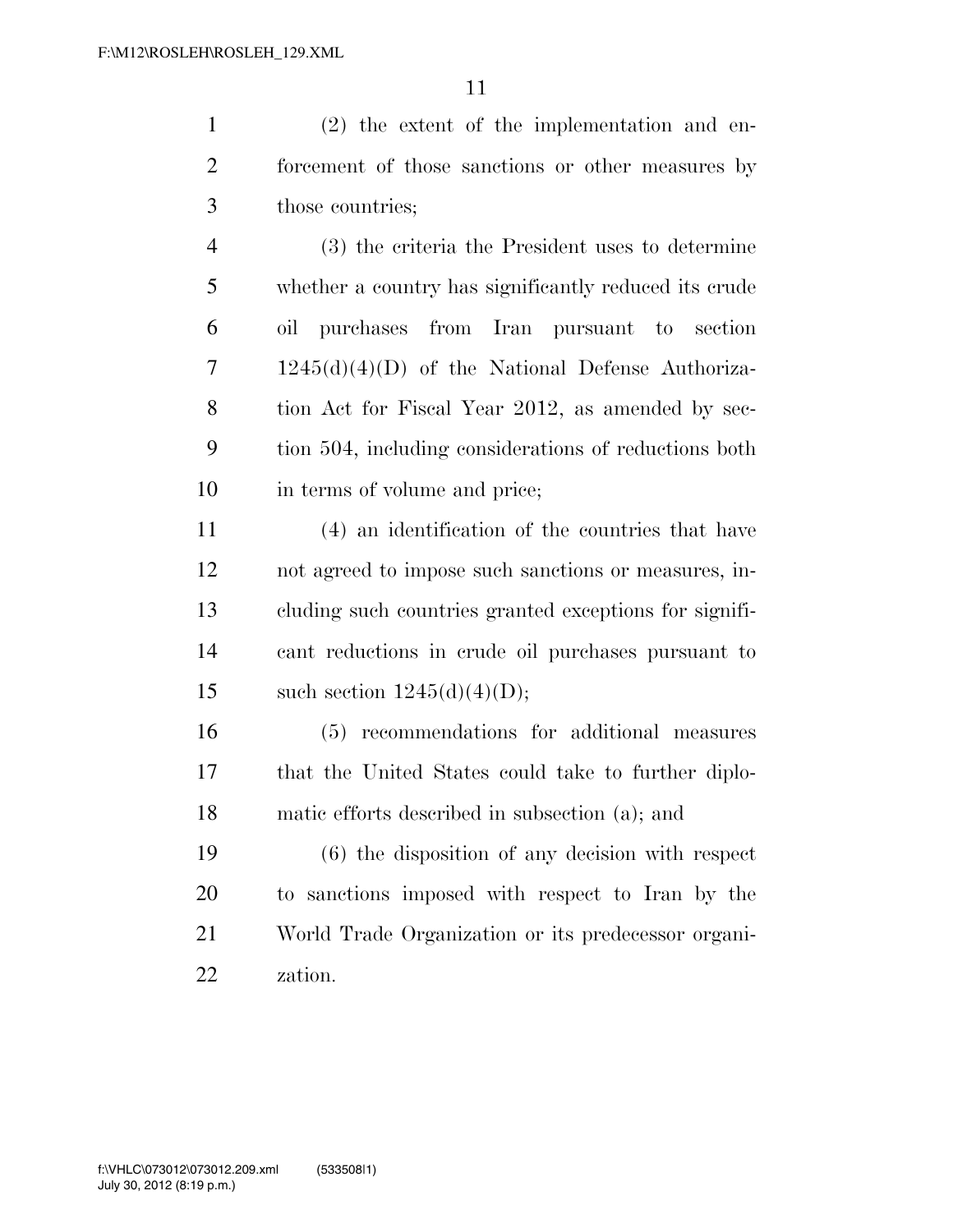| $\mathbf{1}$   | TITLE II-EXPANSION OF SANC-                            |
|----------------|--------------------------------------------------------|
| $\overline{2}$ | TIONS RELATING TO THE EN-                              |
| 3              | <b>ERGY SECTOR OF IRAN AND</b>                         |
| $\overline{4}$ | PROLIFERATION OF WEAP-                                 |
| 5              | ONS OF MASS DESTRUCTION                                |
| 6              | <b>BY IRAN</b>                                         |
| 7              | <b>Subtitle A—Expansion of the Iran</b>                |
| 8              | <b>Sanctions Act of 1996</b>                           |
| 9              | SEC. 201. EXPANSION OF SANCTIONS WITH RESPECT TO       |
| 10             | THE ENERGY SECTOR OF IRAN.                             |
| 11             | Section $5(a)$ of the Iran Sanctions Act of 1996 (Pub- |
| 12             | lic Law 104–172; 50 U.S.C. 1701 note) is amended—      |
| 13             | $(1)$ in the subsection heading, by striking           |
| 14             | "WITH RESPECT TO" and all that follows through         |
| 15             | "TO IRAN" and inserting "RELATING TO THE EN-           |
| 16             | ERGY SECTOR OF IRAN";                                  |
| 17             | $(2)$ in paragraph $(1)(A)$ —                          |
| 18             | $(A)$ by striking "3 or more" and inserting            |
| 19             | $"5$ or more"; and                                     |
| 20             | (B) by striking "the Comprehensive Iran                |
| 21             | Sanctions, Accountability, and Divestment Act          |
| 22             | of 2010" and inserting "the Iran Threat Re-            |
| 23             | duction and Syria Human Rights Act of 2012";           |
| 24             | $(3)$ in paragraph $(2)$ —                             |
| 25             | $(A)$ in subparagraph $(A)$ —                          |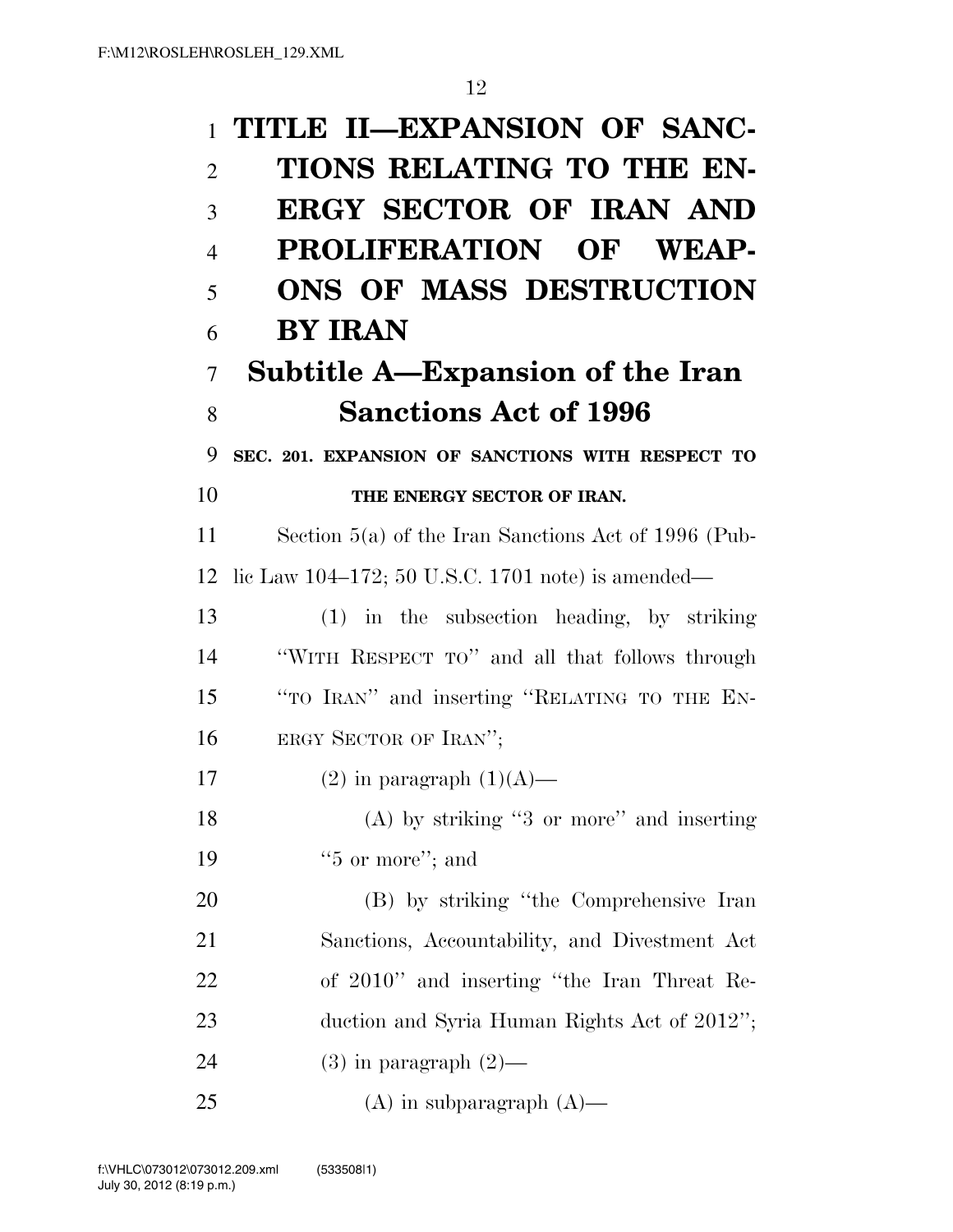| $\mathbf{1}$   | (i) by striking "3 or more" and in-                |
|----------------|----------------------------------------------------|
| $\overline{2}$ | serting "5 or more"; and                           |
| 3              | (ii) by striking "the Comprehensive                |
| $\overline{4}$ | Iran Sanctions, Accountability, and Divest-        |
| 5              | ment Act of 2010" and inserting "the Iran          |
| 6              | Reduction and Syria Human<br>Threat                |
| 7              | Rights Act of 2012"; and                           |
| 8              | $(B)$ in subparagraph $(B)$ , by inserting be-     |
| 9              | fore the period at the end the following: "or di-  |
| 10             | rectly associated infrastructure, including con-   |
| 11             | struction of port facilities, railways, and roads, |
| 12             | the primary use of which is to support the de-     |
| 13             | livery of refined petroleum products";             |
| 14             | $(4)$ in paragraph $(3)$ —                         |
| 15             | $(A)$ in subparagraph $(A)$ —                      |
| 16             | (i) by striking "3 or more" and in-                |
| 17             | serting "5 or more"; and                           |
| 18             | (ii) by striking "the Comprehensive                |
| 19             | Iran Sanctions, Accountability, and Divest-        |
| 20             | ment Act of 2010" and inserting "the Iran          |
| 21             | Reduction and Syria Human<br>Threat                |
| 22             | Rights Act of 2012"; and                           |
| 23             | $(B)$ in subparagraph $(B)$ —                      |
| 24             | (i) in clause (ii), by striking "; or"             |
| 25             | and inserting a semicolon;                         |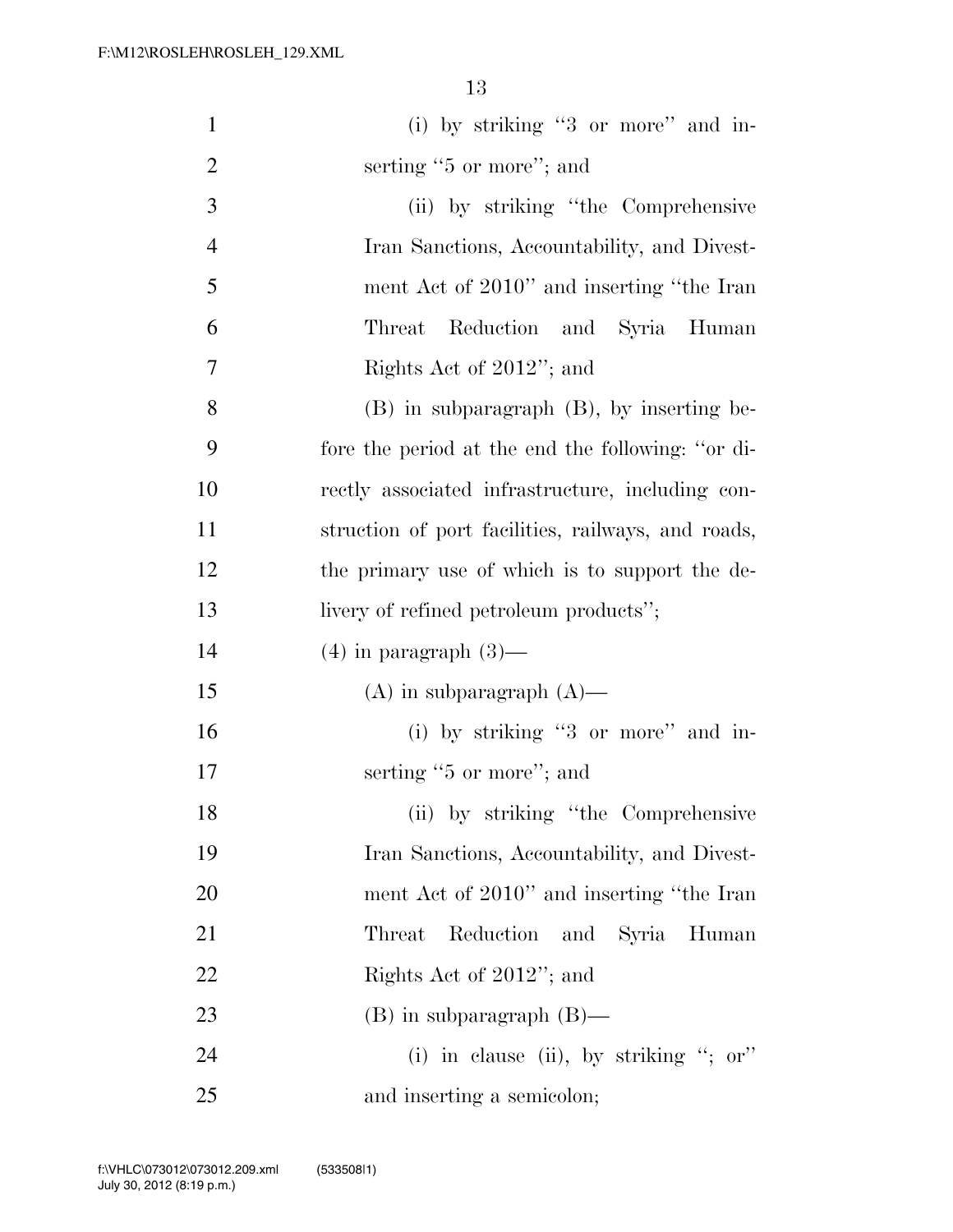| $\mathbf{1}$   | (ii) in clause (iii), by striking the pe-           |
|----------------|-----------------------------------------------------|
| $\overline{2}$ | riod at the end and inserting a semicolon;          |
| 3              | and                                                 |
| $\overline{4}$ | (iii) by adding at the end the fol-                 |
| 5              | lowing:                                             |
| 6              | "(iv) bartering or contracting<br>$-$ by            |
| 7              | which goods are exchanged for goods, in-            |
| 8              | cluding the insurance or reinsurance of             |
| 9              | such exchanges; or                                  |
| 10             | $f'(v)$ purchasing, subscribing to, or fa-          |
| 11             | cilitating the issuance of sovereign debt of        |
| 12             | the Government of Iran, including govern-           |
| 13             | mental bonds, issued on or after the date           |
| 14             | of the enactment of the Iran Threat Re-             |
| 15             | duction and Syria Human Rights Act of               |
| 16             | $2012."$ ; and                                      |
| 17             | $(5)$ by adding at the end the following:           |
| 18             | "(4) JOINT VENTURES WITH IRAN RELATING              |
| 19             | TO DEVELOPING PETROLEUM RESOURCES.-                 |
| 20             | "(A) IN GENERAL.—Except as provided in              |
| 21             | subparagraph $(B)$ or subsection $(f)$ , the Presi- |
| 22             | dent shall impose 5 or more of the sanctions de-    |
| 23             | scribed in section $6(a)$ with respect to a person  |
| 24             | if the President determines that the person         |
| 25             | knowingly participates, on or after the date of     |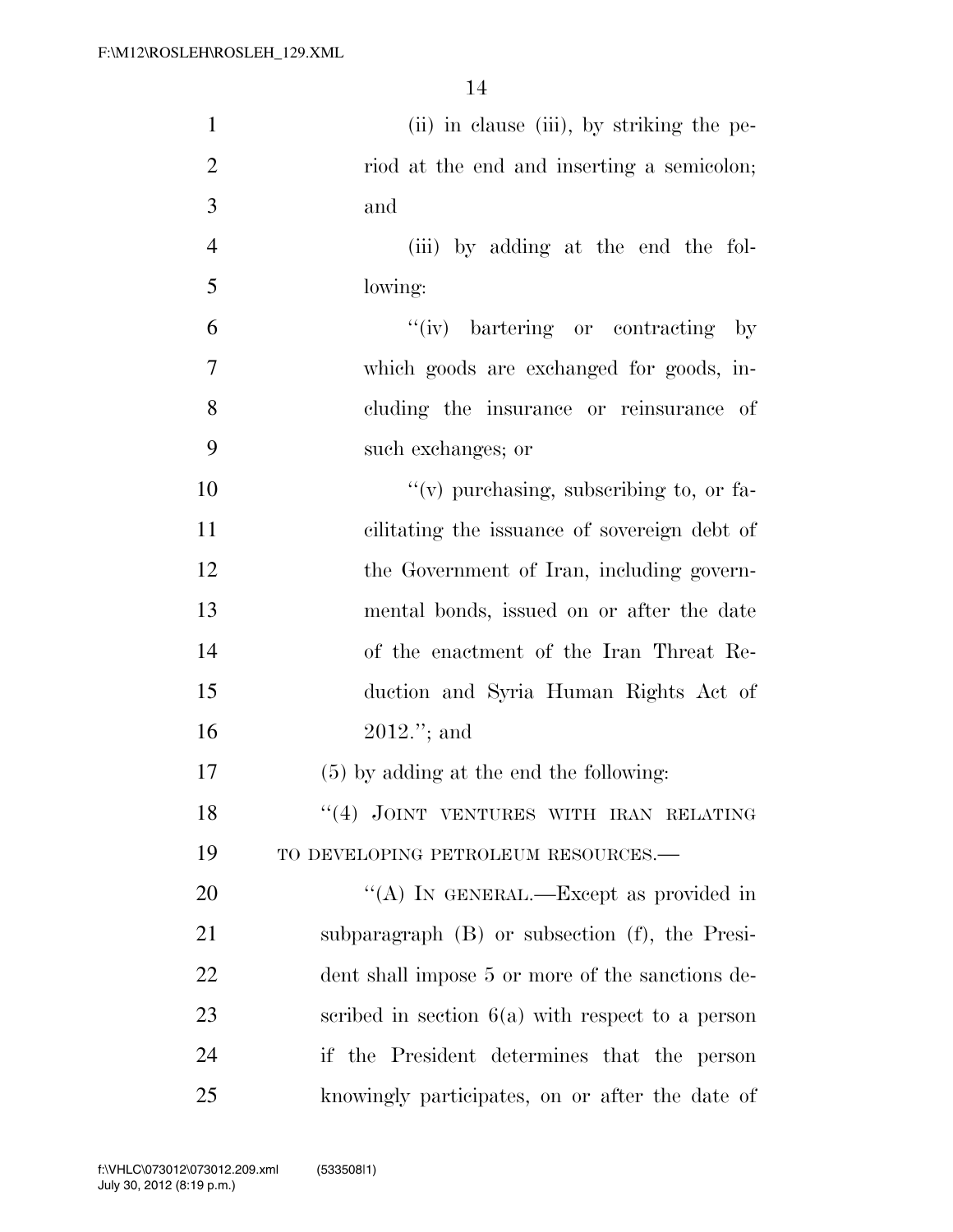| $\mathbf{1}$   | the enactment of the Iran Threat Reduction       |
|----------------|--------------------------------------------------|
| $\overline{2}$ | and Syria Human Rights Act of 2012, in a         |
| 3              | joint venture with respect to the development of |
| $\overline{4}$ | petroleum resources outside of Iran if—          |
| 5              | "(i) the joint venture is established on         |
| 6              | or after January 1, 2002; and                    |
| 7              | "(ii)(I) the Government of Iran is a             |
| 8              | substantial partner or investor in the joint     |
| 9              | venture; or                                      |
| 10             | "(II) Iran could, through a direct               |
| 11             | operational role in the joint venture or by      |
| 12             | other means, receive technological knowl-        |
| 13             | edge or equipment not previously available       |
| 14             | to Iran that could directly and significantly    |
| 15             | contribute to the enhancement of Iran's          |
| 16             | ability to develop petroleum resources in        |
| 17             | Iran.                                            |
| 18             | "(B) APPLICABILITY.—Subparagraph (A)             |
| 19             | shall not apply with respect to participation in |
| 20             | a joint venture established on or after January  |
| 21             | 1, 2002, and before the date of the enactment    |
| 22             | of the Iran Threat Reduction and Syria Human     |
| 23             | Rights Act of 2012, if the person participating  |
| 24             | in the joint venture terminates that participa-  |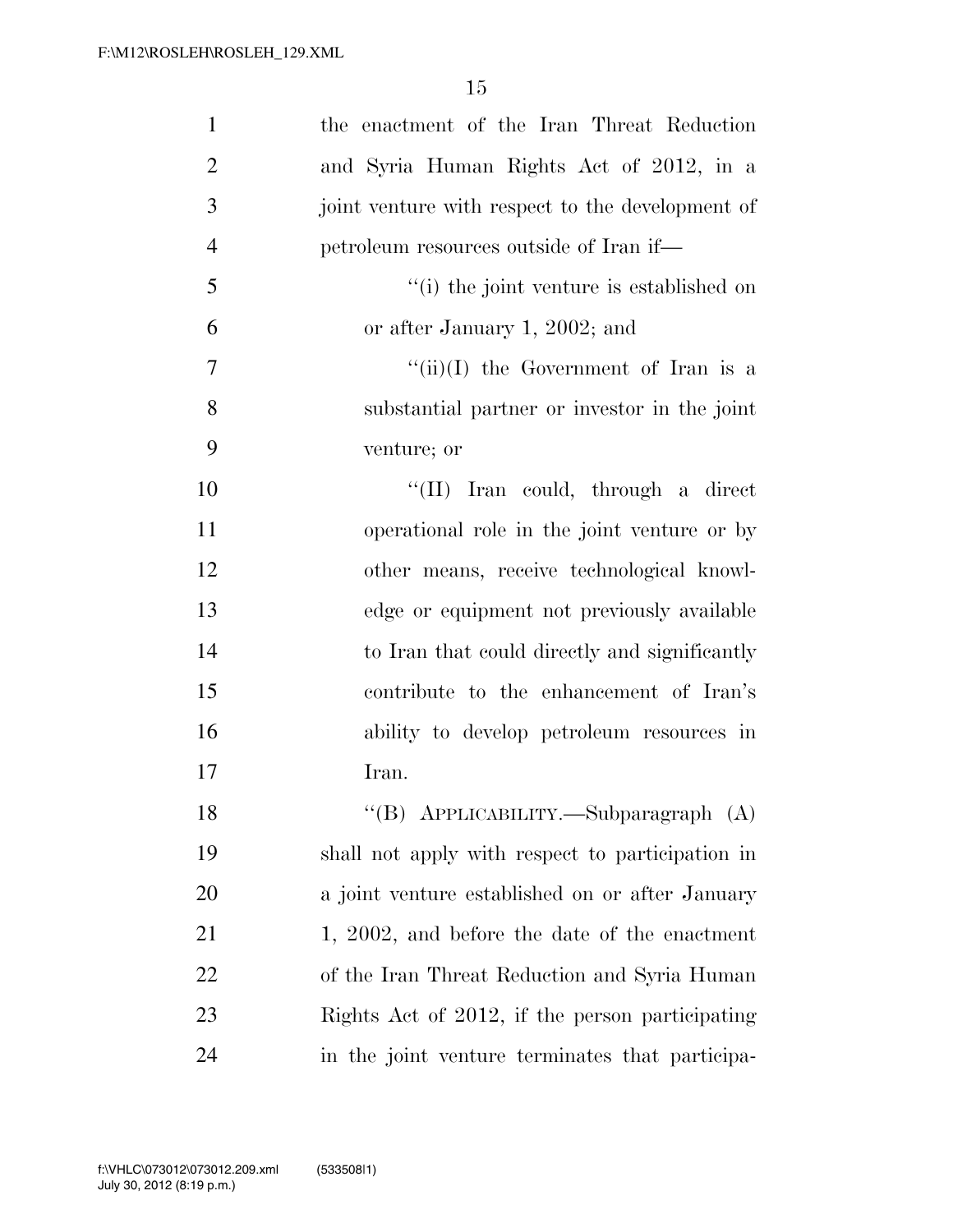| $\mathbf{1}$   | tion not later than the date that is 180 days     |
|----------------|---------------------------------------------------|
| $\overline{2}$ | after such date of enactment.                     |
| 3              | $``(5)$ SUPPORT FOR THE DEVELOPMENT OF PE-        |
| $\overline{4}$ | TROLEUM RESOURCES AND REFINED PETROLEUM           |
| 5              | PRODUCTS IN IRAN.                                 |
| 6              | "(A) IN GENERAL.—Except as provided in            |
| 7              | subsection (f), the President shall impose 5 or   |
| 8              | more of the sanctions described in section $6(a)$ |
| 9              | with respect to a person if the President deter-  |
| 10             | mines that the person knowingly, on or after      |
| 11             | the date of the enactment of the Iran Threat      |
| 12             | Reduction and Syria Human Rights Act of           |
| 13             | 2012, sells, leases, or provides to Iran goods,   |
| 14             | services, technology, or support described in     |
| 15             | subparagraph $(B)$ —                              |
| 16             | "(i) any of which has a fair market               |
| 17             | value of $$1,000,000$ or more; or                 |
| 18             | "(ii) that, during a $12$ -month period,          |
| 19             | have an aggregate fair market value of            |
| 20             | $$5,000,000$ or more.                             |
| 21             | "(B) GOODS, SERVICES, TECHNOLOGY, OR              |
| 22             | SUPPORT DESCRIBED. Goods, services, tech-         |
| 23             | nology, or support described in this subpara-     |
| 24             | graph are goods, services, technology, or sup-    |
| 25             | port that could directly and significantly con-   |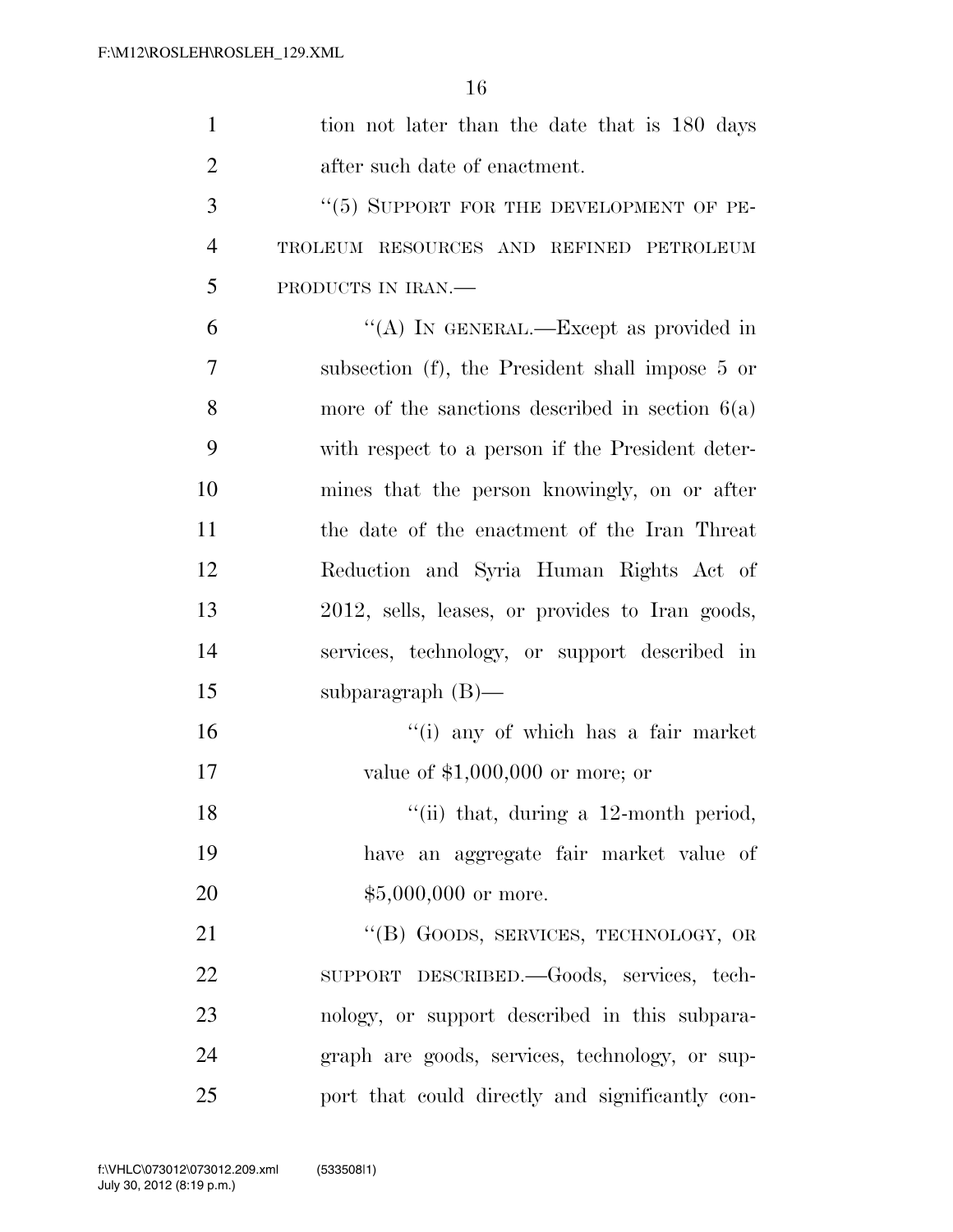| $\mathbf{1}$   | tribute to the maintenance or enhancement of      |
|----------------|---------------------------------------------------|
| $\overline{2}$ | Iran's—                                           |
| 3              | "(i) ability to develop petroleum re-             |
| $\overline{4}$ | sources located in Iran; or                       |
| 5              | "(ii) domestic production of refined              |
| 6              | petroleum products, including any direct          |
| 7              | and significant assistance with respect to        |
| 8              | the construction, modernization, or repair        |
| 9              | of petroleum refineries or directly associ-       |
| 10             | ated infrastructure, including construction       |
| 11             | of port facilities, railways, and roads, the      |
| 12             | primary use of which is to support the de-        |
| 13             | livery of refined petroleum products.             |
| 14             | $``(6)$ DEVELOPMENT AND PURCHASE OF PETRO-        |
| 15             | CHEMICAL PRODUCTS FROM IRAN.-                     |
| 16             | "(A) IN GENERAL.—Except as provided in            |
| 17             | subsection (f), the President shall impose 5 or   |
| 18             | more of the sanctions described in section $6(a)$ |
| 19             | with respect to a person if the President deter-  |
| 20             | mines that the person knowingly, on or after      |
| 21             | the date of the enactment of the Iran Threat      |
| 22             | Reduction and Syria Human Rights Act of           |
| 23             | 2012, sells, leases, or provides to Iran goods,   |
| 24             | services, technology, or support described in     |
| 25             | subparagraph $(B)$ —                              |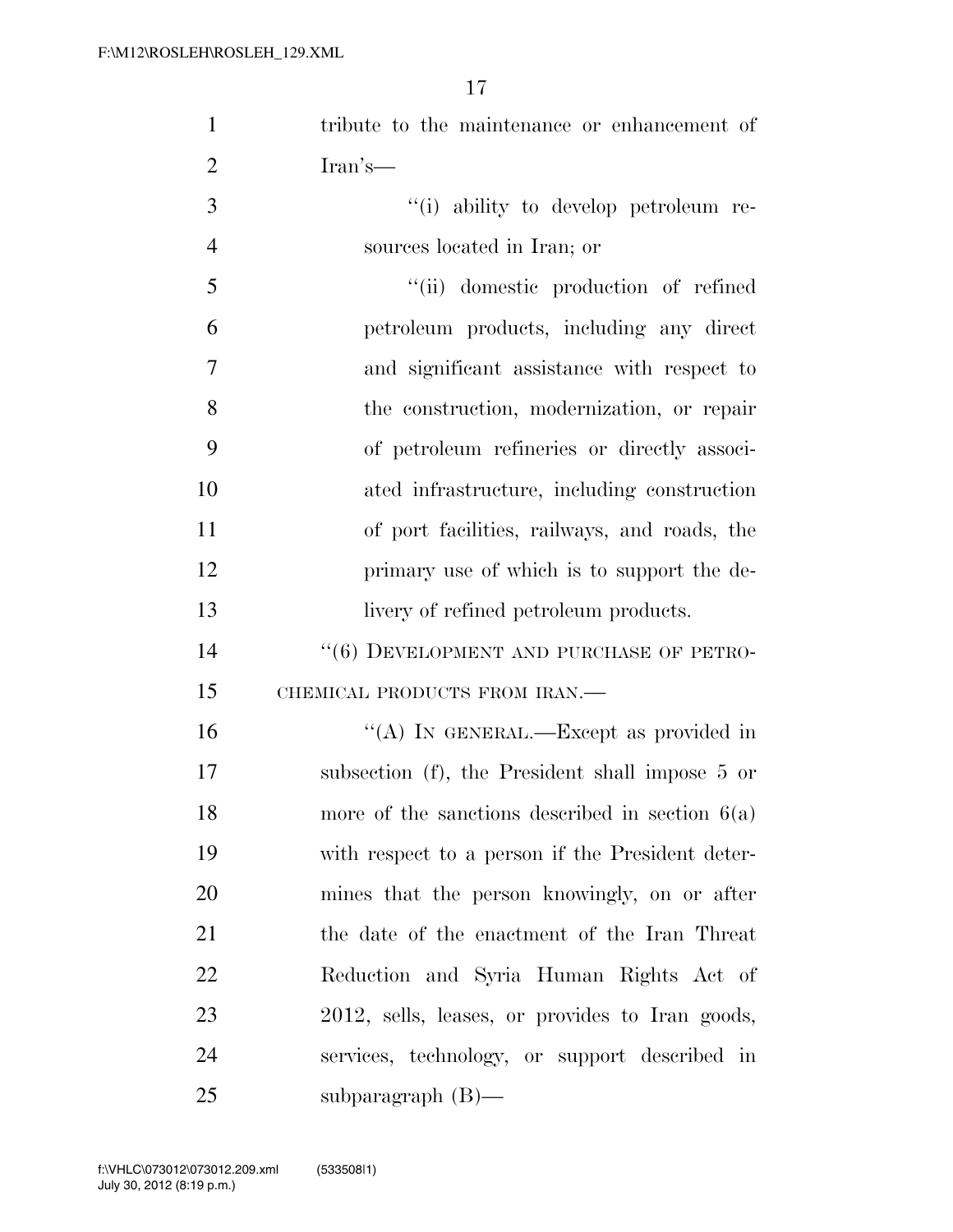| $\mathbf{1}$   | "(i) any of which has a fair market                       |
|----------------|-----------------------------------------------------------|
| $\overline{2}$ | value of $$250,000$ or more; or                           |
| 3              | "(ii) that, during a $12$ -month period,                  |
| $\overline{4}$ | have an aggregate fair market value of                    |
| 5              | $$1,000,000$ or more.                                     |
| 6              | "(B) GOODS, SERVICES, TECHNOLOGY, OR                      |
| 7              | SUPPORT DESCRIBED. Goods, services, tech-                 |
| 8              | nology, or support described in this subpara-             |
| 9              | graph are goods, services, technology, or sup-            |
| 10             | port that could directly and significantly con-           |
| 11             | tribute to the maintenance or expansion of                |
| 12             | Iran's domestic production of petrochemical               |
| 13             | products.".                                               |
| 14             | SEC. 202. IMPOSITION OF SANCTIONS WITH RESPECT TO         |
| 15             | TRANSPORTATION OF CRUDE OIL FROM IRAN                     |
| 16             | AND EVASION OF SANCTIONS BY SHIPPING                      |
| 17             | <b>COMPANIES.</b>                                         |
| 18             | (a) IN GENERAL.—Section $5(a)$ of the Iran Sanctions      |
| 19             | Act of 1996, as amended by section 201, is further amend- |
| 20             | ed by adding at the end the following:                    |
| 21             | TRANSPORTATION OF CRUDE OIL FROM<br>$(3^{12})^2$          |
| 22             | IRAN.                                                     |
| 23             | "(A) IN GENERAL.—Except as provided in                    |
| 24             | subsection (f), the President shall impose 5 or           |
| 25             | more of the sanctions described in section $6(a)$         |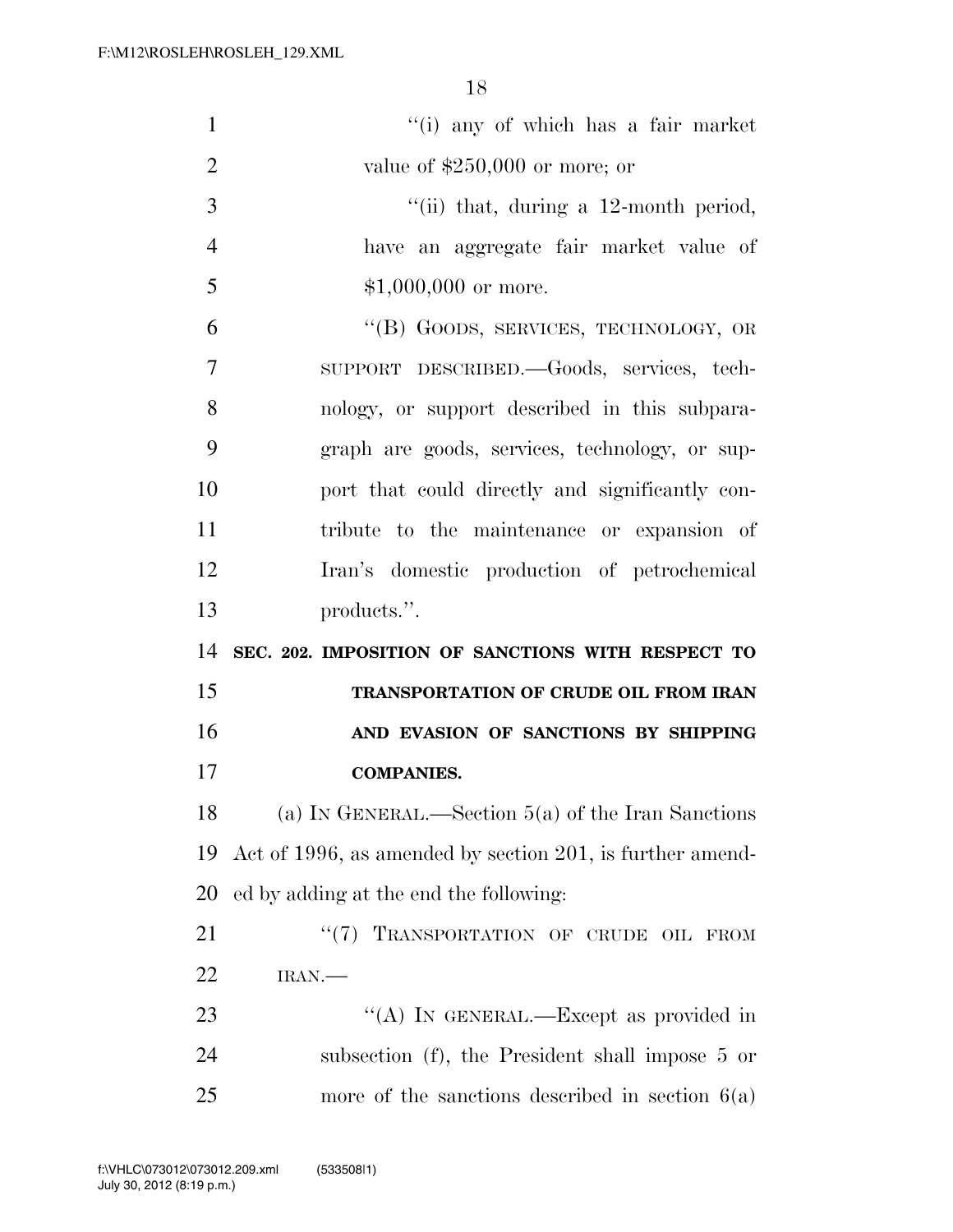with respect to a person if the President deter- mines that— 3 (i) the person is a controlling bene-

 ficial owner of, or otherwise owns, oper- ates, or controls, or insures, a vessel that, on or after the date that is 90 days after the date of the enactment of the Iran Threat Reduction and Syria Human Rights Act of 2012, was used to transport crude oil from Iran to another country; and

 $\frac{f'(\text{ii})(I)}{I}$  in the case of a person that is a controlling beneficial owner of the vessel, the person had actual knowledge the vessel was so used; or

 ''(II) in the case of a person that oth- erwise owns, operates, or controls, or in- sures, the vessel, the person knew or should have known the vessel was so used. 20 "(B) APPLICABILITY OF SANCTIONS.—

 $\text{``(i)}$  In GENERAL.—Except as pro-22 vided in clause (ii), subparagraph (A) shall apply with respect to the transportation of crude oil from Iran only if a determination of the President under section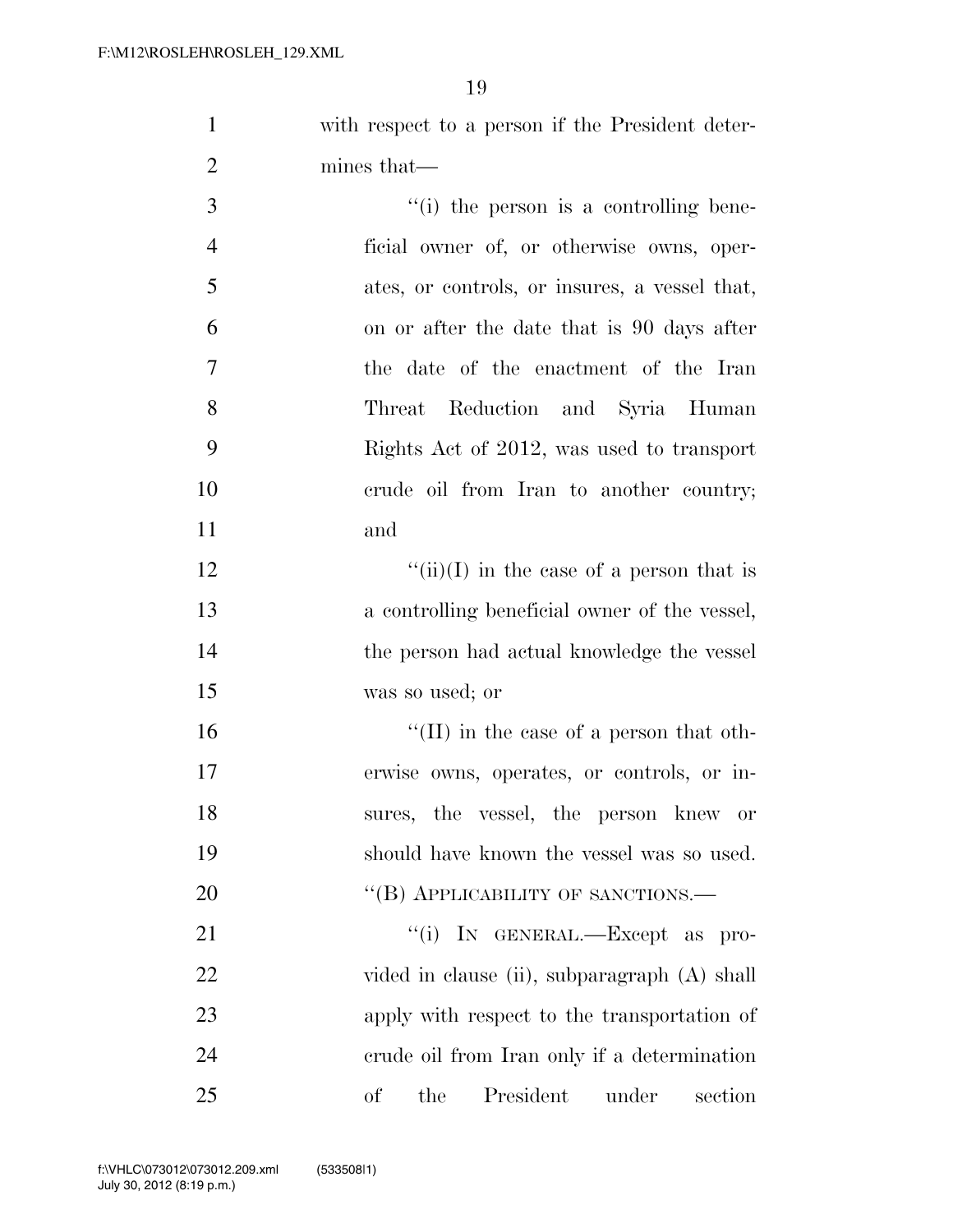| $\mathbf{1}$   | $1245(d)(4)(B)$ of the National Defense Au-     |
|----------------|-------------------------------------------------|
| $\overline{2}$ | thorization Act for Fiscal Year 2012 (22)       |
| 3              | U.S.C. $8513a(d)(4)(B)$ that there is a suf-    |
| $\overline{4}$ | ficient supply of petroleum and petroleum       |
| 5              | products produced in countries other than       |
| 6              | Iran to permit purchasers of petroleum          |
| 7              | and petroleum products from Iran to re-         |
| 8              | duce significantly their purchases from         |
| 9              | Iran is in effect at the time of the trans-     |
| 10             | portation of the crude oil.                     |
| 11             | "(ii) EXCEPTION FOR CERTAIN COUN-               |
| 12             | TRIES.—Subparagraph (A) shall not apply         |
| 13             | with respect to the transportation of crude     |
| 14             | oil from Iran to a country to which the ex-     |
| 15             | ception under paragraph $(4)(D)$ of section     |
| 16             | $1245(d)$ of the National Defense Author-       |
| 17             | ization Act for Fiscal Year 2012<br>- (22       |
| 18             | U.S.C. $8513a(d)$ to the imposition of          |
| 19             | sanctions under paragraph (1) of that sec-      |
| 20             | tion applies at the time of the transpor-       |
| 21             | tation of the crude oil.                        |
| <u>22</u>      | "(8) CONCEALING IRANIAN ORIGIN OF CRUDE         |
| 23             | OIL AND REFINED PETROLEUM PRODUCTS.-            |
| 24             | "(A) IN GENERAL.—Except as provided in          |
| 25             | subsection (f), the President shall impose 5 or |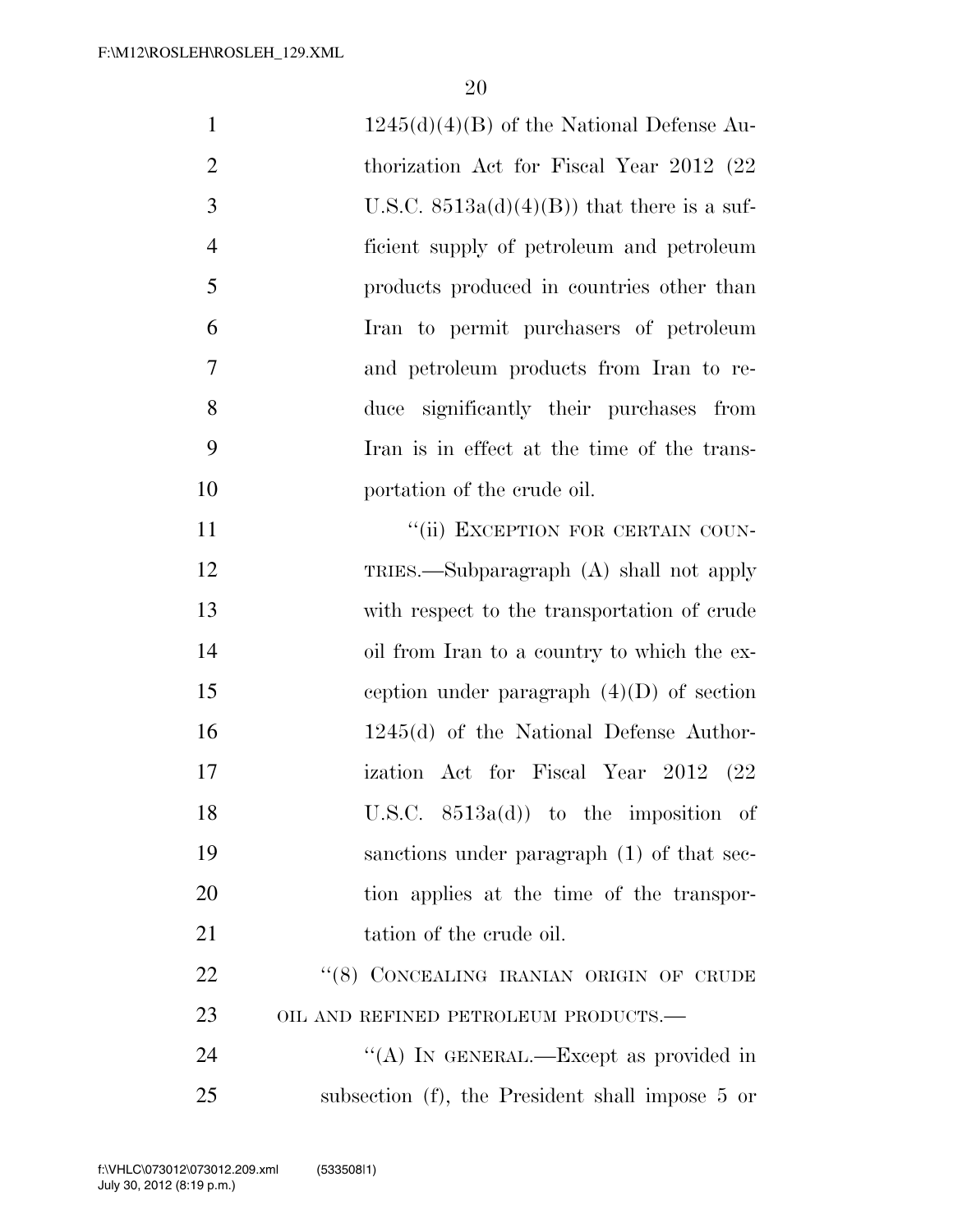| $\mathbf{1}$   | more of the sanctions described in section $6(a)$ |
|----------------|---------------------------------------------------|
| $\overline{2}$ | with respect to a person if the President deter-  |
| 3              | mines that the person is a controlling beneficial |
| $\overline{4}$ | owner, or otherwise owns, operates, or controls,  |
| 5              | a vessel that, on or after the date that is 90    |
| 6              | days after the date of the enactment of the Iran  |
| 7              | Threat Reduction and Syria Human Rights Act       |
| 8              | of 2012, is used, with actual knowledge in the    |
| 9              | case of a person that is a controlling beneficial |
| 10             | owner or knowingly in the case of a person that   |
| 11             | otherwise owns, operates, or controls the vessel, |
| 12             | in a manner that conceals the Iranian origin of   |
| 13             | erude oil or refined petroleum products trans-    |
| 14             | ported on the vessel, including by—               |
| 15             | "(i) permitting the operator of the               |
| 16             | vessel to suspend the operation of the ves-       |
| 17             | sel's satellite tracking device; or               |
| 18             | "(ii) obscuring or concealing the own-            |
| 19             | ership, operation, or control of the vessel       |
| 20             | $by-$                                             |
| 21             | $\lq\lq$ the Government of Iran;                  |
| 22             | $\lq\lq$ (II) the National Iranian Tank-          |
| 23             | er Company or the Islamic Republic                |
| 24             | of Iran Shipping Lines; or                        |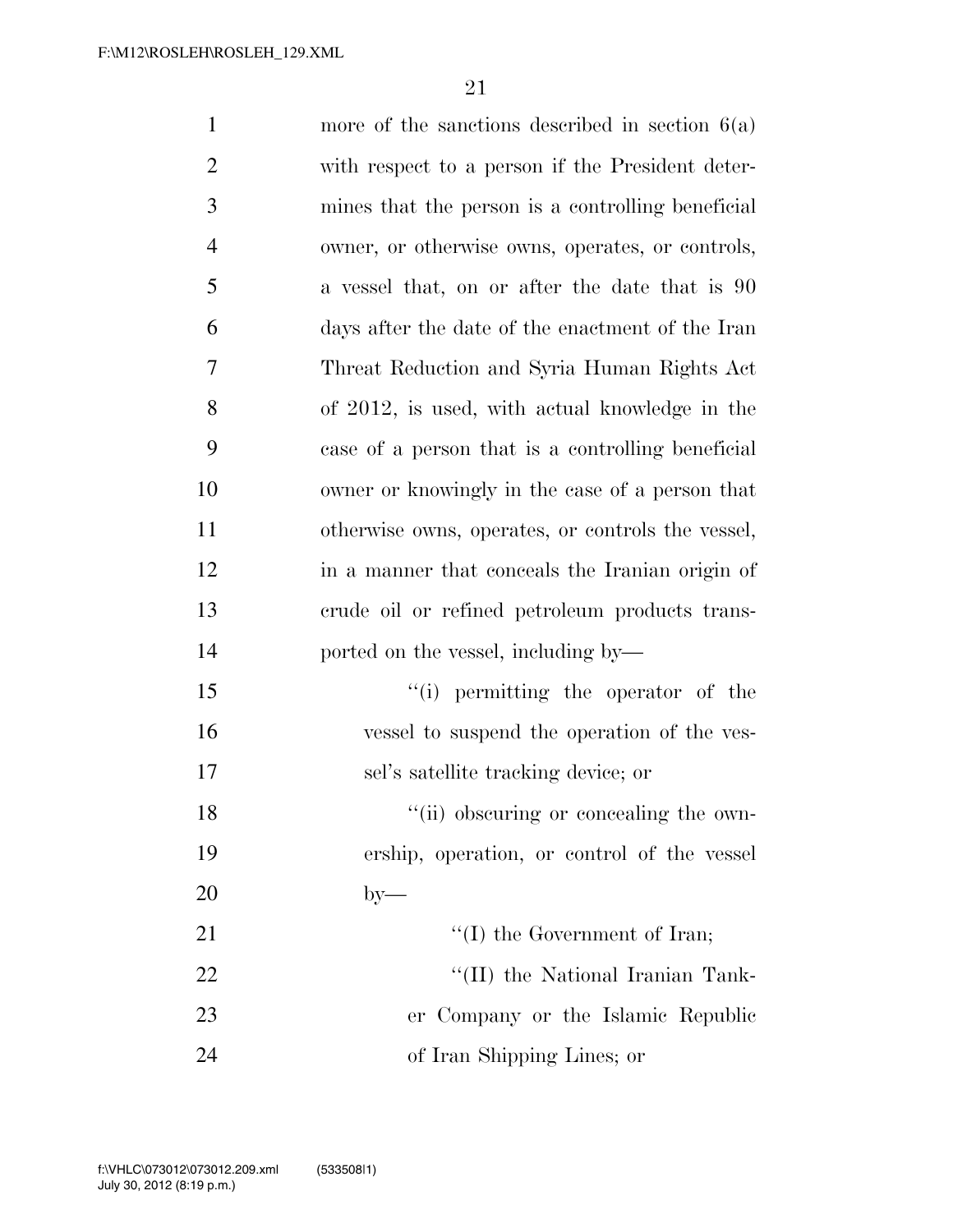$\text{``(III)}$  any other entity deter- mined by the President to be owned or controlled by the Government of Iran or an entity specified in sub- clause (II). ''(B) ADDITIONAL SANCTION.—Subject to such regulations as the President may prescribe and in addition to the sanctions imposed under subparagraph (A), the President may prohibit a vessel owned, operated, or controlled by a per- son, including a controlling beneficial owner, with respect to which the President has im- posed sanctions under that subparagraph and that was used for the activity for which the President imposed those sanctions from landing at a port in the United States for a period of

 not more than 2 years after the date on which the President imposed those sanctions.

19 "'(C) VESSELS IDENTIFIED BY THE OFFICE OF FOREIGN ASSETS CONTROL.—For purposes of subparagraph (A)(ii), a person shall be deemed to have actual knowledge that a vessel is owned, operated, or controlled by the Govern- ment of Iran or an entity specified in subclause (II) or (III) of subparagraph  $(A)(ii)$  if the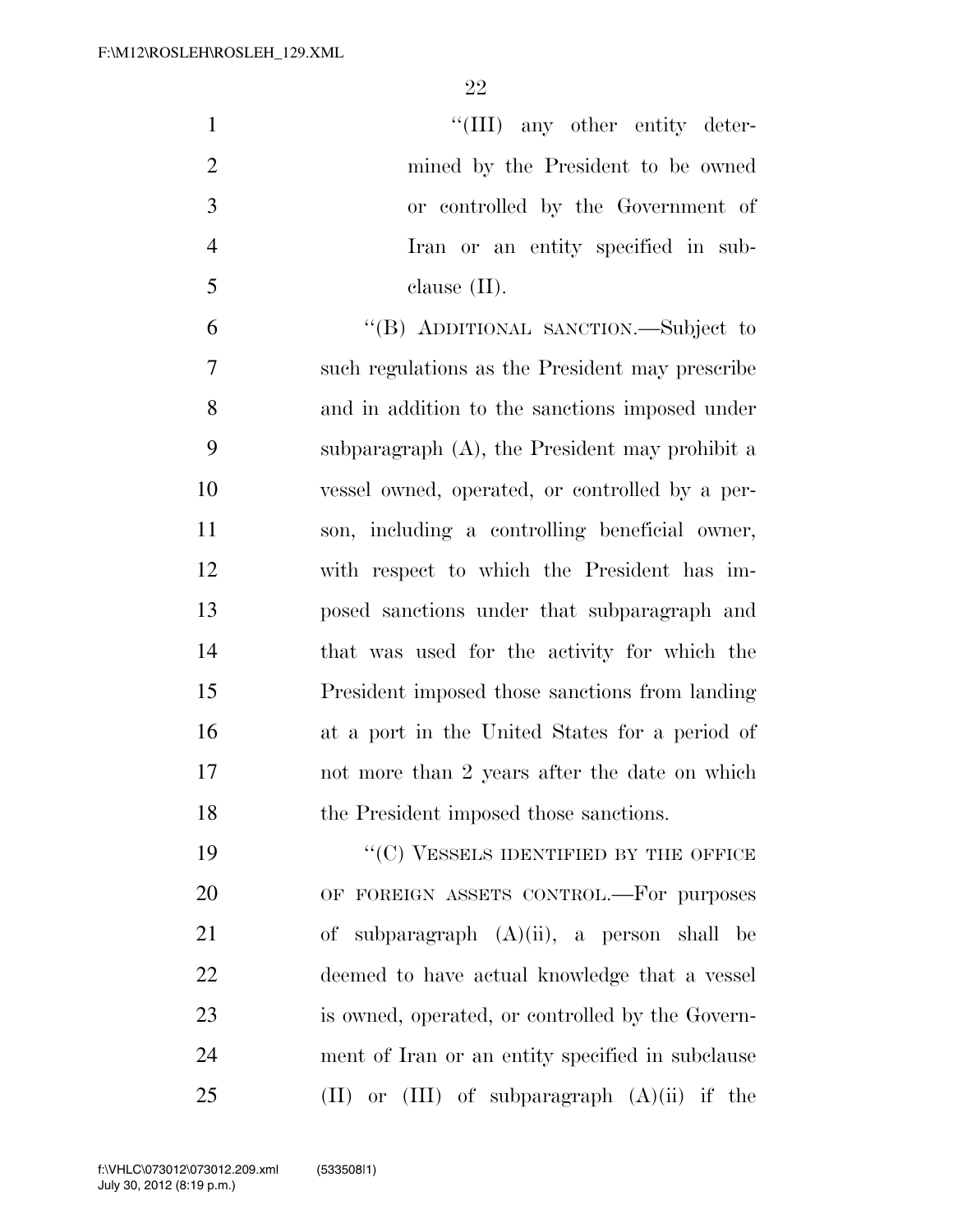| $\mathbf{1}$   | International Maritime Organization vessel reg-         |
|----------------|---------------------------------------------------------|
| $\overline{2}$ | istration identification for the vessel is—             |
| 3              | "(i) included on a list of specially des-               |
| $\overline{4}$ | ignated nationals and blocked persons                   |
| 5              | maintained by the Office of Foreign Assets              |
| 6              | Control of the Department of the Treasury               |
| $\overline{7}$ | for activities with respect to Iran; and                |
| 8              | "(ii) identified by the Office of For-                  |
| 9              | eign Assets Control as a vessel in which                |
| 10             | the Government of Iran or any entity spec-              |
| 11             | ified in subclause (II) or (III) of subpara-            |
| 12             | $graph (A)(ii)$ has an interest.                        |
| 13             | "(D) DEFINITION OF IRANIAN ORIGIN.-                     |
| 14             | For purposes of subparagraph $(A)$ , the term           |
| 15             | 'Iranian origin' means—                                 |
| 16             | "(i) with respect to crude oil, that the                |
| 17             | erude oil was extracted in Iran; and                    |
| 18             | "(ii) with respect to a refined petro-                  |
| 19             | leum product, that the refined petroleum                |
| 20             | product was produced or refined in Iran.                |
| 21             | "(9) EXCEPTION FOR PROVISION OF UNDER-                  |
| 22             | WRITING SERVICES AND INSURANCE AND REINSUR-             |
| 23             | ANCE.—The President may not impose sanctions            |
| 24             | under paragraph $(7)$ or $(8)$ with respect to a person |
| 25             | that provides underwriting services or insurance or     |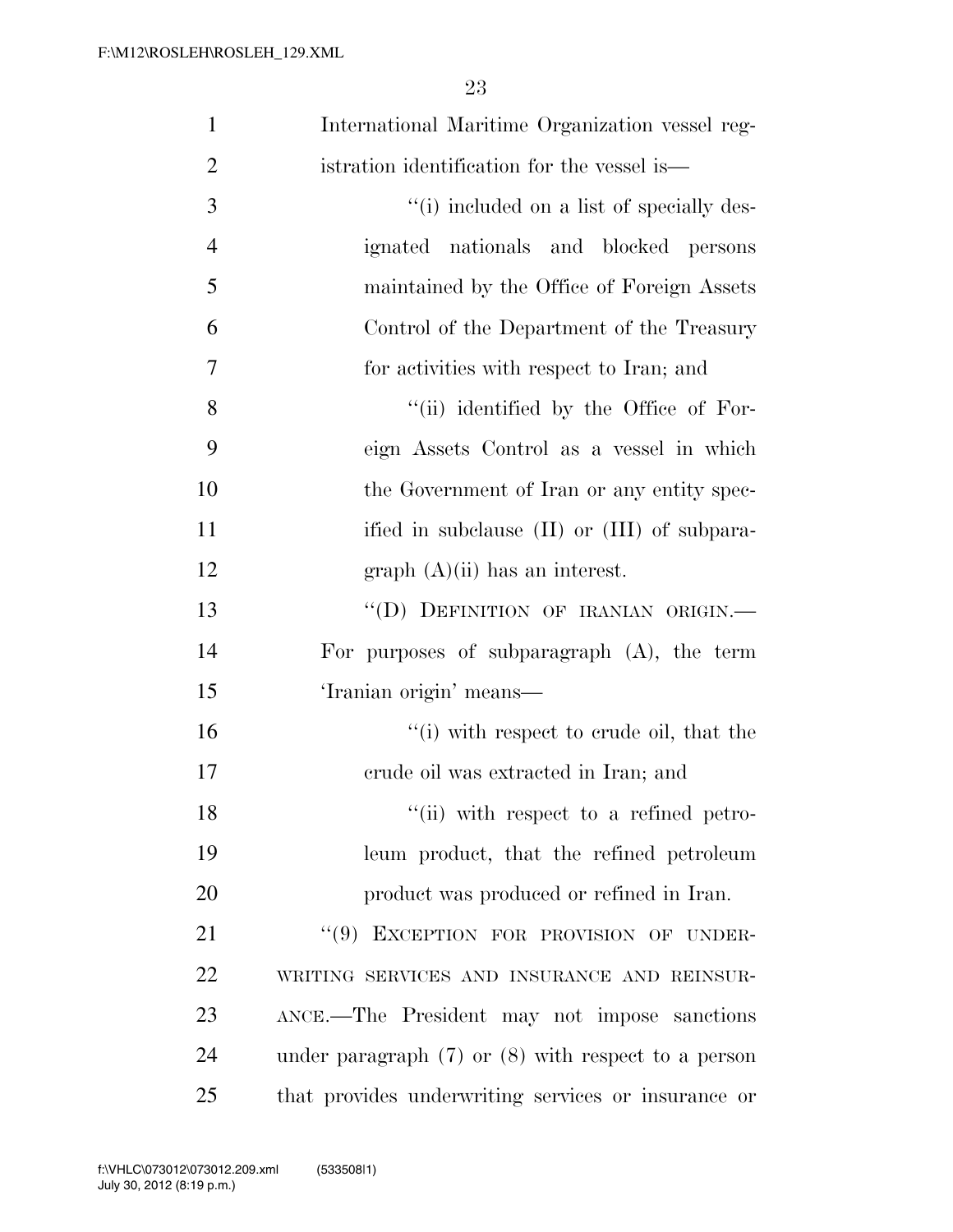reinsurance if the President determines that the per- son has exercised due diligence in establishing and enforcing official policies, procedures, and controls to ensure that the person does not provide under- writing services or insurance or reinsurance for the transportation of crude oil or refined petroleum products from Iran in a manner for which sanctions may be imposed under either such paragraph.''.

 (b) REGULATIONS AND GUIDELINES.—Not later than 90 days after the date of the enactment of this Act, the President shall prescribe such regulations or guidelines as are necessary to implement paragraphs (7), (8), and (9) of section 5(a) of the Iran Sanctions Act of 1996, as added by this section, including such regulations or guidelines as are necessary to implement subparagraph (B) of such paragraph (8).

### **SEC. 203. EXPANSION OF SANCTIONS WITH RESPECT TO DE-**

## **VELOPMENT BY IRAN OF WEAPONS OF MASS DESTRUCTION.**

 (a) IN GENERAL.—Section 5(b) of the Iran Sanctions Act of 1996 (Public Law 104–172; 50 U.S.C. 1701 note) is amended—

 (1) by redesignating paragraph (2) as para- $24 \qquad \text{graph } (3)$ ; and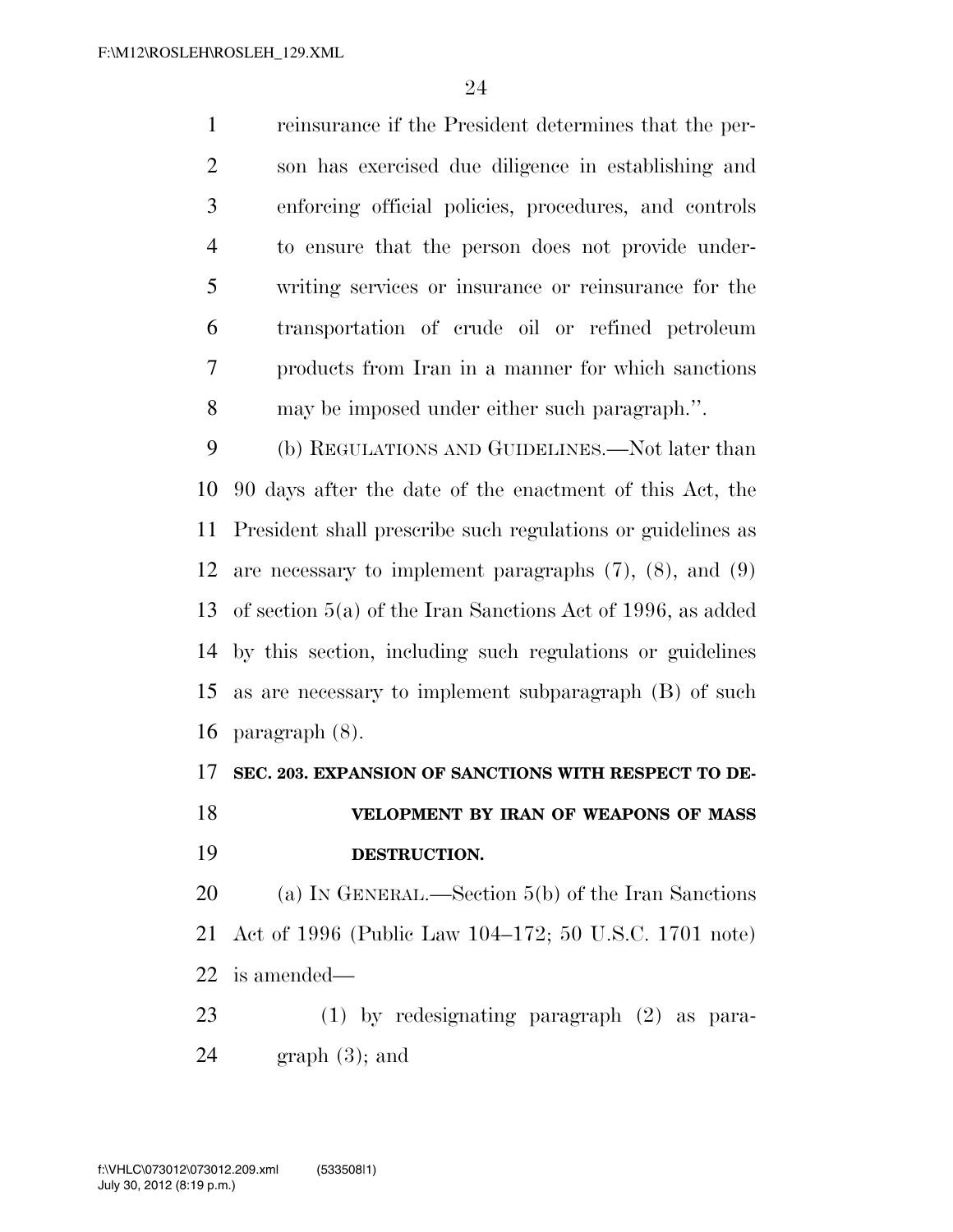(2) by striking paragraph (1) and inserting the following:

3 "(1) EXPORTS, TRANSFERS, AND TRANS- SHIPMENTS.—Except as provided in subsection (f), the President shall impose 5 or more of the sanc- $\epsilon$  tions described in section  $6(a)$  with respect to a per- son if the President determines that the person— ''(A) on or after the date of the enactment of the Iran Threat Reduction and Syria Human Rights Act of 2012, exported or transferred, or permitted or otherwise facilitated the trans- shipment of, any goods, services, technology, or other items to any other person; and 14 ''(B) knew or should have known that—

 $\frac{1}{10}$  the export, transfer, or trans-16 shipment of the goods, services, technology, or other items would likely result in an- other person exporting, transferring, trans- shipping, or otherwise providing the goods, services, technology, or other items to Iran; and

22  $\frac{1}{1}$  the export, transfer, trans-23 shipment, or other provision of the goods, services, technology, or other items to Iran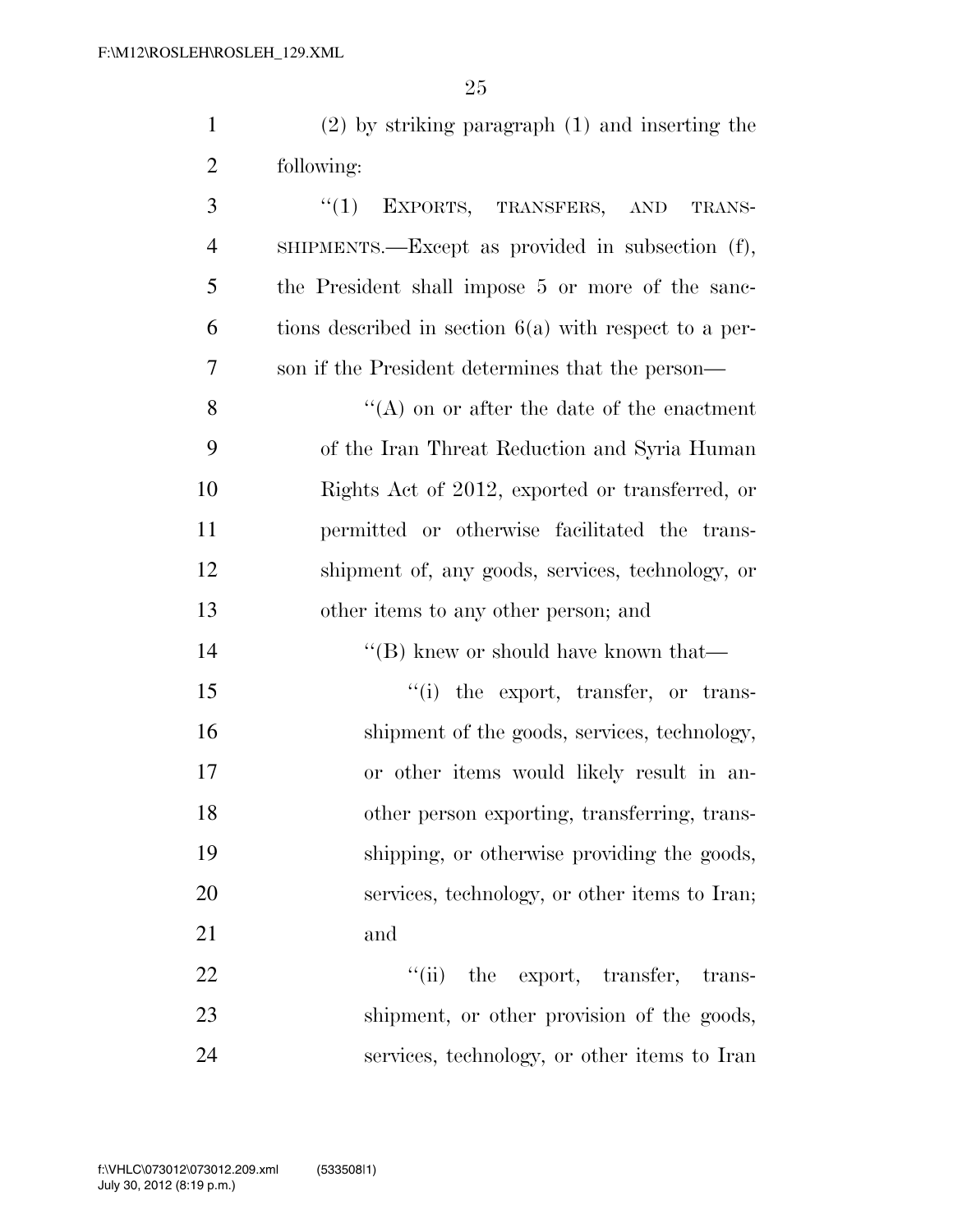| $\mathbf{1}$   | would contribute materially to the ability          |
|----------------|-----------------------------------------------------|
| $\overline{2}$ | of Iran to-                                         |
| 3              | "(I) acquire or develop chemical,                   |
| $\overline{4}$ | biological, or nuclear weapons or re-               |
| 5              | lated technologies; or                              |
| 6              | "(II) acquire or develop desta-                     |
| $\overline{7}$ | bilizing numbers and types of ad-                   |
| 8              | vanced conventional weapons.                        |
| 9              | $``(2)$ JOINT VENTURES RELATING TO THE MIN-         |
| 10             | ING, PRODUCTION, OR TRANSPORTATION OF URA-          |
| 11             | $NIUM$ .                                            |
| 12             | "(A) IN GENERAL.—Except as provided in              |
| 13             | subparagraph $(B)$ or subsection $(f)$ , the Presi- |
| 14             | dent shall impose 5 or more of the sanctions de-    |
| 15             | scribed in section $6(a)$ with respect to a person  |
| 16             | if the President determines that the person         |
| 17             | knowingly participated, on or after the date of     |
| 18             | the enactment of the Iran Threat Reduction          |
| 19             | and Syria Human Rights Act of 2012, in a            |
| 20             | joint venture that involves any activity relating   |
| 21             | to the mining, production, or transportation of     |
| 22             | uranium                                             |
| 23             | $``(i)(I)$ established on or after Feb-             |
| 24             | ruary $2, 2012$ ; and                               |
| 25             | $\lq(\text{II})$ with —                             |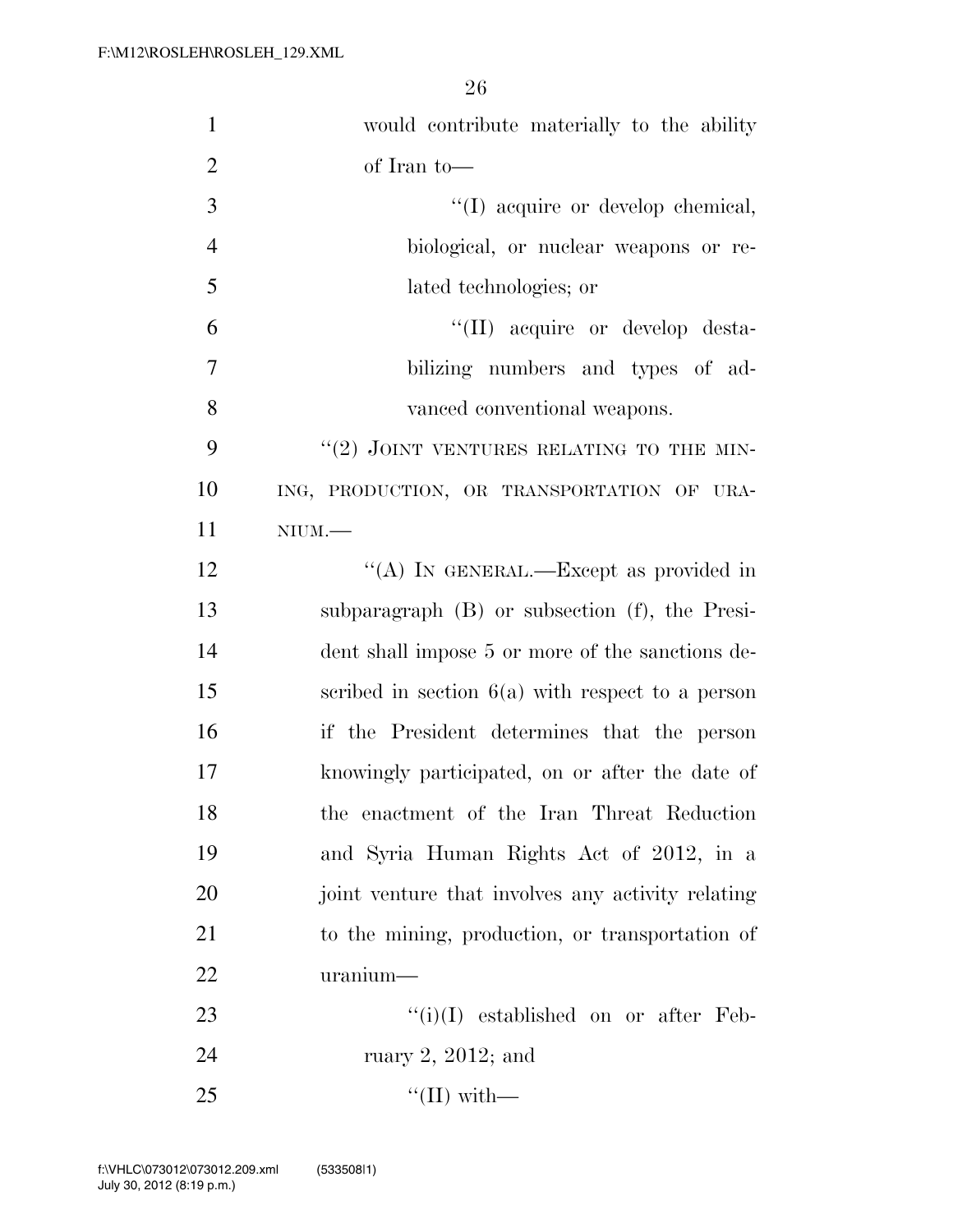| $\mathbf{1}$   | "(aa) the Government of Iran;                  |
|----------------|------------------------------------------------|
|                |                                                |
| $\overline{2}$ | "(bb) an entity incorporated in                |
| 3              | Iran or subject to the jurisdiction of         |
| $\overline{4}$ | the Government of Iran; or                     |
| 5              | "(cc) a person acting on behalf of             |
| 6              | or at the direction of, or owned or            |
| 7              | controlled by, the Government of Iran          |
| 8              | or an entity described in item (bb); or        |
| 9              | "(ii)(I) established before February 2,        |
| 10             | 2012;                                          |
| 11             | "(II) with the Government of Iran, an          |
| 12             | entity described in item (bb) of clause        |
| 13             | $(i)(II)$ , or a person described in item (cc) |
| 14             | of that clause; and                            |
| 15             | "(III) through which—                          |
| 16             | "(aa) uranium is transferred di-               |
| 17             | rectly to Iran or indirectly to Iran           |
| 18             | through a third country;                       |
| 19             | "(bb) the Government of Iran re-               |
| 20             | ceives significant revenue; or                 |
| 21             | "(ee) Iran could, through a direct             |
| 22             | operational role or by other means, re-        |
| 23             | technological knowledge<br>ceive<br><b>or</b>  |
| 24             | equipment not previously available to          |
| 25             | Iran that could contribute materially          |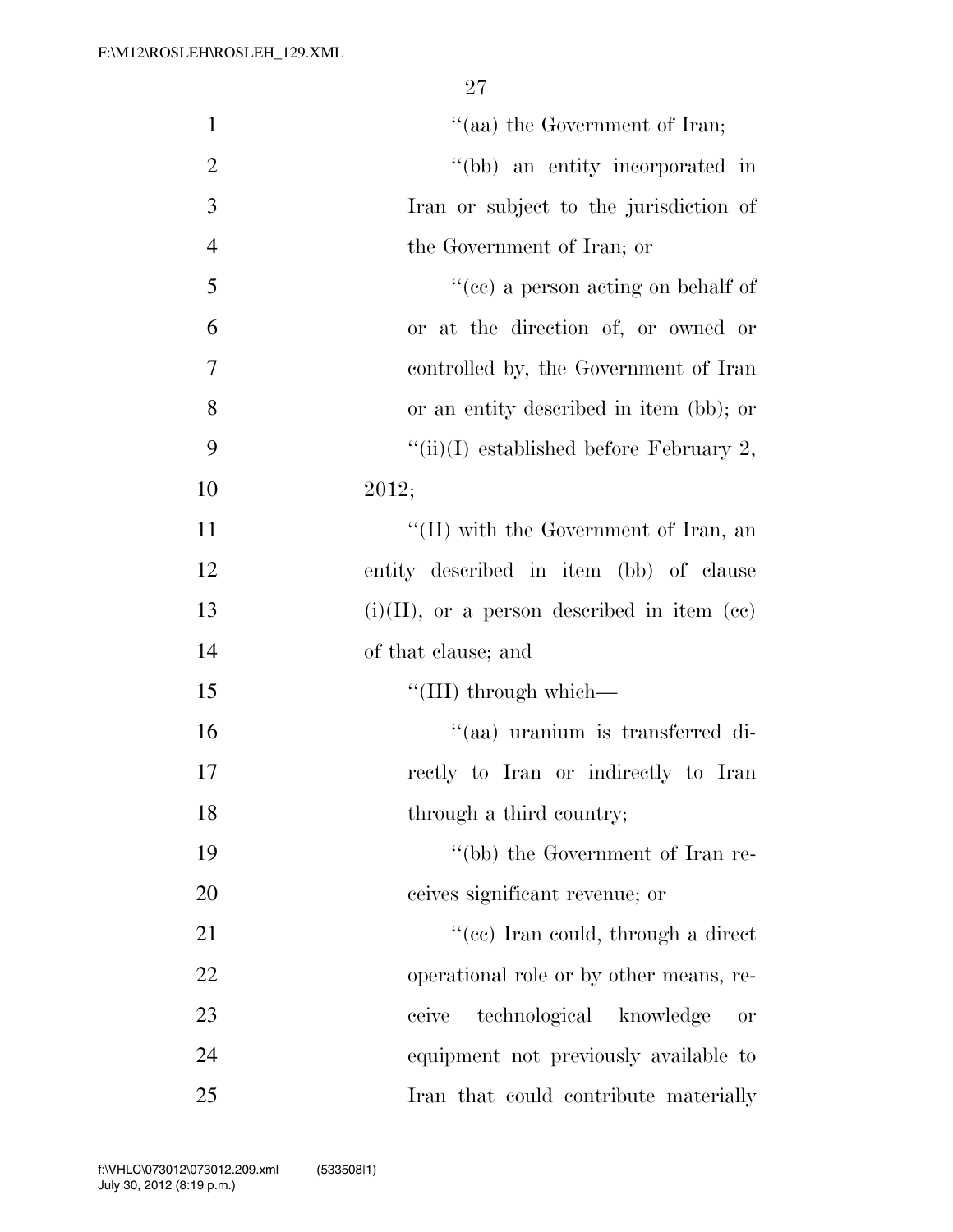| $\mathbf{1}$   | to the ability of Iran to develop nu-                      |
|----------------|------------------------------------------------------------|
| $\overline{2}$ | clear weapons or related technologies.                     |
| 3              | APPLICABILITY OF SANCTIONS.<br>$\lq\lq (B)$                |
| $\overline{4}$ | Subparagraph (A) shall not apply with respect              |
| 5              | to participation in a joint venture established            |
| 6              | before the date of the enactment of the Iran               |
| 7              | Threat Reduction and Syria Human Rights Act                |
| 8              | of 2012 if the person participating in the joint           |
| 9              | venture terminates that participation not later            |
| 10             | than the date that is 180 days after such date             |
| 11             | of enactment.".                                            |
| 12             | (b) CONFORMING AMENDMENTS.—The Iran Sanc-                  |
| 13             | tions Act of 1996, as amended by this section and sections |
| 14             | $201$ and $202$ , is further amended—                      |
| 15             | $(1)$ in section 5—                                        |
| 16             | $(A)$ in paragraph $(3)$ of subsection $(b)$ , as          |
| 17             | redesignated by subsection $(a)(1)$ of this sec-           |
| 18             | tion-                                                      |
| 19             | (i) by striking "paragraph $(1)$ " each                    |
| 20             | place it appears and inserting "paragraph"                 |
| 21             | $(1)$ or $(2)$ "; and                                      |
| 22             | (ii) in subparagraph $(F)$ —                               |
| 23             | $(I)$ by striking "that paragraph"                         |
| 24             | and inserting "paragraph $(1)$ or $(2)$ ,                  |
| 25             | as the case may be"; and                                   |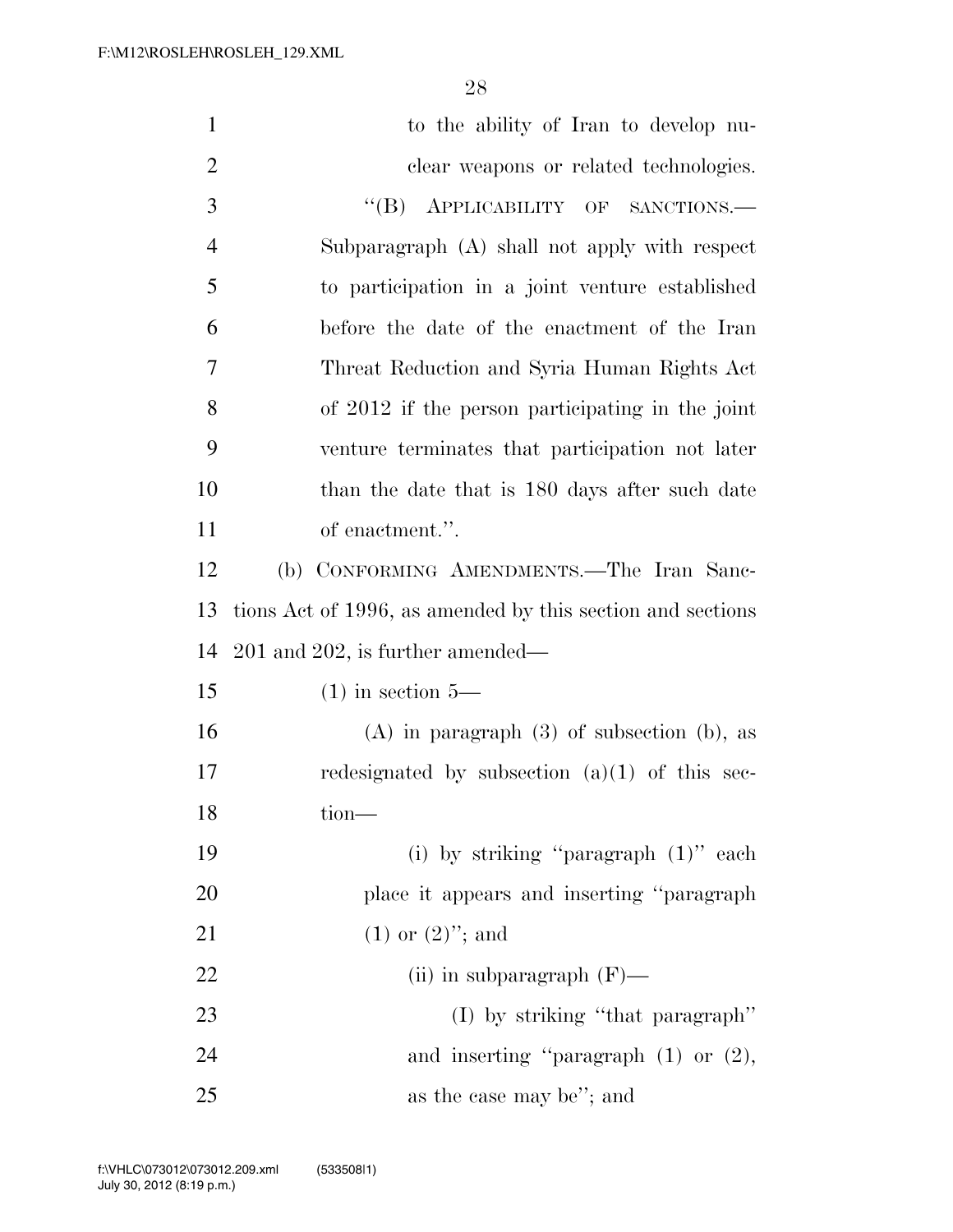| $\mathbf{1}$   | (II) by striking "the Comprehen-                  |
|----------------|---------------------------------------------------|
| $\mathbf{2}$   | sive Iran Sanctions, Accountability,              |
| 3              | and Divestment Act of 2010" and in-               |
| $\overline{4}$ | serting "the Iran Threat Reduction"               |
| 5              | and Syria Human Rights Act of                     |
| 6              | $2012$ ";                                         |
| $\overline{7}$ | $(B)$ in subsection $(c)$ —                       |
| 8              | (i) in the matter preceding paragraph             |
| 9              | $(1)$ , by striking "subsections $(a)$ and        |
| 10             | $(b)(1)$ " and inserting "subsection (a) and      |
| 11             | paragraphs $(1)$ and $(2)$ of subsection $(b)$ "; |
| 12             | and                                               |
| 13             | (ii) in paragraph $(1)$ , by striking             |
| 14             | "subsection (a) or $(b)(1)$ " and inserting       |
| 15             | "subsection (a) or paragraph $(1)$ or $(2)$ of    |
| 16             | subsection $(b)$ "; and                           |
| 17             | $(C)$ in subsection $(f)$ —                       |
| 18             | (i) in the matter preceding paragraph             |
| 19             | (1), by striking "subsection (a) or $(b)(1)$ "    |
| 20             | and inserting "subsection (a) or paragraph        |
| 21             | $(1)$ or $(2)$ of subsection $(b)$ "; and         |
| 22             | (ii) by redesignating paragraphs $(6)$            |
| 23             | and $(7)$ as paragraphs $(5)$ and $(6)$ , respec- |
| 24             | tively; and                                       |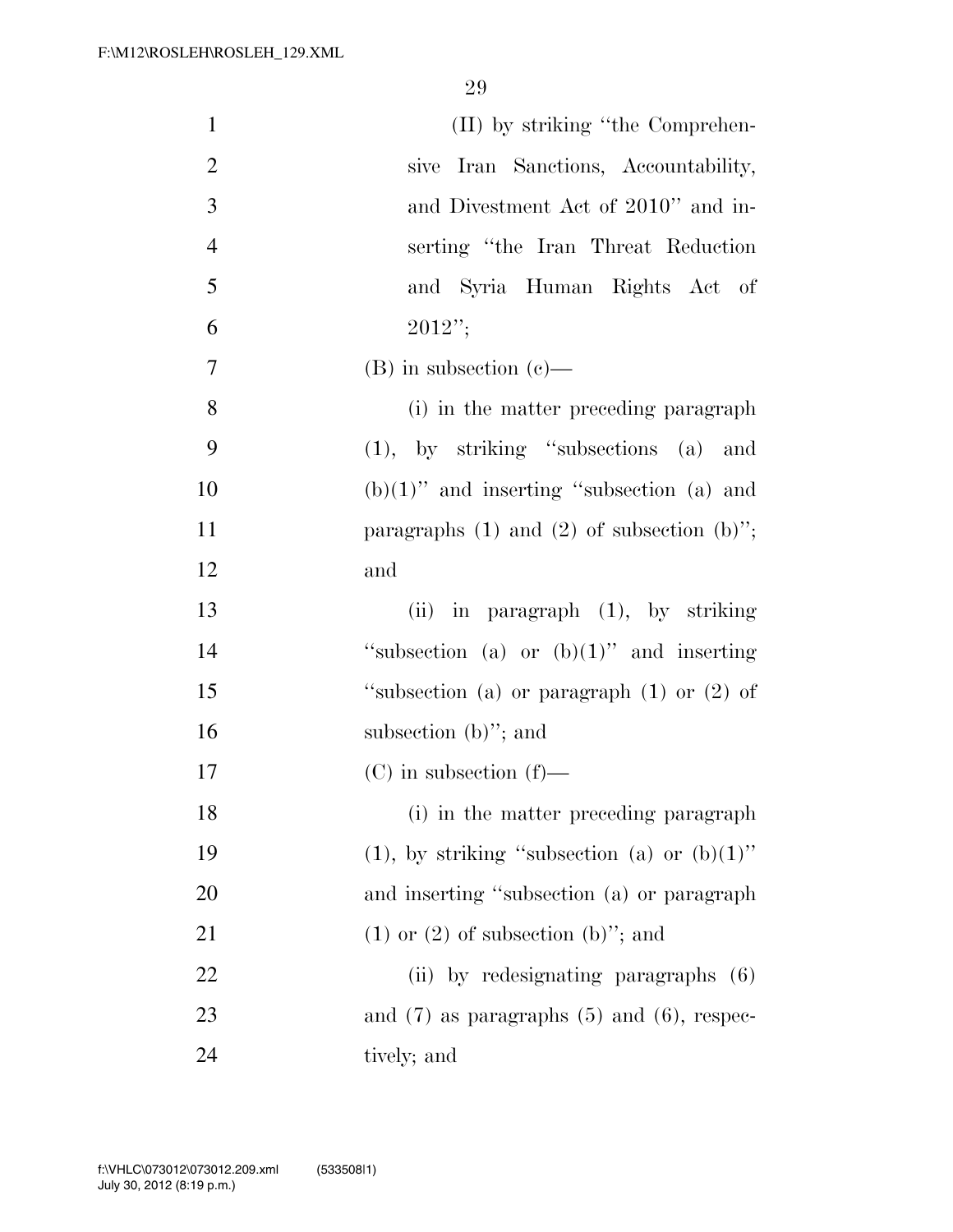| $\mathbf{1}$   | $(2)$ in section 9, by striking "section 5(a) or          |
|----------------|-----------------------------------------------------------|
| $\overline{2}$ | $5(b)(1)$ " each place it appears and inserting "sub-     |
| 3              | section (a) or paragraph $(1)$ or $(2)$ of subsection (b) |
| $\overline{4}$ | of section $5$ ".                                         |
| 5              | SEC. 204. EXPANSION OF SANCTIONS AVAILABLE UNDER          |
| 6              | THE IRAN SANCTIONS ACT OF 1996.                           |
| 7              | (a) IN GENERAL.—Section $6(a)$ of the Iran Sanctions      |
| 8              | Act of 1996 (Public Law 104–172; 50 U.S.C. 1701 note)     |
| 9              | is amended—                                               |
| 10             | $(1)$ by redesignating paragraph $(9)$ as para-           |
| 11             | graph $(12)$ ; and                                        |
| 12             | $(2)$ by inserting after paragraph $(8)$ the fol-         |
| 13             | lowing:                                                   |
| 14             | "(9) BAN ON INVESTMENT IN EQUITY OR DEBT                  |
| 15             | OF SANCTIONED PERSON.—The President may, pur-             |
| 16             | suant to such regulations or guidelines as the Presi-     |
| 17             | dent may prescribe, prohibit any United States per-       |
| 18             | son from investing in or purchasing significant           |
| 19             | amounts of equity or debt instruments of a sanc-          |
| 20             | tioned person.                                            |
| 21             | "(10) EXCLUSION OF CORPORATE OFFICERS.-                   |
| 22             | The President may direct the Secretary of State to        |
| 23             | deny a visa to, and the Secretary of Homeland Secu-       |
| 24             | rity to exclude from the United States, any alien         |
| 25             | that the President determines is a corporate officer      |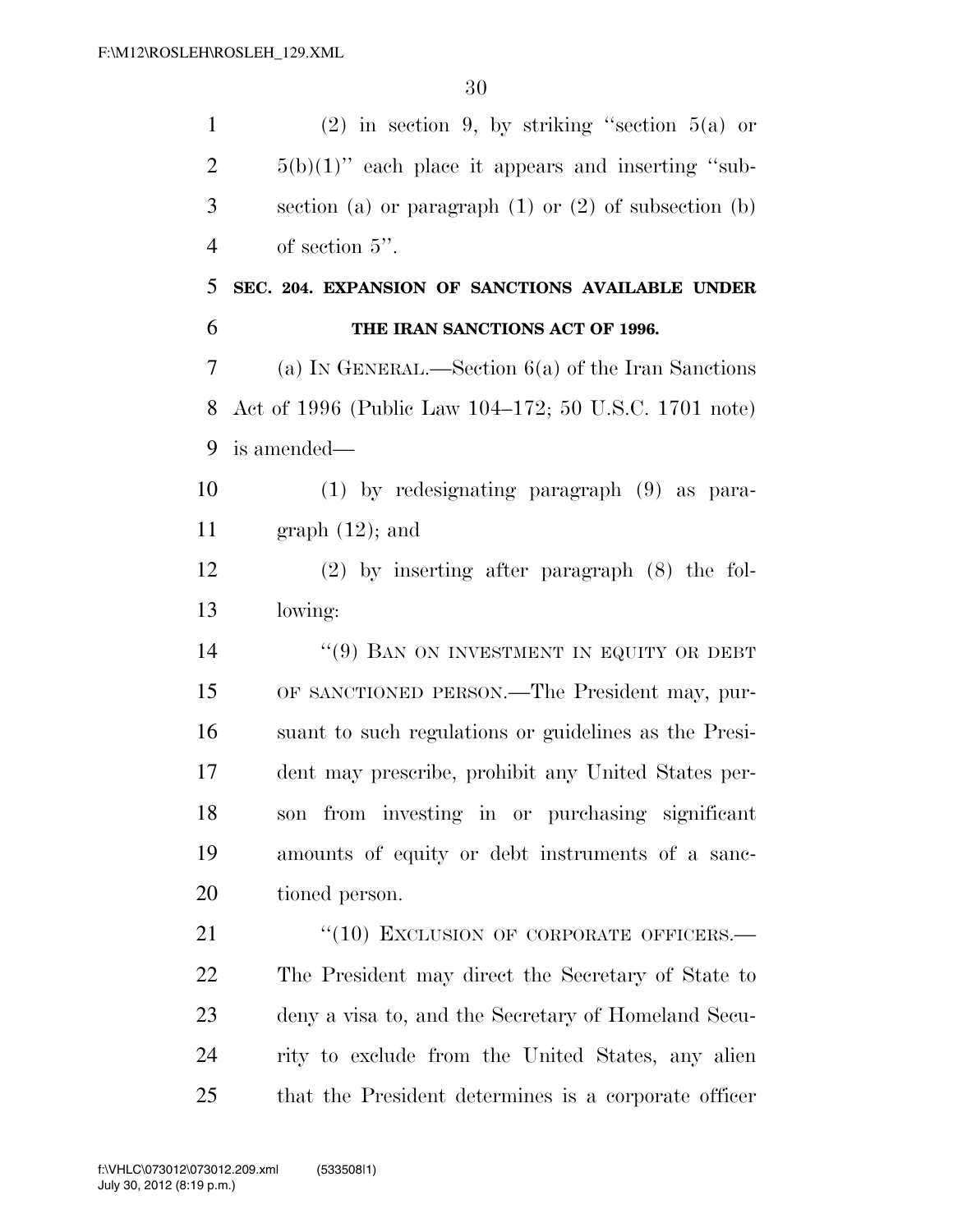- or principal of, or a shareholder with a controlling interest in, a sanctioned person.
- 3 "(11) SANCTIONS ON PRINCIPAL EXECUTIVE OFFICERS.—The President may impose on the prin- cipal executive officer or officers of any sanctioned person, or on persons performing similar functions and with similar authorities as such officer or offi-cers, any of the sanctions under this subsection.''.

 (b) EFFECTIVE DATE.—The amendments made by subsection (a) shall take effect on the date of the enact- ment of this Act and apply with respect to activities de- scribed in subsections (a) and (b) of section 5 of the Iran Sanctions Act of 1996, as amended by this title, com-menced on or after such date of enactment.

### **SEC. 205. MODIFICATION OF WAIVER STANDARD UNDER THE IRAN SANCTIONS ACT OF 1996.**

 Section 9(c) of the Iran Sanctions Act of 1996, as amended by section 203, is further amended by striking paragraph (1) and inserting the following:

 $^{(4)}$ (1) AUTHORITY.

21 "(A) SANCTIONS RELATING TO THE EN- ERGY SECTOR OF IRAN.—The President may waive, on a case-by-case basis and for a period of not more than one year, the requirement in section 5(a) to impose a sanction or sanctions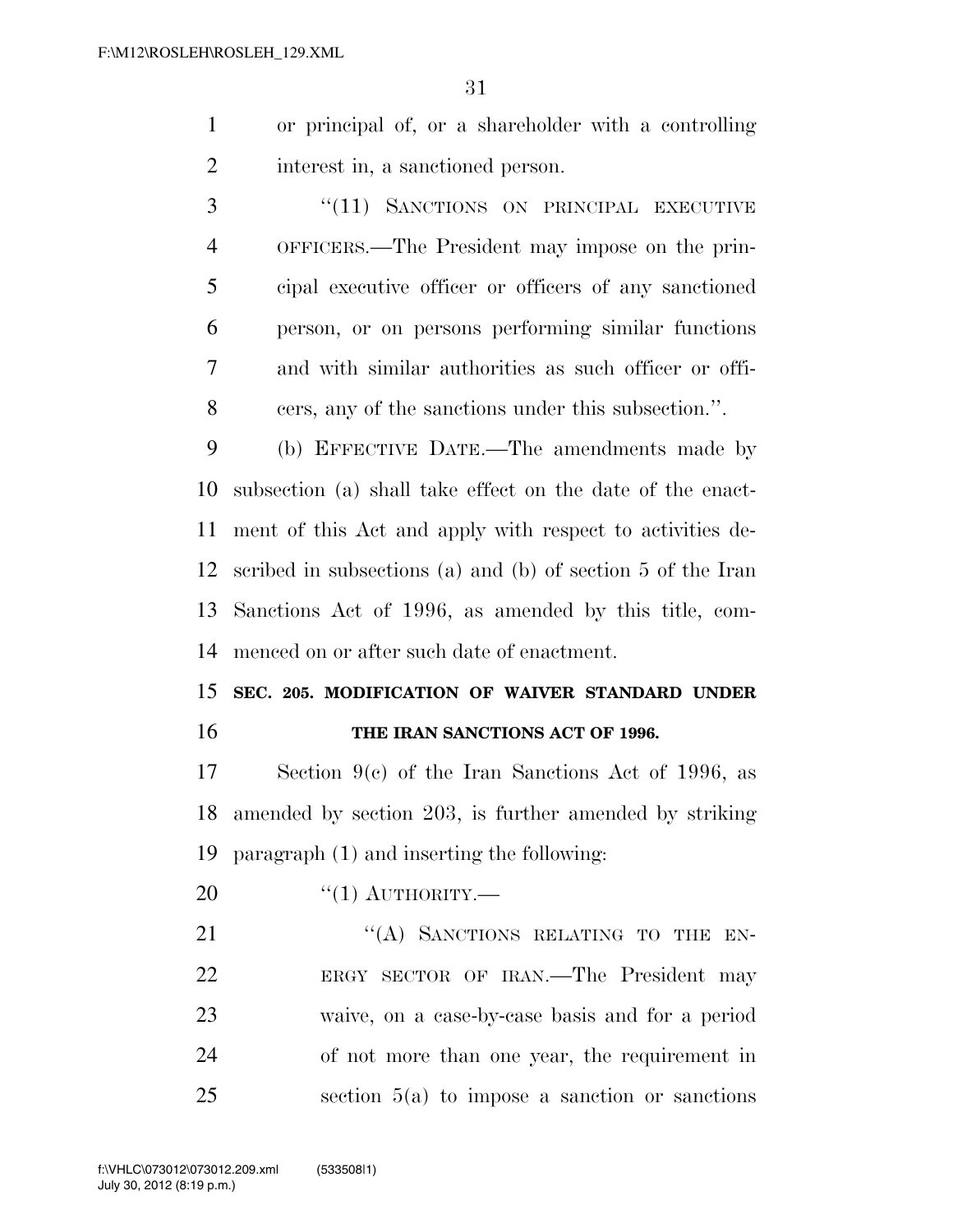1 on a person described in section  $5(e)$ , and may waive the continued imposition of a sanction or sanctions under subsection (b) of this section, 30 days or more after the President determines and so reports to the appropriate congressional committees that it is essential to the national security interests of the United States to exer-cise such waiver authority.

9 "(B) SANCTIONS RELATING TO DEVELOP-10 MENT OF WEAPONS OF MASS DESTRUCTION OR OTHER MILITARY CAPABILITIES.—The Presi- dent may waive, on a case-by-case basis and for a period of not more than one year, the require- ment in paragraph (1) or (2) of section 5(b) to impose a sanction or sanctions on a person de- scribed in section  $5(c)$ , and may waive the con- tinued imposition of a sanction or sanctions under subsection (b) of this section, 30 days or more after the President determines and so re- ports to the appropriate congressional commit- tees that it is vital to the national security in- terests of the United States to exercise such waiver authority.

24 "(C) RENEWAL OF WAIVERS.—The Presi-dent may renew, on a case-by-case basis, a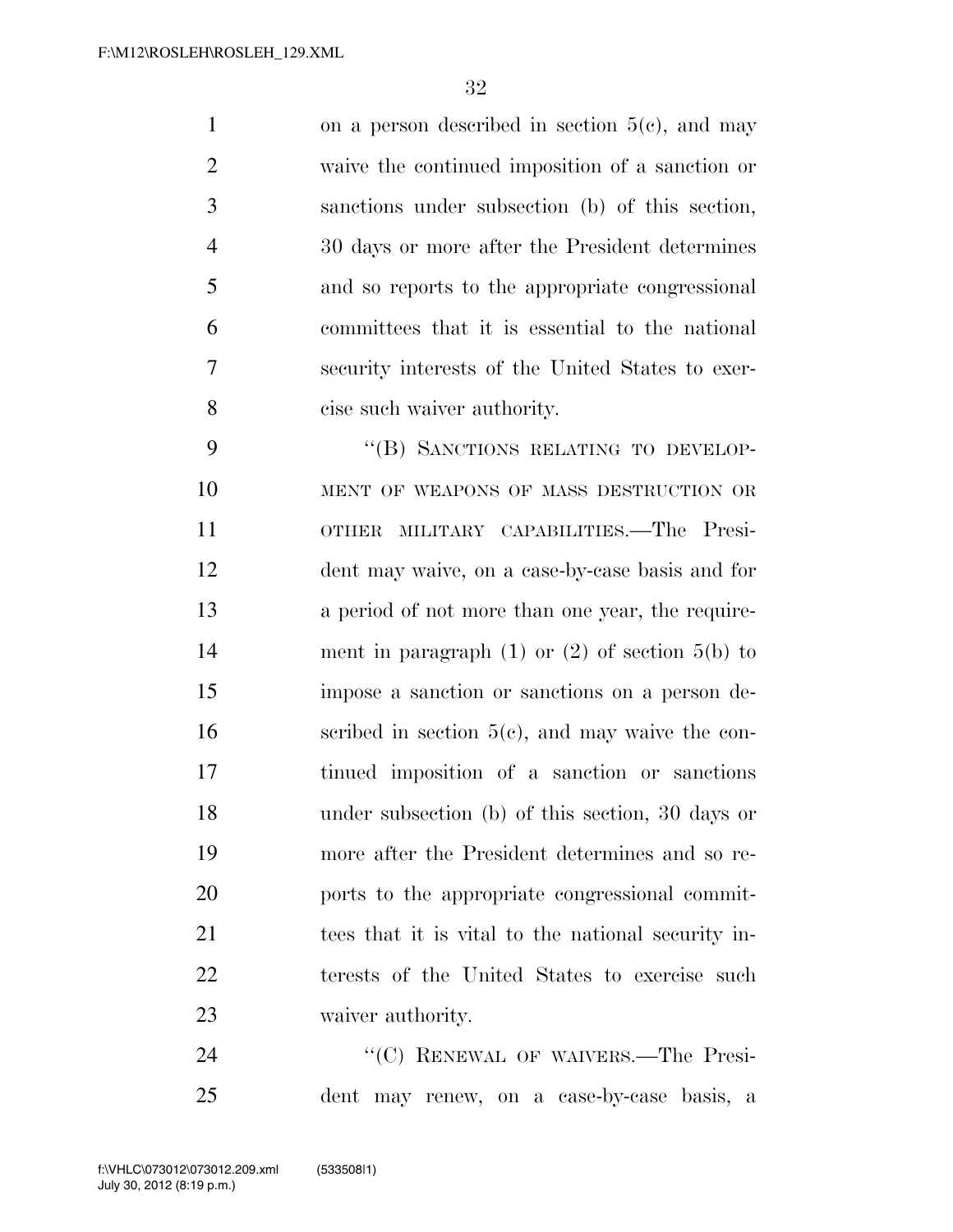waiver with respect to a person under subpara- graph (A) or (B) for additional one-year periods if, not later than 30 days before the waiver ex- pires, the President makes the determination and submits to the appropriate congressional committees the report described in subpara-7 graph  $(A)$  or  $(B)$ , as applicable.".

# **SEC. 206. BRIEFINGS ON IMPLEMENTATION OF THE IRAN SANCTIONS ACT OF 1996.**

 Section 4 of the Iran Sanctions Act of 1996 (Public Law 104–172; 50 U.S.C. 1701 note) is amended by add-ing at the end the following:

 ''(f) BRIEFINGS ON IMPLEMENTATION.—Not later than 90 days after the date of the enactment of the Iran Threat Reduction and Syria Human Rights Act of 2012, and every 120 days thereafter, the President, acting through the Secretary of State, shall provide to the appro- priate congressional committees a comprehensive briefing on efforts to implement this Act.''.

 **SEC. 207. EXPANSION OF DEFINITIONS UNDER THE IRAN SANCTIONS ACT OF 1996.** 

 (a) IN GENERAL.—Section 14 of the Iran Sanctions Act of 1996 (Public Law 104–172; 50 U.S.C. 1701 note) is amended—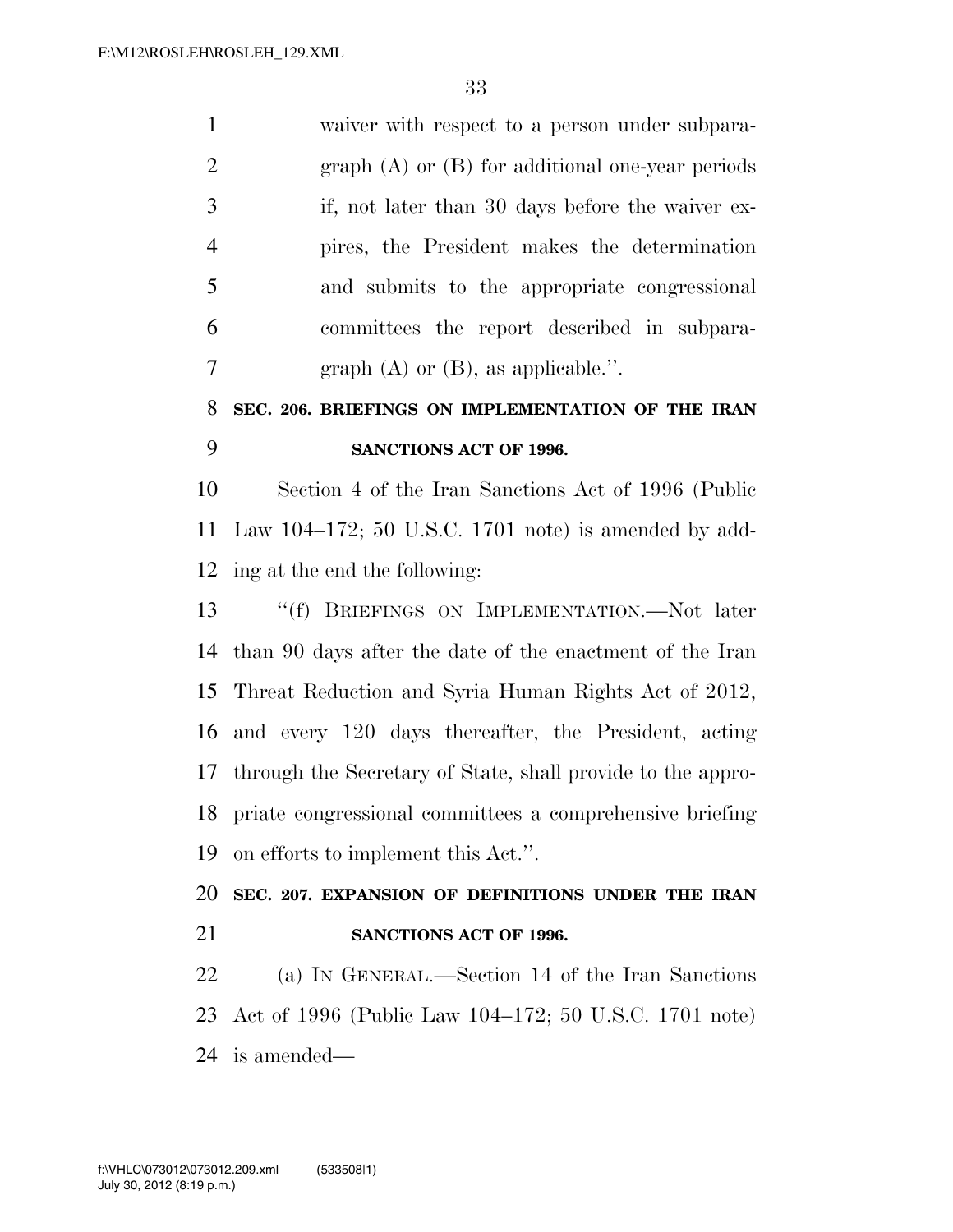| $\mathbf{1}$   | $(1)$ by redesignating paragraphs $(17)$ and $(18)$       |
|----------------|-----------------------------------------------------------|
| $\overline{2}$ | as paragraphs $(20)$ and $(21)$ , respectively;           |
| 3              | $(2)$ by redesignating paragraphs $(15)$ and $(16)$       |
| $\overline{4}$ | as paragraphs $(17)$ and $(18)$ , respectively;           |
| 5              | (3) by redesignating paragraphs (4) through               |
| 6              | $(14)$ as paragraphs $(5)$ through $(15)$ , respectively; |
| 7              | $(4)$ by inserting after paragraph $(3)$ the fol-         |
| 8              | lowing:                                                   |
| 9              | (4)<br>CREDIBLE INFORMATION.—The<br>term                  |
| 10             | 'credible information', with respect to a person-         |
| 11             | $\lq\lq$ includes—                                        |
| 12             | "(i) a public announcement by the                         |
| 13             | person that the person has engaged in an                  |
| 14             | activity described in subsection (a) or (b)               |
| 15             | of section 5; and                                         |
| 16             | "(ii) information set forth in a report                   |
| 17             | to stockholders of the person indicating                  |
| 18             | that the person has engaged in such an ac-                |
| 19             | tivity; and                                               |
| 20             | $\lq$ (B) may include, in the discretion of the           |
| 21             | President—                                                |
| 22             | "(i) an announcement by the Govern-                       |
| 23             | ment of Iran that the person has engaged                  |
| 24             | in such an activity; or                                   |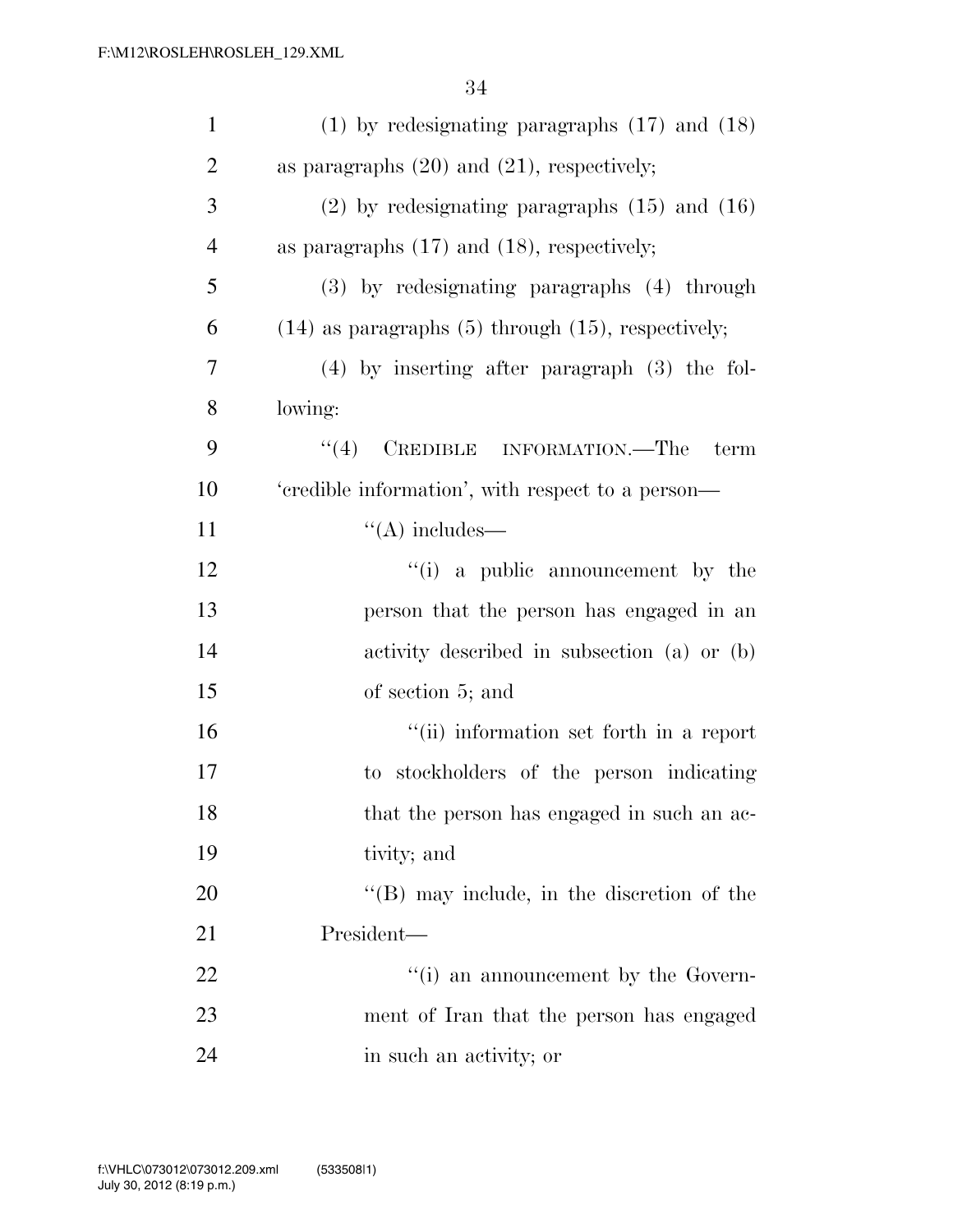| $\mathbf{1}$   | "(ii) information indicating that the                 |
|----------------|-------------------------------------------------------|
| $\overline{2}$ | person has engaged in such an activity                |
| 3              | that is set forth in—                                 |
| $\overline{4}$ | $\lq\lq$ a report of the Government                   |
| 5              | Accountability Office, the Energy In-                 |
| 6              | formation Administration, or the Con-                 |
| $\overline{7}$ | gressional Research Service; or                       |
| 8              | "(II) a report or publication of a                    |
| 9              | similarly reputable governmental orga-                |
| 10             | nization or trade or industry organiza-               |
| 11             | $\text{tion."};$                                      |
| 12             | $(5)$ by inserting after paragraph $(15)$ , as redes- |
| 13             | ignated by paragraph (3), the following:              |
| 14             | $``(16)$ PETROCHEMICAL PRODUCT.—The term              |
| 15             | 'petrochemical product' includes any aromatic,        |
| 16             | olefin, or synthesis gas, and any derivative of such  |
| 17             | a gas, including ethylene, propylene, butadiene, ben- |
| 18             | zene, toluene, xylene, ammonia, methanol, and         |
| 19             | urea."; and                                           |
| 20             | $(6)$ by inserting after paragraph $(18)$ , as redes- |
| 21             | ignated by paragraph $(2)$ , the following:           |
| 22             | "(19) SERVICES.—The term 'services' includes          |
| 23             | software, hardware, financial, professional<br>con-   |
| 24             | sulting, engineering, and specialized energy informa- |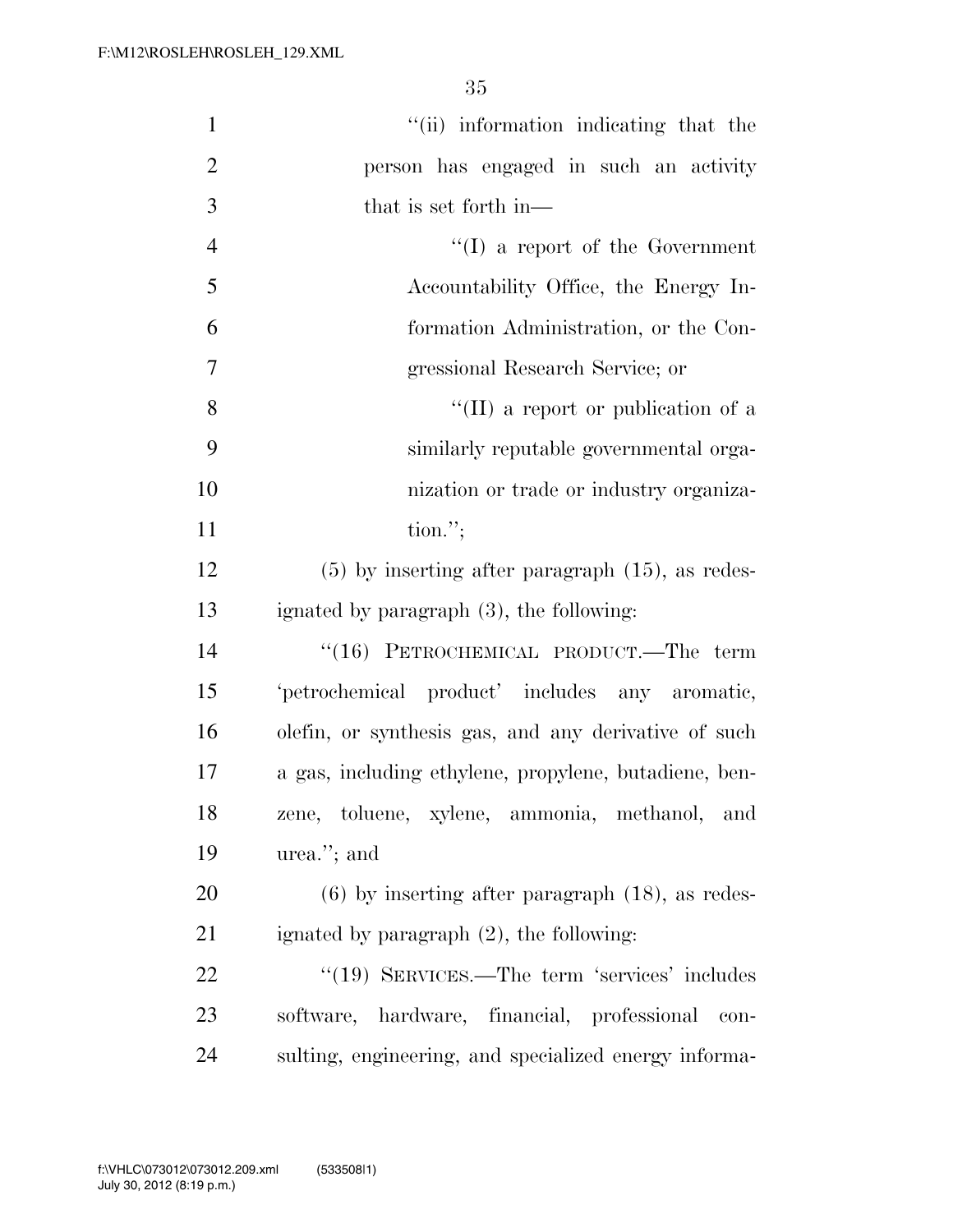- tion services, energy-related technical assistance, and maintenance and repairs.''.
- (b) EFFECTIVE DATE.—The amendments made by subsection (a) shall take effect on the date of the enact- ment of this Act and apply with respect to activities de- scribed in subsections (a) and (b) of section 5 of the Iran Sanctions Act of 1996, as amended by this title, com-menced on or after such date of enactment.

 **SEC. 208. SENSE OF CONGRESS ON ENERGY SECTOR OF IRAN.** 

11 It is the sense of Congress that—

 (1) the energy sector of Iran remains a zone of proliferation concern since the Government of Iran continues to divert substantial revenues derived from sales of petroleum resources to finance its illicit nu-clear and missile activities; and

 (2) the President should apply the full range of sanctions under the Iran Sanctions Act of 1996, as amended by this Act, to address the threat posed by the Government of Iran.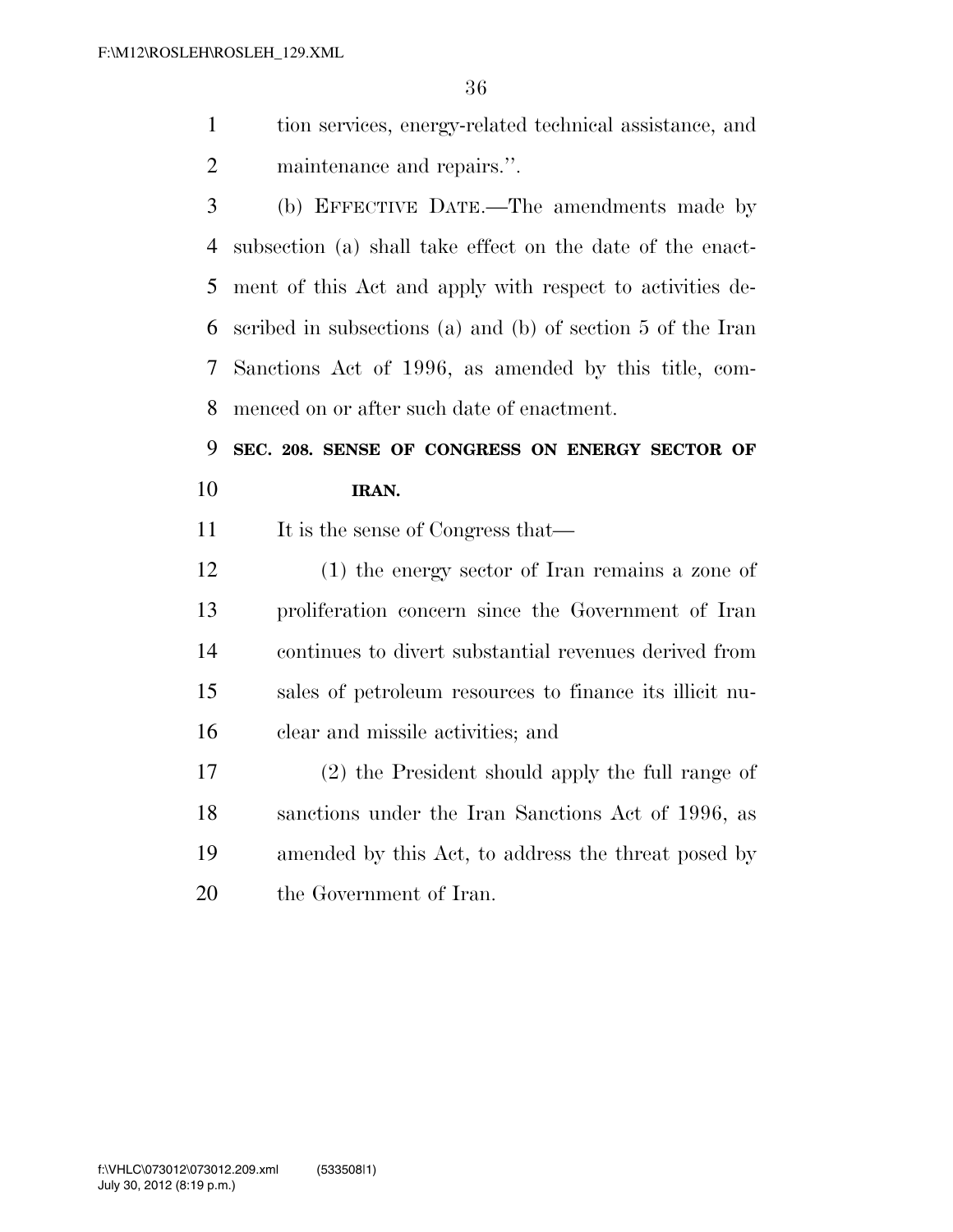### **Subtitle B—Additional Measures Relating to Sanctions Against Iran**

 **SEC. 211. IMPOSITION OF SANCTIONS WITH RESPECT TO THE PROVISION OF VESSELS OR SHIPPING SERVICES TO TRANSPORT CERTAIN GOODS RELATED TO PROLIFERATION OR TER-RORISM ACTIVITIES TO IRAN.** 

 (a) IN GENERAL.—Except as provided in subsection (c), if the President determines that a person, on or after the date of the enactment of this Act, knowingly sells, leases, or provides a vessel or provides insurance or rein- surance or any other shipping service for the transpor- tation to or from Iran of goods that could materially con- tribute to the activities of the Government of Iran with respect to the proliferation of weapons of mass destruction or support for acts of international terrorism, the Presi- dent shall, pursuant to Executive Order 13382 (70 Fed. Reg. 38567; relating to blocking of property of weapons of mass destruction proliferators and their supporters) or Executive Order 13224 (66 Fed. Reg. 49079; relating to blocking property and prohibiting transactions with per- sons who commit, threaten to commit, or support ter- rorism), or otherwise pursuant to the International Emer- gency Economic Powers Act (50 U.S.C. 1701 et seq.), block and prohibit all transactions in all property and in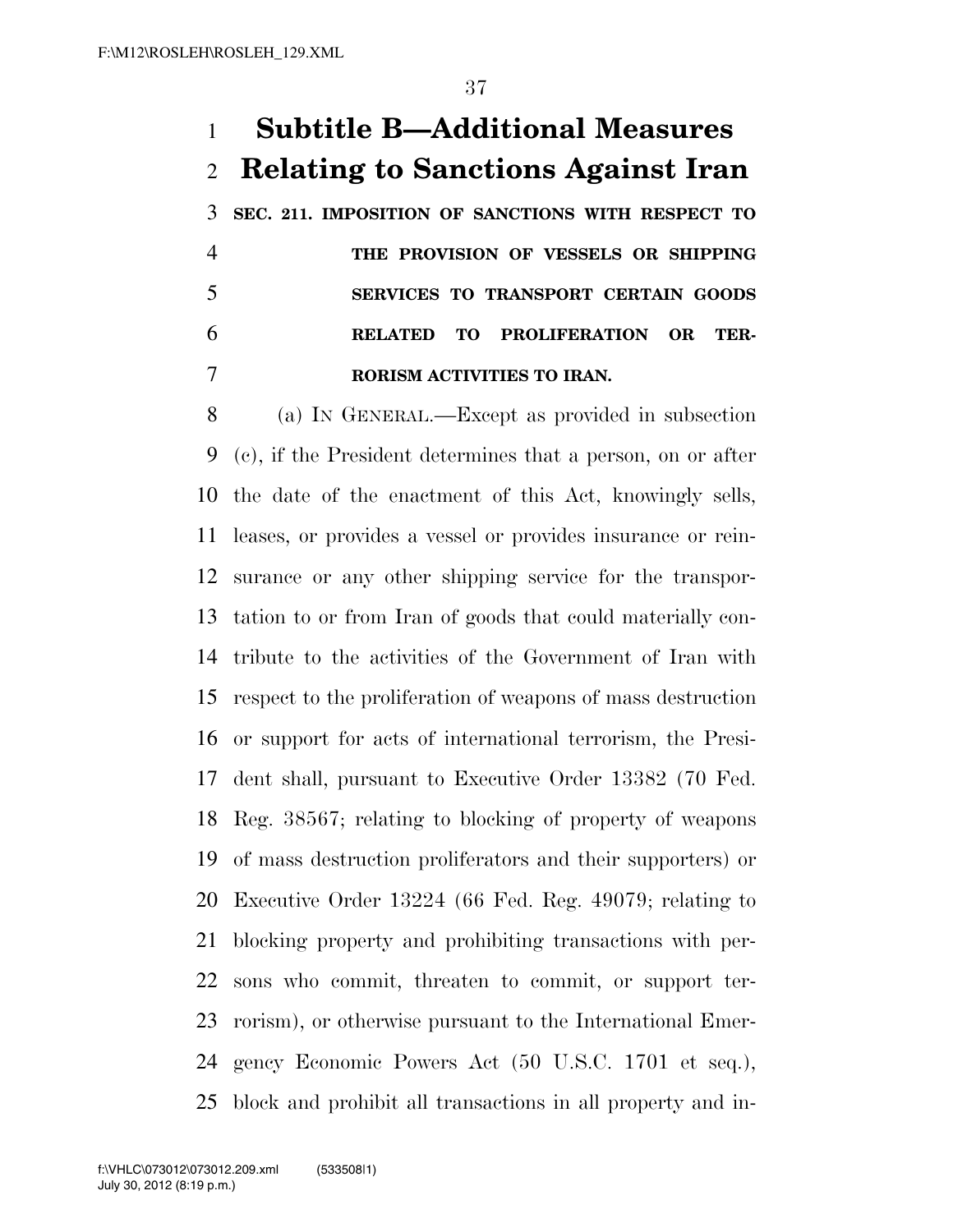terests in property of the persons specified in subsection (b) if such property and interests in property are in the United States, come within the United States, or are or come within the possession or control of a United States person.

 (b) PERSONS SPECIFIED.—The persons specified in this subsection are—

 (1) the person that sold, leased, or provided a vessel or provided insurance or reinsurance or an- other shipping service described in subsection (a); and

12 (2) any person that

 (A) is a successor entity to the person re-ferred to in paragraph (1);

 (B) owns or controls the person referred to in paragraph (1), if the person that owns or controls the person referred to in paragraph (1) had actual knowledge or should have known that the person referred to in paragraph (1) sold, leased, or provided the vessel or provided the insurance or reinsurance or other shipping service; or

 (C) is owned or controlled by, or under common ownership or control with, the person referred to in paragraph (1), if the person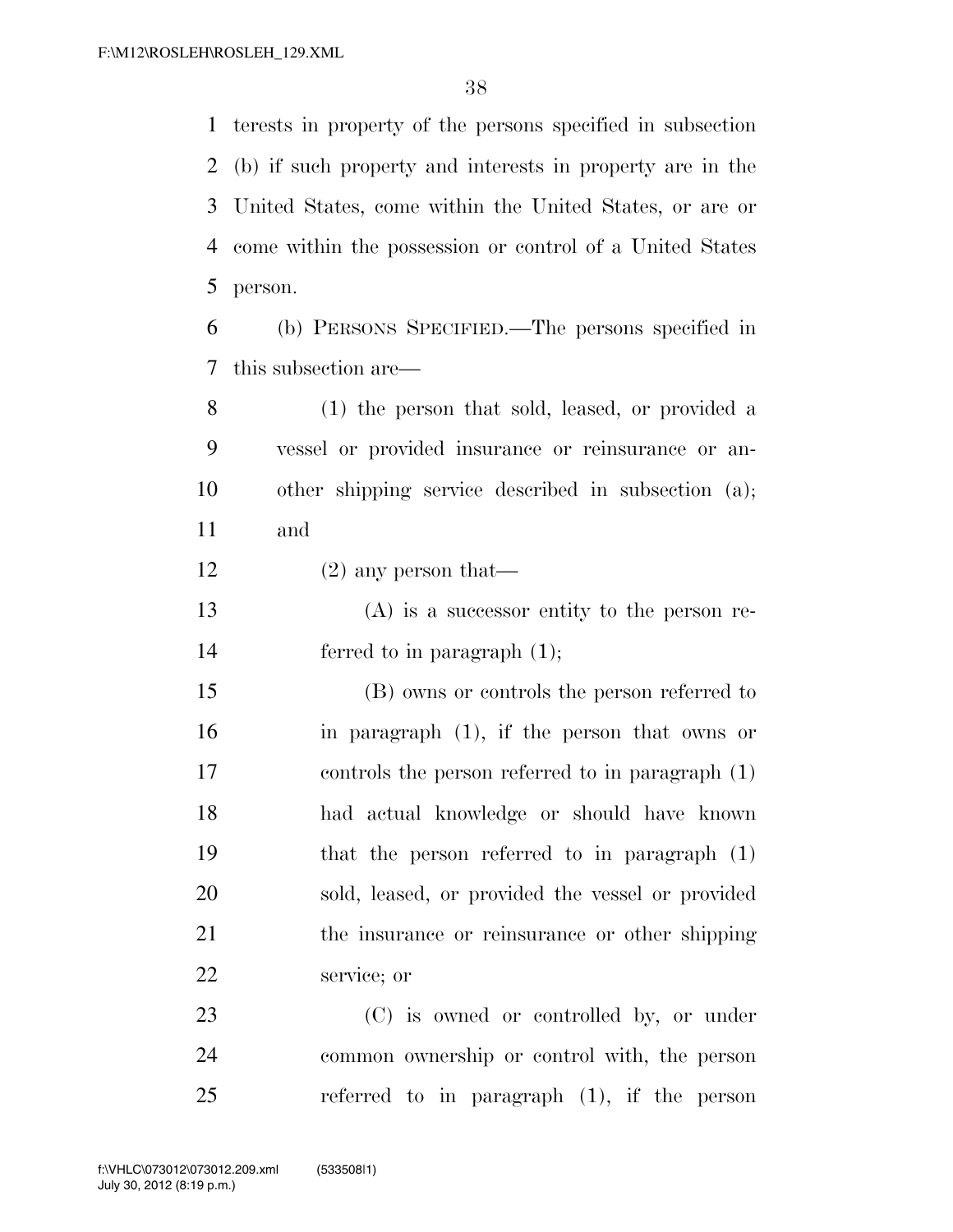| $\mathbf{1}$   | owned or controlled by, or under common own-              |
|----------------|-----------------------------------------------------------|
| $\overline{2}$ | ership or control with (as the case may be), the          |
| 3              | person referred to in paragraph (1) knowingly             |
| $\overline{4}$ | engaged in the sale, lease, or provision of the           |
| 5              | vessel or the provision of the insurance or rein-         |
| 6              | surance or other shipping service.                        |
| 7              | (c) WAIVER.—The President may waive the require-          |
| 8              | ment to impose sanctions with respect to a person under   |
| 9              | subsection (a) on or after the date that is 30 days after |
| 10             | the President—                                            |
| 11             | (1) determines that such a waiver is vital to the         |
| 12             | national security interests of the United States; and     |
| 13             | (2) submits to the appropriate congressional              |
| 14             | committees a report that contains the reasons for         |
| 15             | that determination.                                       |
| 16             | (d) REPORT REQUIRED.—                                     |
| 17             | (1) IN GENERAL.—Not later than 90 days after              |
| 18             | the date of the enactment of this Act, and every 90       |
| 19             | days thereafter, the Secretary of the Treasury, in co-    |
| 20             | ordination with the Secretary of State, shall submit      |
| 21             | to the appropriate congressional committees a report      |
| 22             | identifying operators of vessels and other persons        |
| 23             | that conduct or facilitate significant financial trans-   |
| 24             | actions with persons that manage ports in Iran that       |
| 25             | have been designated for the imposition of sanctions      |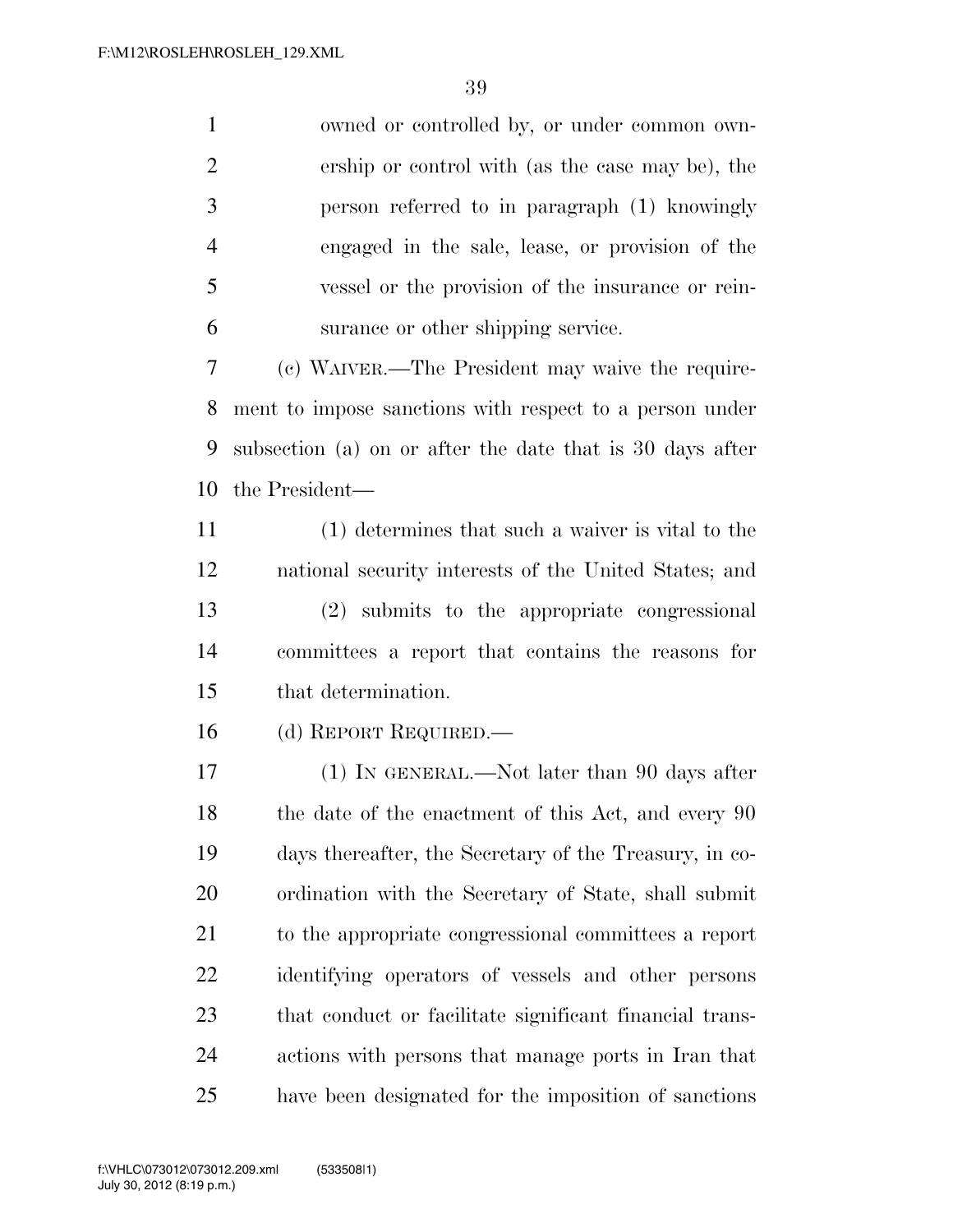pursuant to the International Emergency Economic Powers Act (50 U.S.C. 1701 et seq.).

 (2) FORM OF REPORT.—A report submitted under paragraph (1) shall be submitted in unclassi-fied form but may contain a classified annex.

 (e) RULE OF CONSTRUCTION.—Nothing in this sec- tion shall be construed to limit the authority of the Presi- dent to designate persons for the imposition of sanctions pursuant to Executive Order 13382 (70 Fed. Reg. 38567; relating to the blocking of property of weapons of mass destruction proliferators and their supporters) or Execu- tive Order 13224 (66 Fed. Reg. 49079; relating to block- ing property and prohibiting transactions with persons who commit, threaten to commit, or support terrorism), or otherwise pursuant to the International Emergency Economic Powers Act (50 U.S.C. 1701 et seq.).

**SEC. 212. IMPOSITION OF SANCTIONS WITH RESPECT TO** 

 **PROVISION OF UNDERWRITING SERVICES OR INSURANCE OR REINSURANCE FOR THE NA- TIONAL IRANIAN OIL COMPANY OR THE NA-TIONAL IRANIAN TANKER COMPANY.** 

 (a) IN GENERAL.—Except as provided in subsection (b), not later than 60 days after the date of the enactment of this Act, the President shall impose 5 or more of the sanctions described in section 6(a) of the Iran Sanctions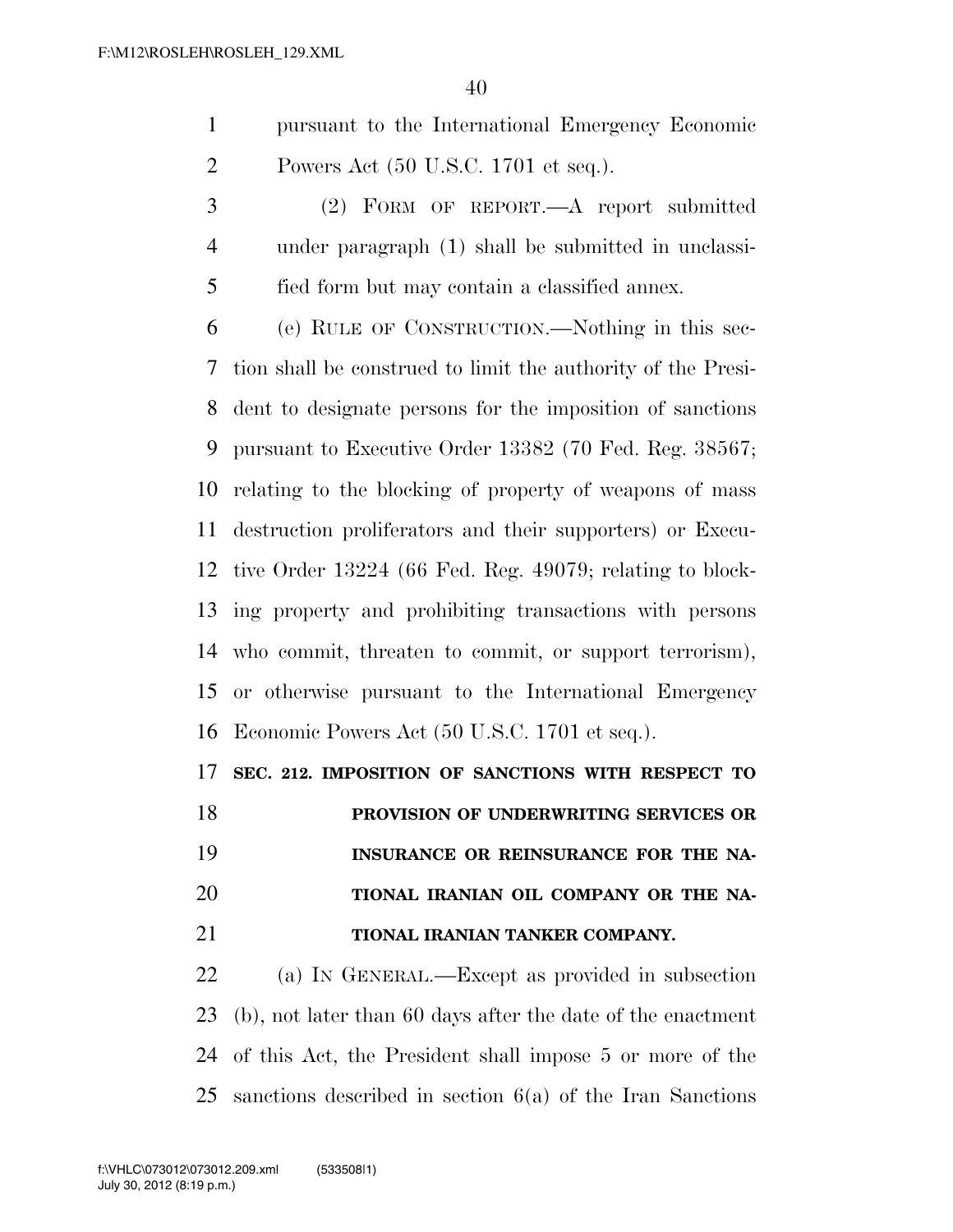Act of 1996, as amended by section 204, with respect to a person if the President determines that the person know- ingly, on or after such date of enactment, provides under- writing services or insurance or reinsurance for the Na- tional Iranian Oil Company, the National Iranian Tanker Company, or a successor entity to either such company. (b) EXCEPTIONS.—

 (1) UNDERWRITERS AND INSURANCE PRO- VIDERS EXERCISING DUE DILIGENCE.—The Presi- dent is authorized not to impose sanctions under subsection (a) with respect to a person that provides underwriting services or insurance or reinsurance if the President determines that the person has exer- cised due diligence in establishing and enforcing offi- cial policies, procedures, and controls to ensure that the person does not provide underwriting services or insurance or reinsurance for the National Iranian Oil Company, the National Iranian Tanker Com- pany, or a successor entity to either such company. (2) FOOD; MEDICINE; HUMANITARIAN ASSIST-

 ANCE.—The President may not impose sanctions under subsection (a) for the provision of under- writing services or insurance or reinsurance for any activity relating solely to—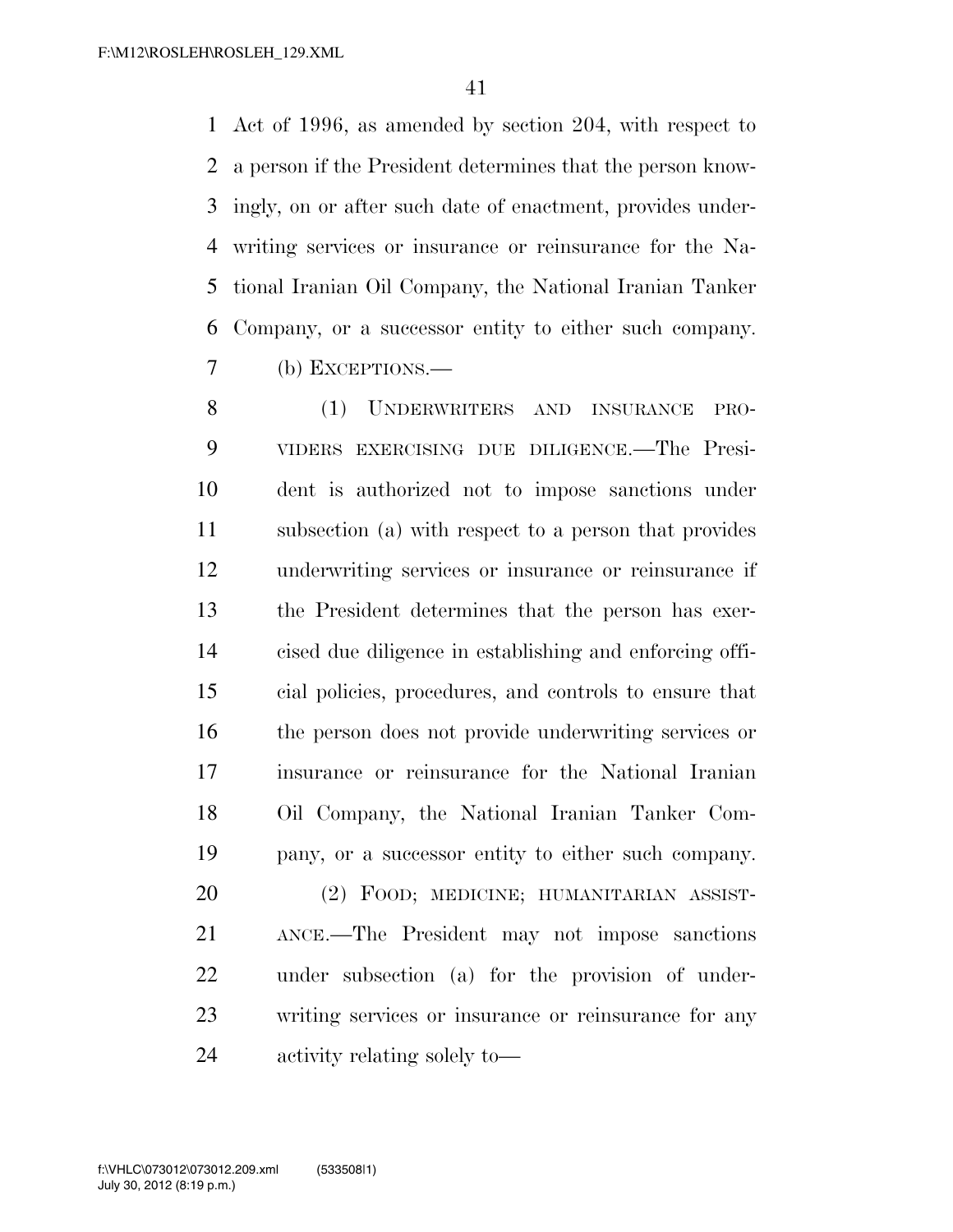(A) the provision of agricultural commod-2 ities, food, medicine, or medical devices to Iran; or

 (B) the provision of humanitarian assist-ance to the people of Iran.

 (3) TERMINATION PERIOD.—The President is authorized not to impose sanctions under subsection (a) with respect to a person if the President receives reliable assurances that the person will terminate the provision of underwriting services or insurance or reinsurance for the National Iranian Oil Com- pany, the National Iranian Tanker Company, and any successor entity to either such company, not later than the date that is 120 days after the date of the enactment of this Act.

(c) DEFINITIONS.—In this section:

 (1) AGRICULTURAL COMMODITY.—The term ''agricultural commodity'' has the meaning given that term in section 102 of the Agricultural Trade Act of 1978 (7 U.S.C. 5602).

 (2) MEDICAL DEVICE.—The term ''medical de- vice'' has the meaning given the term ''device'' in section 201 of the Federal Food, Drug, and Cos-metic Act (21 U.S.C. 321).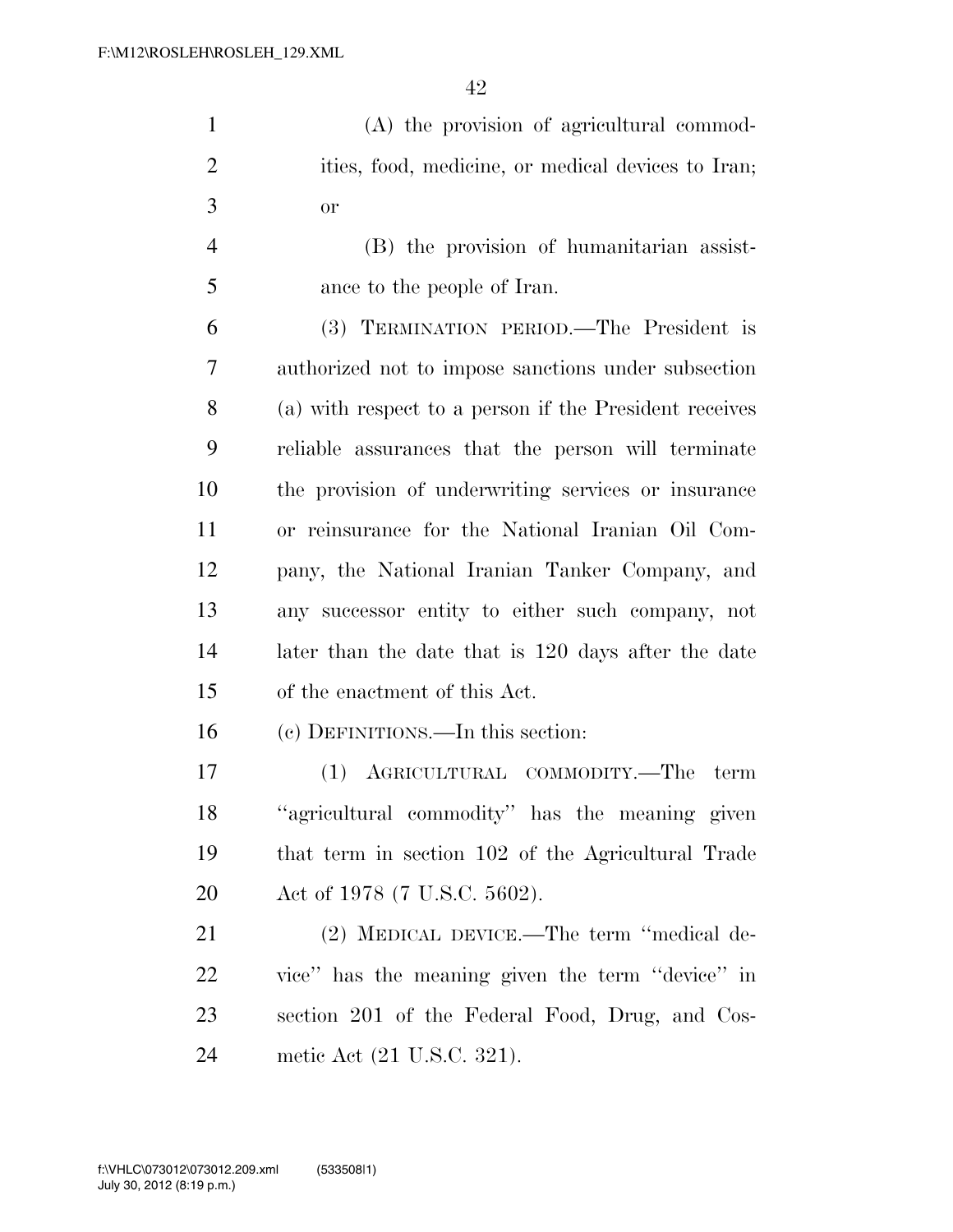| $\mathbf{1}$   | (3) MEDICINE.—The term "medicine" has the                   |
|----------------|-------------------------------------------------------------|
| $\overline{2}$ | meaning given the term "drug" in section 201 of the         |
| 3              | Federal Food, Drug, and Cosmetic Act (21 U.S.C.             |
| 4              | 321).                                                       |
| 5              | (d) APPLICATION OF PROVISIONS OF IRAN SANC-                 |
| 6              | TIONS ACT OF 1996.—The following provisions of the Iran     |
| 7              | Sanctions Act of 1996, as amended by this Act, apply with   |
| 8              | respect to the imposition of sanctions under subsection (a) |
| 9              | to the same extent that such provisions apply with respect  |
| 10             | to the imposition of sanctions under section $5(a)$ of the  |
| 11             | Iran Sanctions Act of 1996:                                 |
| 12             | $(1)$ Subsection $(e)$ of section 4.                        |
| 13             | $(2)$ Subsections $(c)$ , $(d)$ , and $(f)$ of section 5.   |
| 14             | $(3)$ Section 8.                                            |
| 15             | $(4)$ Section 9.                                            |
| 16             | $(5)$ Section 11.                                           |
| 17             | $(6)$ Section 12.                                           |
| 18             | $(7)$ Subsection (b) of section 13.                         |
| 19             | $(8)$ Section 14.                                           |
| 20             | (e) RULE OF CONSTRUCTION AND IMPLEMENTA-                    |
| 21             | TION.—Nothing in this section shall be construed to limit   |
| 22             | the authority of the President to impose sanctions pursu-   |
| 23             | ant to the Iran Sanctions Act of 1996 (Public Law 104–      |
| 24             | 172; 50 U.S.C. 1701 note), the Comprehensive Iran Sanc-     |
| 25             | tions, Accountability, and Divestment Act of 2010 (22)      |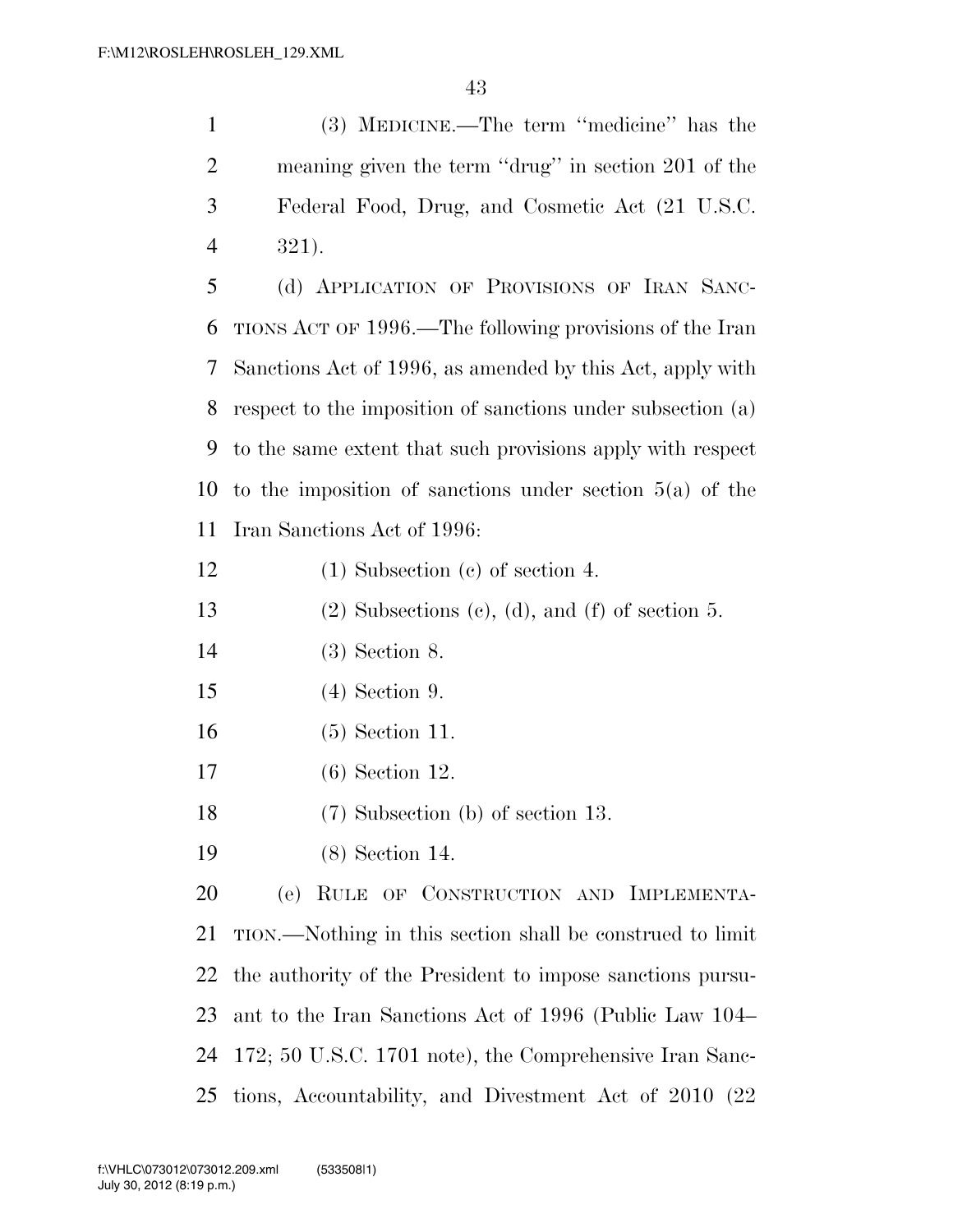U.S.C. 8501 et seq.), the International Emergency Eco- nomic Powers Act (50U.S.C. 1701 et seq.), section 1245 of the National Defense Authorization Act for Fiscal Year 2012 (22 U.S.C. 8513a), or any other provision of this Act.

## **SEC. 213. IMPOSITION OF SANCTIONS WITH RESPECT TO PURCHASE, SUBSCRIPTION TO, OR FACILITA- TION OF THE ISSUANCE OF IRANIAN SOV-EREIGN DEBT.**

 (a) IN GENERAL.—The President shall impose 5 or more of the sanctions described in section 6(a) of the Iran Sanctions Act of 1996, as amended by section 204, with respect to a person if the President determines that the person knowingly, on or after the date of the enactment of this Act, purchases, subscribes to, or facilitates the issuance of—

- (1) sovereign debt of the Government of Iran issued on or after such date of enactment, including governmental bonds; or
- (2) debt of any entity owned or controlled by the Government of Iran issued on or after such date of enactment, including bonds.

 (b) APPLICATION OF PROVISIONS OF IRAN SANC- TIONS ACT OF 1996.—The following provisions of the Iran Sanctions Act of 1996, as amended by this Act, apply with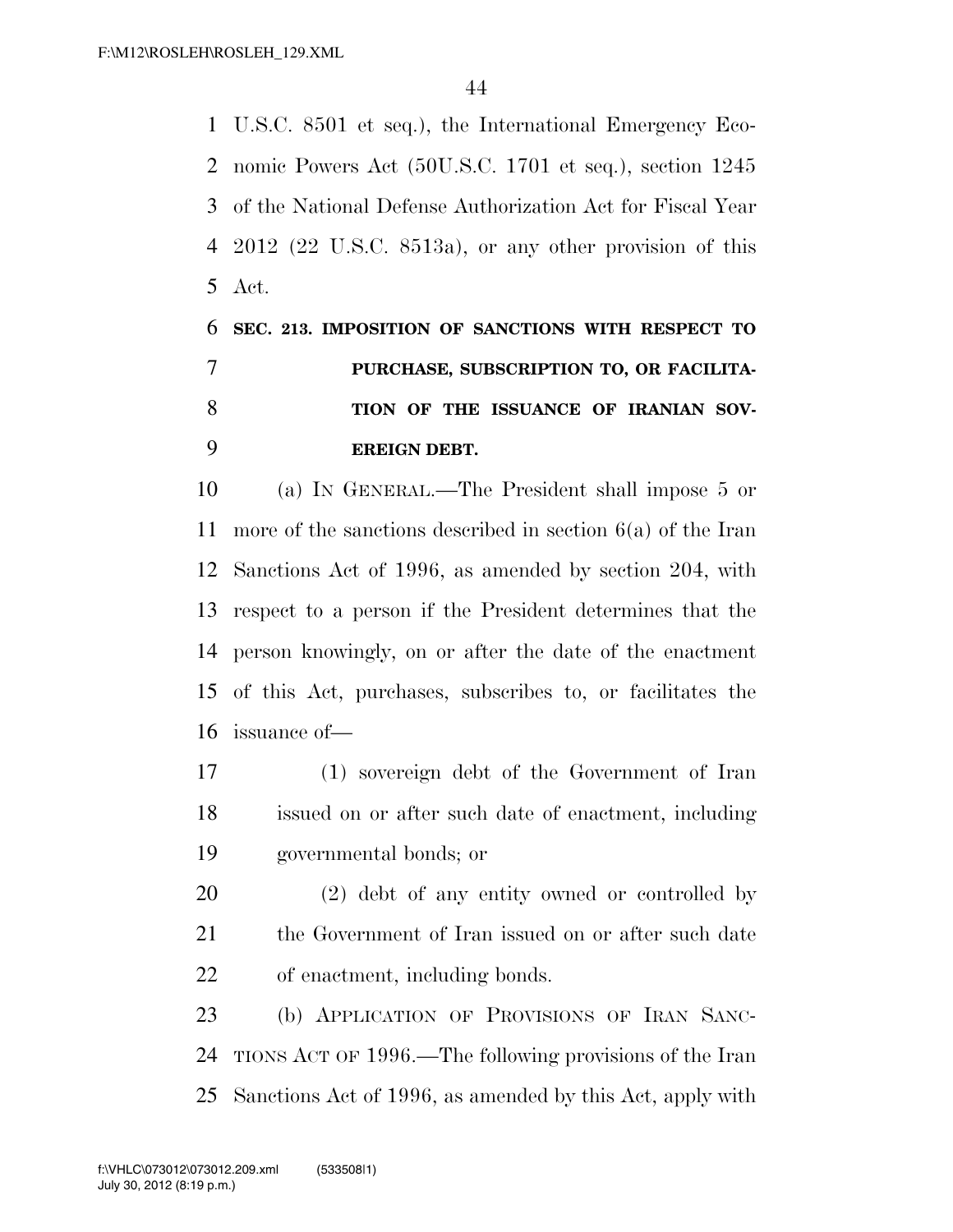| $\mathbf 1$ | respect to the imposition of sanctions under subsection (a)         |
|-------------|---------------------------------------------------------------------|
| 2           | to the same extent that such provisions apply with respect          |
| 3           | to the imposition of sanctions under section $5(a)$ of the          |
| 4           | Iran Sanctions Act of 1996:                                         |
| 5           | $(1)$ Subsection $(e)$ of section 4.                                |
| 6           | $(2)$ Subsections $(c)$ , $(d)$ , and $(f)$ of section 5.           |
| 7           | $(3)$ Section 8.                                                    |
| 8           | $(4)$ Section 9.                                                    |
| 9           | $(5)$ Section 11.                                                   |
| 10          | $(6)$ Section 12.                                                   |
| 11          | $(7)$ Subsection (b) of section 13.                                 |
| 12          | $(8)$ Section 14.                                                   |
|             |                                                                     |
| 13          | SEC. 214. IMPOSITION OF SANCTIONS WITH RESPECT TO                   |
| 14          | SUBSIDIARIES AND AGENTS<br>$\mathbf{O}\mathbf{F}$<br><b>PERSONS</b> |
| 15          | SANCTIONED BY UNITED NATIONS SECURITY                               |
| 16          | <b>COUNCIL RESOLUTIONS.</b>                                         |
| 17          | (a) IN GENERAL.—Section $104(c)(2)(B)$ of the Com-                  |
| 18          | prehensive Iran Sanctions, Accountability, and Divestment           |
| 19          | Act of 2010 (22 U.S.C. $8513(c)(2)(B)$ ) is amended—                |
| 20          | (1) by striking "of a person subject" and in-                       |
| 21          | serting the following: "of—                                         |
| 22          | $"$ (i) a person subject";                                          |
| 23          | $(2)$ in clause (i), as designated by paragraph                     |
| 24          | $(1)$ , by striking the semicolon and inserting "; or";             |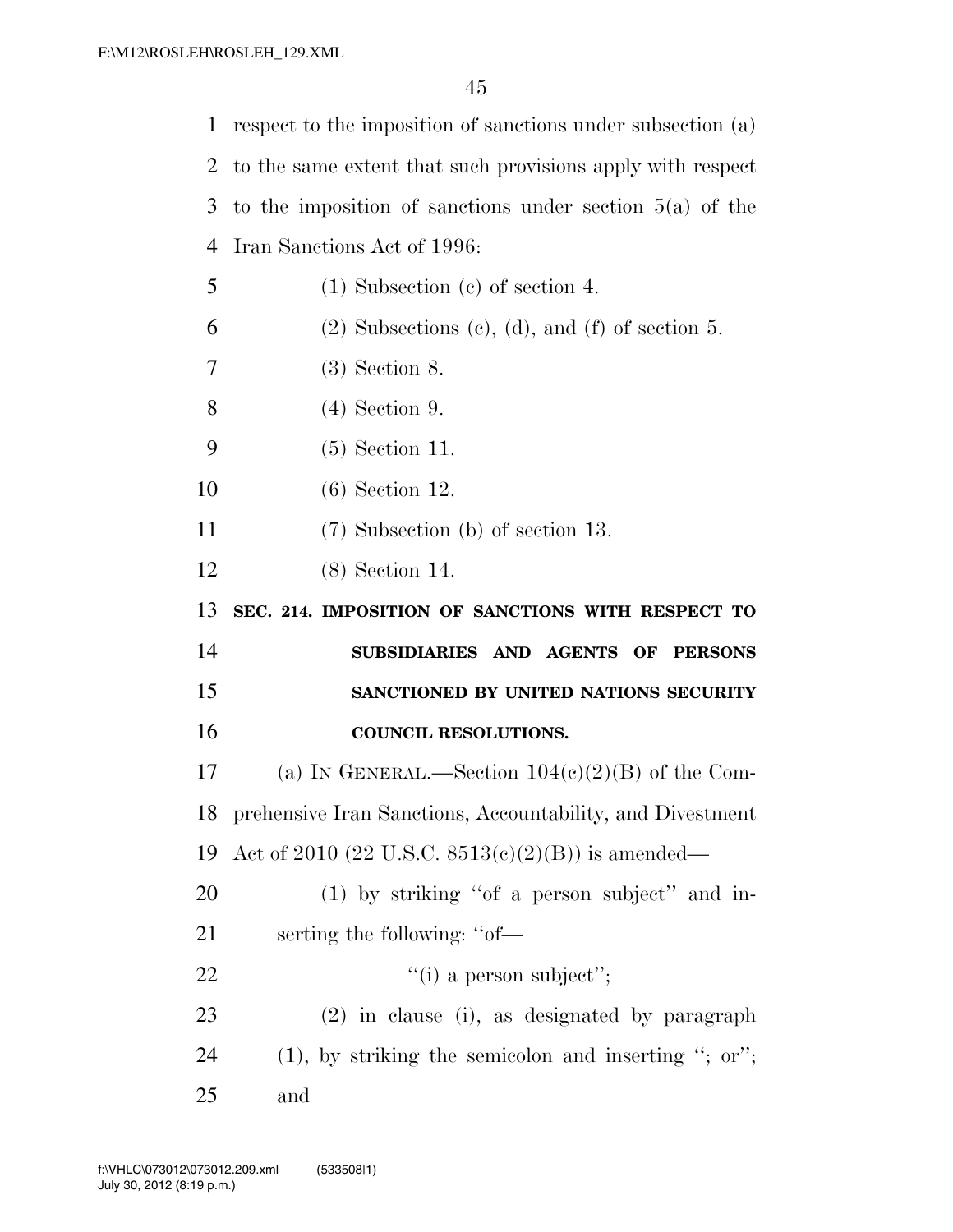| $\mathbf{1}$   | (3) by adding at the end the following:                              |
|----------------|----------------------------------------------------------------------|
| $\overline{2}$ | "(ii) a person acting on behalf of or at                             |
| 3              | the direction of, or owned or controlled by,                         |
| $\overline{4}$ | a person described in clause $(i)$ ;".                               |
| 5              | (b) REGULATIONS.—Not later than 90 days after the                    |
| 6              | date of the enactment of this Act, the Secretary of the              |
| 7              | Treasury shall make such revisions to the regulations pre-           |
| 8              | scribed under section 104 of the Comprehensive Iran                  |
| 9              | Sanctions, Accountability, and Divestment Act of 2010                |
| 10             | $(22 \text{ U.S.C. } 8513)$ as are necessary to carry out the amend- |
| 11             | ments made by subsection (a).                                        |
| 12             | SEC. 215. IMPOSITION OF SANCTIONS WITH RESPECT TO                    |
| 13             | TRANSACTIONS WITH PERSONS SANCTIONED                                 |
| 14             | FOR CERTAIN ACTIVITIES RELATING TO TER-                              |
| 15             | RORISM OR PROLIFERATION OF WEAPONS                                   |
|                |                                                                      |

**OF MASS DESTRUCTION.** 

17 (a) IN GENERAL.—Section  $104(c)(2)(E)(ii)$  of the Comprehensive Iran Sanctions, Accountability, and Di-19 vestment Act of 2010 (22 U.S.C.  $8513(c)(2)(E)(ii)$ ) is amended in the matter preceding subclause (I) by striking ''financial institution'' and inserting ''person''.

 (b) REGULATIONS.—Not later than 90 days after the date of the enactment of this Act, the Secretary of the Treasury shall make such revisions to the regulations pre-scribed under section 104 of the Comprehensive Iran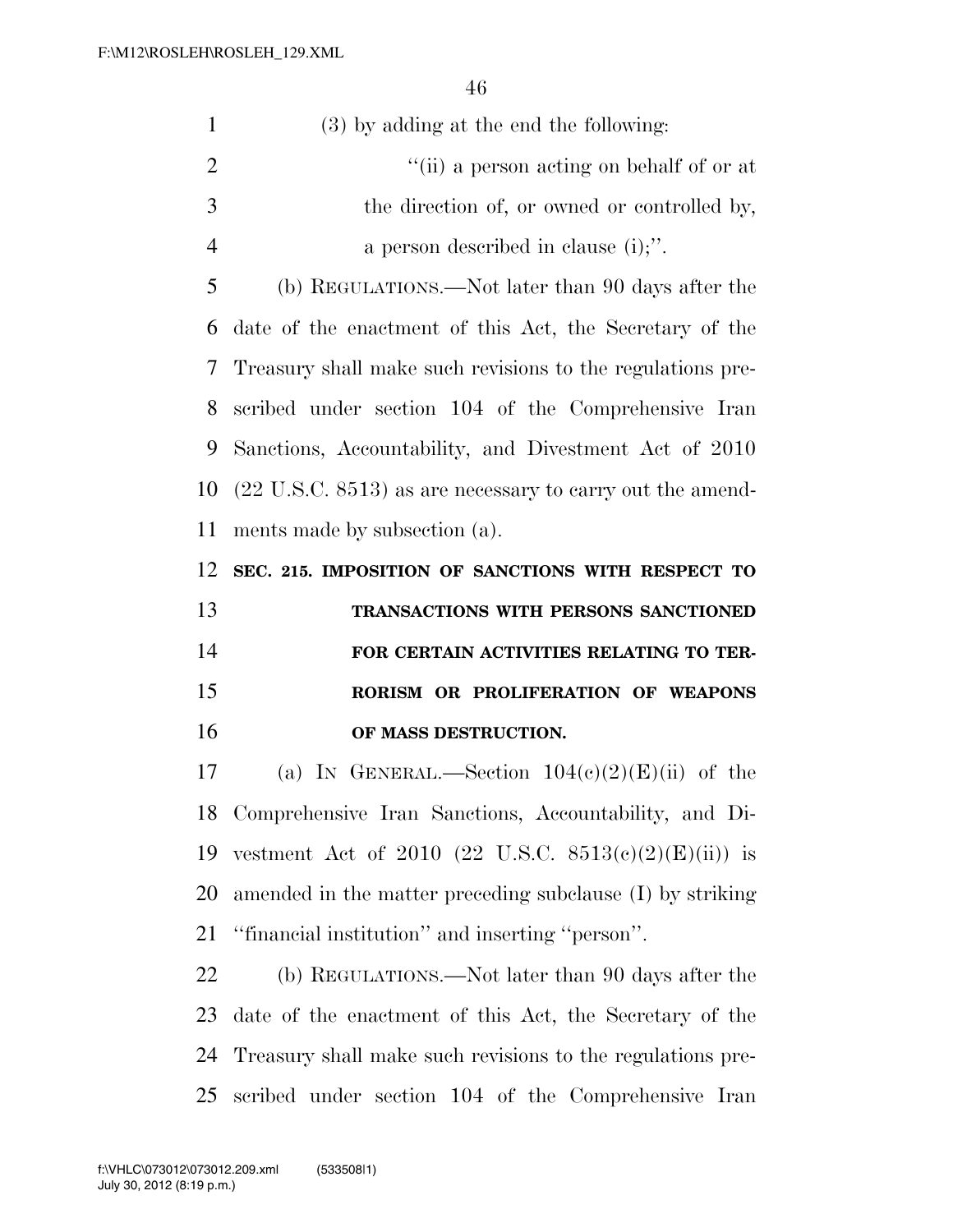Sanctions, Accountability, and Divestment Act of 2010 (22 U.S.C. 8513) as are necessary to carry out the amend-ment made by subsection (a).

# **SEC. 216. EXPANSION OF, AND REPORTS ON, MANDATORY SANCTIONS WITH RESPECT TO FINANCIAL IN- STITUTIONS THAT ENGAGE IN CERTAIN AC-TIVITIES RELATING TO IRAN.**

 (a) IN GENERAL.—The Comprehensive Iran Sanc- tions, Accountability, and Divestment Act of 2010 (22 U.S.C. 8501 et seq.) is amended by inserting after section 104 the following:

 **''SEC. 104A. EXPANSION OF, AND REPORTS ON, MANDATORY SANCTIONS WITH RESPECT TO FINANCIAL IN- STITUTIONS THAT ENGAGE IN CERTAIN AC-TIVITIES.** 

 ''(a) IN GENERAL.—Not later than 90 days after the date of the enactment of the Iran Threat Reduction and Syria Human Rights Act of 2012, the Secretary of the Treasury shall revise the regulations prescribed under sec-20 tion  $104(c)(1)$  to apply to a foreign financial institution described in subsection (b) to the same extent and in the same manner as those regulations apply to a foreign finan- cial institution that the Secretary of the Treasury finds knowingly engages in an activity described in section  $104(e)(2)$ .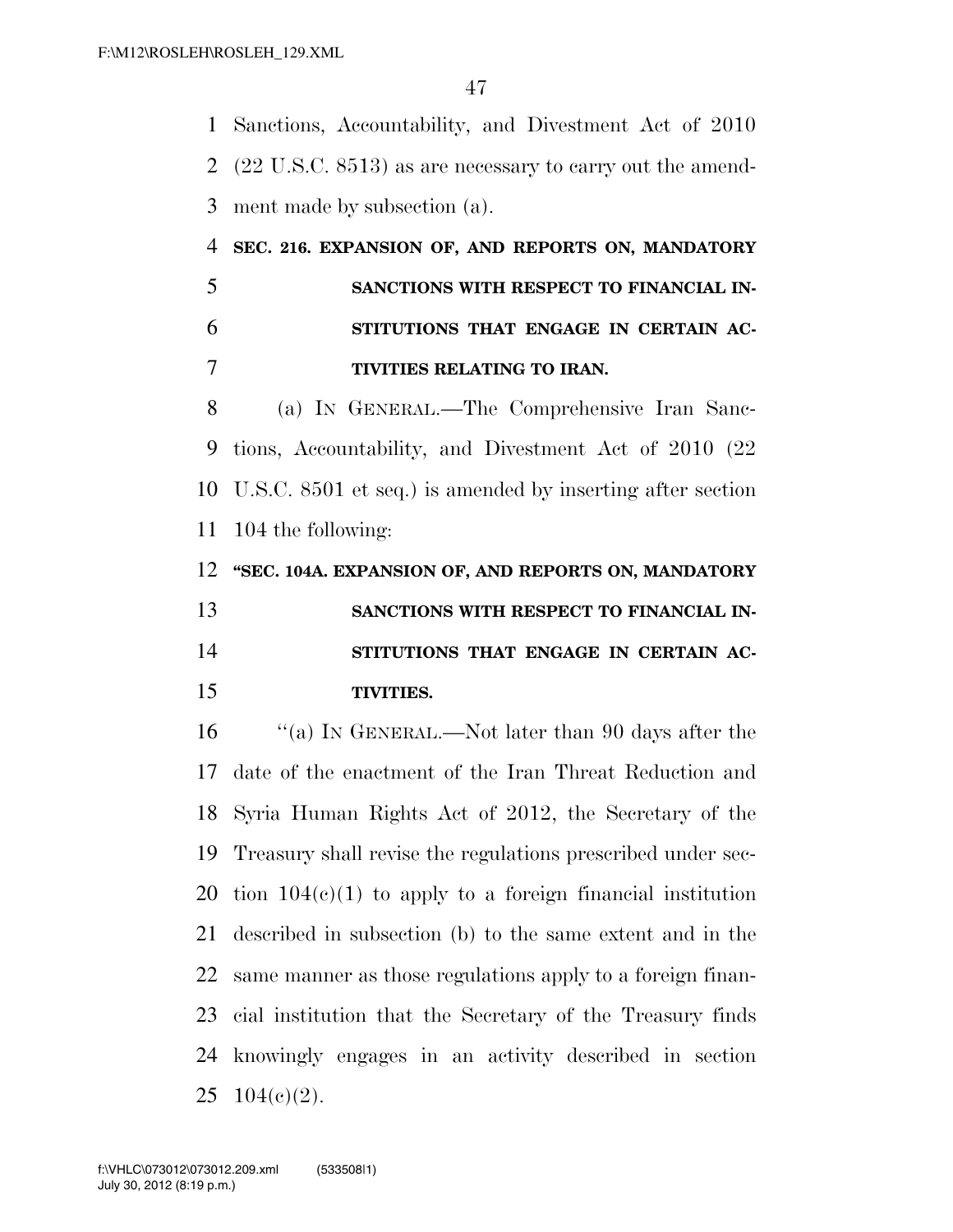''(b) FOREIGN FINANCIAL INSTITUTIONS DE- SCRIBED.—A foreign financial institution described in this subsection is a foreign financial institution, including an Iranian financial institution, that the Secretary of the Treasury finds—

 $\frac{6}{1}$  ''(1) knowingly facilitates, or participates or as-7 sists in, an activity described in section  $104(c)(2)$ , including by acting on behalf of, at the direction of, or as an intermediary for, or otherwise assisting, an-other person with respect to the activity;

11 ''(2) attempts or conspires to facilitate or par-ticipate in such an activity; or

13 ''(3) is owned or controlled by a foreign finan- cial institution that the Secretary finds knowingly engages in such an activity.

16 "(c) REPORTS REQUIRED.—

17 "(1) In GENERAL.—Not later than 180 days after the date of the enactment of the Iran Threat Reduction and Syria Human Rights Act of 2012, and every 180 days thereafter, the Secretary of the Treasury shall submit to the appropriate congres- sional committees a report that contains a detailed description of—

24  $\langle (A)$  the effect of the regulations pre-25 scribed under section  $104(c)(1)$  on the financial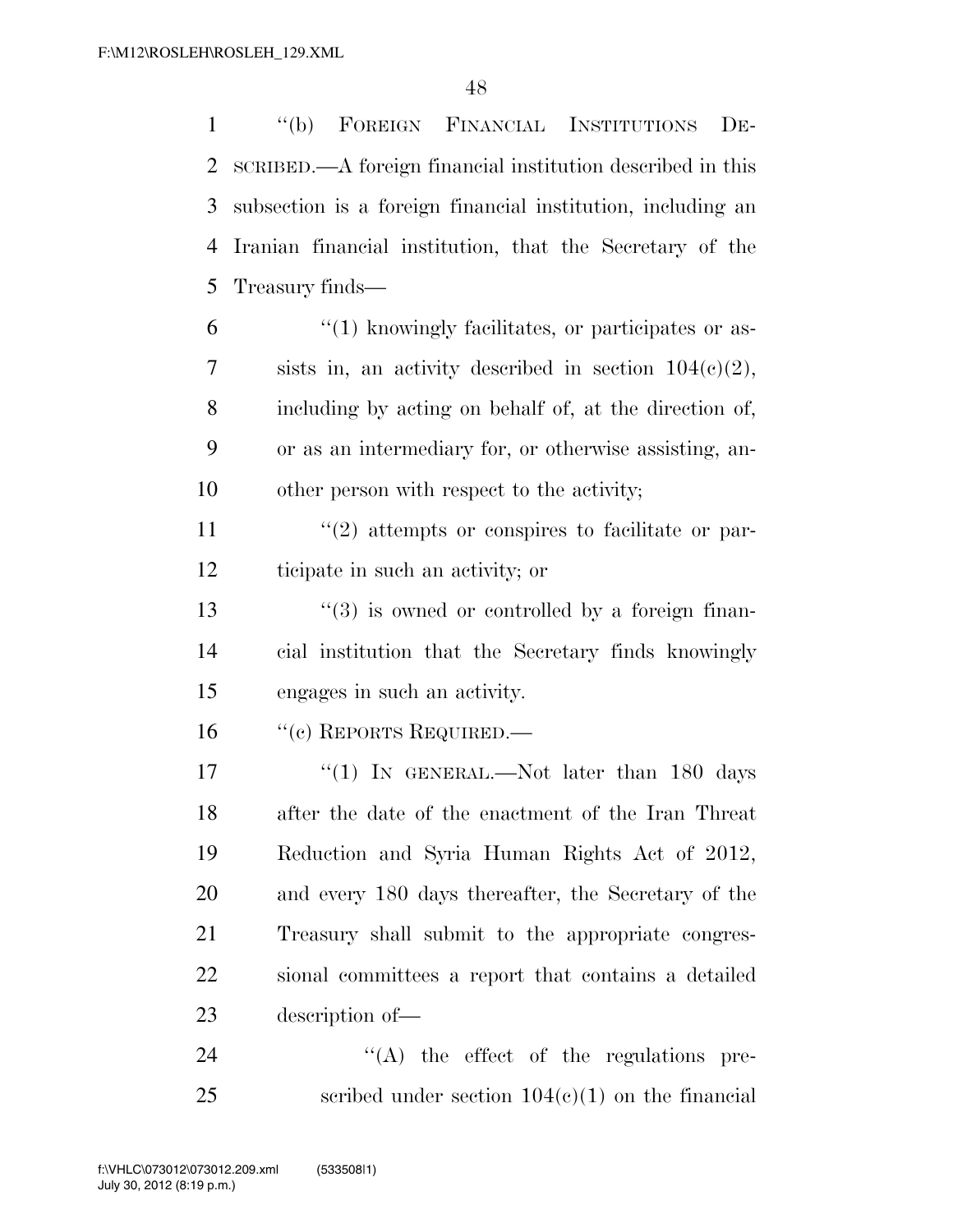| $\mathbf{1}$   | system and economy of Iran and capital flows                                     |
|----------------|----------------------------------------------------------------------------------|
| $\overline{2}$ | to and from Iran; and                                                            |
| 3              | $\lq\lq$ (B) the ways in which funds move into                                   |
| $\overline{4}$ | and out of financial institutions described in                                   |
| 5              | section $104(c)(2)(E)(ii)$ , with specific attention                             |
| 6              | to the use of other Iranian financial institutions                               |
| 7              | and other foreign financial institutions to re-                                  |
| 8              | ceive and transfer funds for financial institu-                                  |
| 9              | tions described in that section.                                                 |
| 10             | "(2) FORM OF REPORT.—Each report sub-                                            |
| 11             | mitted under paragraph (1) shall be submitted in                                 |
| 12             | unclassified form but may contain a classified annex.                            |
| 13             | "(d) DEFINITIONS.—In this section:                                               |
| 14             | "(1) FINANCIAL INSTITUTION.—The term 'fi-                                        |
| 15             | nancial institution' means a financial institution                               |
| 16             | specified in subparagraph $(A)$ , $(B)$ , $(C)$ , $(D)$ , $(E)$ ,                |
| 17             | $(F)$ , $(G)$ , $(H)$ , $(I)$ , $(J)$ , $(K)$ , $(M)$ , $(N)$ , $(R)$ , or $(Y)$ |
| 18             | of section $5312(a)(2)$ of title 31, United States                               |
| 19             | Code.                                                                            |
| 20             | $``(2)$ FOREIGN FINANCIAL INSTITUTION.—The                                       |
| 21             | term 'foreign financial institution' has the meaning                             |
| <u>22</u>      | of that term as determined by the Secretary of the                               |
| 23             | Treasury pursuant to section 104(i).                                             |
| 24             | "(3) IRANIAN FINANCIAL INSTITUTION.—The                                          |

term 'Iranian financial institution' means—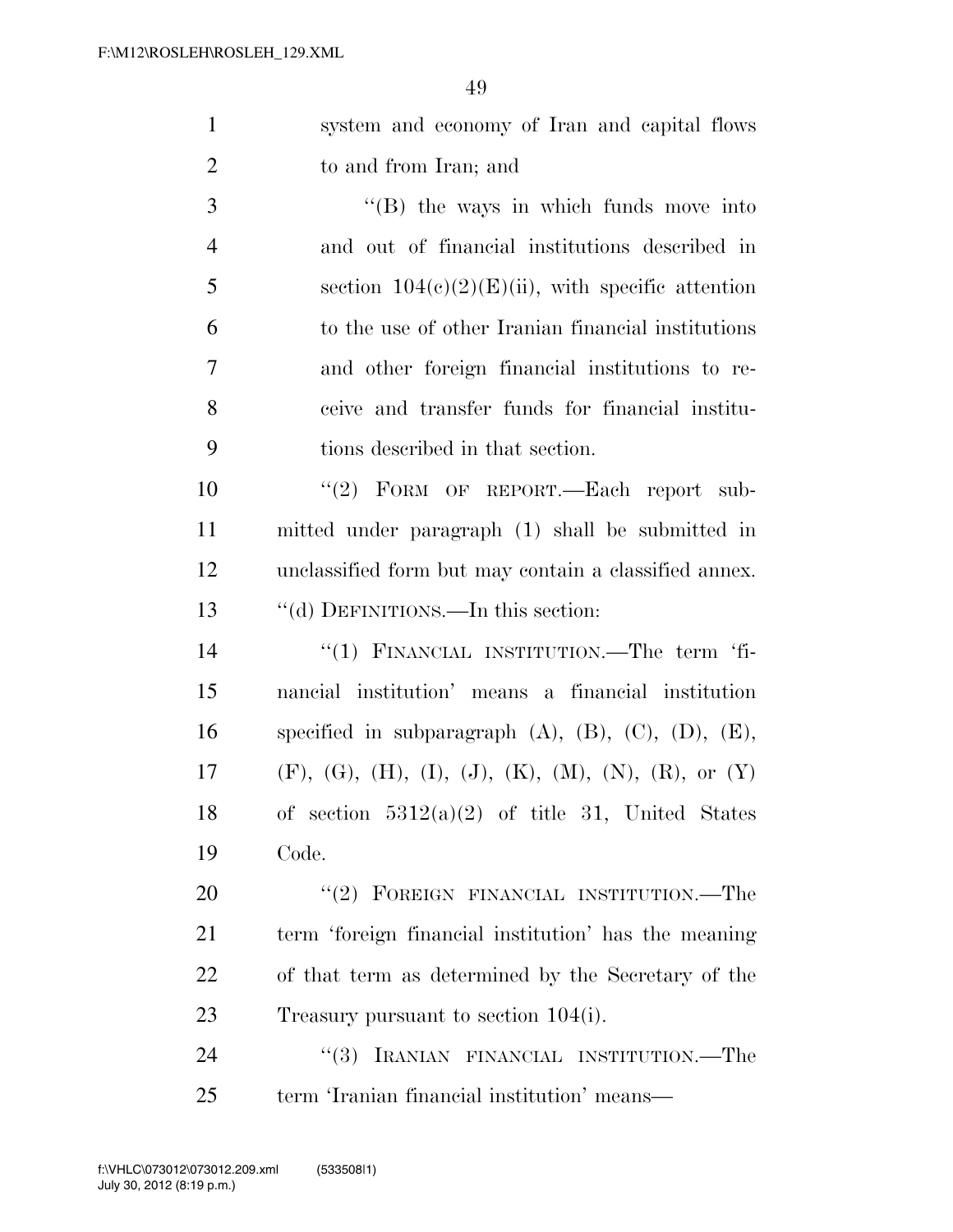| $\mathbf{1}$   | "(A) a financial institution organized                                                                                                       |
|----------------|----------------------------------------------------------------------------------------------------------------------------------------------|
| $\overline{2}$ | under the laws of Iran or any jurisdiction with-                                                                                             |
| 3              | in Iran, including a foreign branch of such an                                                                                               |
| $\overline{4}$ | institution;                                                                                                                                 |
| 5              | $\lq\lq (B)$ a financial institution located in Iran;                                                                                        |
| 6              | $\lq\lq$ (C) a financial institution, wherever lo-                                                                                           |
| 7              | cated, owned or controlled by the Government                                                                                                 |
| 8              | of Iran; and                                                                                                                                 |
| 9              | $\lq\lq$ (D) a financial institution, wherever lo-                                                                                           |
| 10             | cated, owned or controlled by a financial insti-                                                                                             |
| 11             | tution described in subparagraph $(A)$ , $(B)$ , or                                                                                          |
| 12             | $(C).$ ".                                                                                                                                    |
| 13             | (b) CLERICAL AMENDMENT.—The table of contents                                                                                                |
| 14             | for the Comprehensive Iran Sanctions, Accountability, and                                                                                    |
| 15             | Divestment Act of 2010 is amended by inserting after the                                                                                     |
| 16             | item relating to section 104 the following:                                                                                                  |
|                | "Sec. 104A. Expansion of, and reports on, mandatory sanctions with respect to<br>financial institutions that engage in certain activities.". |
|                | 17 SEC. 217. CONTINUATION IN EFFECT OF SANCTIONS WITH                                                                                        |
| 18             | RESPECT TO THE GOVERNMENT OF IRAN,                                                                                                           |
|                |                                                                                                                                              |
| 19             | THE CENTRAL BANK OF IRAN, AND SANC-                                                                                                          |
| 20             | <b>TIONS EVADERS.</b>                                                                                                                        |
| 21             | (a) SANCTIONS RELATING TO BLOCKING OF PROP-                                                                                                  |
| 22             | ERTY OF THE GOVERNMENT OF IRAN AND IRANIAN FI-                                                                                               |
| 23             | NANCIAL INSTITUTIONS.—United States sanctions with                                                                                           |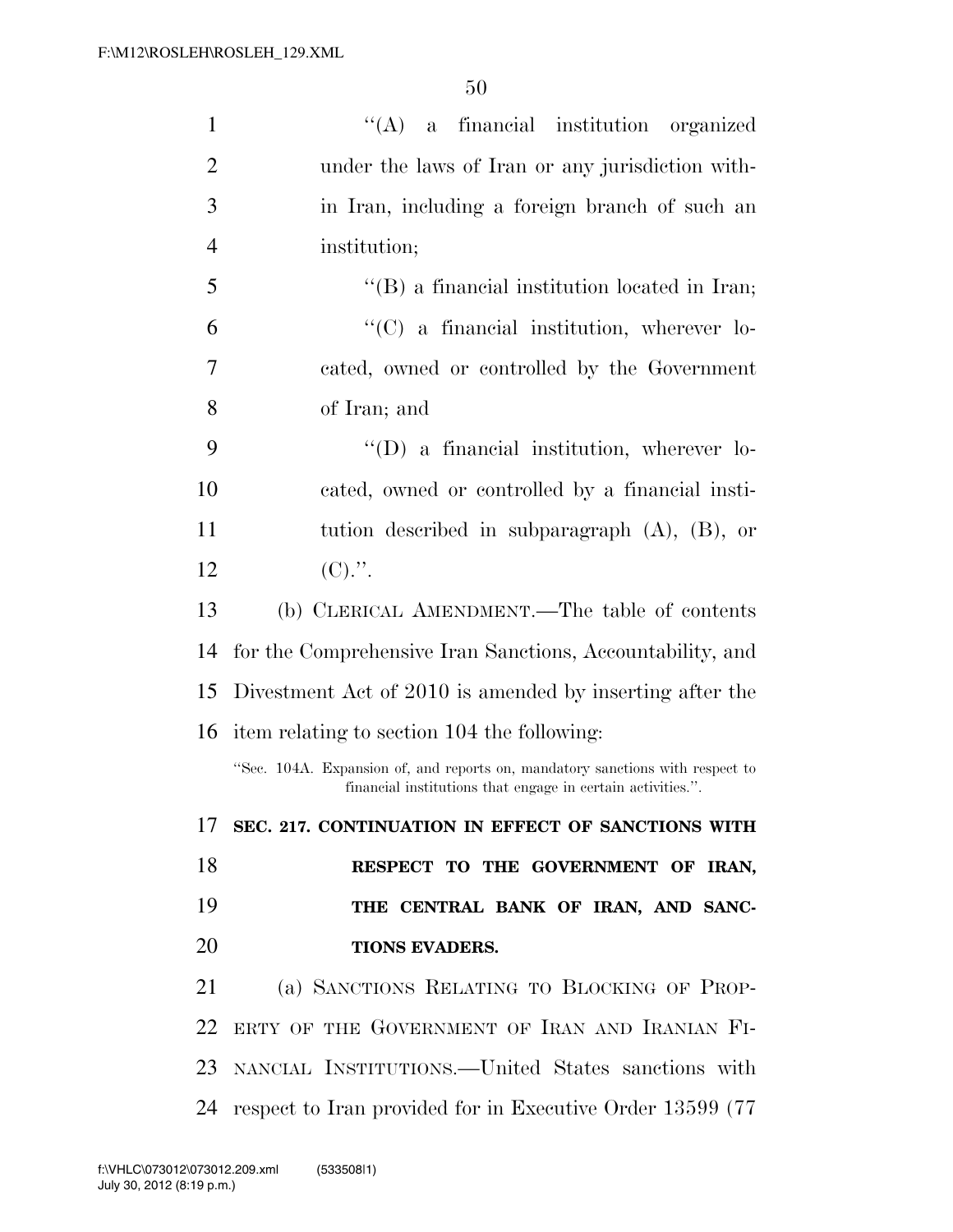Fed. Reg. 6659), as in effect on the day before the date of the enactment of this Act, shall remain in effect until the date that is 90 days after the date on which the Presi- dent submits to the appropriate congressional committees the certification described in subsection (d).

 (b) SANCTIONS RELATING TO FOREIGN SANCTIONS EVADERS.—United States sanctions with respect to Iran provided for in Executive Order 13608 (77 Fed. Reg. 26409), as in effect on the day before the date of the en- actment of this Act, shall remain in effect until the date that is 30 days after the date on which the President sub- mits to the appropriate congressional committees the cer- tification described in section 401(a) of the Comprehensive Iran Sanctions, Accountability, and Divestment Act of 2010 (22 U.S.C. 8551(a)).

 (c) CONTINUATION OF SANCTIONS WITH RESPECT TO THE CENTRAL BANK OF IRAN.—In addition to the sanctions referred to in subsection (a), the President shall continue to apply to the Central Bank of Iran sanctions pursuant to the International Emergency Economic Pow- ers Act (50 U.S.C. 1701 et seq.), including blocking of property and restrictions or prohibitions on financial transactions and the exportation of property, until the date that is 90 days after the date on which the President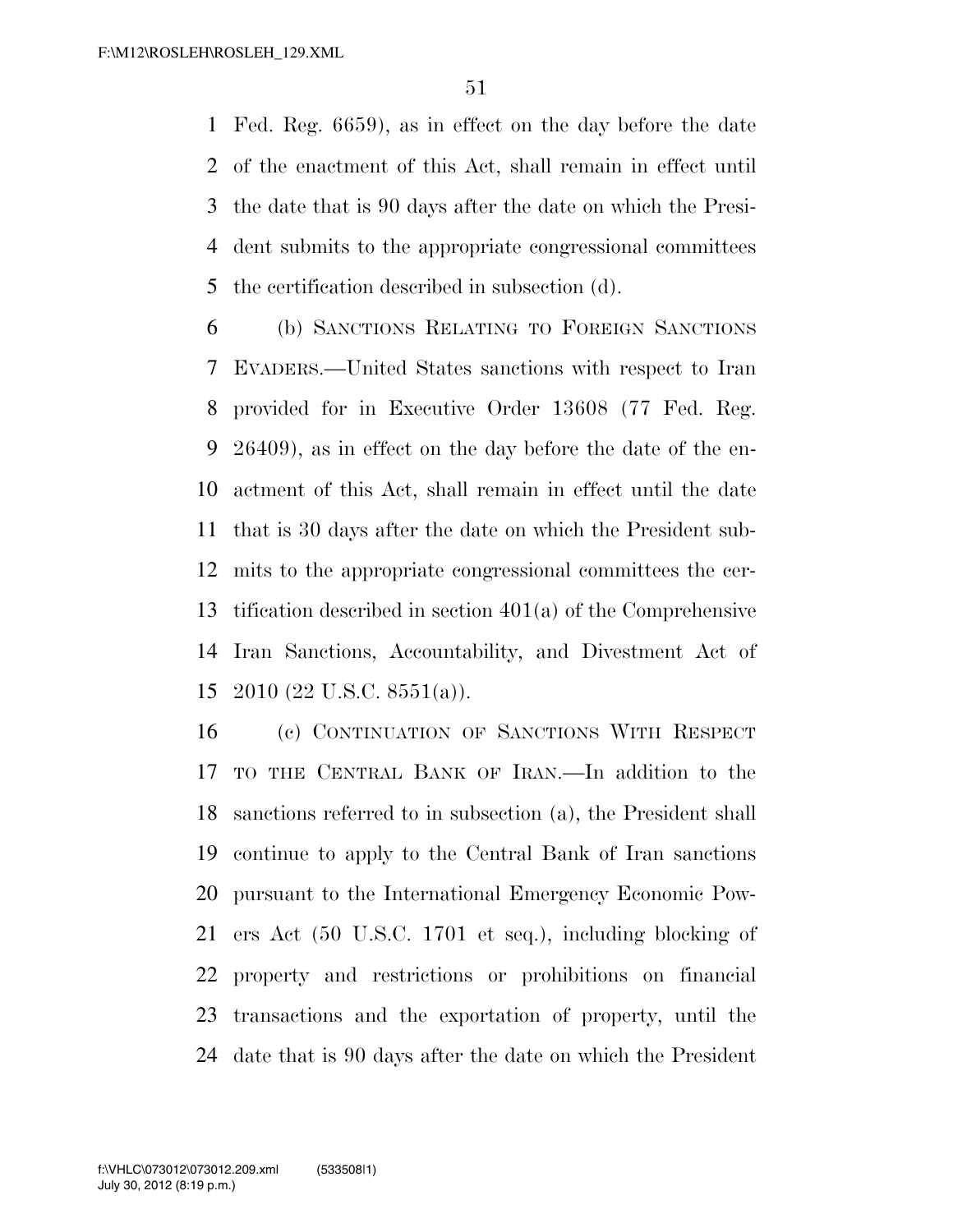| $\mathbf{1}$   | submits to Congress the certification described in sub-  |
|----------------|----------------------------------------------------------|
| $\overline{2}$ | section (d).                                             |
| 3              | (d) CERTIFICATION DESCRIBED.—                            |
| $\overline{4}$ | (1) IN GENERAL.—The certification described              |
| 5              | in this subsection is the certification of the President |
| 6              | to Congress that the Central Bank of Iran is not—        |
| 7              | (A) providing financial services in support              |
| 8              | of, or otherwise facilitating, the ability of Iran       |
| 9              | $to-$                                                    |
| 10             | (i) acquire or develop chemical, bio-                    |
| 11             | logical, or nuclear weapons, or related                  |
| 12             | technologies;                                            |
| 13             | (ii) construct, equip, operate, or main-                 |
| 14             | tain nuclear facilities that could aid Iran's            |
| 15             | effort to acquire a nuclear capability; or               |
| 16             | (iii) acquire or develop ballistic mis-                  |
| 17             | siles, cruise missiles, or destabilizing types           |
| 18             | and amounts of conventional weapons; or                  |

 (B) facilitating transactions or providing financial services for—

 (i) Iran's Revolutionary Guard Corps; or

 (ii) financial institutions the property or interests in property of which are blocked pursuant to the International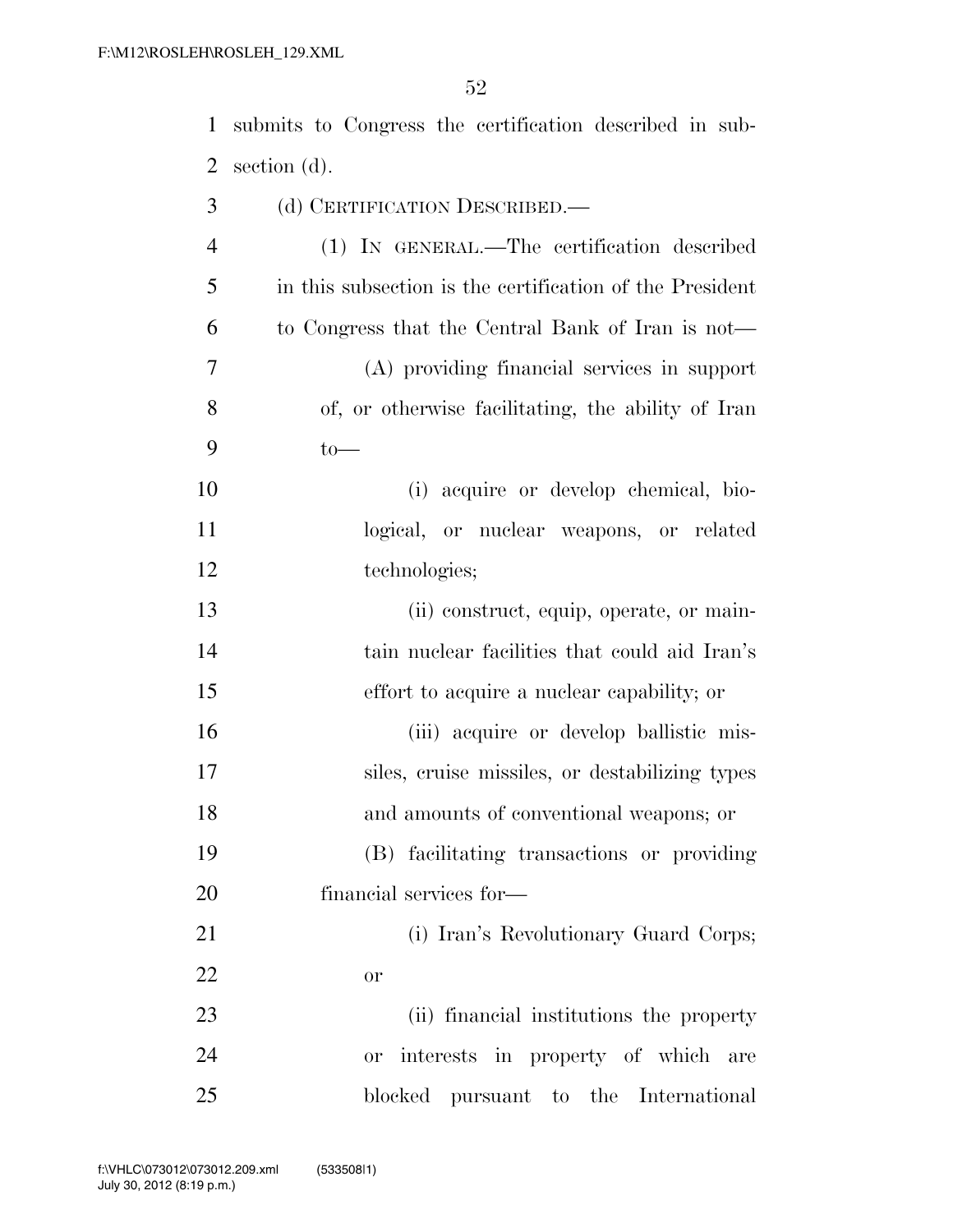| $\mathbf{1}$   | Emergency Economic Powers Act (50                            |
|----------------|--------------------------------------------------------------|
| $\overline{2}$ | U.S.C. 1701 et seq.) in connection with—                     |
| 3              | (I) Iran's proliferation of weap-                            |
| $\overline{4}$ | ons of mass destruction or delivery                          |
| 5              | systems for weapons of mass destruc-                         |
| 6              | tion; or                                                     |
| 7              | Iran's support for inter-<br>(II)                            |
| 8              | national terrorism.                                          |
| 9              | (2) SUBMISSION TO CONGRESS.—                                 |
| 10             | (A) IN GENERAL.—The President shall                          |
| 11             | submit the certification described in paragraph              |
| 12             | (1) to the appropriate congressional committees              |
| 13             | in writing and shall include a justification for             |
| 14             | the certification.                                           |
| 15             | (B) FORM OF CERTIFICATION.—The cer-                          |
| 16             | tification described in paragraph (1) shall be               |
| 17             | submitted in unclassified form but may contain               |
| 18             | a classified annex.                                          |
| 19             | (e) RULE OF CONSTRUCTION.—Nothing in this sec-               |
| <b>20</b>      | tion shall be construed to limit the authority of the Presi- |
| 21             | dent pursuant to the International Emergency Economic        |
| 22             | Powers Act (50 U.S.C. 1701 et seq.) or the Comprehen-        |
| 23             | sive Iran Sanctions, Accountability, and Divestment Act      |
| 24             | of $2010$ (22 U.S.C. 8501 et seq.).                          |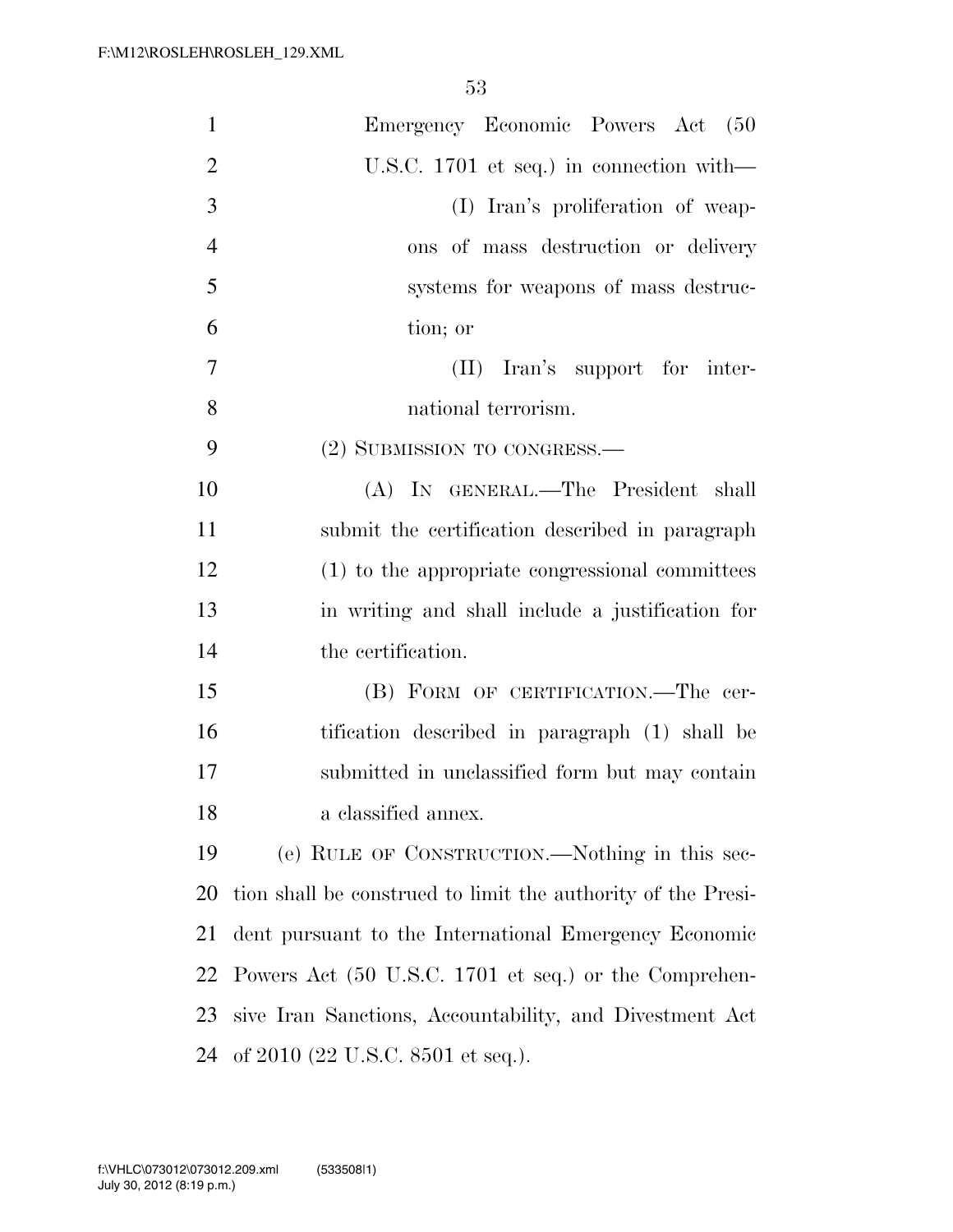| 1              | SEC. 218. LIABILITY OF PARENT COMPANIES FOR VIOLA-          |
|----------------|-------------------------------------------------------------|
| $\overline{2}$ | TIONS OF SANCTIONS BY FOREIGN SUBSIDI-                      |
| 3              | ARIES.                                                      |
| $\overline{4}$ | (a) DEFINITIONS.—In this section:                           |
| 5              | (1) ENTITY.—The term "entity" means a part-                 |
| 6              | nership, association, trust, joint venture, corpora-        |
| 7              | tion, or other organization.                                |
| 8              | (2) OWN OR CONTROL.—The term "own or con-                   |
| 9              | trol" means, with respect to an entity—                     |
| 10             | $(A)$ to hold more than 50 percent of the                   |
| 11             | equity interest by vote or value in the entity;             |
| 12             | (B) to hold a majority of seats on the                      |
| 13             | board of directors of the entity; or                        |
| 14             | (C) to otherwise control the actions, poli-                 |
| 15             | cies, or personnel decisions of the entity.                 |
| 16             | (b) PROHIBITION.—Not later than 60 days after the           |
| 17             | date of the enactment of this Act, the President shall pro- |
| 18             | hibit an entity owned or controlled by a United States per- |
| 19             | son and established or maintained outside the United        |
| 20             | States from knowingly engaging in any transaction di-       |
| 21             | rectly or indirectly with the Government of Iran or any     |
| 22             | person subject to the jurisdiction of the Government of     |
| 23             | Iran that would be prohibited by an order or regulation     |
| 24             | issued pursuant to the International Emergency Economic     |
| 25             | Powers Act (50 U.S.C. 1701 et seq.) if the transaction      |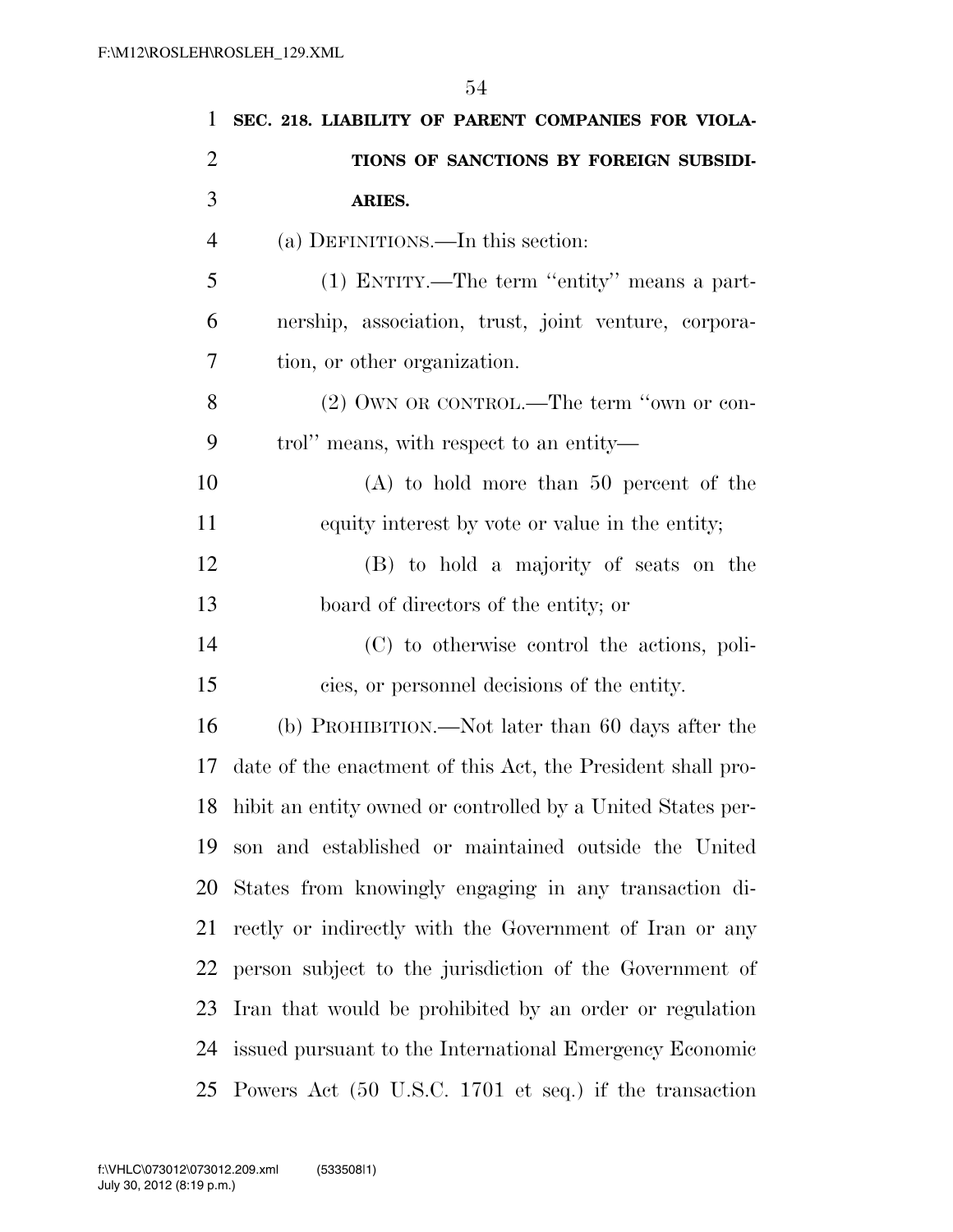were engaged in by a United States person or in the United States.

 (c) CIVIL PENALTY.—The civil penalties provided for in section 206(b) of the International Emergency Eco- nomic Powers Act (50 U.S.C. 1705(b)) shall apply to a United States person to the same extent that such pen- alties apply to a person that commits an unlawful act de- scribed in section 206(a) of that Act if an entity owned or controlled by the United States person and established or maintained outside the United States violates, attempts to violate, conspires to violate, or causes a violation of any order or regulation issued to implement subsection (b).

 (d) APPLICABILITY.—Subsection (c) shall not apply with respect to a transaction described in subsection (b) by an entity owned or controlled by a United States person and established or maintained outside the United States if the United States person divests or terminates its busi- ness with the entity not later than the date that is 180 days after the date of the enactment of this Act.

 **SEC. 219. DISCLOSURES TO THE SECURITIES AND EX- CHANGE COMMISSION RELATING TO SANCTIONABLE ACTIVITIES.** 

23 (a) IN GENERAL.—Section 13 of the Securities Ex- change Act of 1934 (15 U.S.C. 78m) is amended by add-ing at the end the following new subsection: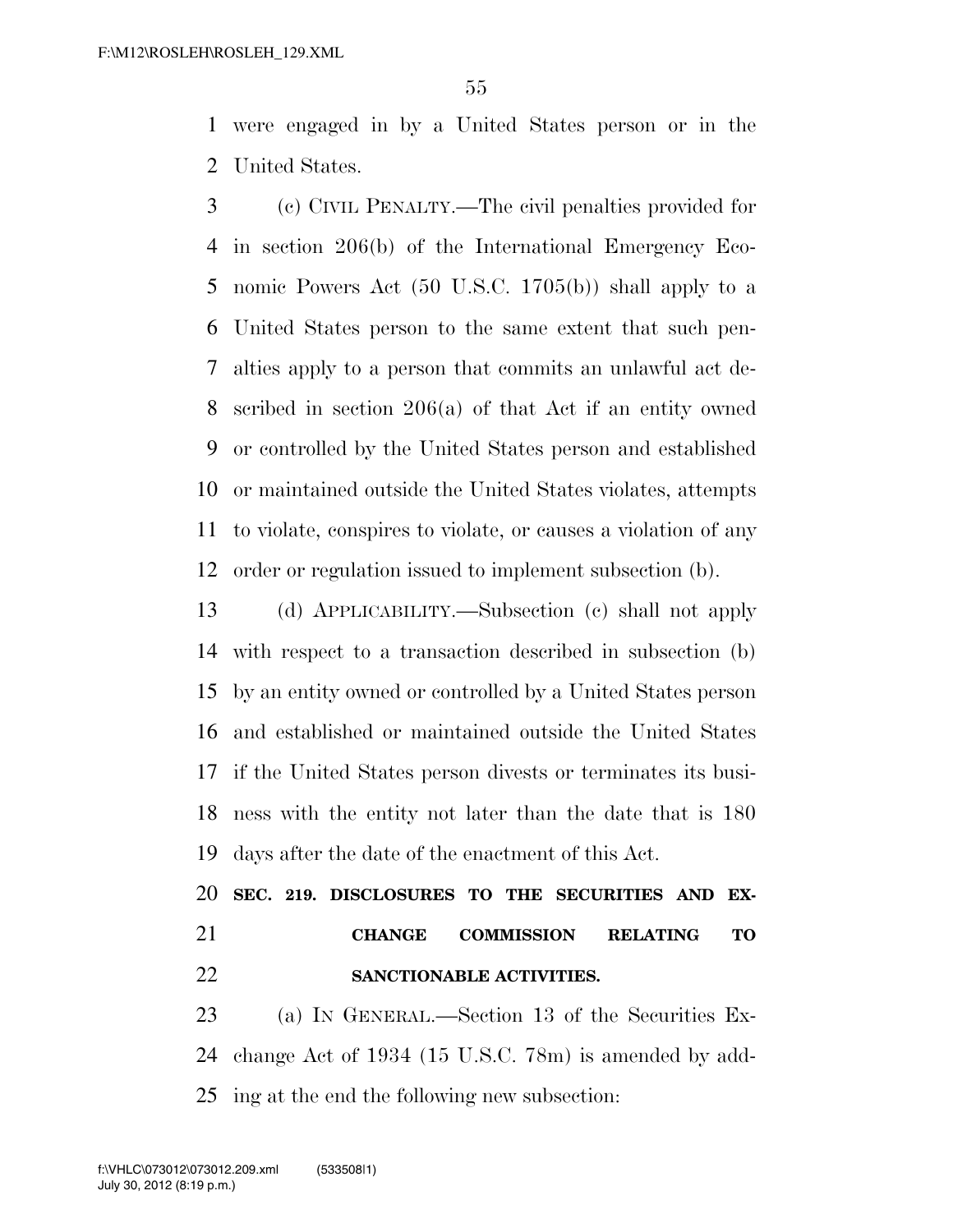1 "(r) DISCLOSURE OF CERTAIN ACTIVITIES RELAT-ING TO IRAN.—

| 3              | "(1) IN GENERAL.—Each issuer required to file          |
|----------------|--------------------------------------------------------|
| $\overline{4}$ | an annual or quarterly report under subsection (a)     |
| 5              | shall disclose in that report the information required |
| 6              | by paragraph (2) if, during the period covered by      |
| 7              | the report, the issuer or any affiliate of the issuer— |
| 8              | "(A) knowingly engaged in an activity de-              |
| 9              | scribed in subsection (a) or (b) of section 5 of       |
| 10             | the Iran Sanctions Act of 1996 (Public Law             |
| 11             | 104–172; 50 U.S.C. 1701 note);                         |
| 12             | "(B) knowingly engaged in an activity de-              |
| 13             | scribed in subsection $(c)(2)$ of section 104 of       |
| 14             | the Comprehensive Iran Sanctions, Account-             |
| 15             | ability, and Divestment Act of 2010 (22 U.S.C.         |
| 16             | 8513) or a transaction described in subsection         |
| 17             | $(d)(1)$ of that section;                              |
| 18             | "(C) knowingly engaged in an activity de-              |
| 19             | scribed in section $105A(b)(2)$ of that Act; or        |
| <b>20</b>      | "(D) knowingly conducted any transaction               |
| 21             | or dealing with—                                       |
| 22             | "(i) any person the property and in-                   |
| 23             | terests in property of which are blocked               |
| 24             | pursuant to Executive Order 13224 (66                  |
| 25             | Fed. Reg. 49079; relating to blocking                  |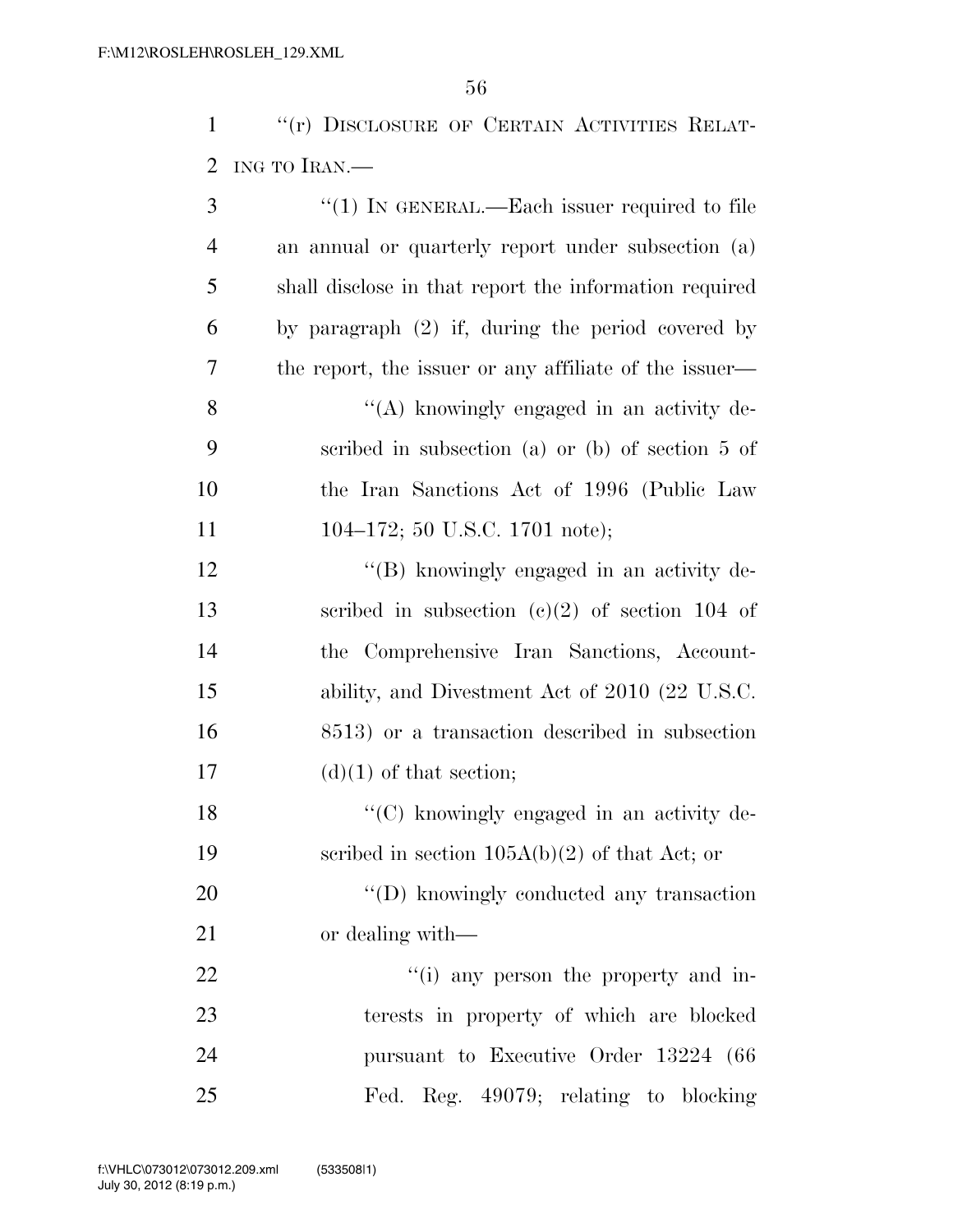| $\mathbf{1}$   | property and prohibiting transactions with             |
|----------------|--------------------------------------------------------|
| $\overline{2}$ | persons who commit, threaten to commit,                |
| 3              | or support terrorism);                                 |
| $\overline{4}$ | "(ii) any person the property and in-                  |
| 5              | terests in property of which are blocked               |
| 6              | pursuant to Executive Order 13382 (70                  |
| 7              | Fed. Reg. 38567; relating to blocking of               |
| 8              | property of weapons of mass destruction                |
| 9              | proliferators and their supporters); or                |
| 10             | "(iii) any person or entity identified                 |
| 11             | under section 560.304 of title 31, Code of             |
| 12             | Federal Regulations (relating to the defini-           |
| 13             | tion of the Government of Iran) without                |
| 14             | the specific authorization of a Federal de-            |
| 15             | partment or agency.                                    |
| 16             | "(2) INFORMATION REQUIRED.—If an issuer or             |
| 17             | an affiliate of the issuer has engaged in any activity |
| 18             | described in paragraph (1), the issuer shall disclose  |
| 19             | a detailed description of each such activity, includ-  |
| 20             | $ing$ —                                                |
| 21             | $\lq\lq$ the nature and extent of the activity;        |
| 22             | $\lq\lq$ (B) the gross revenues and net profits, if    |
|                |                                                        |

any, attributable to the activity; and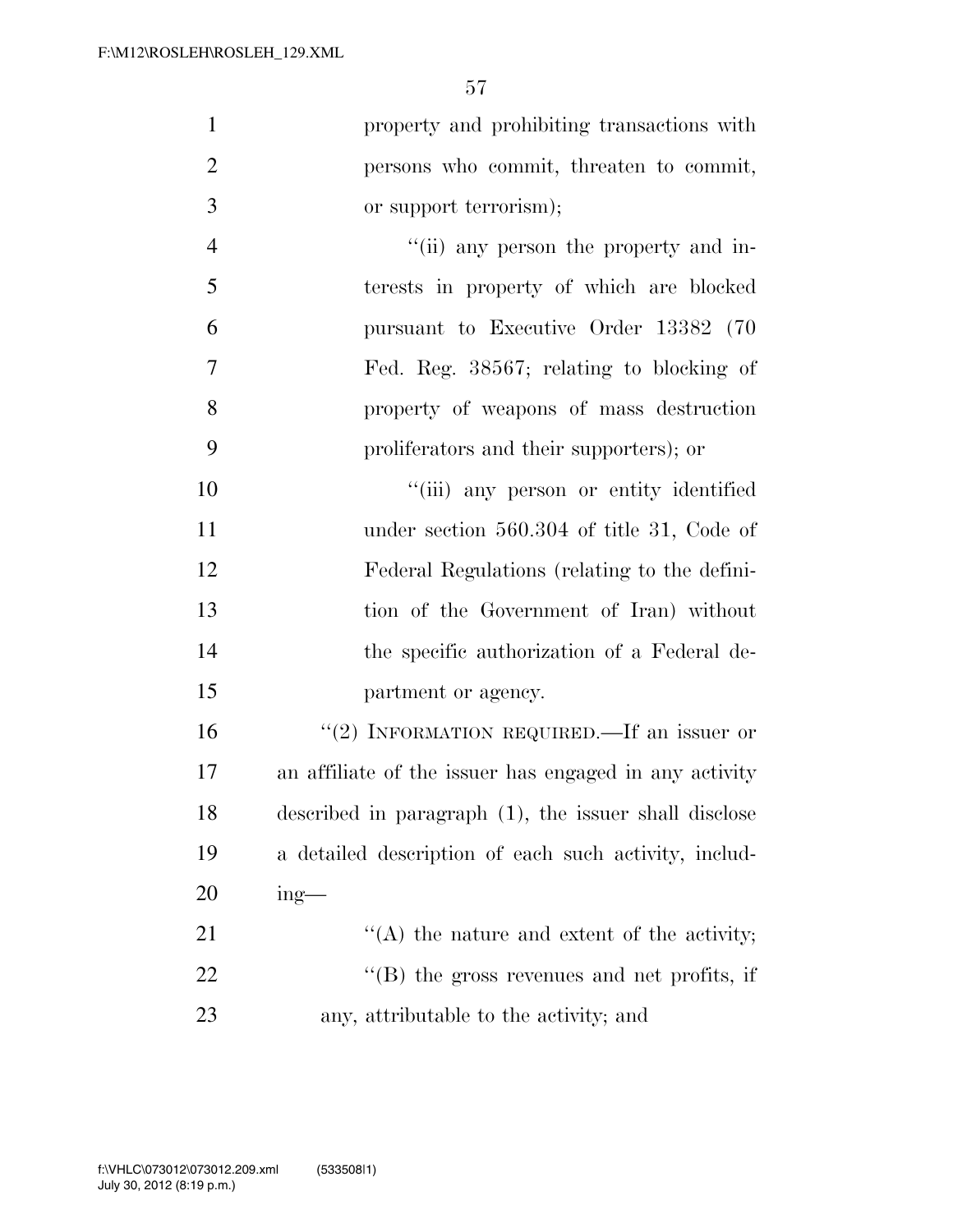''(C) whether the issuer or the affiliate of the issuer (as the case may be) intends to con-tinue the activity.

 ''(3) NOTICE OF DISCLOSURES.—If an issuer reports under paragraph (1) that the issuer or an affiliate of the issuer has knowingly engaged in any activity described in that paragraph, the issuer shall separately file with the Commission, concurrently with the annual or quarterly report under subsection (a), a notice that the disclosure of that activity has been included in that annual or quarterly report that identifies the issuer and contains the information re-quired by paragraph (2).

14 "(4) PUBLIC DISCLOSURE OF INFORMATION.— Upon receiving a notice under paragraph (3) that an annual or quarterly report includes a disclosure of an activity described in paragraph (1), the Commis-sion shall promptly—

 $\frac{1}{2}$   $\frac{1}{2}$  transmit the report to- $'(\text{i})$  the President; 21 ''(ii) the Committee on Foreign Af- fairs and the Committee on Financial Services of the House of Representatives; and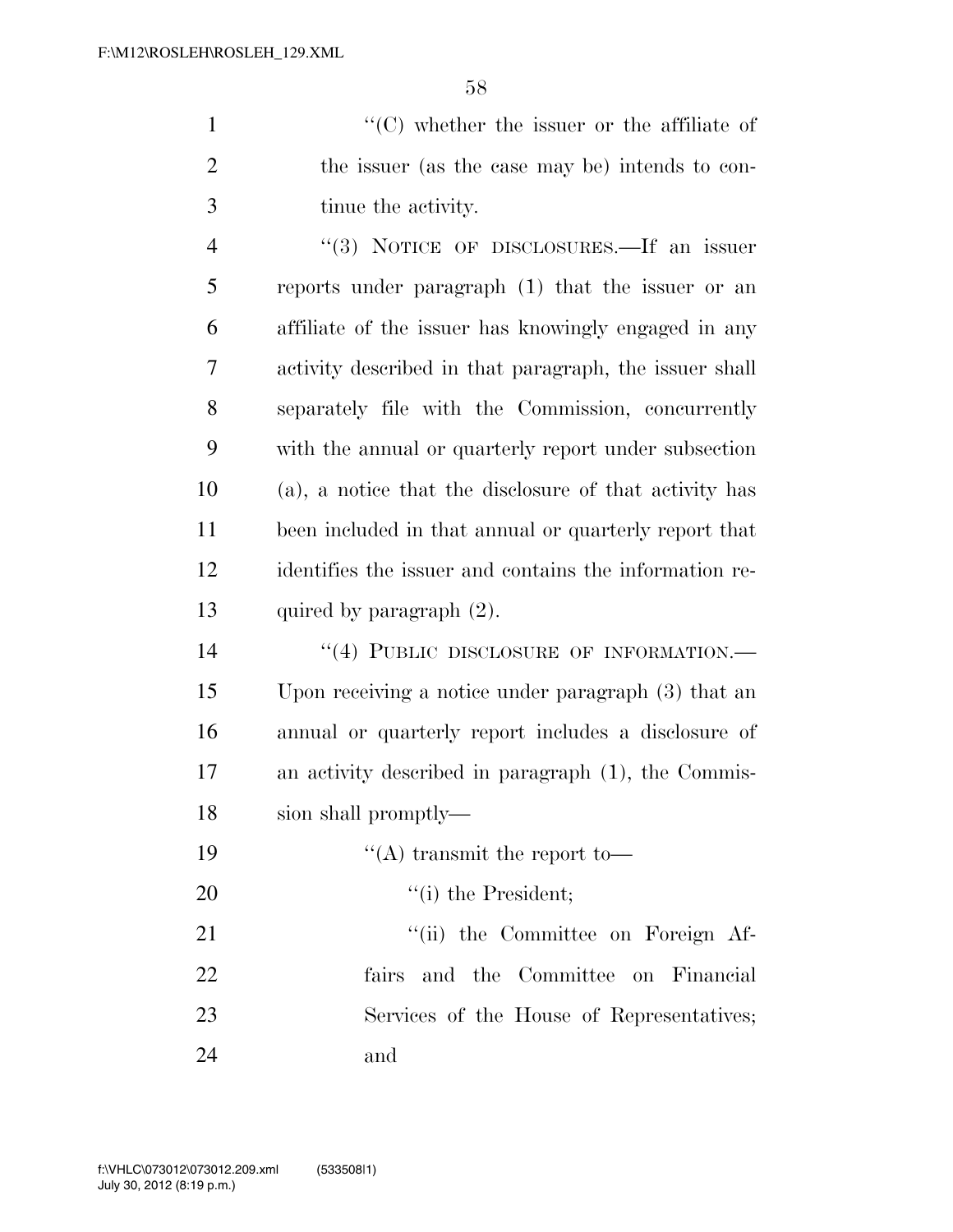| $\mathbf{1}$   | "(iii) the Committee on Foreign Rela-                    |
|----------------|----------------------------------------------------------|
| $\overline{2}$ | tions and the Committee on Banking,                      |
| 3              | Housing, and Urban Affairs of the Senate;                |
| $\overline{4}$ | and                                                      |
| 5              | $\lq\lq$ (B) make the information provided in the        |
| 6              | disclosure and the notice available to the public        |
| 7              | by posting the information on the Internet               |
| 8              | website of the Commission.                               |
| 9              | "(5) INVESTIGATIONS.—Upon receiving a re-                |
| 10             | port under paragraph (4) that includes a disclosure      |
| 11             | of an activity described in paragraph (1) (other than    |
| 12             | an activity described in subparagraph $(D)(iii)$ of that |
| 13             | paragraph), the President shall—                         |
| 14             | "(A) initiate an investigation into the pos-             |
| 15             | sible imposition of sanctions under the Iran             |
| 16             | Sanctions Act of 1996 (Public Law 104–172;               |
| 17             | 50 U.S.C. 1701 note), section 104 or 105A of             |
| 18             | the Comprehensive Iran Sanctions, Account-               |
| 19             | ability, and Divestment Act of 2010, an Execu-           |
| 20             | tive Order specified in clause (i) or (ii) of para-      |
| 21             | graph $(1)(D)$ , or any other provision of law re-       |
| 22             | lating to the imposition of sanctions with re-           |
| 23             | spect to Iran, as applicable; and                        |
| 24             | $\cdot$ (B) not later than 180 days after initi-         |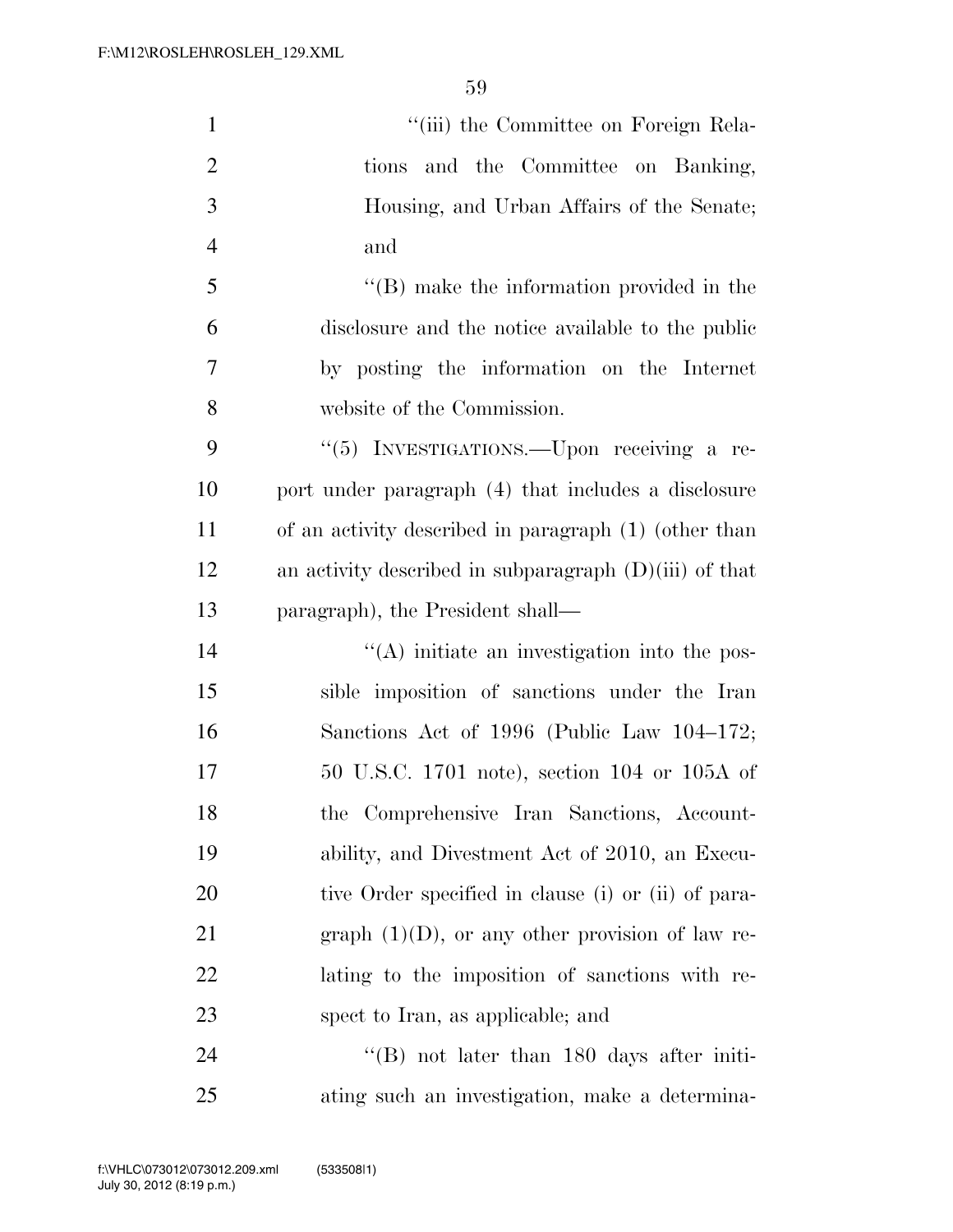| $\mathbf{1}$   | tion with respect to whether sanctions should be             |
|----------------|--------------------------------------------------------------|
| $\overline{c}$ | imposed with respect to the issuer or the affil-             |
| 3              | iate of the issuer (as the case may be).                     |
| $\overline{4}$ | "(6) SUNSET.—The provisions of this sub-                     |
| 5              | section shall terminate on the date that is 30 days          |
| 6              | after the date on which the President makes the cer-         |
| 7              | tification described in section $401(a)$ of the Com-         |
| 8              | prehensive Iran Sanctions, Accountability, and Di-           |
| 9              | vestment Act of 2010 (22 U.S.C. 8551(a)).".                  |
| 10             | (b) EFFECTIVE DATE.—The amendment made by                    |
| 11             | subsection (a) shall take effect with respect to reports re- |
| 12             | quired to be filed with the Securities and Exchange Com-     |
| 13             | mission after the date that is 180 days after the date of    |
| 14             | the enactment of this Act.                                   |
| 15             | SEC. 220. REPORTS ON, AND AUTHORIZATION OF IMPOSI-           |
| 16             | TION OF SANCTIONS WITH RESPECT TO, THE                       |
| 17             | PROVISION OF SPECIALIZED FINANCIAL MES-                      |
| 18             | SAGING SERVICES TO THE CENTRAL BANK                          |
| 19             | OF IRAN AND OTHER SANCTIONED IRANIAN                         |
| 20             | FINANCIAL INSTITUTIONS.                                      |
| 21             | (a) SENSE OF CONGRESS.—It is the sense of Con-               |
| 22             | gress that                                                   |
| 23             | (1) providers of specialized financial messaging             |
| 24             | services are a critical link to the international finan-     |
| 25             | cial system;                                                 |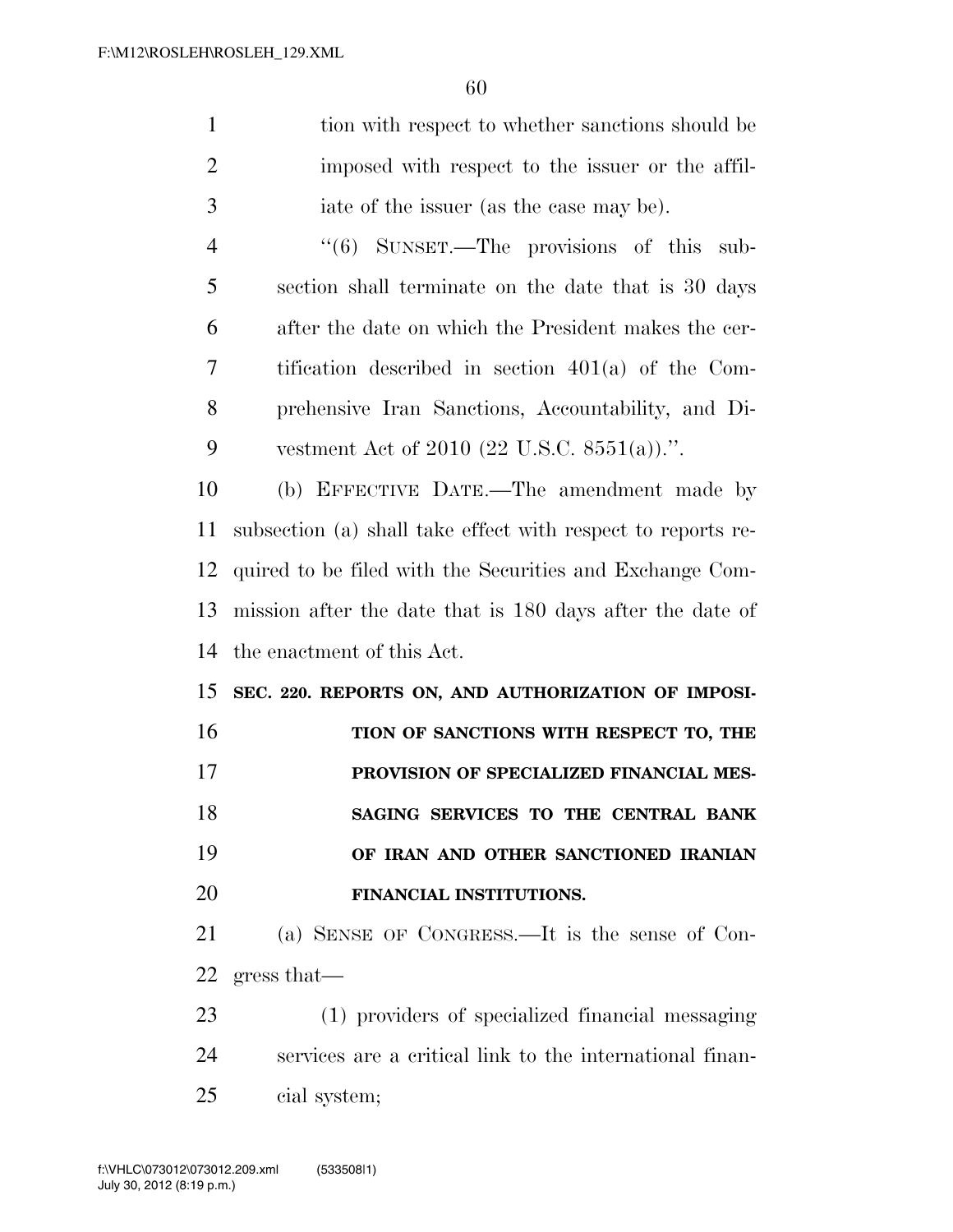| $\mathbf{1}$   | $(2)$ the European Union is to be commended for               |
|----------------|---------------------------------------------------------------|
| $\overline{2}$ | strengthening the multilateral sanctions regime               |
| 3              | against Iran by deciding that specialized financial           |
| $\overline{4}$ | messaging services may not be provided to the Cen-            |
| 5              | tral Bank of Iran and other sanctioned Iranian fi-            |
| 6              | nancial institutions by persons subject to the juris-         |
| 7              | diction of the European Union; and                            |
| 8              | (3) the loss of access by sanctioned Iranian fi-              |
| 9              | nancial institutions to specialized financial mes-            |
| 10             | saging services must be maintained.                           |
| 11             | (b) REPORTS REQUIRED.—                                        |
| 12             | $(1)$ In GENERAL.—Not later than 60 days after                |
| 13             | the date of the enactment of this Act, and every 90           |
| 14             | days thereafter, the Secretary of the Treasury shall          |
| 15             | submit to the appropriate congressional committees            |
| 16             | a report that contains—                                       |
| 17             | (A) a list of all persons that the Secretary                  |
| 18             | has identified that directly provide specialized              |
| 19             | financial messaging services to, or enable or fa-             |
| 20             | cilitate direct or indirect access to such mes-               |
| 21             | saging services for, the Central Bank of Iran or              |
| 22             | financial institution described in<br>section<br>$\mathbf{a}$ |
| 23             | $104(c)(2)(E)(ii)$ of the Comprehensive Iran                  |
| 24             | Sanctions, Accountability, and Divestment Act                 |
| 25             | of 2010 (22 U.S.C. 8513(c)(2)(E)(ii)); and                    |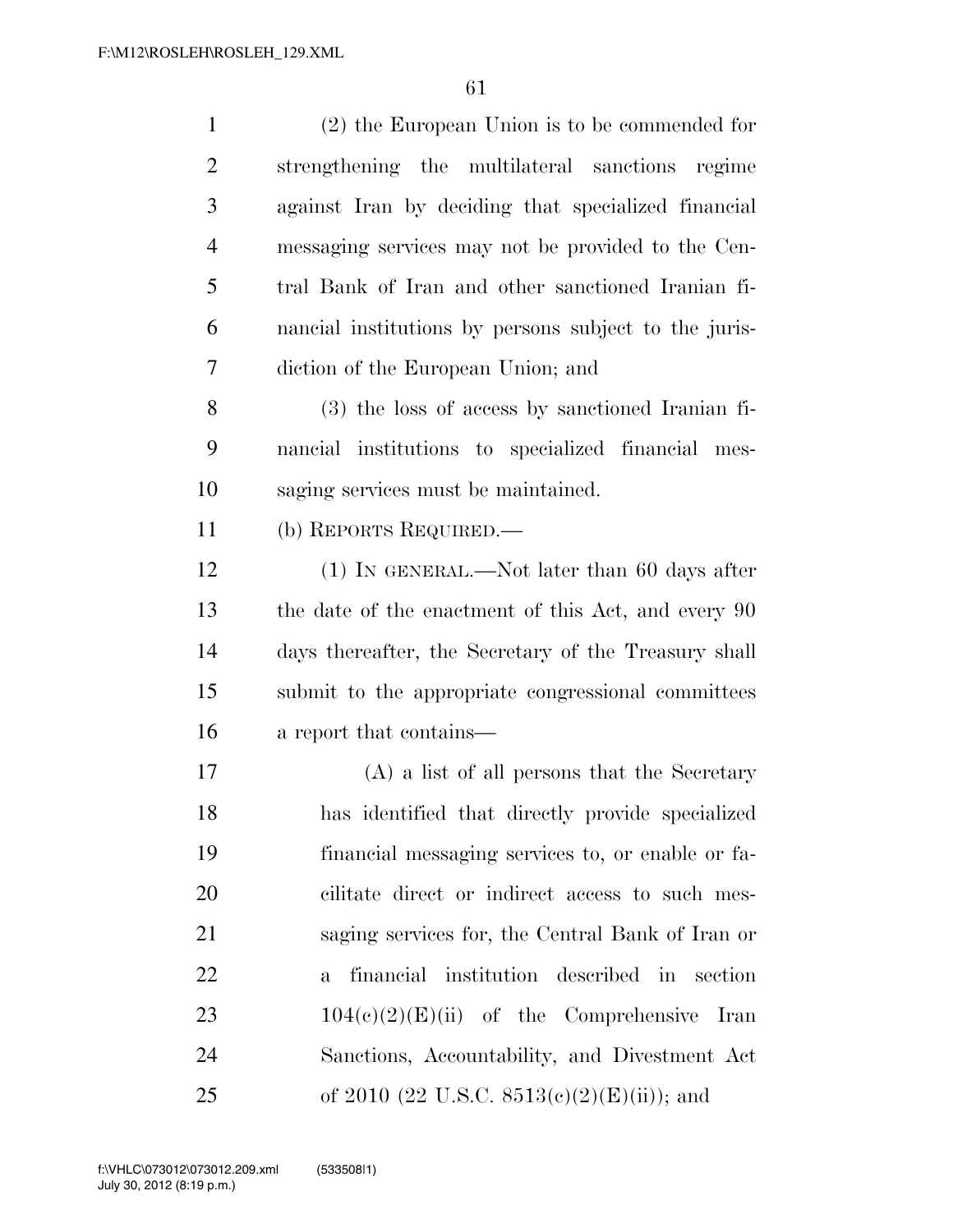(B) a detailed assessment of the status of efforts by the Secretary to end the direct provi- sion of such messaging services to, and the ena- bling or facilitation of direct or indirect access to such messaging services for, the Central Bank of Iran or a financial institution described in that section.

8 (2) ENABLING OR FACILITATION OF ACCESS TO SPECIALIZED FINANCIAL MESSAGING SERVICES THROUGH INTERMEDIARY FINANCIAL INSTITU- TIONS.—For purposes of paragraph (1) and sub- section (c), enabling or facilitating direct or indirect access to specialized financial messaging services for the Central Bank of Iran or a financial institution 15 described in section  $104(c)(2)(E)(ii)$  of the Com- prehensive Iran Sanctions, Accountability, and Di-17 vestment Act of 2010  $(22 \text{ U.S.C. } 8513(c)(2)(E)(ii))$  includes doing so by serving as an intermediary fi- nancial institution with access to such messaging services.

 (3) FORM OF REPORT.—A report submitted under paragraph (1) shall be submitted in unclassi-fied form but may contain a classified annex.

 (c) AUTHORIZATION OF IMPOSITION OF SANC-TIONS.—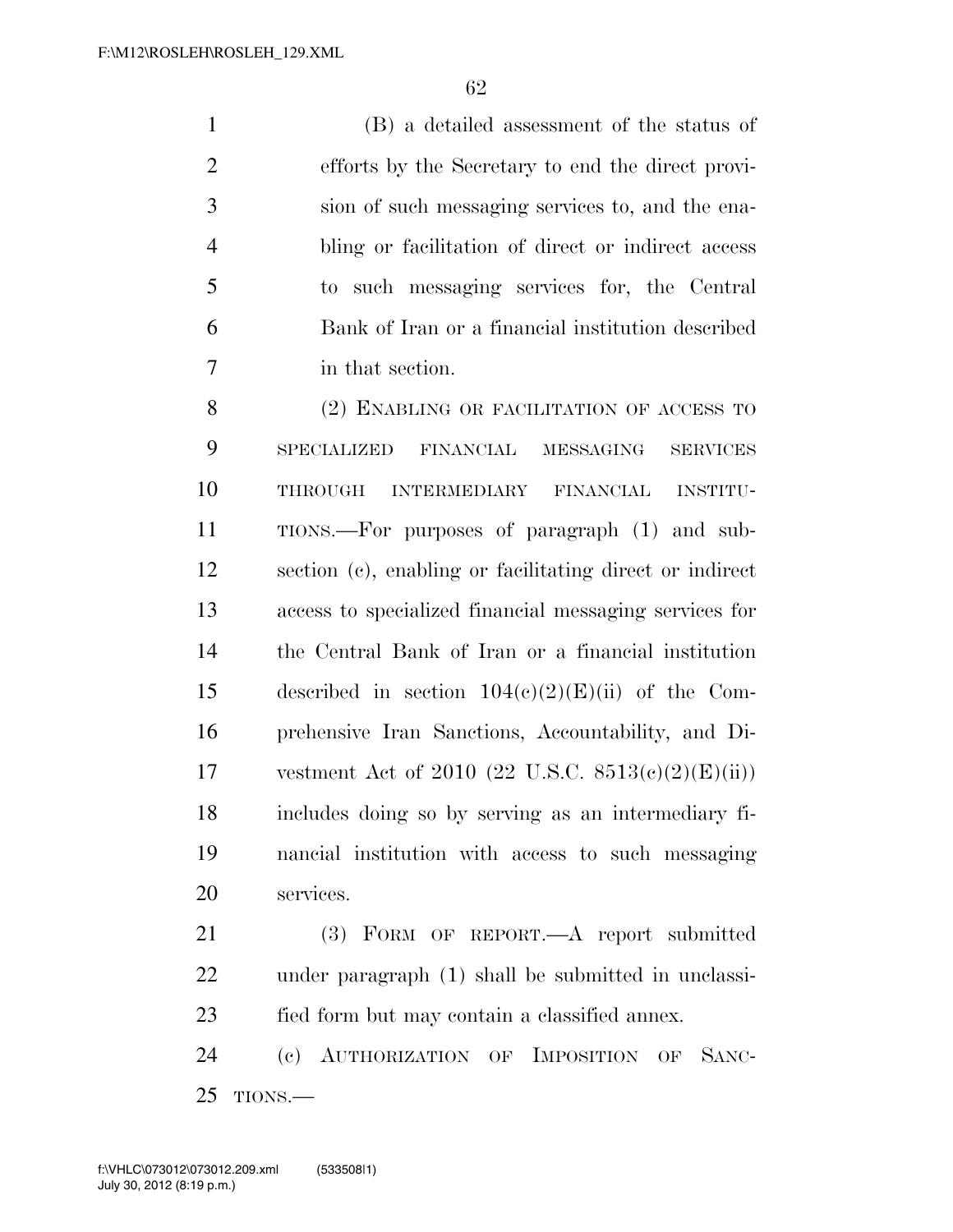(1) IN GENERAL.—Except as provided in para- graph (2), if, on or after the date that is 90 days after the date of the enactment of this Act, a person continues to knowingly and directly provide special- ized financial messaging services to, or knowingly enable or facilitate direct or indirect access to such messaging services for, the Central Bank of Iran or a financial institution described in paragraph  $(2)(E)(ii)$  of section 104(c) of the Comprehensive Iran Sanctions, Accountability, and Divestment Act of 2010 (22 U.S.C. 8513(c)), the President may im- pose sanctions pursuant to that section or the Inter- national Emergency Economic Powers Act (50 U.S.C. 1701 et seq.) with respect to the person.

 (2) EXCEPTION.—The President may not im- pose sanctions pursuant to paragraph (1) with re- spect to a person for directly providing specialized fi- nancial messaging services to, or enabling or facili- tating direct or indirect access to such messaging services for, the Central Bank of Iran or a financial 21 institution described in section  $104(c)(2)(E)(ii)$  of the Comprehensive Iran Sanctions, Accountability, 23 and Divestment Act of 2010 (22 U.S.C.  $8513(c)(2)(E)(ii))$  if—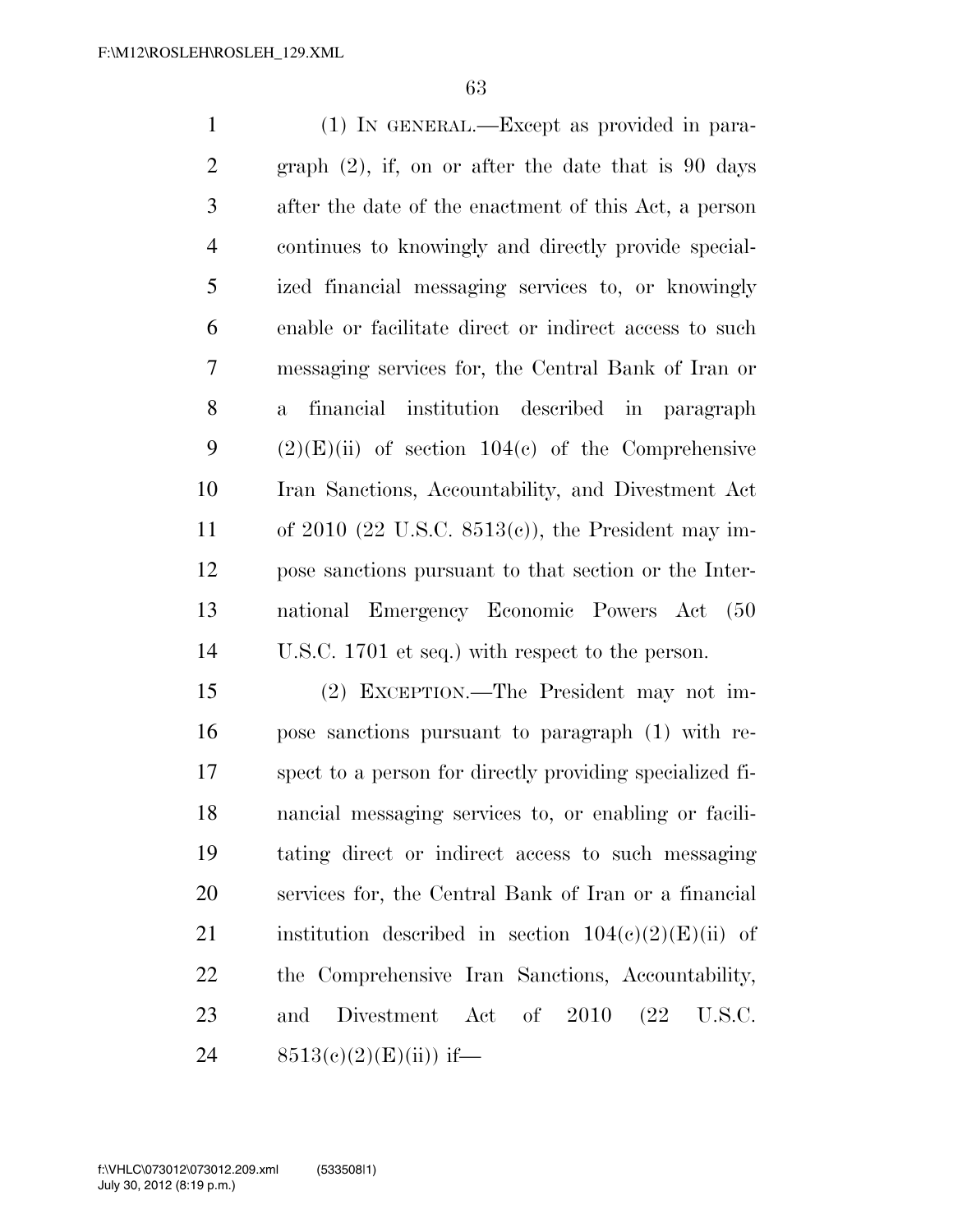| $\mathbf{1}$   | $(A)$ the person is subject to a sanctions re-         |
|----------------|--------------------------------------------------------|
| $\overline{2}$ | gime under its governing foreign law that re-          |
| 3              | quires it to eliminate the knowing provision of        |
| $\overline{4}$ | such messaging services to, and the knowing            |
| 5              | enabling and facilitation of direct or indirect ac-    |
| 6              | cess to such messaging services for—                   |
| $\overline{7}$ | (i) the Central Bank of Iran; and                      |
| 8              | (ii) a group of Iranian financial insti-               |
| 9              | tutions identified under such governing                |
| 10             | foreign law for purposes of that sanctions             |
| 11             | regime if the President determines that—               |
| 12             | (I) the group is substantially                         |
| 13             | similar to the group of financial insti-               |
| 14             | described<br>tutions<br>$\operatorname{in}$<br>section |
| 15             | $104(c)(2)(E)(ii)$ of the Comprehensive                |
| 16             | Iran Sanctions, Accountability, and                    |
| 17             | Divestment Act of 2010 (22 U.S.C.                      |
| 18             | $8513(e)(2)(E)(ii)$ ; and                              |
| 19             | $(II)$ the differences between those                   |
| 20             | groups of financial institutions do not                |
| 21             | adversely affect the national interest                 |
| 22             | of the United States; and                              |
| 23             | (B) the person has, pursuant to that sanc-             |
| 24             | tions regime, terminated the knowing provision         |
| 25             | of such messaging services to, and the knowing         |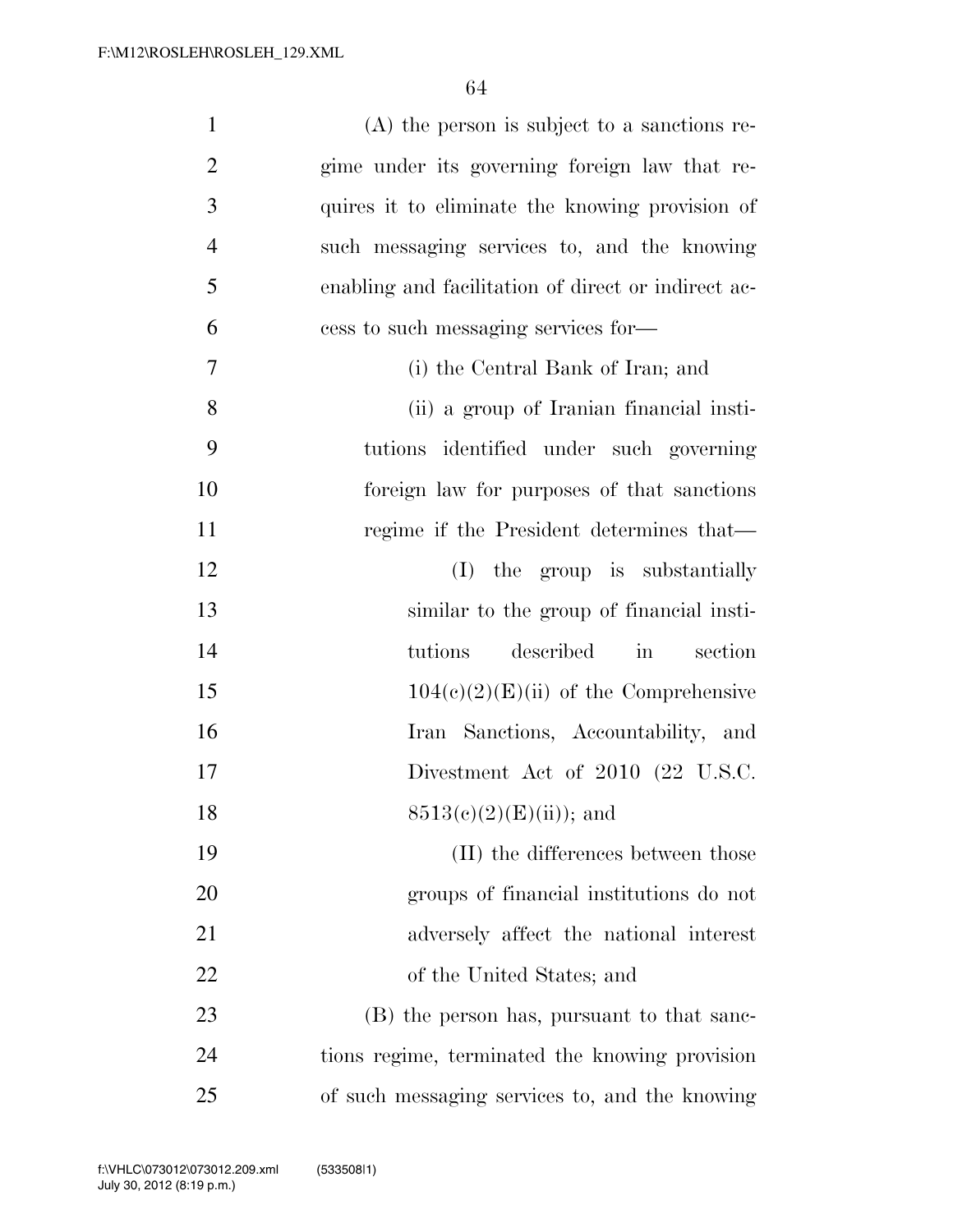|                | enabling and facilitation of direct or indirect ac-            |
|----------------|----------------------------------------------------------------|
| 2              | cess to such messaging services for, the Central               |
| -3             | Bank of Iran and each Iranian financial institu-               |
| $\overline{4}$ | tion identified under such governing foreign law               |
| -5             | for purposes of that sanctions regime.                         |
| 6              | (d) RULE OF CONSTRUCTION.—Nothing in this sec-                 |
|                | 7 tion shall be construed to limit the authority of the Presi- |

 tion shall be construed to limit the authority of the Presi- dent pursuant to the International Emergency Economic Powers Act (50 U.S.C. 1701 et seq.) or the Comprehen- sive Iran Sanctions, Accountability, and Divestment Act of 2010 (22 U.S.C. 8501 et seq.).

 **SEC. 221. IDENTIFICATION OF, AND IMMIGRATION RE- STRICTIONS ON, SENIOR OFFICIALS OF THE GOVERNMENT OF IRAN AND THEIR FAMILY MEMBERS.** 

 (a) IDENTIFICATION.—Not later than 180 days after the date of the enactment of this Act, and annually there- after, the President shall publish a list of each individual the President determines is—

 (1) a senior official of the Government of Iran described in subsection (b) that is involved in Iran's—

 (A) illicit nuclear activities or proliferation of weapons of mass destruction or delivery sys-tems for weapons of mass destruction;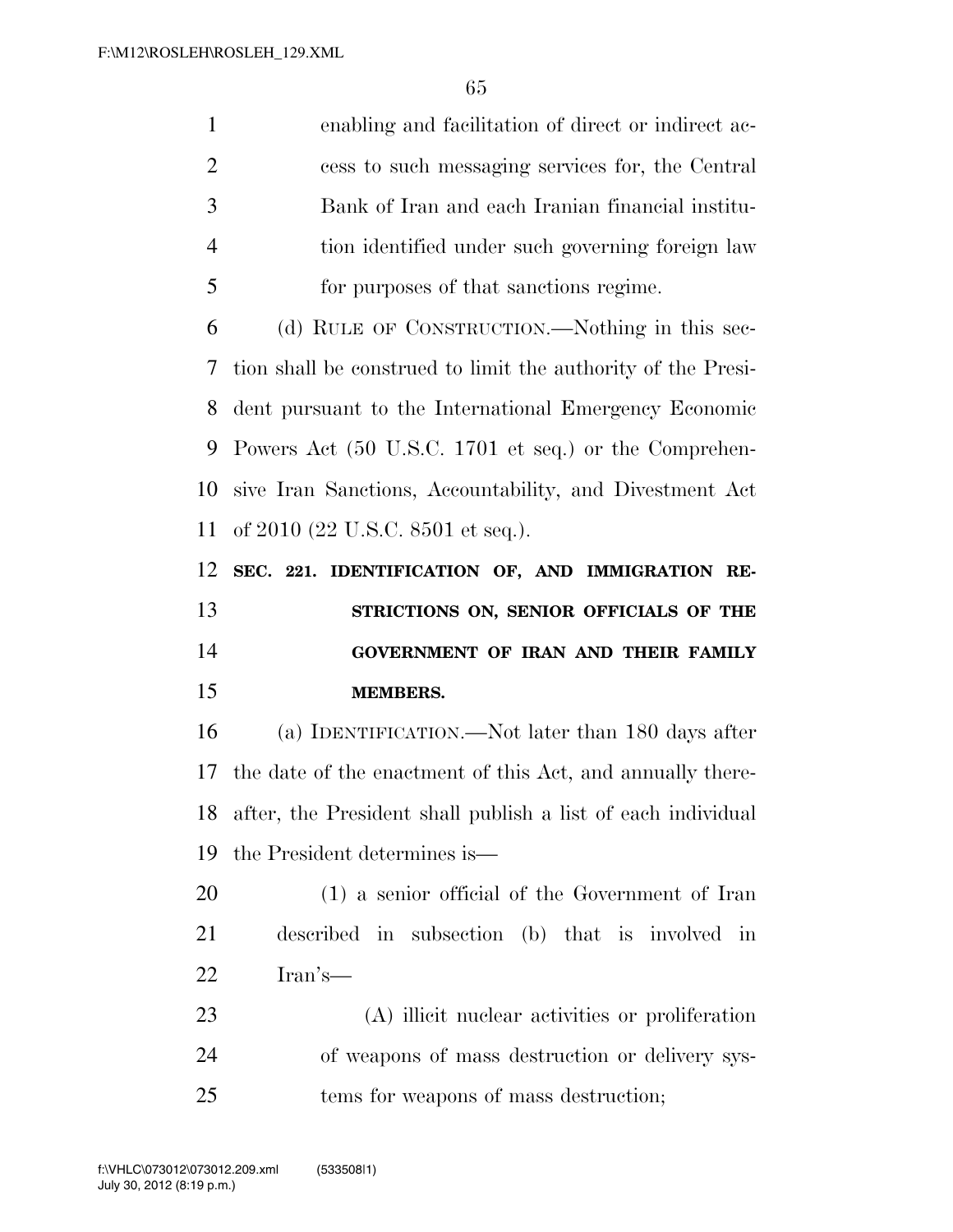| $\mathbf{1}$   | (B) support for international terrorism; or                 |
|----------------|-------------------------------------------------------------|
| $\overline{2}$ | (C) commission of serious human rights                      |
| 3              | abuses against citizens of Iran or their family             |
| $\overline{4}$ | members; or                                                 |
| 5              | $(2)$ a family member of such an official.                  |
| 6              | (b) SENIOR OFFICIALS OF THE GOVERNMENT OF                   |
| 7              | IRAN DESCRIBED.—A senior official of the Government         |
| 8              | of Iran described in this subsection is any senior official |
| 9              | of that Government, including—                              |
| 10             | $(1)$ the Supreme Leader of Iran;                           |
| 11             | $(2)$ the President of Iran;                                |
| 12             | (3) a member of the Cabinet of the Government               |
| 13             | of Iran;                                                    |
| 14             | (4) a member of the Assembly of Experts;                    |
| 15             | (5) a senior member of the Intelligence Ministry            |
| 16             | of Iran; or                                                 |
| 17             | $(6)$ a senior member of Iran's Revolutionary               |
| 18             | Guard Corps, including a senior member of a para-           |
| 19             | military organization such as Ansar-e-Hezbollah or          |
| 20             | Basij-e Motaz'afin.                                         |
| 21             | (c) EXCLUSION FROM UNITED STATES.—Except as                 |
| 22             | provided in subsection (d), the Secretary of State shall    |
| 23             | deny a visa to, and the Secretary of Homeland Security      |
| 24             | shall exclude from the United States, any alien who is on   |
| 25             | the list required by subsection (a).                        |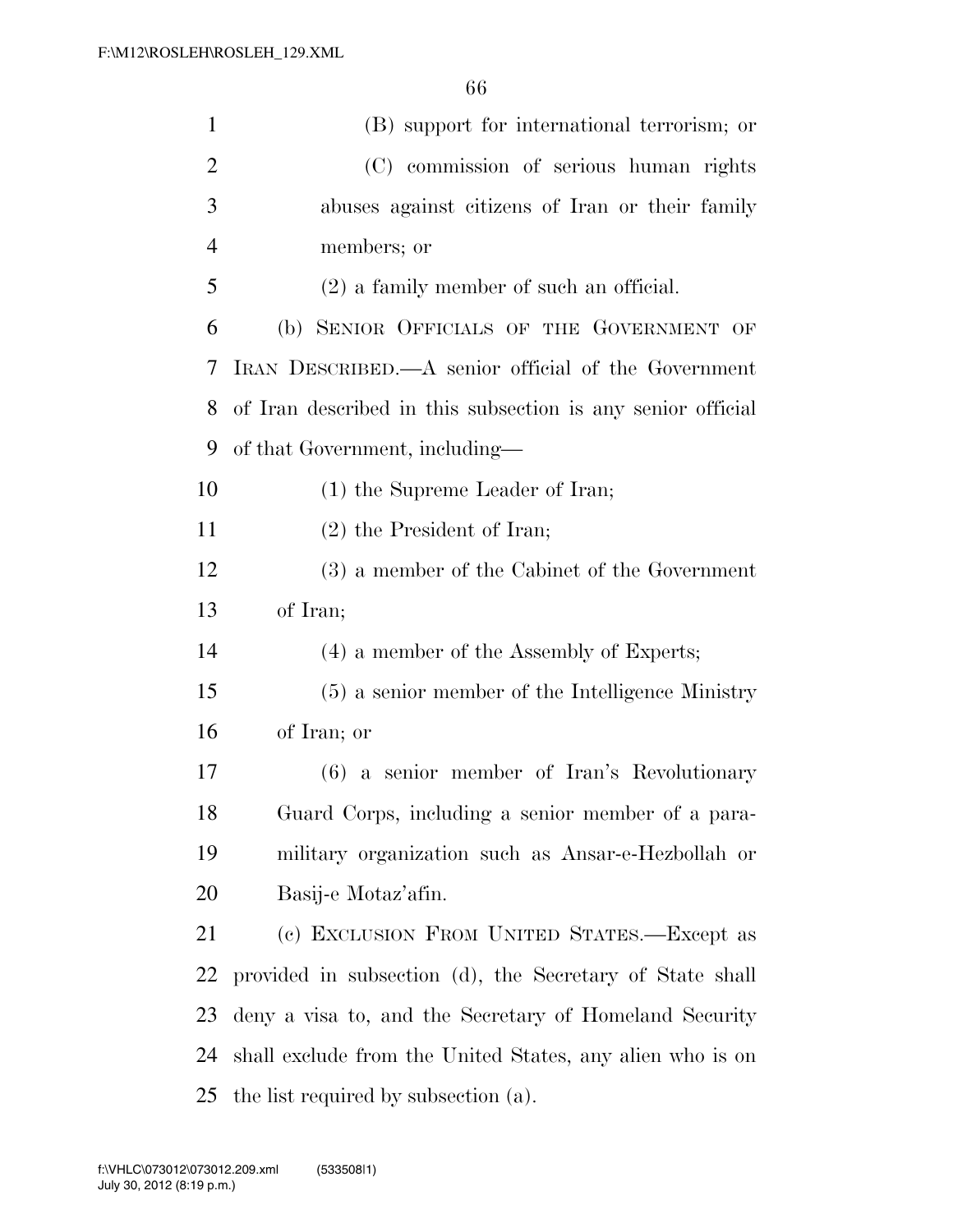(d) EXCEPTION TO COMPLY WITH UNITED NATIONS HEADQUARTERS AGREEMENT.—Subsection (c) shall not apply to an individual if admitting the individual to the United States is necessary to permit the United States to comply with the Agreement between the United Nations and the United States of America regarding the Head- quarters of the United Nations, signed June 26, 1947, and entered into force November 21, 1947, and other ap-plicable international obligations.

 (e) WAIVER.—The President may waive the applica- tion of subsection (a) or (c) with respect to an individual if the President—

 (1) determines that such a waiver is essential to the national interests of the United States; and

 (2) not less than 7 days before the waiver takes effect, notifies Congress of the waiver and the rea-son for the waiver.

**SEC. 222. SENSE OF CONGRESS AND RULE OF CONSTRUC-**

# **TION RELATING TO CERTAIN AUTHORITIES OF STATE AND LOCAL GOVERNMENTS.**

 (a) SENSE OF CONGRESS.—It is the sense of Con- gress that the United States should support actions by States or local governments that are within their author- ity, including determining how investment assets are val-ued for purposes of safety and soundness of financial insti-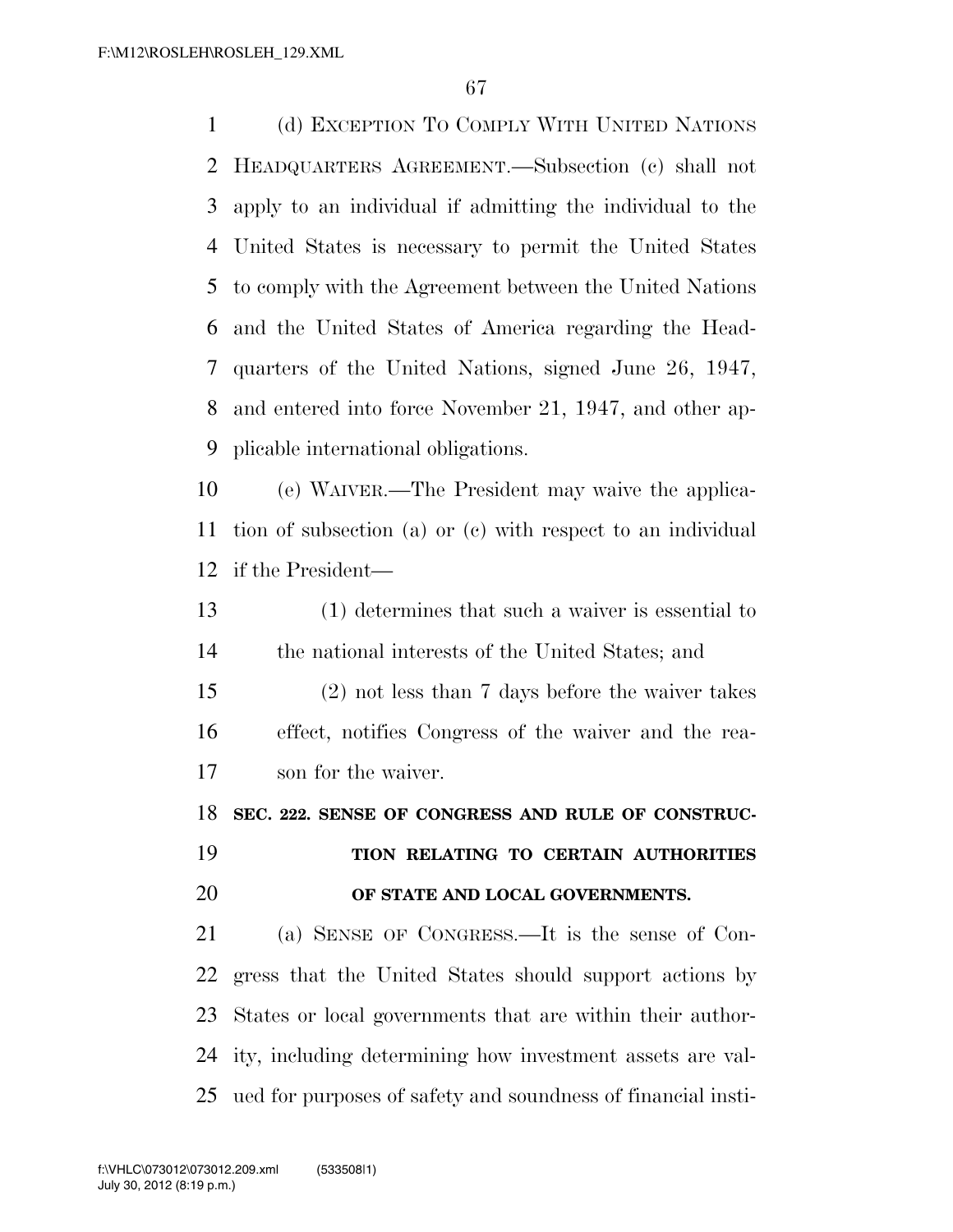tutions and insurers, that are consistent with and in fur- therance of the purposes of this Act and other Acts that are amended by this Act.

 (b) RULE OF CONSTRUCTION.—Section 202 of the Comprehensive Iran Sanctions, Accountability, and Di- vestment Act of 2010 (22 U.S.C. 8532) is amended by adding at the end the following:

 ''(j) RULE OF CONSTRUCTION.—Nothing in this Act or any other provision of law authorizing sanctions with respect to Iran shall be construed to abridge the authority of a State to issue and enforce rules governing the safety, soundness, and solvency of a financial institution subject to its jurisdiction or the business of insurance pursuant to the Act of March 9, 1945 (15 U.S.C. 1011 et seq.) (commonly known as the 'McCarran-Ferguson Act').''.

**SEC. 223. GOVERNMENT ACCOUNTABILITY OFFICE REPORT** 

 **ON FOREIGN ENTITIES THAT INVEST IN THE ENERGY SECTOR OF IRAN OR EXPORT RE-**

**FINED PETROLEUM PRODUCTS TO IRAN.** 

(a) INITIAL REPORT.—

21 (1) IN GENERAL.—Not later than 120 days after the date of the enactment of this Act, the Comptroller General of the United States shall sub- mit to the appropriate congressional committees a report—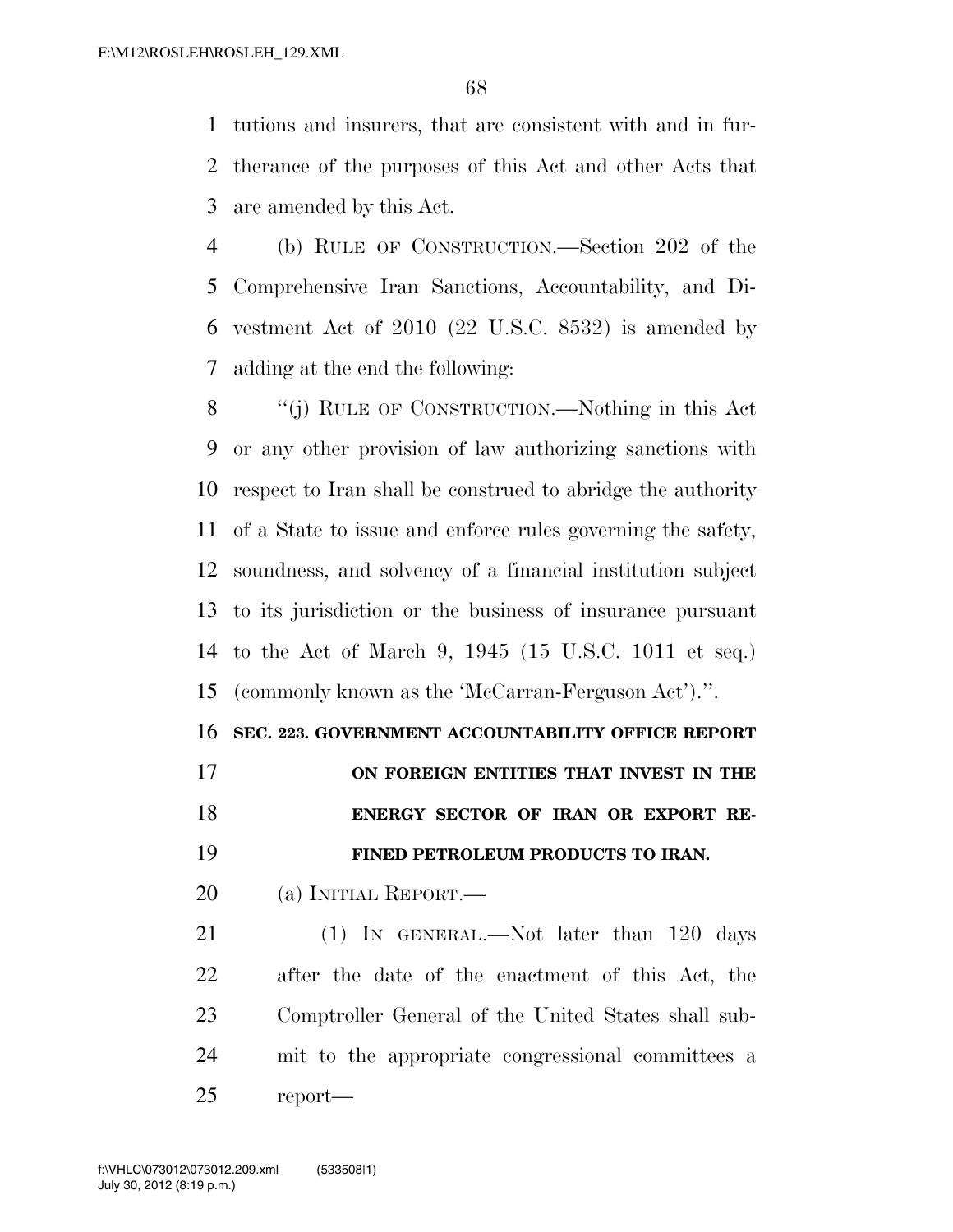| $\mathbf{1}$   | (A) listing all foreign investors in the en-       |
|----------------|----------------------------------------------------|
| $\overline{2}$ | ergy sector of Iran during the period specified    |
| 3              | in paragraph $(2)$ , including—                    |
| $\overline{4}$ | (i) entities that exported gasoline and            |
| 5              | other refined petroleum products to Iran;          |
| 6              | (ii) entities involved in providing re-            |
| 7              | fined petroleum products to Iran, includ-          |
| 8              | $ing$ —                                            |
| 9              | (I) entities that provided ships to                |
| 10             | transport refined petroleum products               |
| 11             | to Iran; and                                       |
| 12             | (II) entities that provided insur-                 |
| 13             | ance or reinsurance for shipments of               |
| 14             | refined petroleum products to Iran;                |
| 15             | and                                                |
| 16             | (iii) entities involved in commercial              |
| 17             | transactions of any kind, including joint          |
| 18             | ventures anywhere in the world, with Ira-          |
| 19             | nian energy companies; and                         |
| 20             | (B) identifying the countries in which gas-        |
| 21             | oline and other refined petroleum products ex-     |
| 22             | ported to Iran during the period specified in      |
| 23             | paragraph $(2)$ were produced or refined.          |
| 24             | (2) PERIOD SPECIFIED.—The period specified         |
| 25             | in this paragraph is the period beginning on Janu- |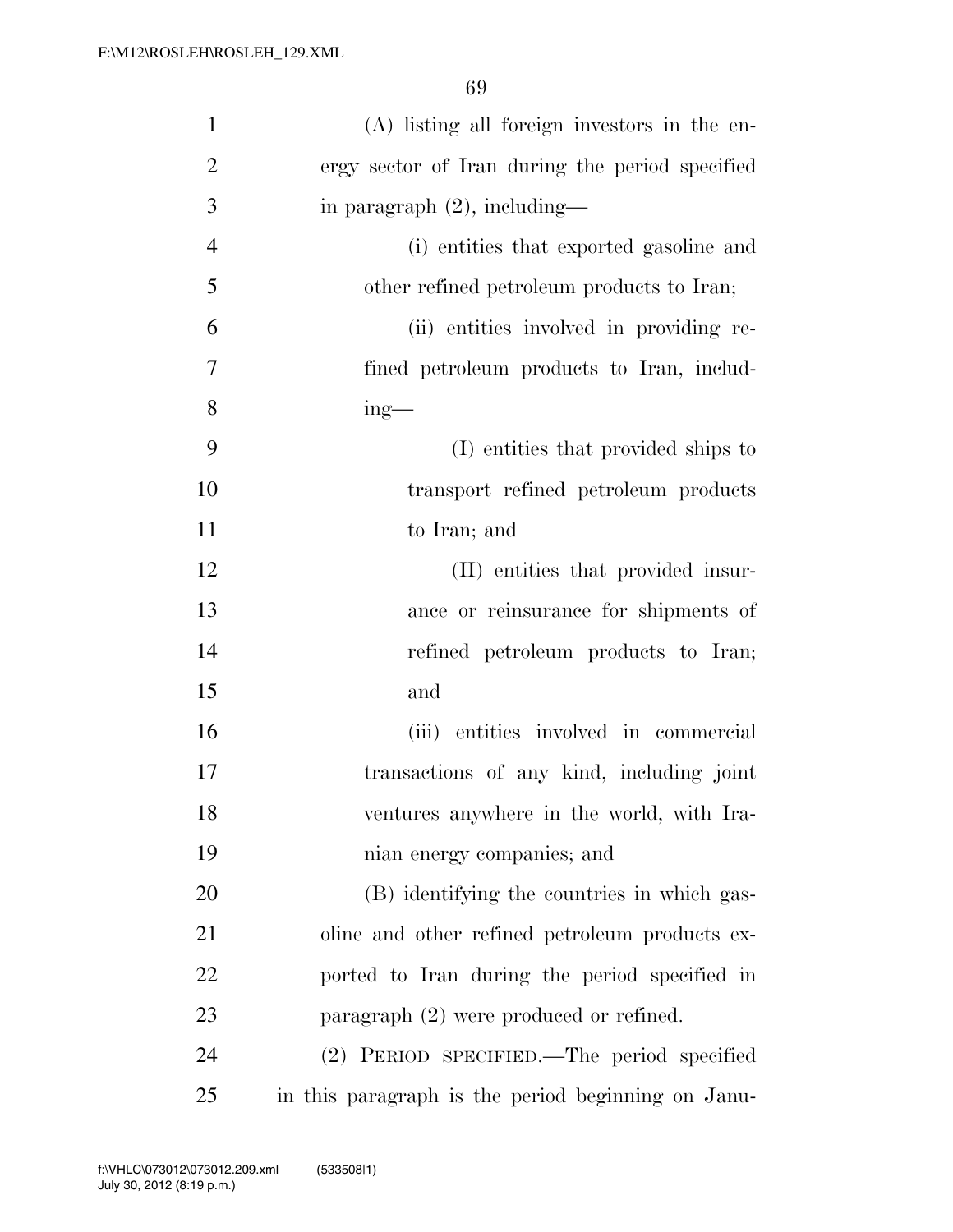ary 1, 2009, and ending on the date that is 150 days after the date of the enactment of this Act.

 (b) UPDATED REPORT.—Not later than one year after submitting the report required by subsection (a), the Comptroller General of the United States shall submit to the appropriate congressional committees a report con- taining the matters required in the report under sub- section (a)(1) for the one-year period beginning on the date that is 30 days before the date on which the pre- ceding report was required to be submitted by this section. **SEC. 224. REPORTING ON THE IMPORTATION TO AND EX- PORTATION FROM IRAN OF CRUDE OIL AND REFINED PETROLEUM PRODUCTS.** 

 Section 110(b) of the Comprehensive Iran Sanctions, Accountability, and Divestment Act of 2010 (22 U.S.C. 8518(b)) is amended by striking ''a report containing the matters'' and all that follows through the period at the end and inserting the following: ''a report, covering the 180-day period beginning on the date that is 30 days be- fore the date on which the preceding report was required to be submitted by this section, that—

22  $\frac{1}{2}$  (1) contains the matters required in the report 23 under subsection  $(a)(1)$ ; and

24  $\qquad(2)$  identifies—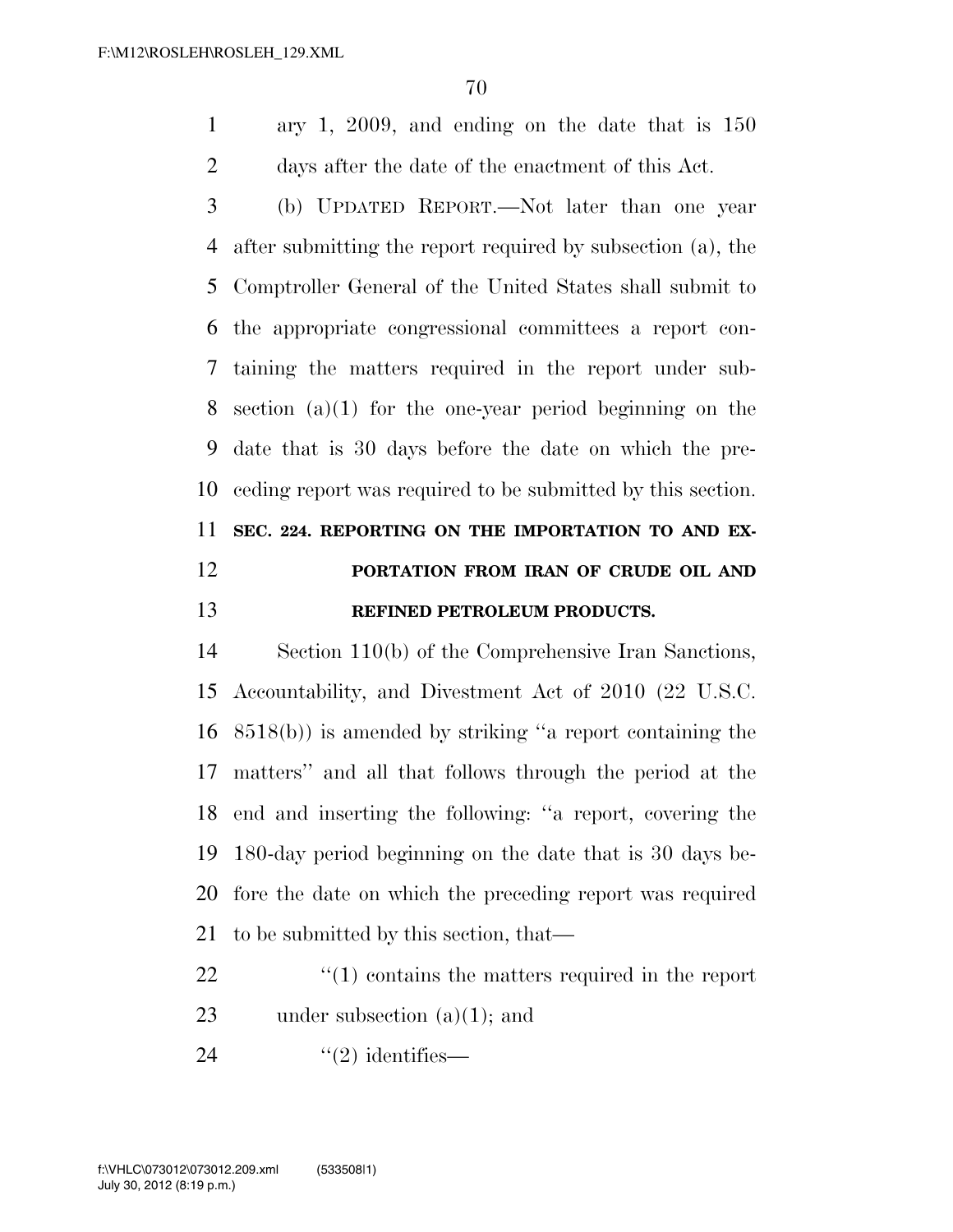| $\mathbf{1}$   | $\lq\lq$ the volume of crude oil and refined       |
|----------------|----------------------------------------------------|
| $\overline{2}$ | petroleum products imported to and exported        |
| 3              | from Iran (including through swaps and similar     |
| $\overline{4}$ | arrangements);                                     |
| 5              | $\lq\lq$ the persons selling and transporting      |
| 6              | crude oil and refined petroleum products de-       |
| $\overline{7}$ | scribed in subparagraph $(A)$ , the countries with |
| 8              | primary jurisdiction over those persons, and the   |
| 9              | countries in which those products were refined;    |
| 10             | "(C) the sources of financing for imports          |
| 11             | to Iran of crude oil and refined petroleum prod-   |
| 12             | ucts described in subparagraph $(A)$ ; and         |
| 13             | $\lq\lq$ the involvement of foreign persons in     |
| 14             | efforts to assist Iran in—                         |
| 15             | "(i) developing upstream oil and gas               |
| 16             | production capacity;                               |
| 17             | "(ii) importing advanced technology to             |
| 18             | upgrade existing Iranian refineries;               |
| 19             | "(iii) converting existing chemical                |
| 20             | plants to petroleum refineries; or                 |
| 21             | "(iv) maintaining, upgrading, or ex-               |
| 22             | panding existing refineries or constructing        |
| 23             | new refineries.".                                  |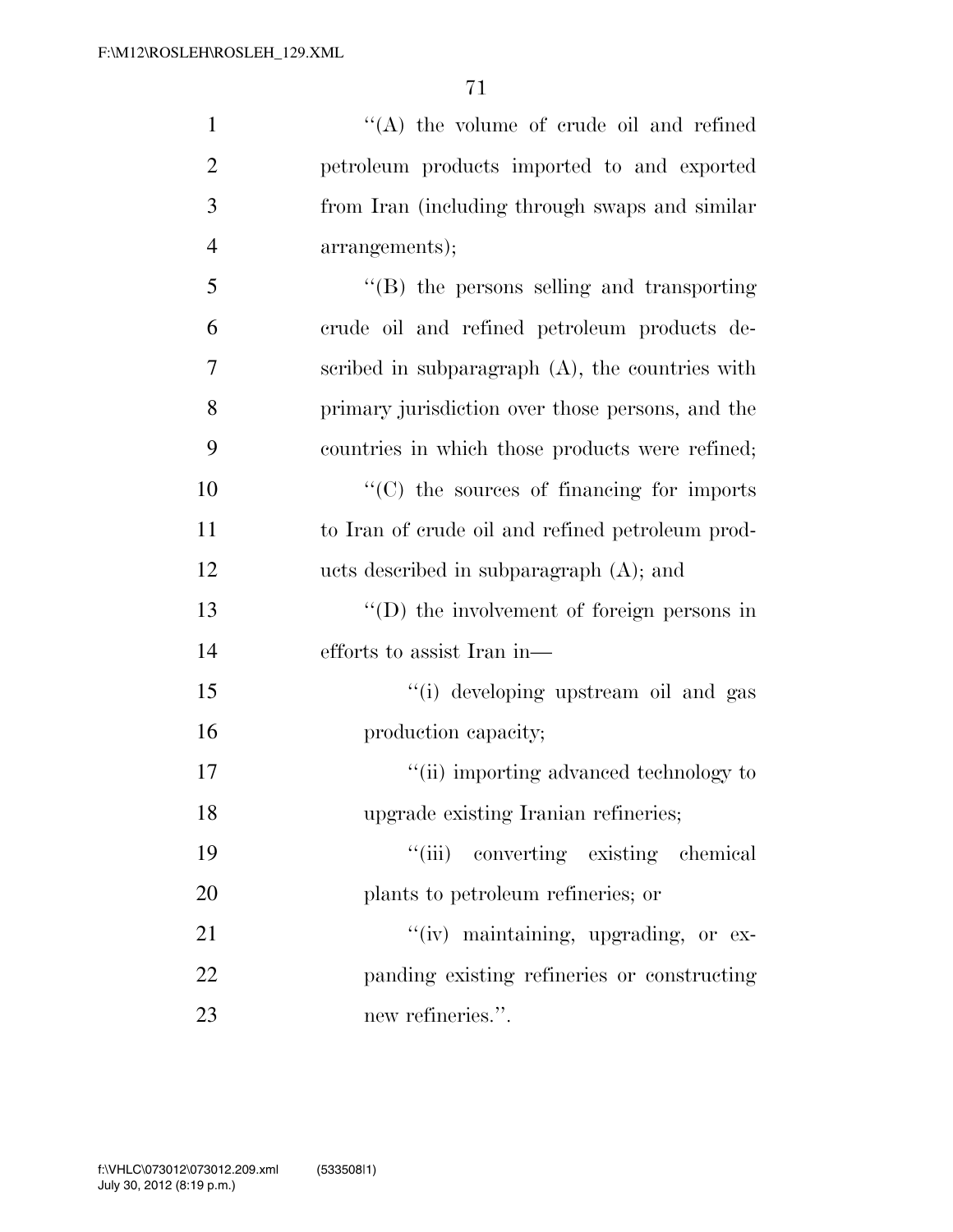#### **TITLE III—SANCTIONS WITH RE-**

### **SPECT TO IRAN'S REVOLU-TIONARY GUARD CORPS**

 **Subtitle A—Identification of, and Sanctions With Respect to, Offi- cials, Agents, Affiliates, and Supporters of Iran's Revolu- tionary Guard Corps and Other Sanctioned Persons** 

**SEC. 301. IDENTIFICATION OF, AND IMPOSITION OF SANC-**

 **TIONS WITH RESPECT TO, OFFICIALS, AGENTS, AND AFFILIATES OF IRAN'S REVO-LUTIONARY GUARD CORPS.** 

 (a) IN GENERAL.—Not later than 90 days after the date of the enactment of this Act, and as appropriate thereafter, the President shall—

 (1) identify foreign persons that are officials, agents, or affiliates of Iran's Revolutionary Guard Corps; and

 (2) for each foreign person identified under paragraph (1) that is not already designated for the imposition of sanctions pursuant to the International Emergency Economic Powers Act (50 U.S.C. 1701 et seq.)—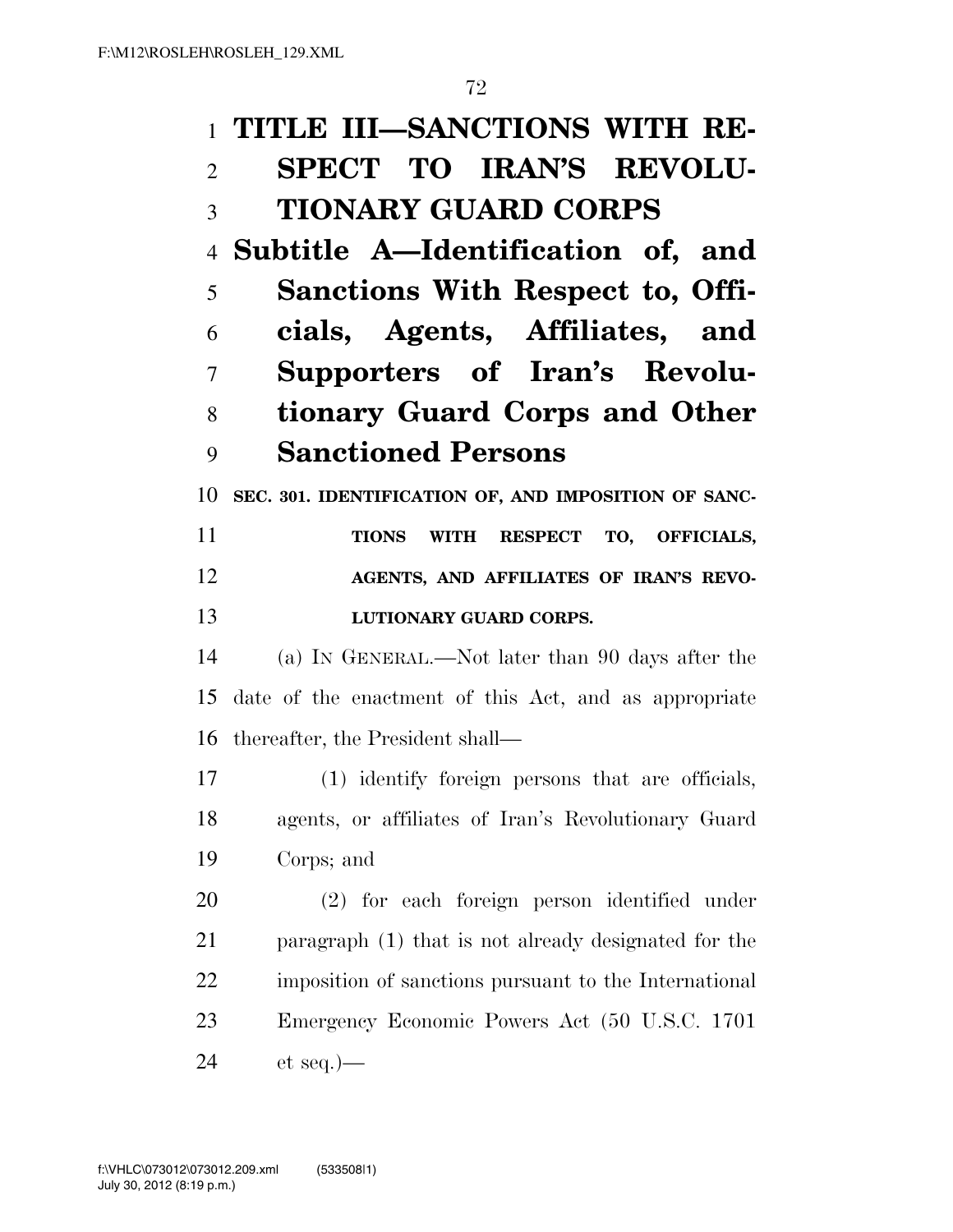(A) designate that foreign person for the imposition of sanctions pursuant to that Act; and

 (B) block and prohibit all transactions in all property and interests in property of that foreign person if such property and interests in property are in the United States, come within the United States, or are or come within the possession or control of a United States person. (b) PRIORITY FOR INVESTIGATION.—In identifying 11 foreign persons pursuant to subsection  $(a)(1)$  as officials, agents, or affiliates of Iran's Revolutionary Guard Corps, the President shall give priority to investigating—

 (1) foreign persons or entities identified under section 560.304 of title 31, Code of Federal Regula- tions (relating to the definition of the Government of Iran); and

 (2) foreign persons for which there is a reason- able basis to find that the person has conducted or attempted to conduct one or more sensitive trans-actions or activities described in subsection (c).

 (c) SENSITIVE TRANSACTIONS AND ACTIVITIES DE- SCRIBED.—A sensitive transaction or activity described in this subsection is—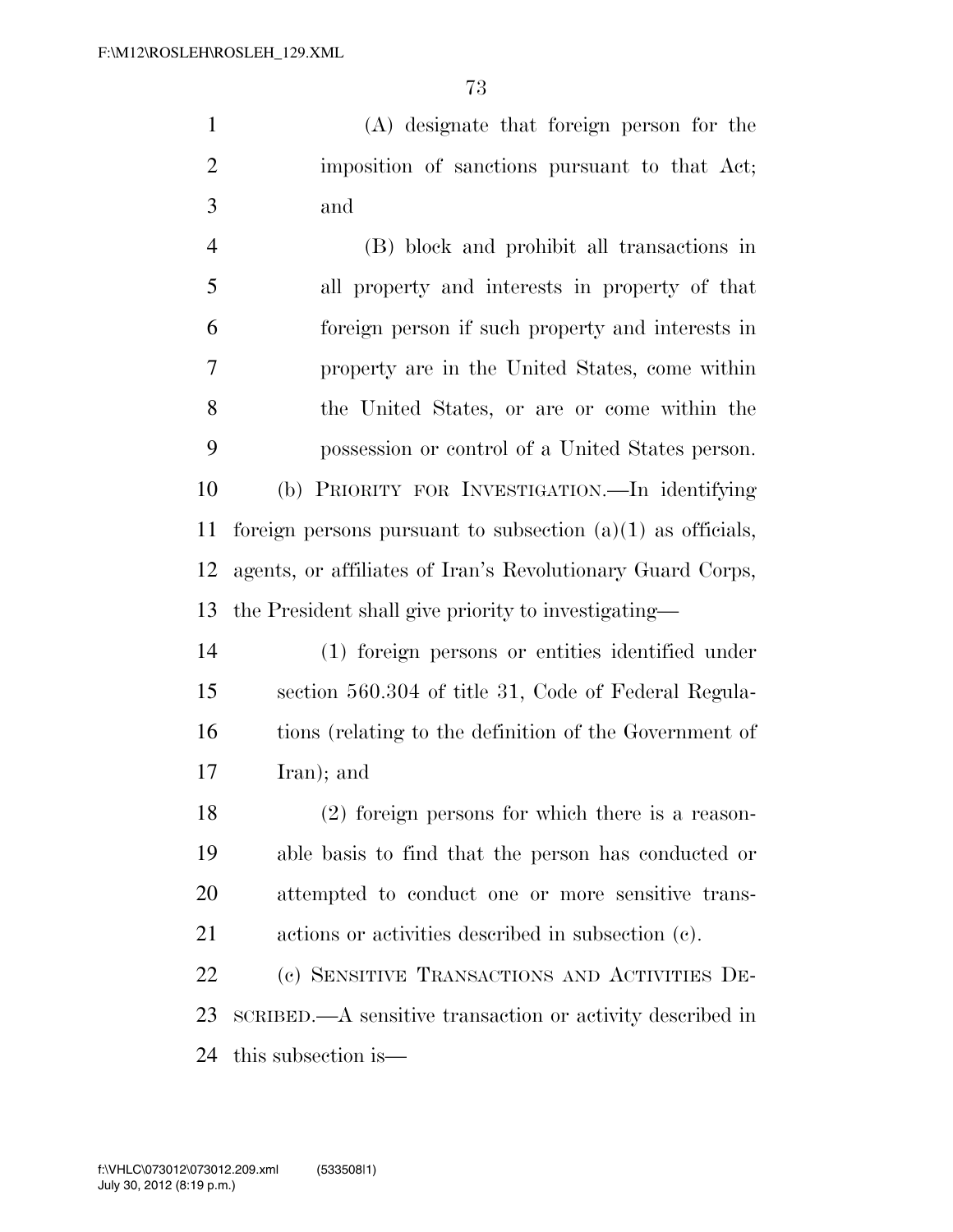(1) a financial transaction or series of trans- actions valued at more than \$1,000,000 in the ag- gregate in any 12-month period involving a non-Ira-nian financial institution;

 (2) a transaction to facilitate the manufacture, importation, exportation, or transfer of items needed for the development by Iran of nuclear, chemical, bi- ological, or advanced conventional weapons, includ-ing ballistic missiles;

 (3) a transaction relating to the manufacture, procurement, or sale of goods, services, and tech- nology relating to Iran's energy sector, including a transaction relating to the development of the energy resources of Iran, the exportation of petroleum prod- ucts from Iran, the importation of refined petroleum to Iran, or the development of refining capacity available to Iran;

 (4) a transaction relating to the manufacture, procurement, or sale of goods, services, and tech-nology relating to Iran's petrochemical sector; or

 (5) a transaction relating to the procurement of sensitive technologies (as defined in section 106(c) of the Comprehensive Iran Sanctions, Accountability, and Divestment Act of 2010 (22 U.S.C. 8515(c))). 25 (d) EXCLUSION FROM UNITED STATES.—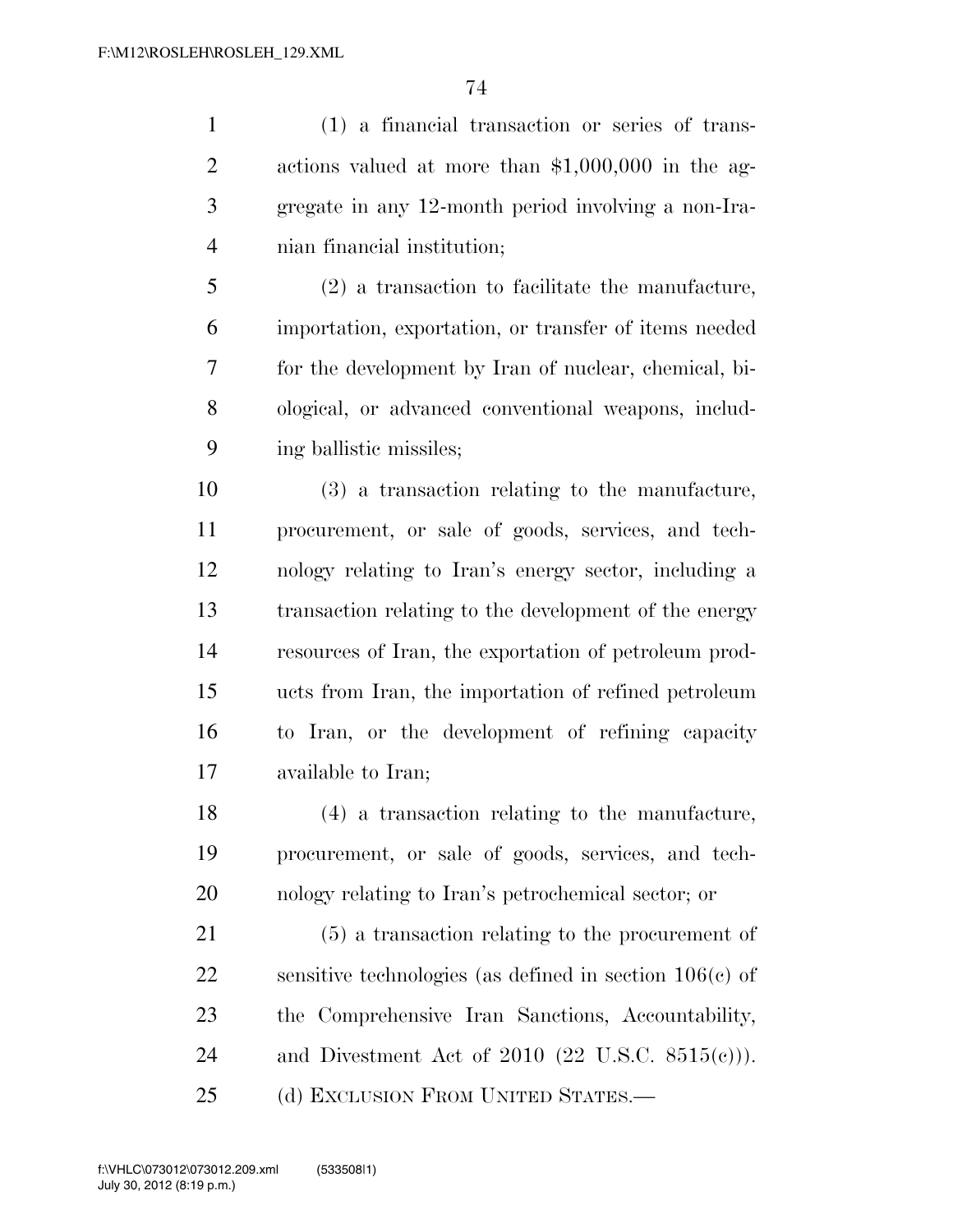(1) IN GENERAL.—Subject to paragraph (2), the Secretary of State shall deny a visa to, and the Secretary of Homeland Security shall exclude from the United States, any alien who, on or after the date of the enactment of this Act, is a foreign per- son designated pursuant to subsection (a) for the imposition of sanctions pursuant to the International Emergency Economic Powers Act (50 U.S.C. 1701 et seq.).

 (2) REGULATORY EXCEPTIONS TO COMPLY WITH INTERNATIONAL OBLIGATIONS.—The require- ment to deny visas to and exclude aliens from the United States pursuant to paragraph (1) shall be subject to such regulations as the President may prescribe, including regulatory exceptions to permit the United States to comply with the Agreement be- tween the United Nations and the United States of America regarding the Headquarters of the United Nations, signed June 26, 1947, and entered into force November 21, 1947, and other applicable international obligations.

(e) WAIVER OF IMPOSITION OF SANCTIONS.—

 (1) IN GENERAL.—The President may waive the application of subsection (a) or (d) with respect to a foreign person if the President—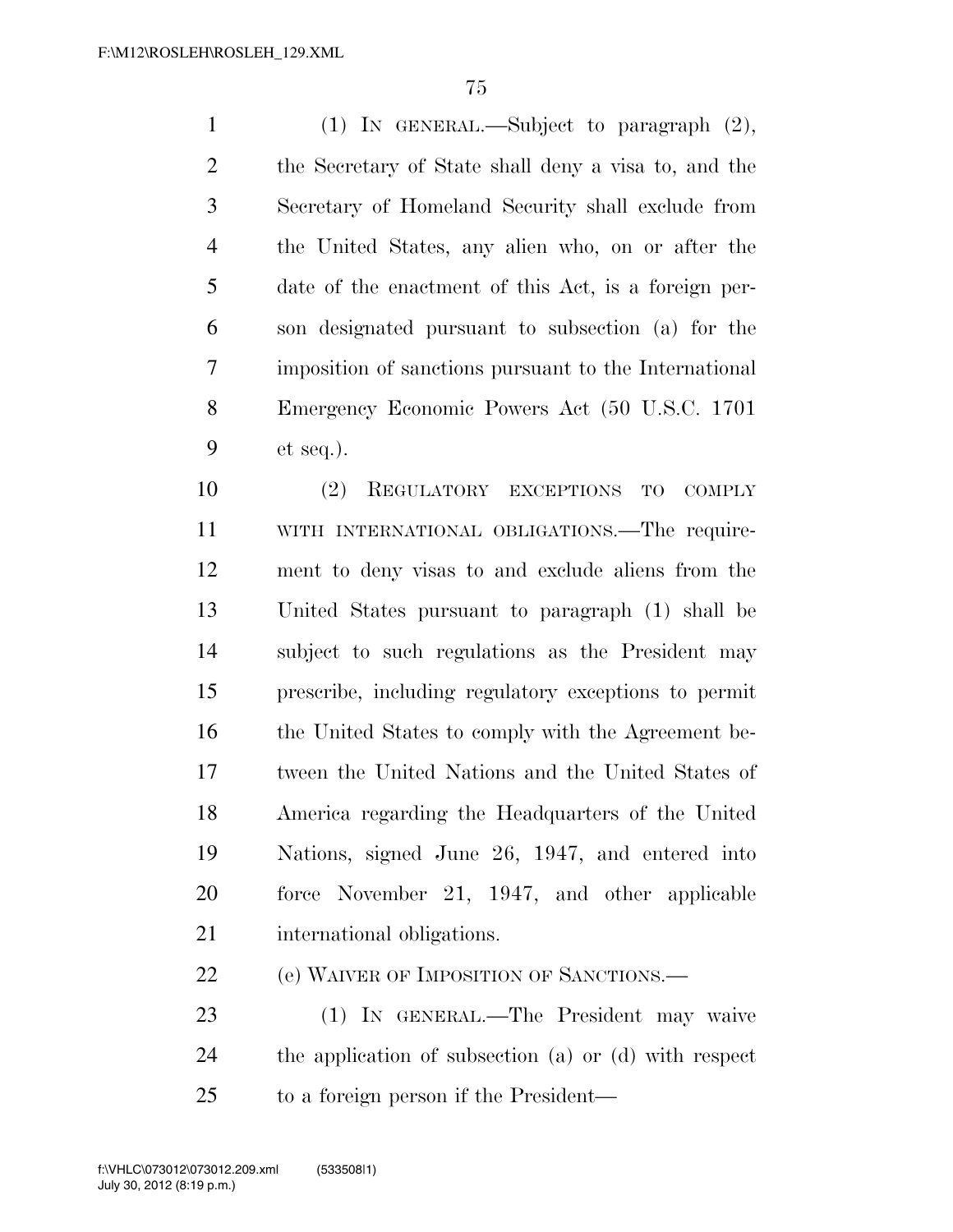| $\mathbf{1}$   | $(A)$ determines that it is vital to the na-                    |
|----------------|-----------------------------------------------------------------|
| $\overline{2}$ | tional security interests of the United States to               |
| 3              | do so; and                                                      |
| $\overline{4}$ | (B) submits to the appropriate congres-                         |
| 5              | sional committees a report that—                                |
| 6              | (i) identifies the foreign person with                          |
| 7              | respect to which the waiver applies; and                        |
| 8              | (ii) sets forth the reasons for the de-                         |
| 9              | termination.                                                    |
| 10             | (2) FORM OF REPORT.—A report submitted                          |
| 11             | under paragraph $(1)(B)$ shall be submitted in un-              |
| 12             | classified form but may contain a classified annex.             |
| 13             | (f) RULE OF CONSTRUCTION.—Nothing in this sec-                  |
| 14             | tion shall be construed to remove any sanction of the           |
| 15             | United States in force with respect to Iran's Revolutionary     |
| 16             | Guard Corps as of the date of the enactment of this Act.        |
| 17             | SEC. 302. IDENTIFICATION OF, AND IMPOSITION OF SANC-            |
| 18             | TIONS WITH RESPECT TO, PERSONS THAT                             |
| 19             | OR CONDUCT CERTAIN TRANS-<br><b>SUPPORT</b>                     |
| 20             | <b>ACTIONS</b><br><b>IRAN'S</b><br>WITH<br><b>REVOLUTIONARY</b> |
| 21             | GUARD CORPS OR OTHER SANCTIONED PER-                            |
| 22             | SONS.                                                           |
| 23             | (a) IDENTIFICATION.                                             |
| 24             | $(1)$ In GENERAL.—Not later than 90 days after                  |
| 25             | the date of the enactment of this Act, and every 180            |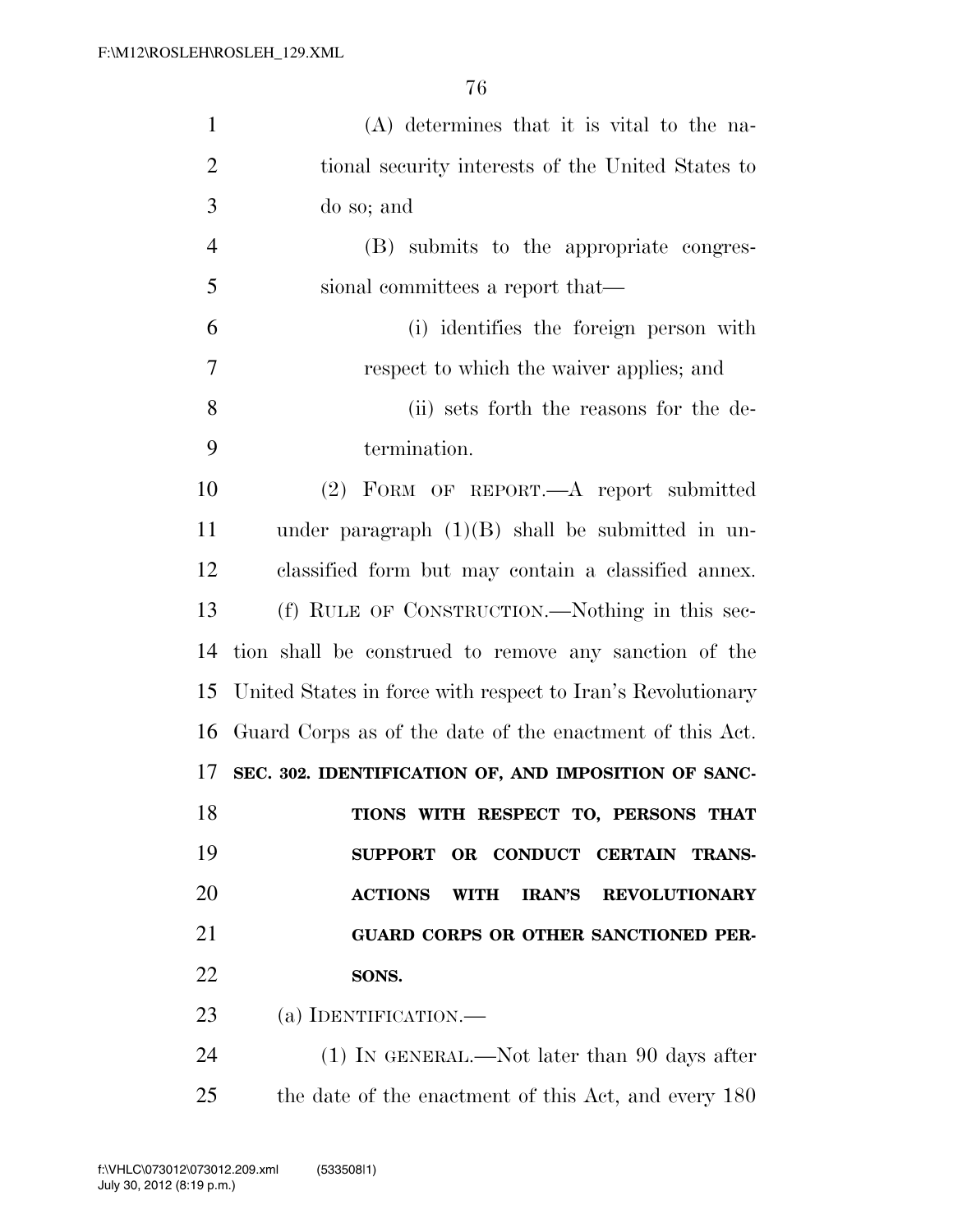days thereafter, the President shall submit to the appropriate congressional committees a report iden- tifying foreign persons that the President deter- mines, on or after the date of the enactment of this Act, knowingly—

- (A) materially assist, sponsor, or provide financial, material, or technological support for, or goods or services in support of, Iran's Revo- lutionary Guard Corps or any of its officials, agents, or affiliates the property and interests in property of which are blocked pursuant to the International Emergency Economic Powers Act (50 U.S.C. 1701 et seq.);
- (B) engage in a significant transaction or transactions with Iran's Revolutionary Guard Corps or any of its officials, agents, or affili-ates—
- (i) the property and interests in prop- erty of which are blocked pursuant to that Act; or

21 (ii) that are identified under section  $301(a)(1)$  or pursuant to paragraph  $(4)(A)$  of section 104(c) of the Comprehensive Iran Sanctions, Accountability, and Divest-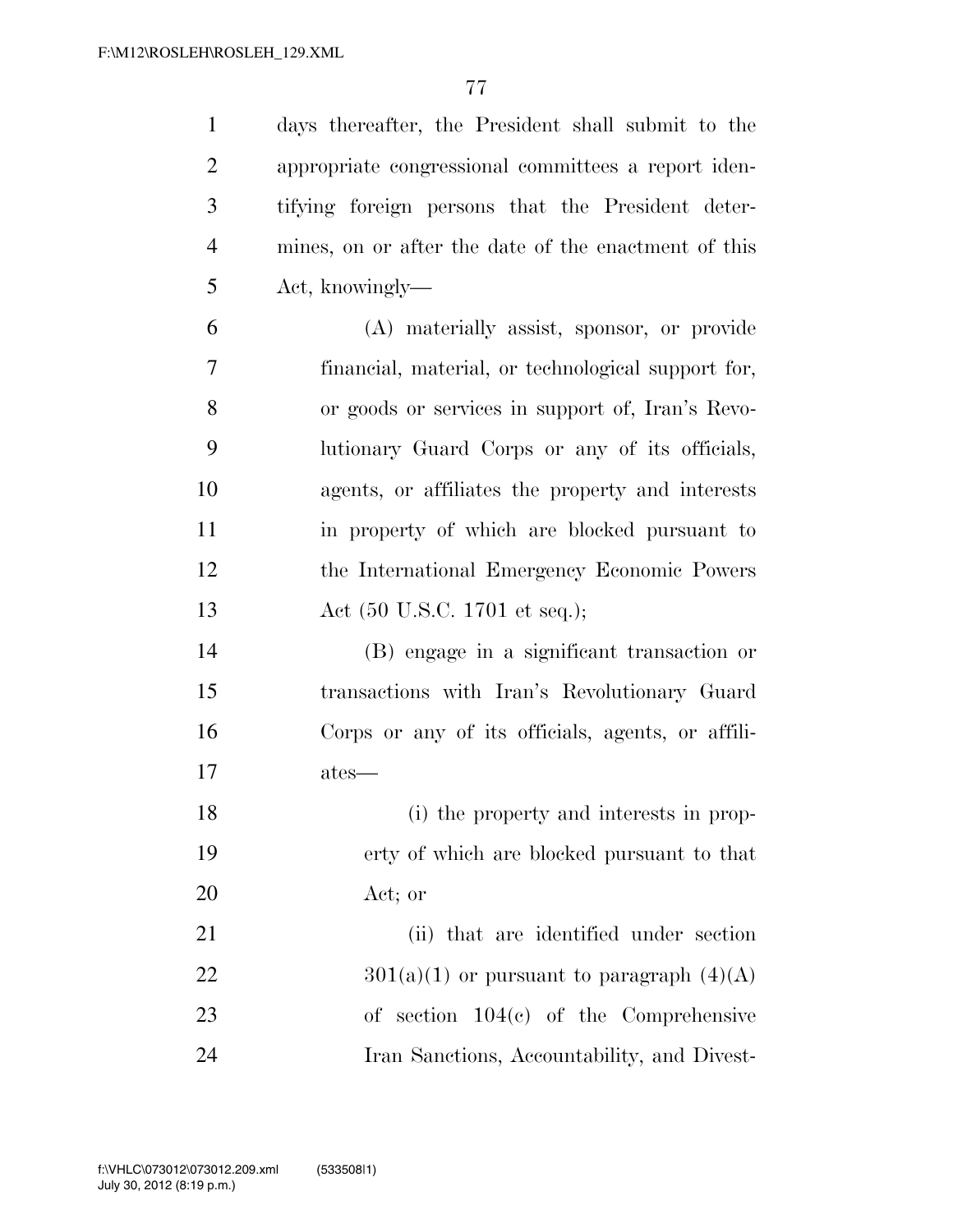| $\mathbf{1}$   | ment Act of 2010, as added by section                        |
|----------------|--------------------------------------------------------------|
| $\overline{2}$ | $312;$ or                                                    |
| $\mathfrak{Z}$ | (C) engage in a significant transaction or                   |
| $\overline{4}$ | transactions with—                                           |
| 5              | (i) a person subject to financial sanc-                      |
| 6              | tions pursuant to United Nations Security                    |
| $\tau$         | Council Resolution 1737 (2006), 1747                         |
| 8              | $(2007)$ , 1803 $(2008)$ , or 1929 $(2010)$ , or             |
| 9              | any other resolution that is adopted by the                  |
| 10             | Security Council and imposes sanctions                       |
| 11             | with respect to Iran or modifies such sanc-                  |
| 12             | tions; or                                                    |
| 13             | (ii) a person acting on behalf of or at                      |
| 14             | the direction of, or owned or controlled by,                 |
| 15             | a person described in clause (i).                            |
| 16             | (2) FORM OF REPORT.—A report submitted                       |
| $17\,$         | under paragraph (1) shall be submitted in unclassi-          |
| 18             | fied form but may contain a classified annex.                |
| 19             | (3) BARTER TRANSACTIONS.—For purposes of                     |
| 20             | paragraph (1), the term "transaction" includes a             |
| 21             | barter transaction.                                          |
| 22             | (b) IMPOSITION OF SANCTIONS.—If the President de-            |
| 23             | termines under subsection $(a)(1)$ that a foreign person has |
| 24             | knowingly engaged in an activity described in that sub-      |
| 25             | section, the President—                                      |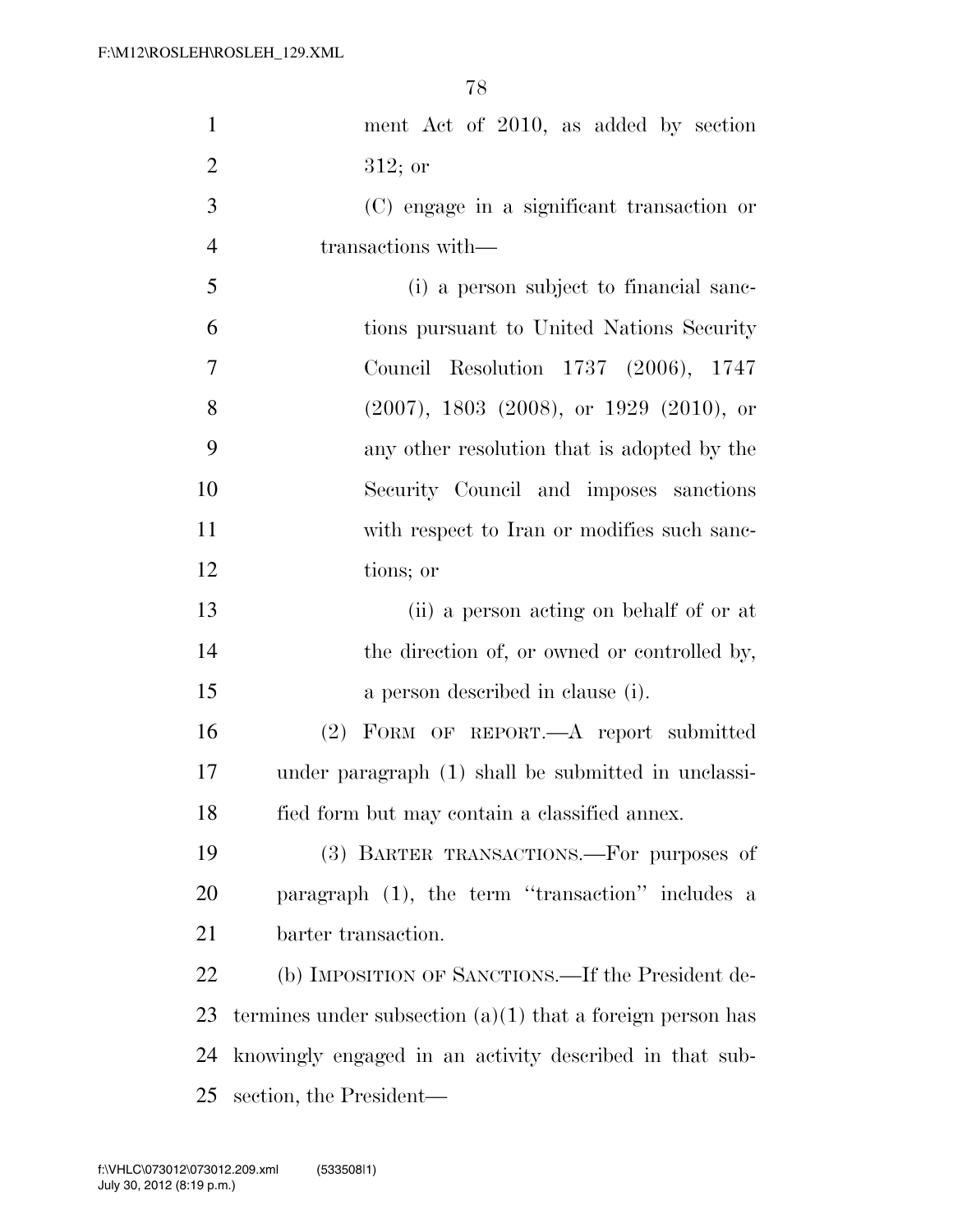| $\mathbf{1}$   | $(1)$ shall impose 5 or more of the sanctions de-                        |
|----------------|--------------------------------------------------------------------------|
| $\overline{2}$ | scribed in section $6(a)$ of the Iran Sanctions Act of                   |
| 3              | 1996, as amended by section $204$ ; and                                  |
| $\overline{4}$ | (2) may impose additional sanctions pursuant                             |
| 5              | to the International Emergency Economic Powers                           |
| 6              | Act $(50 \text{ U.S.C. } 1701 \text{ et seq.})$ with respect to the per- |
| 7              | son.                                                                     |
| 8              | (c) TERMINATION.—The President may terminate a                           |
| 9              | sanction imposed with respect to a foreign person pursu-                 |
| 10             | ant to subsection (b) if the President determines that the               |
| 11             | person-                                                                  |
| 12             | (1) no longer engages in the activity for which                          |
| 13             | the sanction was imposed; and                                            |
| 14             | (2) has provided assurances to the President                             |
| 15             | that the person will not engage in any activity de-                      |
| 16             | scribed in subsection $(a)(1)$ in the future.                            |
| 17             | (d) WAIVER OF IMPOSITION OF SANCTIONS.—                                  |
| 18             | (1) IN GENERAL.—The President may waive                                  |
| 19             | the imposition of sanctions under subsection (b) with                    |
| 20             | respect to a foreign person if the President—                            |
| 21             | determines that the person<br>(A)(i)<br>has                              |
| 22             | ceased the activity for which sanctions would                            |
| 23             | otherwise be imposed and has taken measures                              |
| 24             | to prevent a recurrence of the activity; or                              |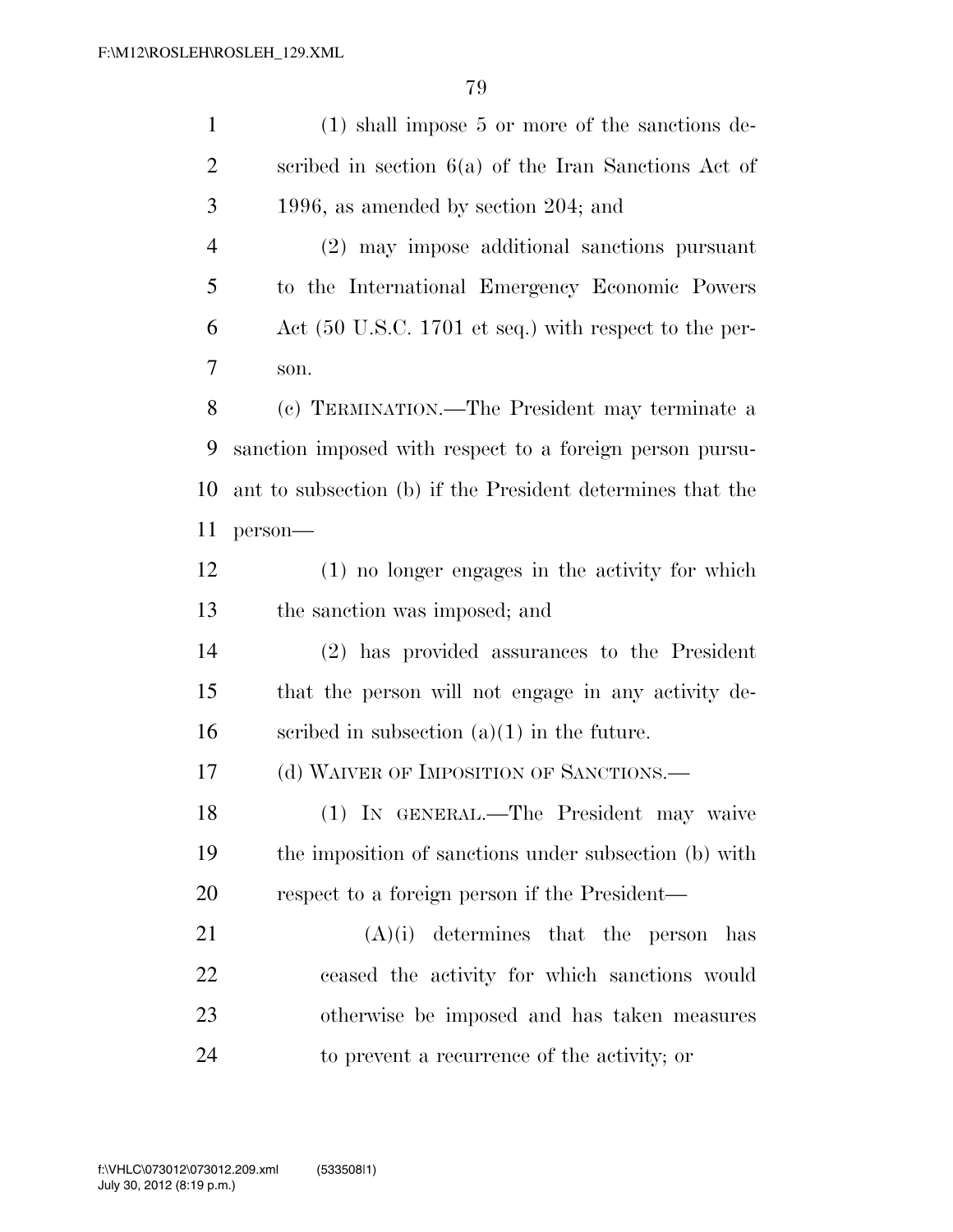| $\mathbf{1}$   | (ii) determines that it is essential to the                 |
|----------------|-------------------------------------------------------------|
| $\overline{2}$ | national security interests of the United States            |
| 3              | to do so; and                                               |
| $\overline{4}$ | (B) submits to the appropriate congres-                     |
| 5              | sional committees a report that—                            |
| 6              | (i) identifies the foreign person with                      |
| $\overline{7}$ | respect to which the waiver applies;                        |
| 8              | (ii) describes the activity that would                      |
| 9              | otherwise subject the foreign person to the                 |
| 10             | imposition of sanctions under subsection                    |
| 11             | $(b)$ ; and                                                 |
| 12             | (iii) sets forth the reasons for the de-                    |
| 13             | termination.                                                |
| 14             | (2) FORM OF REPORT.—A report submitted                      |
| 15             | under paragraph $(1)(B)$ shall be submitted in un-          |
| 16             | classified form but may contain a classified annex.         |
| 17             | (e) WAIVER OF IDENTIFICATIONS AND DESIGNA-                  |
|                | 18 TIONS.—Notwithstanding any other provision of this sub-  |
| 19             | title and subject to paragraph (2), the President shall not |
| 20             | be required to make any identification of a foreign person  |
| 21             | under subsection (a) or any identification or designation   |
|                | 22 of a foreign person under section $301(a)$ if the Presi- |
| 23             | dent—                                                       |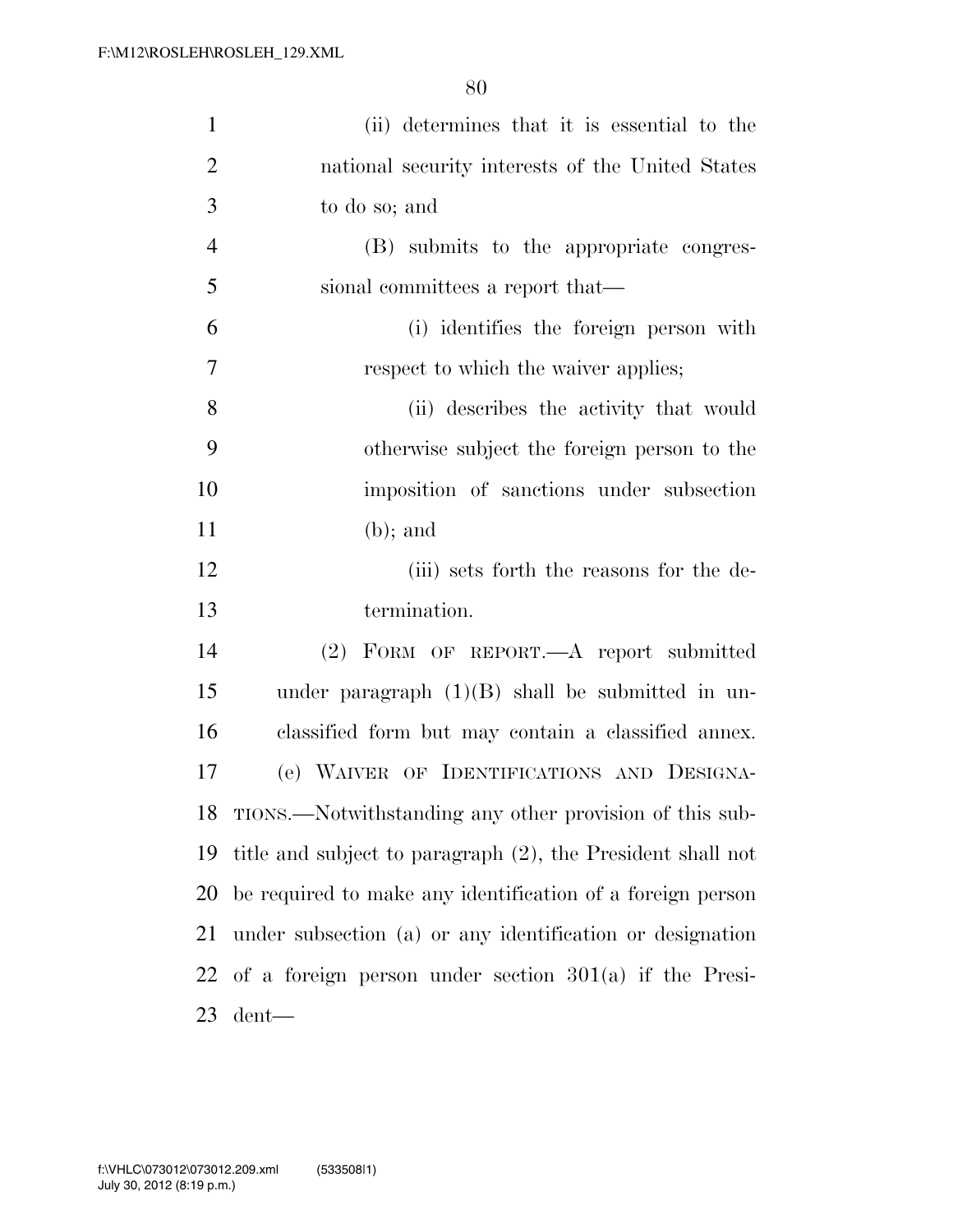(1) determines that doing so would cause dam- age to the national security of the United States; and

 (2) notifies the appropriate congressional com- mittees of the exercise of the authority provided under this subsection.

 (f) APPLICATION OF PROVISIONS OF IRAN SANC- TIONS ACT OF 1996.—The following provisions of the Iran Sanctions Act of 1996, as amended by this Act, apply with respect to the imposition under subsection (b)(1) of sanc- tions relating to activities described in subsection (a)(1) to the same extent that such provisions apply with respect to the imposition of sanctions under section 5(a) of the Iran Sanctions Act of 1996:

- (1) Subsections (c) and (e) of section 4.
- 16 (2) Subsections (c), (d), and (f) of section 5.
- (3) Section 8.
- (4) Section 9.
- (5) Section 11.
- (6) Section 12.
- 21 (7) Subsection (b) of section 13.
- (8) Section 14.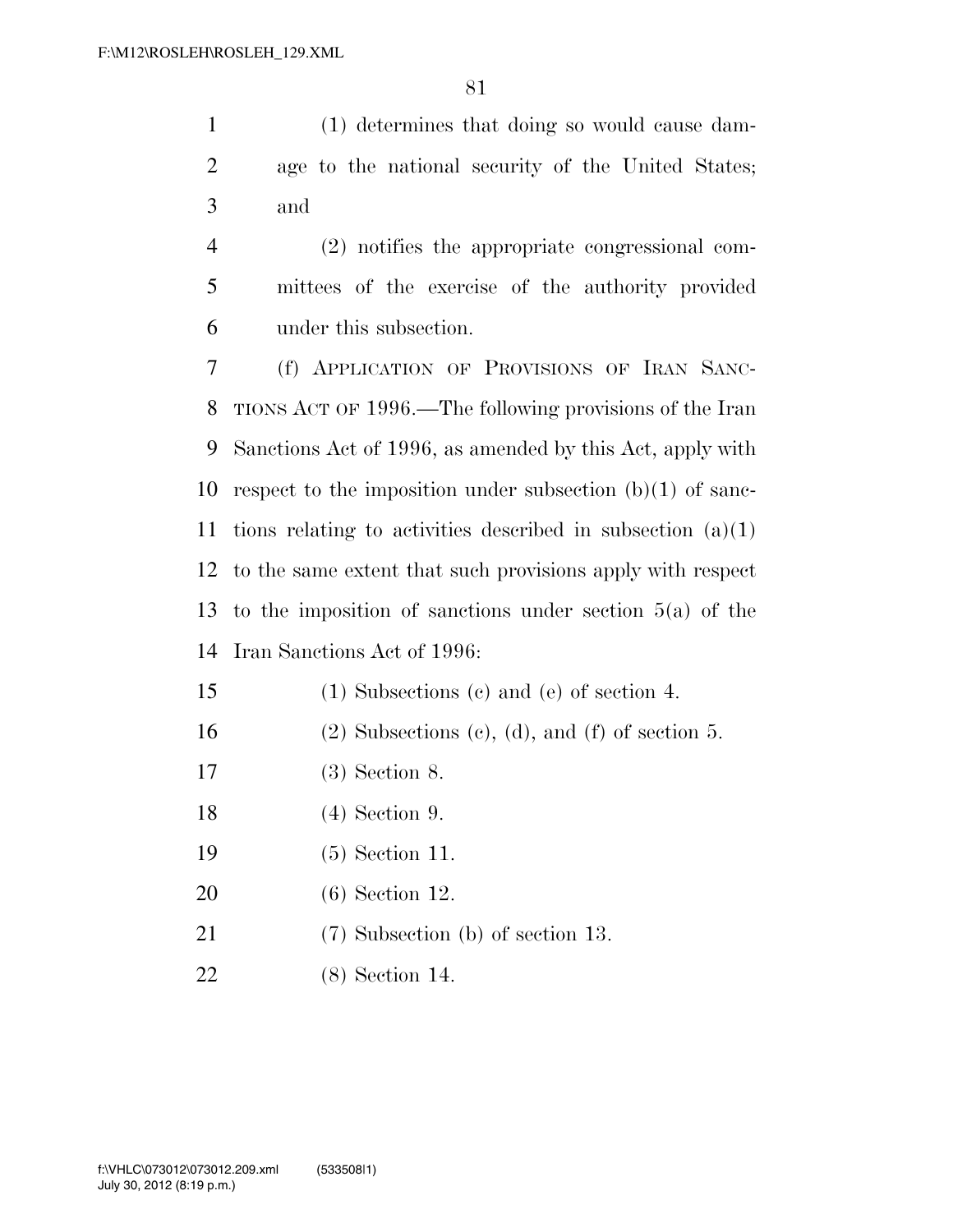|                | SEC. 303. IDENTIFICATION OF, AND IMPOSITION OF MEAS- |
|----------------|------------------------------------------------------|
| $\overline{2}$ | URES WITH RESPECT TO, FOREIGN GOVERN-                |
|                | MENT AGENCIES CARRYING OUT ACTIVITIES                |
| $\overline{4}$ | OR TRANSACTIONS WITH CERTAIN IRAN-AF-                |
| 5              | <b>FILIATED PERSONS.</b>                             |

(a) IDENTIFICATION.—

 (1) IN GENERAL.—Not later than 120 days after the date of the enactment of this Act, and every 180 days thereafter, the President shall sub- mit to the appropriate congressional committees a report that identifies each agency of the government of a foreign country (other than Iran) that the President determines knowingly and materially as- sisted, sponsored, or provided financial, material, or technological support for, or goods or services in support of, or knowingly and materially engaged in a significant transaction with, any person described in paragraph (2).

 (2) PERSON DESCRIBED.—A person described in this paragraph is—

 (A) a foreign person that is an official, agent, or affiliate of Iran's Revolutionary Guard Corps that is designated for the imposition of sanctions pursuant to the International Emer-gency Economic Powers Act (50 U.S.C. 1701 et

seq.);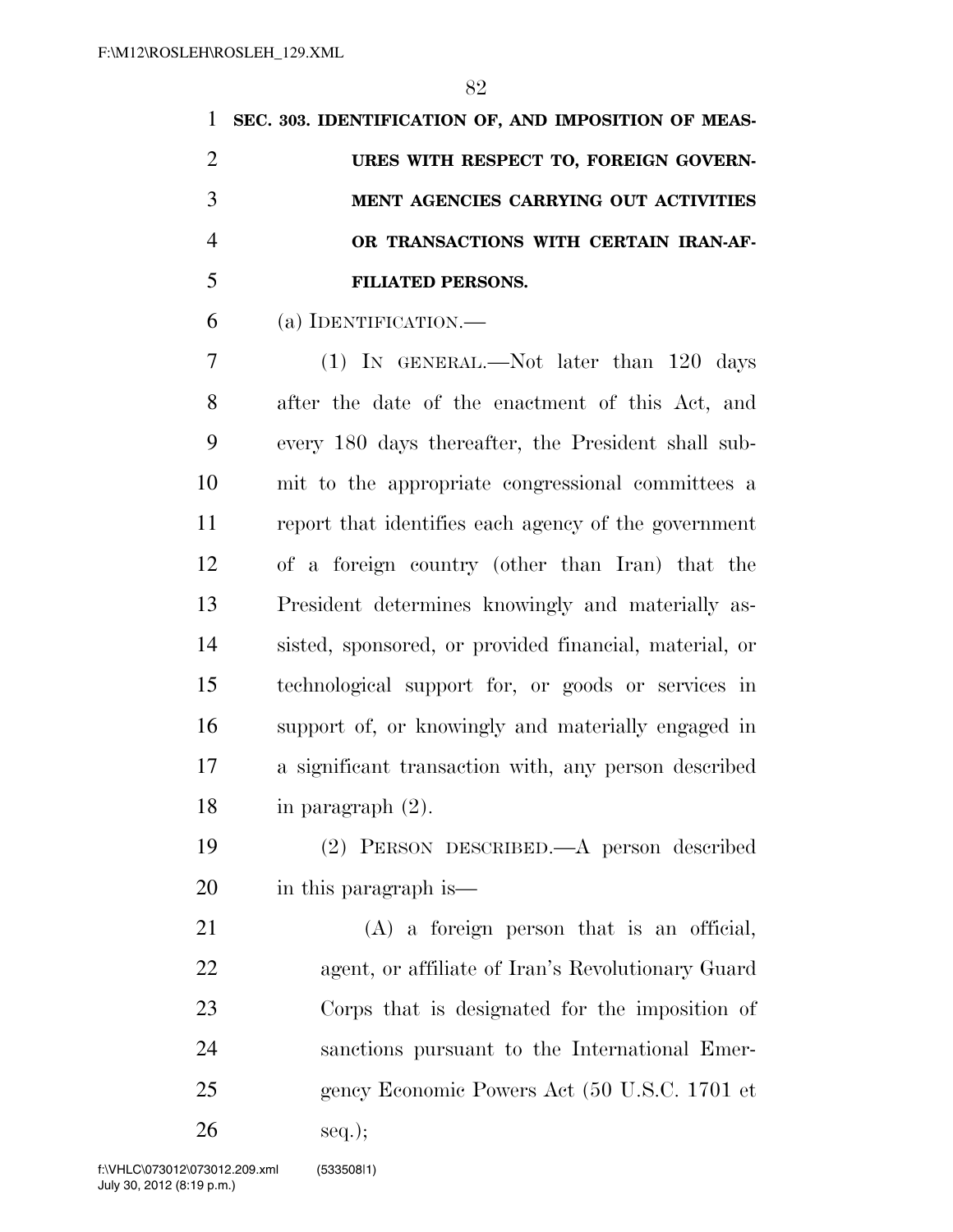| $\mathbf{1}$   | (B) a foreign person that is designated and         |
|----------------|-----------------------------------------------------|
| $\overline{2}$ | subject to financial sanctions pursuant to-         |
| 3              | (i) the Annex of United Nations Secu-               |
| $\overline{4}$ | rity Council Resolution 1737 (2006);                |
| 5              | (ii) Annex I of United Nations Secu-                |
| 6              | rity Council Resolution 1747 (2007);                |
| 7              | (iii) Annex I, II, or III of United Na-             |
| 8              | tions Security Council Resolution 1803              |
| 9              | (2008);                                             |
| 10             | (iv) Annex I, II, or III of United Na-              |
| 11             | tions Security Council Resolution 1929              |
| 12             | $(2010);$ or                                        |
| 13             | (v) any subsequent and related United               |
| 14             | Nations Security Council resolution, or any         |
| 15             | annex thereto, that imposes new sanctions           |
| 16             | with respect to Iran or modifies existing           |
| 17             | sanctions with respect to Iran; or                  |
| 18             | (C) a foreign person that the agency knows          |
| 19             | is acting on behalf of or at the direction of, or   |
| 20             | owned or controlled by, a person described in       |
| 21             | subparagraph $(A)$ or $(B)$ .                       |
| 22             | (3) FORM OF REPORT.—Each report submitted           |
| 23             | under paragraph (1) shall be submitted in unclassi- |
| 24             | fied form but may contain a classified annex.       |
| 25             | (b) IMPOSITION OF MEASURES.-                        |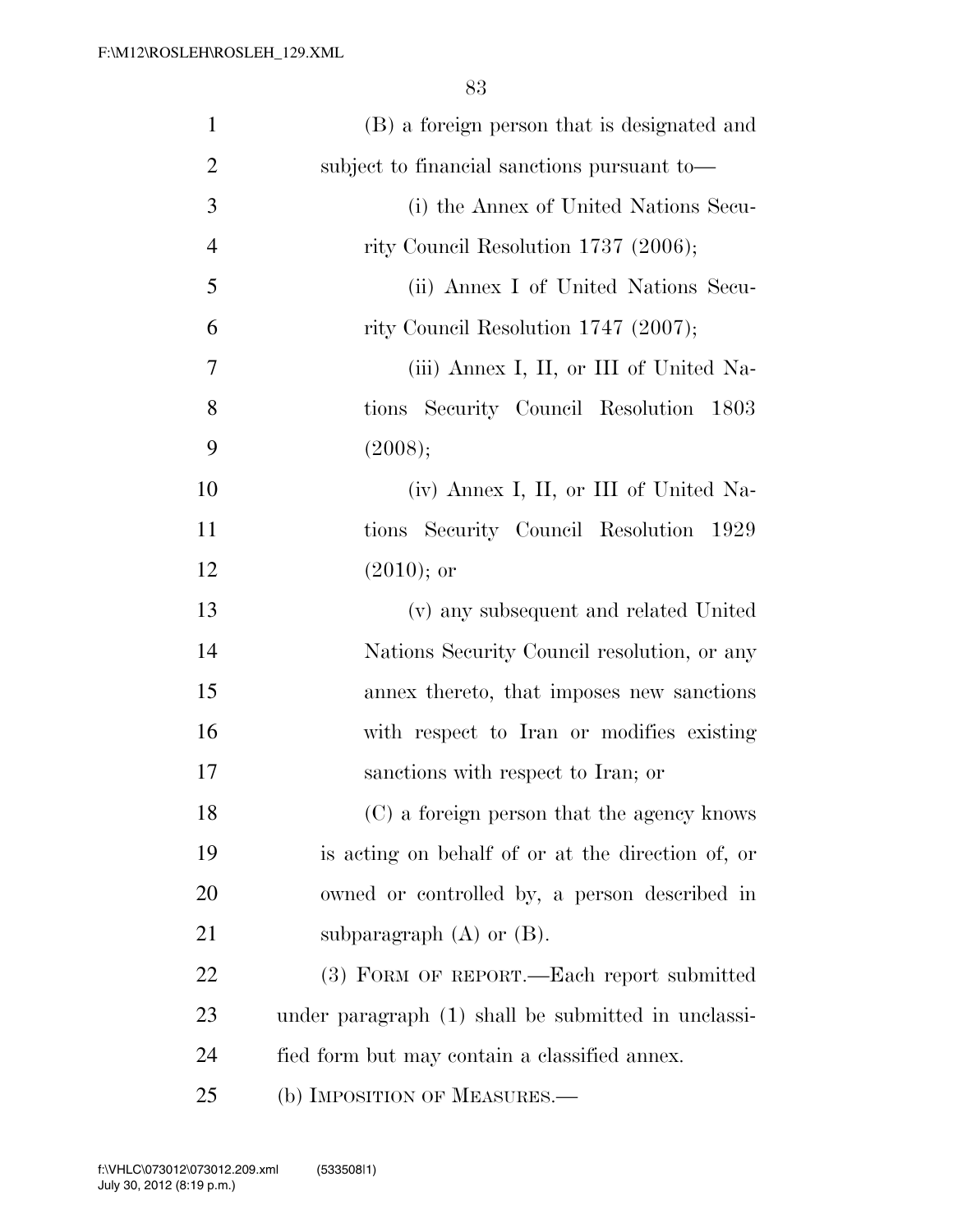| $\mathbf{1}$   | (1) IN GENERAL.—The President may impose              |
|----------------|-------------------------------------------------------|
| $\overline{2}$ | any of the following measures with respect to an      |
| 3              | agency identified pursuant to subsection (a) if the   |
| $\overline{4}$ | President determines that the assistance, exports, or |
| 5              | other support to be prohibited by reason of the im-   |
| 6              | position of the measures have contributed and would   |
| 7              | otherwise directly or indirectly contribute to the    |
| 8              | agency's capability to continue the activities or     |
| 9              | transactions for which the agency has been identified |
| 10             | pursuant to subsection (a):                           |
| 11             | (A) No assistance may be provided to the              |
| 12             | agency under the Foreign Assistance Act of            |
| 13             | 1961 (22 U.S.C. 2151 et seq.) or the Arms Ex-         |
| 14             | port Control Act (22 U.S.C. 2751 et seq.) other       |
| 15             | than humanitarian assistance or the provision         |
| 16             | of food or other agricultural commodities.            |
| 17             | (B) No sales of any defense articles, de-             |
| 18             | fense services, or design and construction serv-      |
| 19             | ices under the Arms Export Control Act (22)           |
| 20             | U.S.C. 2751 et seq.) may be made to the agen-         |
| 21             | cy.                                                   |
| 22             | (C) No licenses for export of any item on             |
| 23             | the United States Munitions List that include         |
| 24             | the agency as a party to the license may be           |
| 25             | granted.                                              |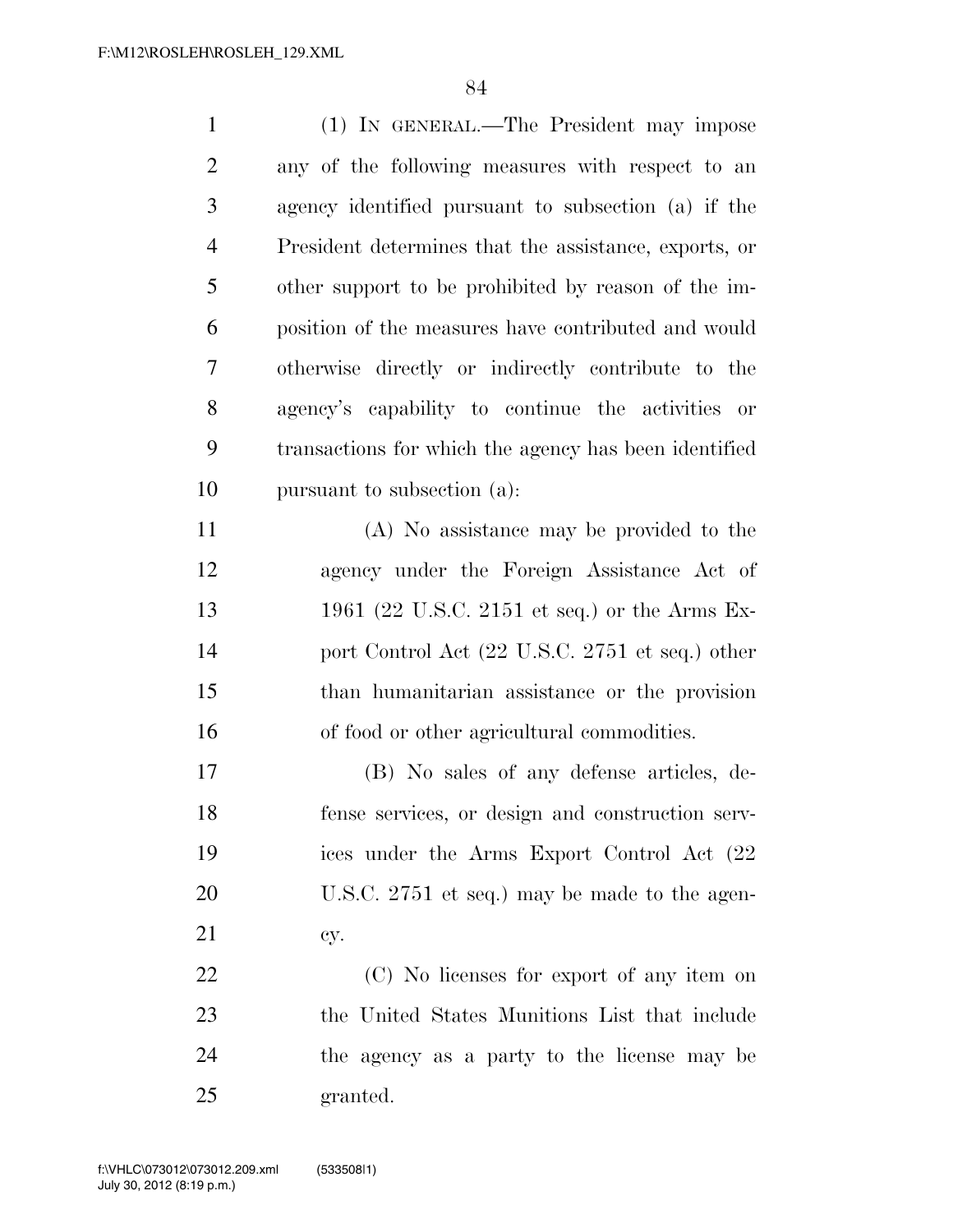(D) No exports may be permitted to the agency of any goods or technologies controlled for national security reasons under the Export Administration Regulations, except that such prohibition shall not apply to any transaction subject to the reporting requirements of title V of the National Security Act of 1947 (50 U.S.C. 413 et seq.; relating to congressional oversight of intelligence activities). (E) The United States shall oppose any loan or financial or technical assistance to the agency by international financial institutions in accordance with section 701 of the Inter-national Financial Institutions Act (22 U.S.C.

262d).

 (F) The United States shall deny to the agency any credit or financial assistance by any department, agency, or instrumentality of the United States Government, except that this paragraph shall not apply—

 (i) to any transaction subject to the reporting requirements of title V of the 23 National Security Act of 1947 (50 U.S.C. 413 et seq.; relating to congressional over-25 sight of intelligence activities);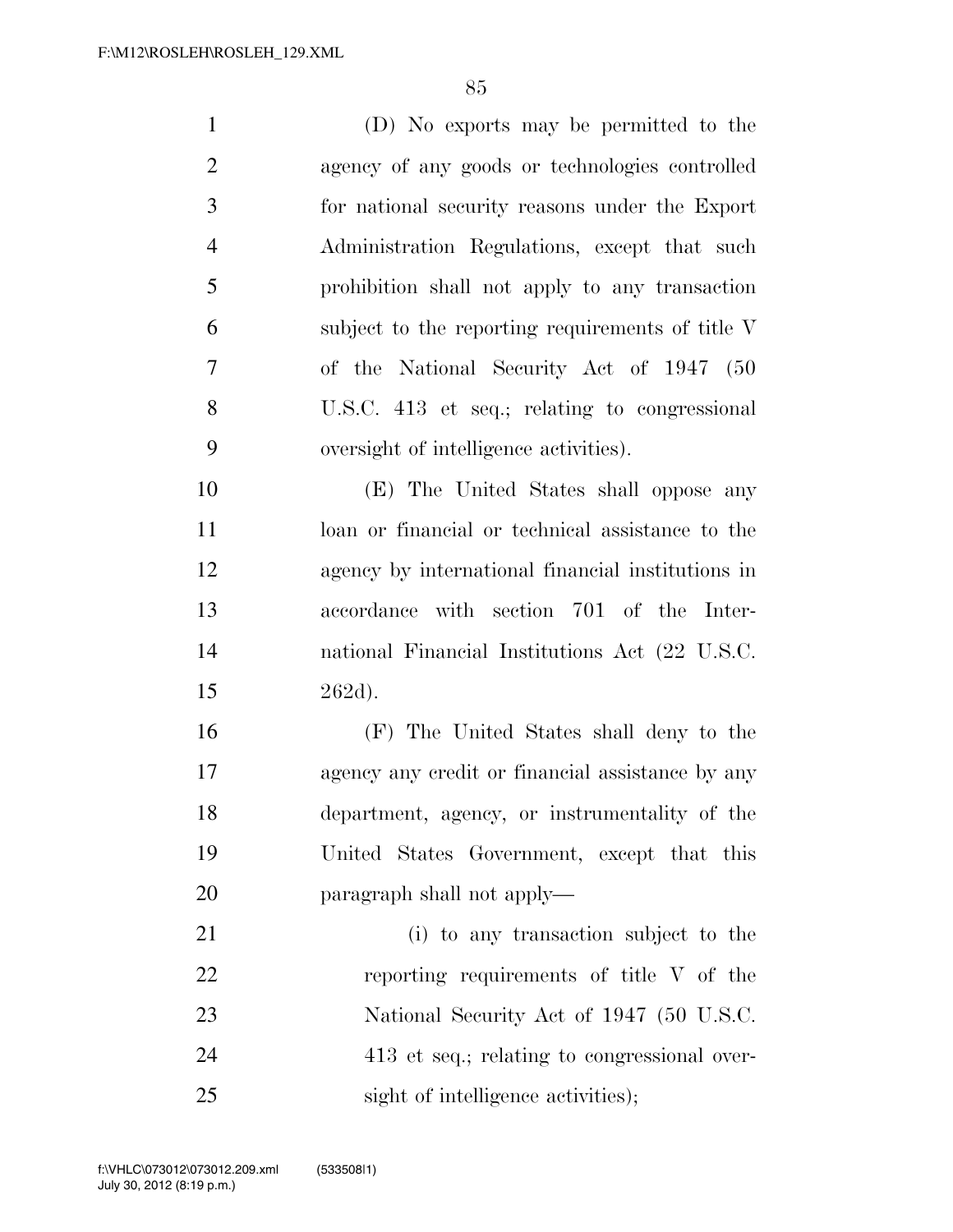| $\mathbf{1}$   | (ii) to the provision of medicines,                        |
|----------------|------------------------------------------------------------|
| $\overline{2}$ | medical equipment, and humanitarian as-                    |
| 3              | sistance; or                                               |
| $\overline{4}$ | (iii) to any credit, credit guarantee, or                  |
| 5              | financial assistance provided by the De-                   |
| 6              | partment of Agriculture to support the                     |
| 7              | purchase of food or other agricultural com-                |
| 8              | modities.                                                  |
| 9              | (G) Additional restrictions as may be im-                  |
| 10             | posed pursuant to the International Emergency              |
| 11             | Economic Powers Act (50 U.S.C. 1701 et seq.).              |
| 12             | (2) RULE OF CONSTRUCTION.—Nothing in this                  |
| 13             | subsection shall be construed to impose measures           |
| 14             | with respect to programs under section 1501 of the         |
| 15             | National Defense Authorization Act for Fiscal Year         |
| 16             | 1997 (50 U.S.C. $2632$ note) and programs under            |
| 17             | the Atomic Energy Defense Act (50 U.S.C. 2501 et           |
| 18             | seq).                                                      |
| 19             | (c) TERMINATION.—The President may terminate               |
| 20             | any measures imposed with respect to an agency pursuant    |
| 21             | to subsection (b) if the President determines and notifies |
| 22             | the appropriate congressional committees that—             |
| 23             | $(1)(A)$ a person described in subparagraph $(A)$          |

24 or  $(B)$  of subsection  $(a)(2)$  with respect to which the agency is carrying out activities or transactions is no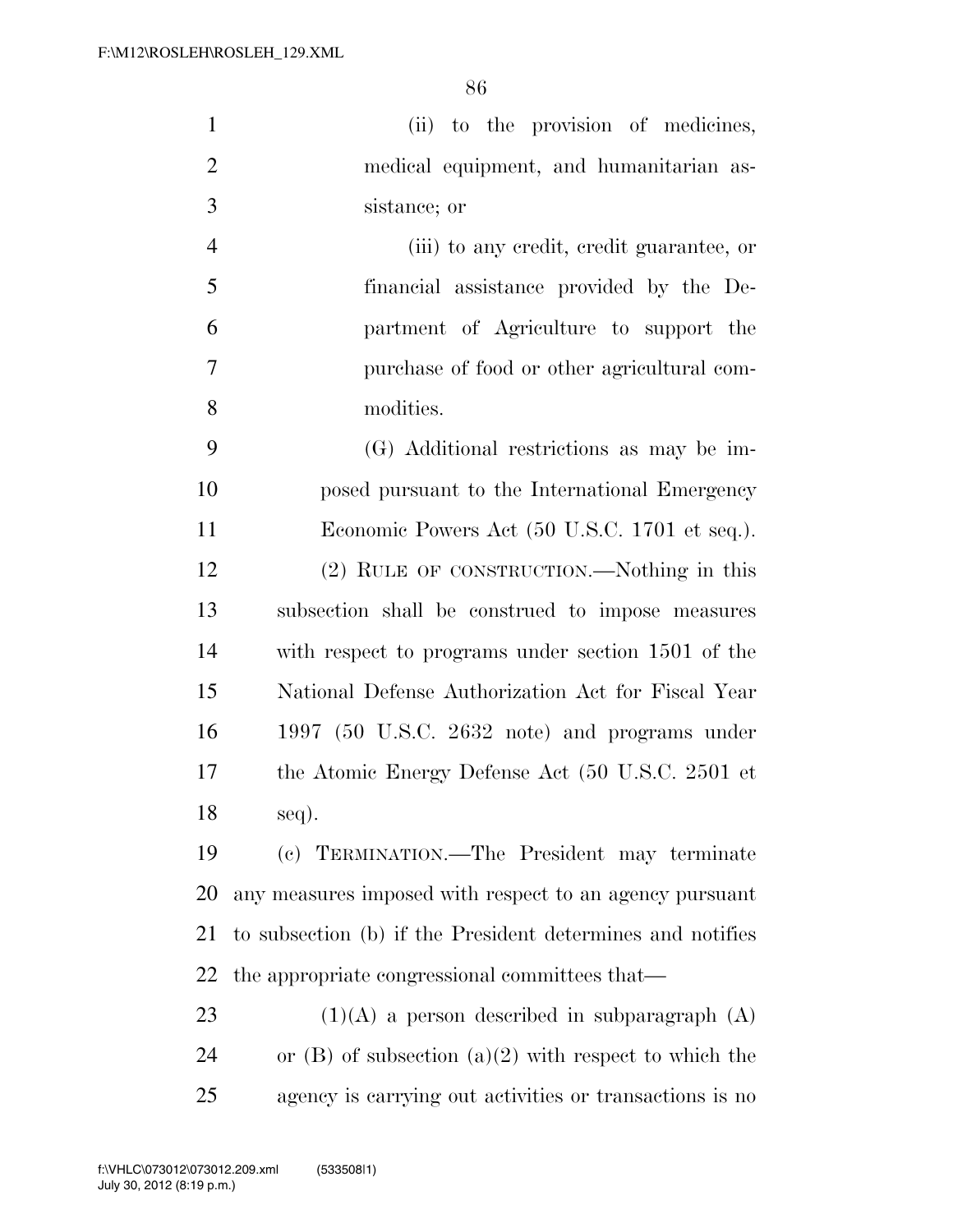| longer designated pursuant to subparagraph $(A)$ or |
|-----------------------------------------------------|
| $(B)$ of subsection $(a)(2)$ ; or                   |

 (B) any person described in subparagraph (C) 4 of subsection  $(a)(2)$  with respect to which the agency is carrying out activities or transactions is no longer acting on behalf of or at the direction of, or owned or controlled by, any person described in subpara-8 graph (A) or (B) of subsection  $(a)(2)$ ;

 (2) the agency is no longer carrying out activi- ties or transactions for which the measures were im- posed and has provided assurances to the United States Government that the agency will not carry out the activities or transactions in the future; or

 (3) it is essential to the national security inter- est of the United States to terminate such measures. (d) WAIVER.—If the President does not impose one or more measures described in subsection (b) with respect to an agency identified in the report required by sub- section (a), the President shall include in the subsequent report an explanation as to why the President did not im-pose such measures.

 (e) DEFINITION.—In this section, the term ''appro-priate congressional committees'' means—

 (1) the Committee on Foreign Relations, the Committee on Appropriations, the Committee on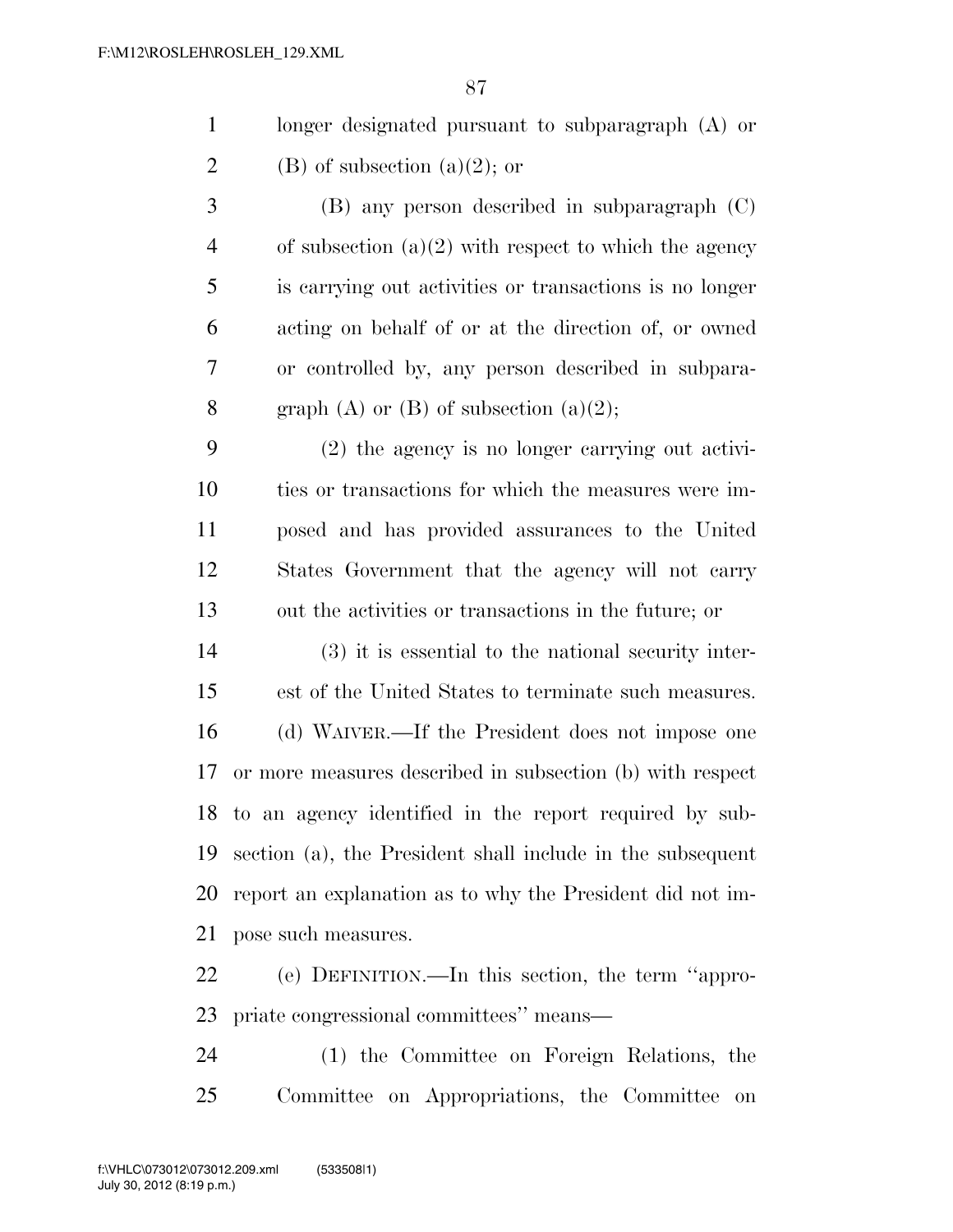Armed Services, the Committee on Banking, Hous- ing, and Urban Affairs, the Committee on Finance, and the Select Committee on Intelligence of the Sen-ate; and

 (2) the Committee on Foreign Affairs, the Committee on Appropriations, the Committee on Armed Services, the Committee on Financial Serv- ices, the Committee on Ways and Means, and the Permanent Select Committee on Intelligence of the House of Representatives.

 (f) EFFECTIVE DATE.—This section shall take effect on the date of the enactment of this Act and apply with respect to activities and transactions described in sub-section (a) that are carried out on or after the later of—

 (1) the date that is 45 days after such date of enactment; or

 (2) the date that is 45 days after a person is designated as described in subparagraph (A) or (B) 19 of subsection  $(a)(2)$ .

#### **SEC. 304. RULE OF CONSTRUCTION.**

 Nothing in this subtitle shall be construed to limit the authority of the President to designate foreign persons for the imposition of sanctions pursuant to the Inter- national Emergency Economic Powers Act (50 U.S.C. 1701 et seq.).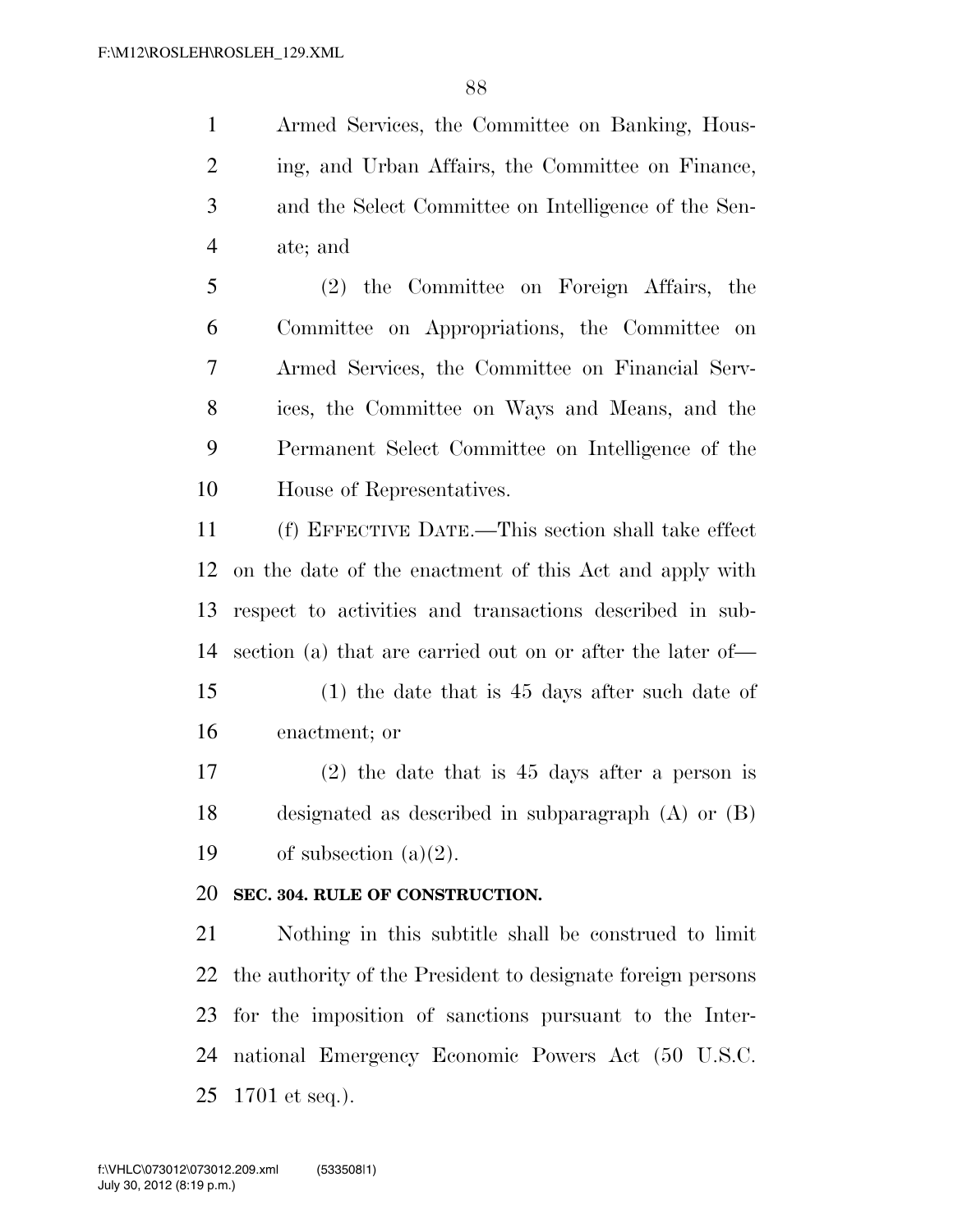# **Subtitle B—Additional Measures Relating to Iran's Revolutionary Guard Corps**

**SEC. 311. EXPANSION OF PROCUREMENT PROHIBITION TO** 

### **FOREIGN PERSONS THAT ENGAGE IN CER- TAIN TRANSACTIONS WITH IRAN'S REVOLU-TIONARY GUARD CORPS.**

 (a) IN GENERAL.—Section 6(b)(1) of the Iran Sanc- tions Act of 1996 (Public Law 104–172; 50 U.S.C. 1701 note) is amended—

 (1) by striking ''Not later than 90 days'' and inserting the following:

13 "(A) CERTIFICATIONS RELATING TO AC- TIVITIES DESCRIBED IN SECTION 5.—Not later 15 than 90 days''; and

(2) by adding at the end the following:

17 "(B) CERTIFICATIONS RELATING TO TRANSACTIONS WITH IRAN'S REVOLUTIONARY GUARD CORPS.—Not later than 120 days after the date of the enactment of the Iran Threat Reduction and Syria Human Rights Act of 2012, the Federal Acquisition Regulation shall be revised to require a certification from each person that is a prospective contractor that the person, and any person owned or controlled by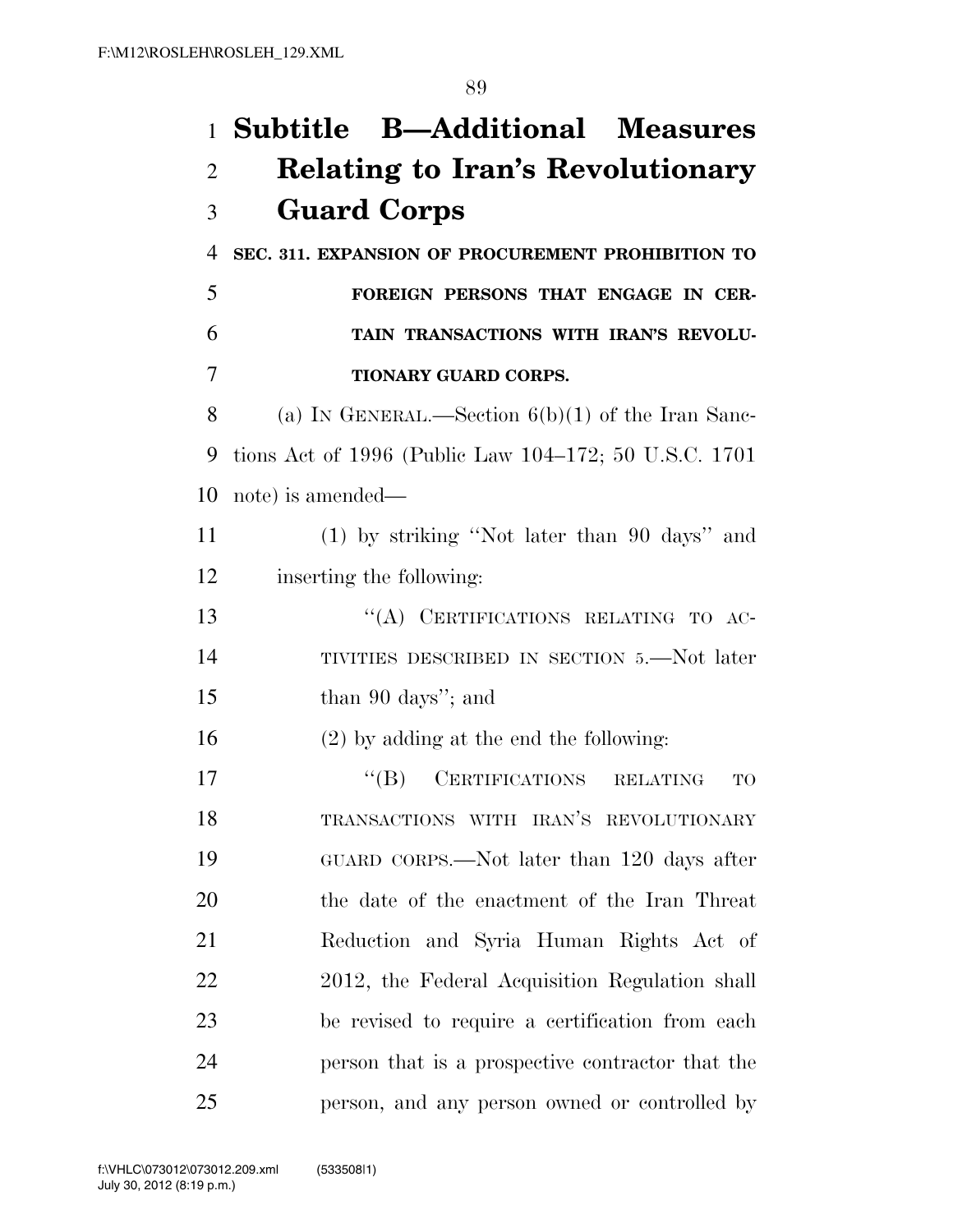| $\mathbf{1}$   | the person, does not knowingly engage in a sig-    |
|----------------|----------------------------------------------------|
| $\overline{2}$ | nificant transaction or transactions with Iran's   |
| 3              | Revolutionary Guard Corps or any of its offi-      |
| $\overline{4}$ | cials, agents, or affiliates the property and in-  |
| 5              | terests in property of which are blocked pursu-    |
| 6              | ant to the International Emergency Economic        |
| 7              | Powers Act (50 U.S.C. 1701 et seq.).".             |
| 8              | (b) TECHNICAL AND CONFORMING AMENDMENTS.-          |
| 9              | $(1)$ Section 6(b) of the Iran Sanctions Act of    |
| 10             | 1996, as amended by subsection $(a)$ , is further  |
| 11             | amended—                                           |
| 12             | $(A)$ in subparagraph $(A)$ of paragraph $(1)$ ,   |
| 13             | as designated by subsection $(a)(1)$ , by striking |
| 14             | "issued pursuant to section 25 of the Office of    |
| 15             | Federal Procurement Policy Act (41 U.S.C.          |
| 16             | $(421)$ ";                                         |
| 17             | $(B)$ in paragraph $(2)$ —                         |
| 18             | (i) in subparagraph $(A)$ —                        |
| 19             | (I) by striking "the revision" and                 |
| 20             | inserting "the applicable revision";               |
| 21             | and                                                |
| 22             | $(II)$ by striking "not more than 3                |
| 23             | years" and inserting "not less than 2              |
| 24             | years"; and                                        |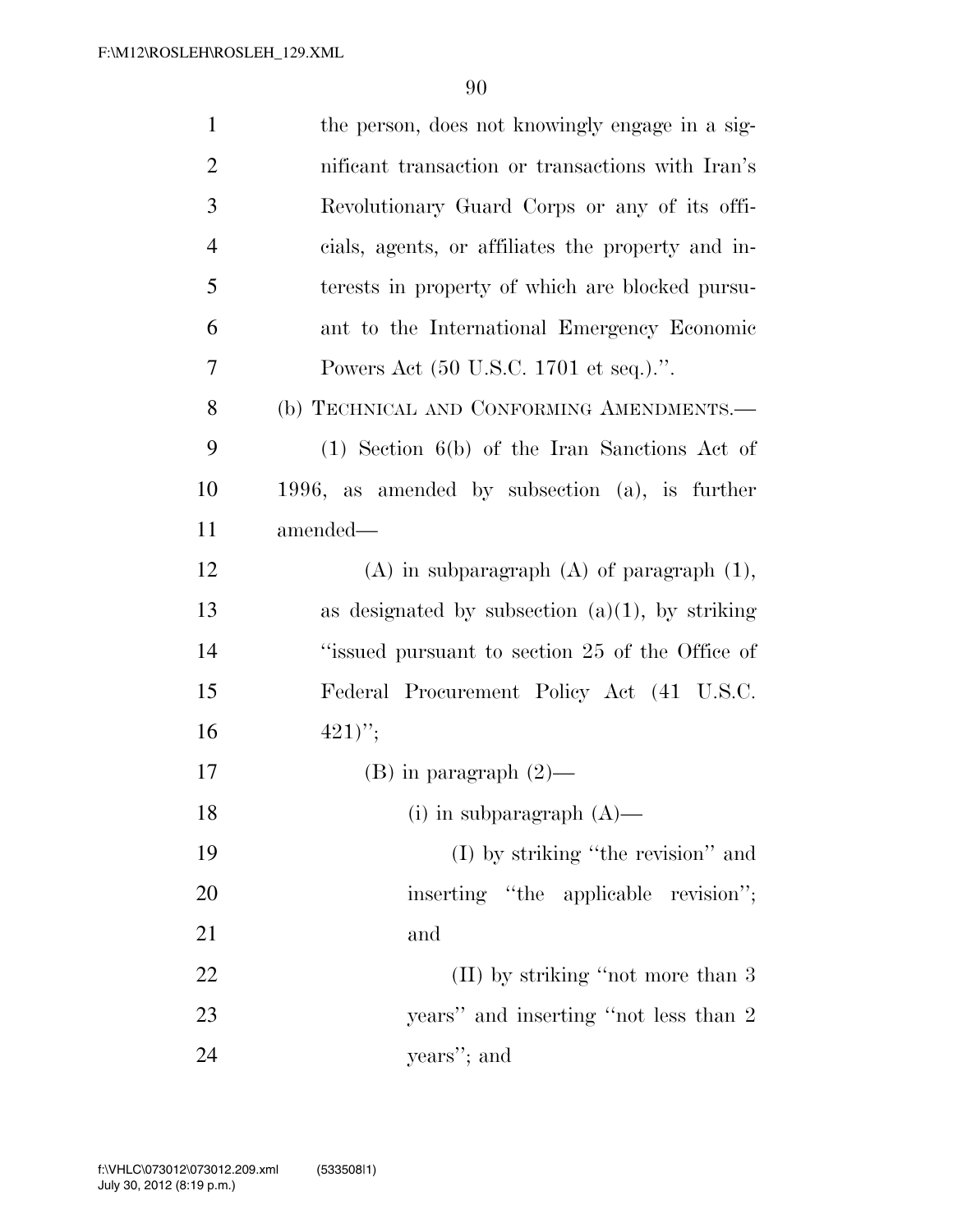| $\mathbf{1}$   | (ii) in subparagraph $(B)$ , by striking          |
|----------------|---------------------------------------------------|
| $\overline{2}$ | "issued pursuant to section 25 of the Of-         |
| 3              | fice of Federal Procurement Policy Act (41)       |
| $\overline{4}$ | U.S.C. $421$ <sup>"</sup> ;                       |
| 5              | $(C)$ in paragraph $(5)$ , by striking "in the    |
| 6              | national interest" and inserting "essential to    |
| 7              | the national security interests";                 |
| 8              | $(D)$ by striking paragraph $(6)$ and insert-     |
| 9              | ing the following:                                |
| 10             | $\cdot\cdot$ (6) DEFINITIONS.—In this subsection: |
| 11             | "(A) EXECUTIVE AGENCY.—The term 'ex-              |
| 12             | ecutive agency' has the meaning given that        |
| 13             | term in section 133 of title 41, United States    |
| 14             | Code.                                             |
| 15             | "(B) FEDERAL ACQUISITION REGULA-                  |
| 16             | TION.—The term 'Federal Acquisition Regula-       |
| 17             | tion' means the regulation issued pursuant to     |
| 18             | section $1303(a)(1)$ of title 41, United States   |
| 19             | Code."; and                                       |
| <b>20</b>      | $(E)$ in paragraph $(7)$ —                        |
| 21             | (i) by striking "The revisions to the             |
| 22             | Federal Acquisition Regulation required           |
| 23             | under paragraph $(1)$ " and inserting the         |
| 24             | following:                                        |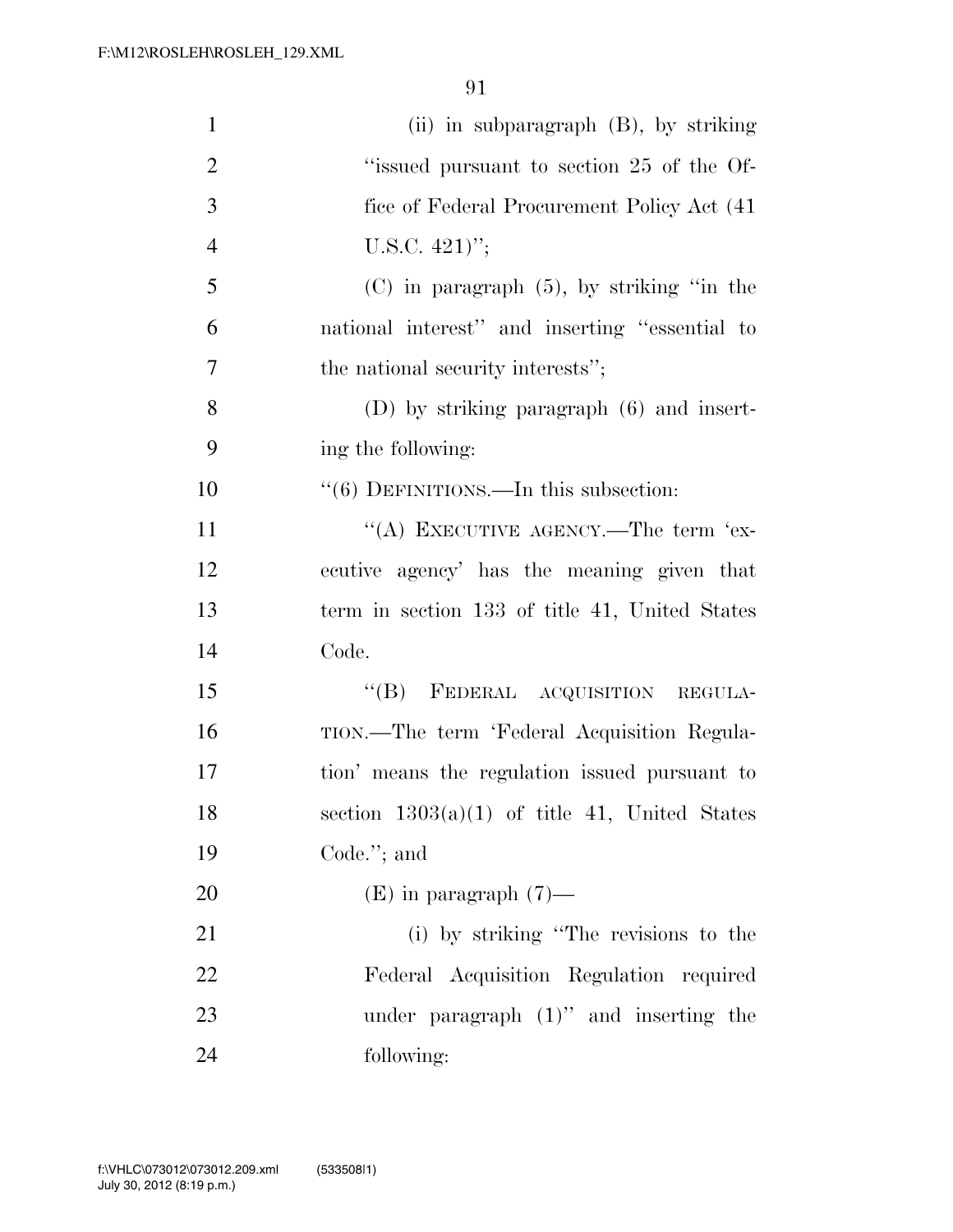| $\mathbf{1}$   | "(A) CERTIFICATIONS RELATING TO AC-                          |
|----------------|--------------------------------------------------------------|
| $\overline{2}$ | TIVITIES DESCRIBED IN SECTION 5.—The revi-                   |
| 3              | sions to the Federal Acquisition Regulation re-              |
| $\overline{4}$ | quired under paragraph $(1)(A)$ "; and                       |
| 5              | (ii) by adding at the end the fol-                           |
| 6              | lowing:                                                      |
| $\overline{7}$ | "(B) CERTIFICATIONS RELATING<br>TO                           |
| 8              | TRANSACTIONS WITH IRAN'S REVOLUTIONARY                       |
| 9              | GUARD CORPS.—The revisions to the Federal                    |
| 10             | Acquisition Regulation required under para-                  |
| 11             | graph $(1)(B)$ shall apply with respect to con-              |
| 12             | tracts for which solicitations are issued on or              |
| 13             | after the date that is 120 days after the date               |
| 14             | of the enactment of the Iran Threat Reduction                |
| 15             | and Syria Human Rights Act of 2012.".                        |
| 16             | $(2)$ Section 101 $(3)$ of the Comprehensive Iran            |
| 17             | Sanctions, Accountability, and Divestment Act of             |
| 18             | $2010$ $(22 \text{ U.S.C. } 8511(3))$ is amended by striking |
| 19             | "section 4 of the Office of Federal Procurement Pol-         |
| 20             | icy Act (41 U.S.C. 403)" and inserting "section 133          |
| 21             | of title 41, United States Code".                            |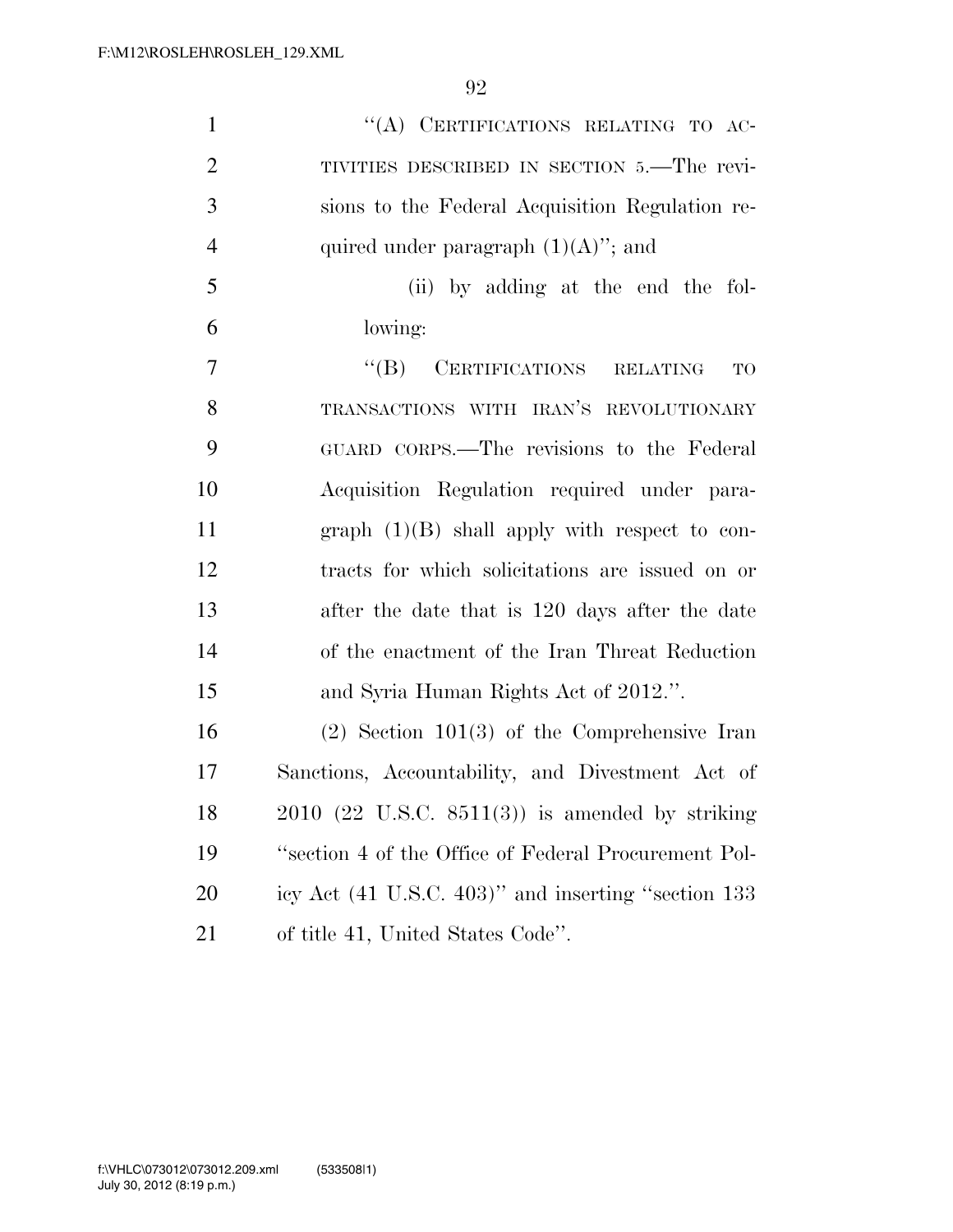| SEC. 312. DETERMINATIONS OF WHETHER THE NATIONAL |
|--------------------------------------------------|
| IRANIAN OIL COMPANY AND THE NATIONAL             |
| <b>IRANIAN TANKER COMPANY ARE AGENTS OR</b>      |
| AFFILIATES OF IRAN'S REVOLUTIONARY               |
| <b>GUARD CORPS.</b>                              |
|                                                  |

 (a) SENSE OF CONGRESS.—It is the sense of Con- gress that the National Iranian Oil Company and the Na- tional Iranian Tanker Company are not only owned and controlled by the Government of Iran but that those com- panies provide significant support to Iran's Revolutionary Guard Corps and its affiliates.

 (b) DETERMINATIONS.—Section 104(c) of the Com- prehensive Iran Sanctions, Accountability, and Divestment Act of 2010 (22 U.S.C. 8513(c)) is amended by adding at the end the following:

16 "(4) DETERMINATIONS REGARDING NIOC AND NITC.—

18 "(A) DETERMINATIONS.—For purposes of 19 paragraph  $(2)(E)$ , the Secretary of the Treas- ury shall, not later than 45 days after the date of the enactment of the Iran Threat Reduction 22 and Syria Human Rights Act of 2012— 23 ''(i) determine whether the NIOC or the NITC is an agent or affiliate of Iran's Revolutionary Guard Corps; and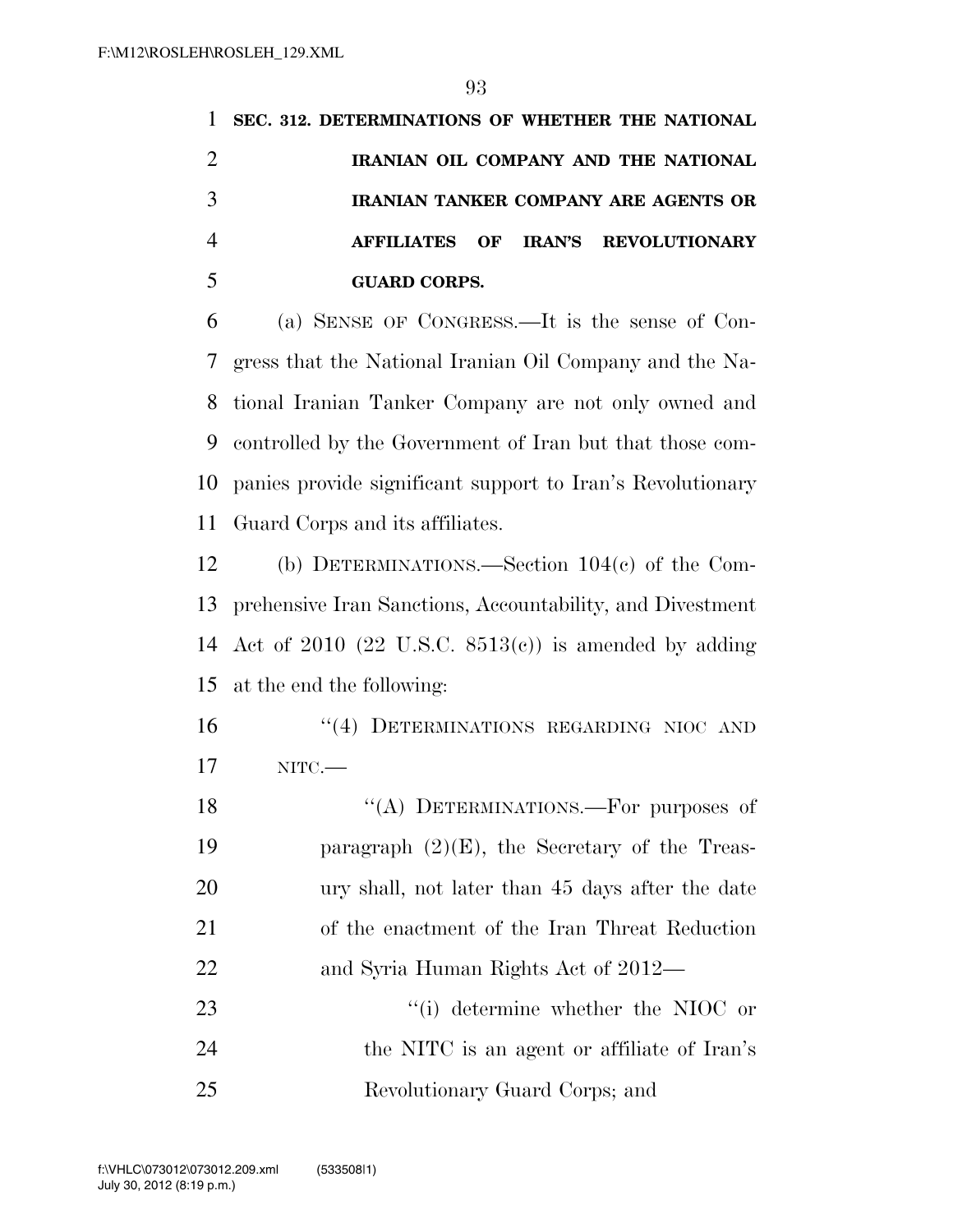| $\mathbf{1}$   | "(ii) submit to the appropriate con-              |
|----------------|---------------------------------------------------|
| $\overline{2}$ | gressional committees a report on the de-         |
| 3              | terminations made under clause (i), to-           |
| $\overline{4}$ | gether with the reasons for those deter-          |
| 5              | minations.                                        |
| 6              | "(B) FORM OF REPORT.— $A$ report sub-             |
| 7              | mitted under subparagraph $(A)(ii)$ shall be sub- |
| 8              | mitted in unclassified form but may contain a     |
| 9              | classified annex.                                 |
| 10             | "(C) APPLICABILITY WITH RESPECT TO                |
| 11             | PETROLEUM TRANSACTIONS.-                          |
| 12             | "(i) APPLICATION OF SANCTIONS.-                   |
| 13             | Except as provided in clause (ii), if the         |
| 14             | Secretary of the Treasury determines that         |
| 15             | the NIOC or the NITC is a person de-              |
| 16             | scribed in clause (i) or (ii) of paragraph        |
| 17             | $(2)(E)$ , the regulations prescribed under       |
| 18             | paragraph (1) shall apply with respect to a       |
| 19             | significant transaction or transactions or        |
| 20             | significant financial services knowingly fa-      |
| 21             | cilitated or provided by a foreign financial      |
| 22             | institution for the NIOC or the NITC, as          |
| 23             | applicable, for the purchase of petroleum         |
| 24             | or petroleum products from Iran, only if a        |
| 25             | determination of the President under sec-         |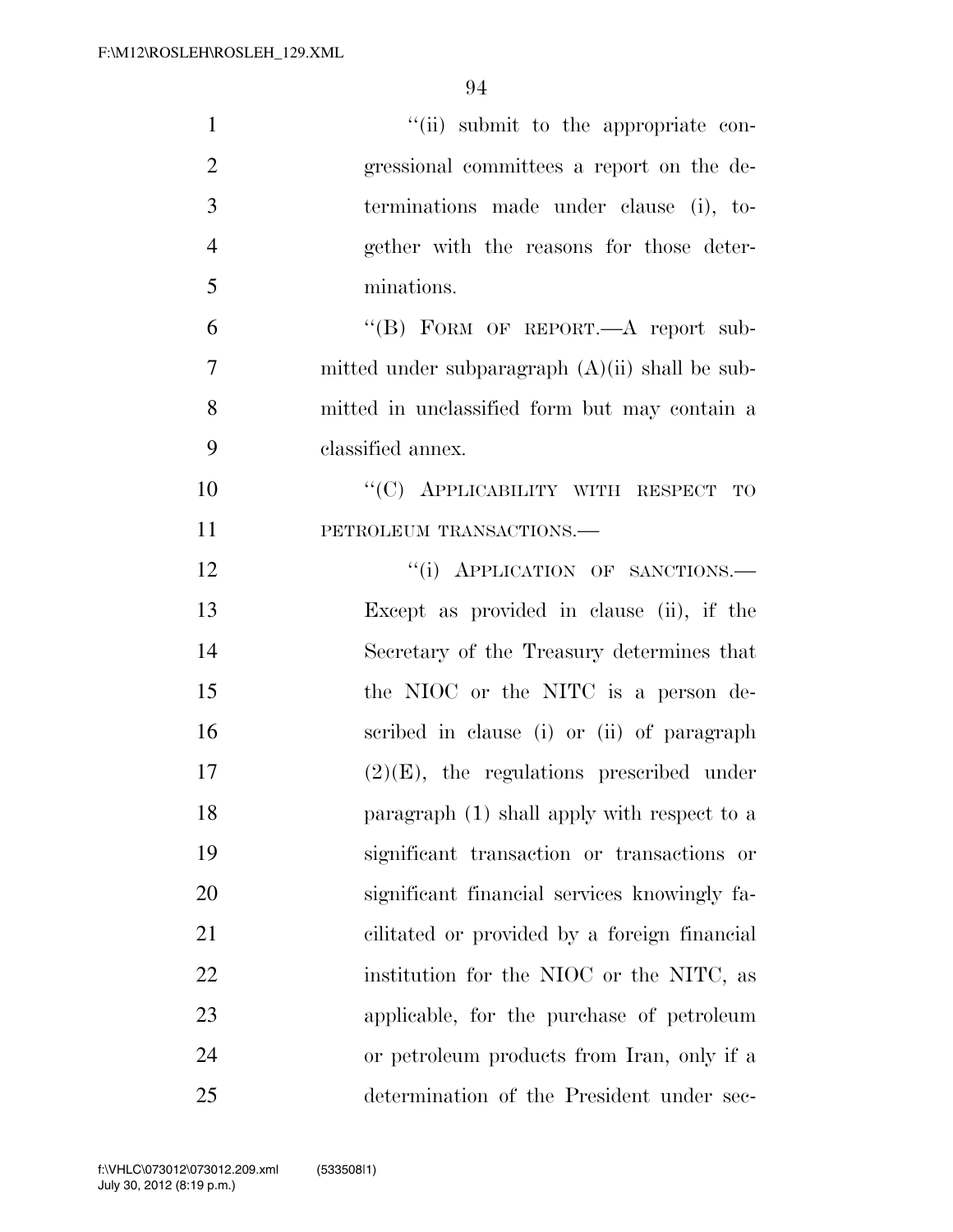| $\mathbf{1}$   | tion $1245(d)(4)(B)$ of the National De-     |
|----------------|----------------------------------------------|
| $\overline{2}$ | fense Authorization Act for Fiscal Year      |
| 3              | 2012 (22 U.S.C. $8513a(d)(4)(B)$ ) that      |
| $\overline{4}$ | there is a sufficient supply of petroleum    |
| 5              | and petroleum products produced in coun-     |
| 6              | tries other than Iran to permit purchasers   |
| 7              | of petroleum and petroleum products from     |
| 8              | Iran to reduce significantly their purchases |
| 9              | from Iran is in effect at the time of the    |
| 10             | transaction or the provision of the service. |
| 11             | "(ii) EXCEPTION FOR CERTAIN COUN-            |
| 12             | TRIES.—If the Secretary of the Treasury      |
| 13             | determines that the NIOC or the NITC is      |
| 14             | a person described in clause (i) or (ii) of  |
| 15             | paragraph $(2)(E)$ , the regulations pre-    |
| 16             | scribed under paragraph (1) shall not        |
| 17             | apply to a significant transaction or trans- |
| 18             | actions or significant financial services    |
| 19             | knowingly facilitated or provided by a for-  |
| 20             | eign financial institution for the NIOC or   |
| 21             | the NITC, as applicable, for the purchase    |
| 22             | of petroleum or petroleum products from      |
| 23             | Iran if an exception under paragraph         |
| 24             | $(4)(D)$ of section 1245(d) of the National  |
| 25             | Defense Authorization Act for Fiscal Year    |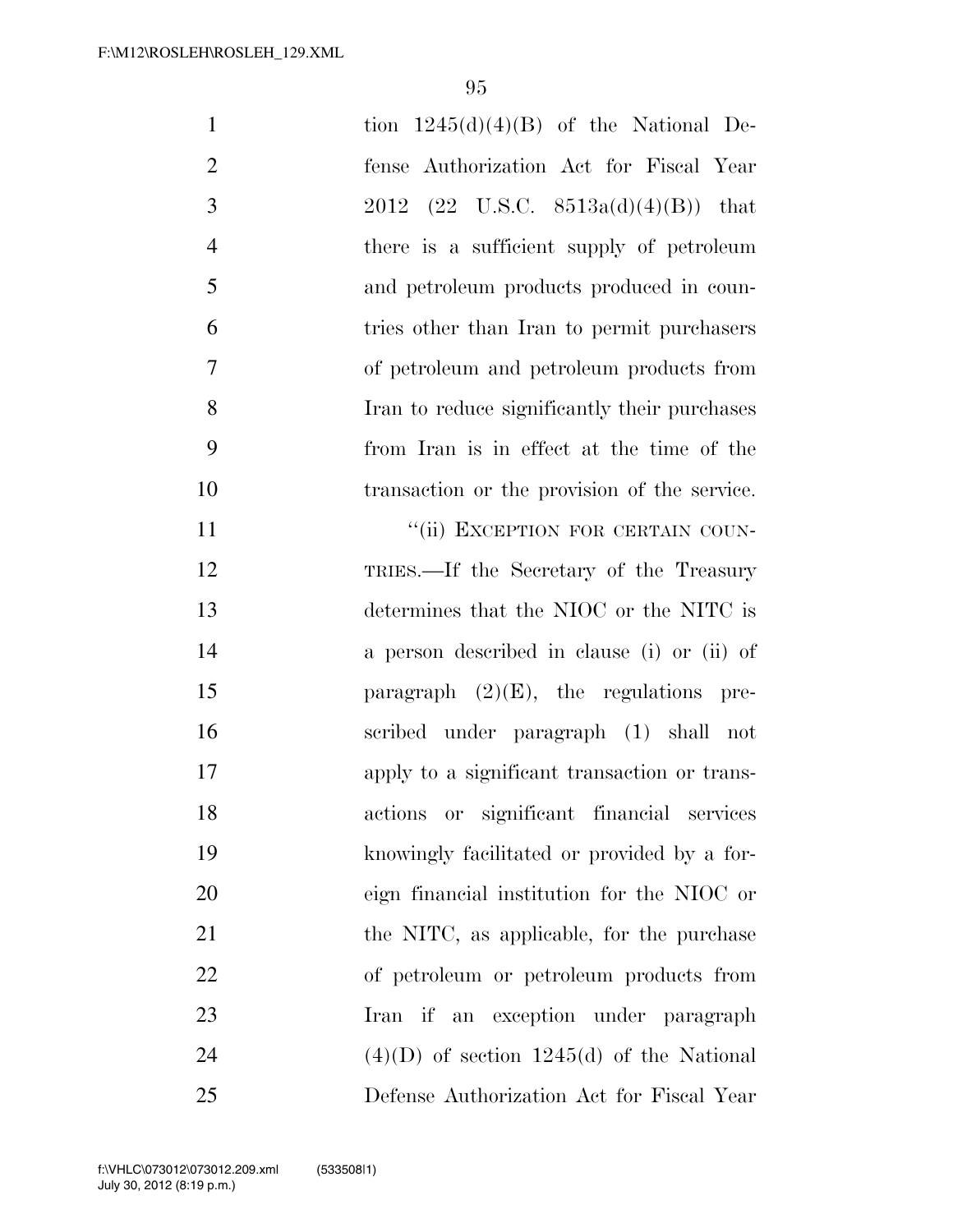2012 (22 U.S.C. 8513a(d)) applies to the country with primary jurisdiction over the foreign financial institution at the time of the transaction or the provision of the service.

6 "(iii) RULE OF CONSTRUCTION.—The exceptions in clauses (i) and (ii) shall not be construed to limit the authority of the Secretary of the Treasury to impose sanc- tions pursuant to the regulations pre- scribed under paragraph (1) for an activity described in paragraph (2) to the extent the activity would meet the criteria de- scribed in that paragraph in the absence of 15 the involvement of the NIOC or the NITC. 16 "(D) DEFINITIONS.—In this paragraph: 17 ''(i) NIOC.—The term 'NIOC' means 18 the National Iranian Oil Company. 19 ''(ii) NITC.—The term 'NITC' means 20 the National Iranian Tanker Company.". 21 (c) CONFORMING AMENDMENTS.— (1) WAIVER.—Section 104(f) of the Com- prehensive Iran Sanctions, Accountability, and Di-vestment Act of 2010 (22 U.S.C. 8513(f)) is amend-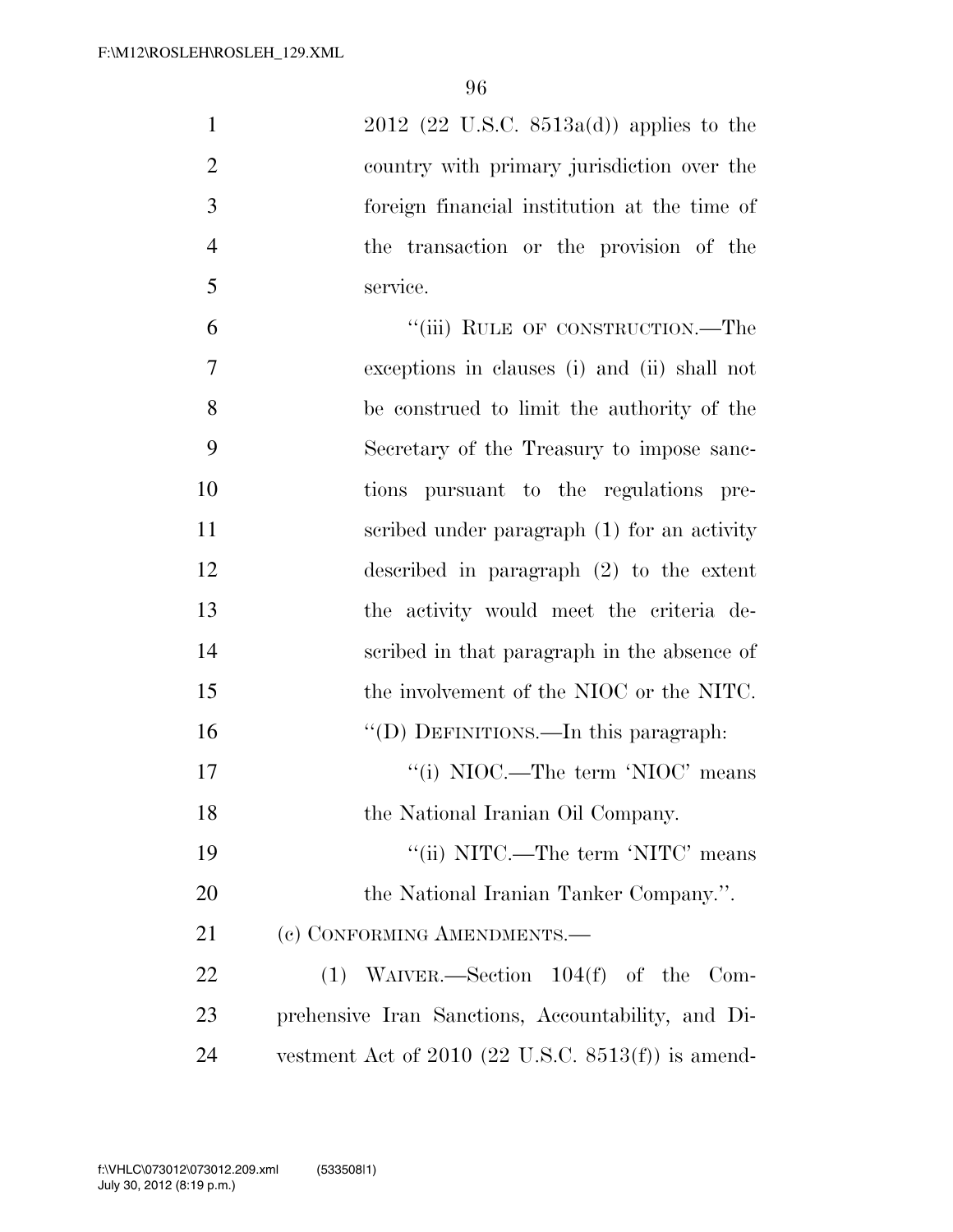| $\mathbf{1}$   | ed by inserting "or section 104A" after "subsection         |
|----------------|-------------------------------------------------------------|
| $\overline{2}$ | $(e)$ ".                                                    |
| 3              | (2) CLASSIFIED INFORMATION.—Section $104(g)$                |
| $\overline{4}$ | Comprehensive Iran Sanctions, Account-<br>of the            |
| 5              | ability, and Divestment Act of 2010 (22 U.S.C.              |
| 6              | $(8513(g))$ is amended by striking "subsection $(e)(1)$ "   |
| 7              | and inserting "paragraph $(1)$ or $(4)$ of subsection $(c)$ |
| 8              | or section 104A" both places it appears.                    |
| 9              | (d) <b>АРР</b> ЫСАВШТҮ.—                                    |
| 10             | (1) IN GENERAL.—If an exception to sanctions                |
| 11             | described in clause (i) or (ii) of paragraph $(4)(C)$ of    |
| 12             | section $104(c)$ of the Comprehensive Iran Sanctions,       |
| 13             | Accountability, and Divestment Act of 2010,<br>as           |
| 14             | added by subsection (b), applies to a person that en-       |
| 15             | gages in a transaction described in paragraph (2) at        |
| 16             | the time of the transaction, the President is author-       |
| 17             | ized not to impose sanctions with respect to the            |
| 18             | transaction under-                                          |
| 19             | (A) section $302(b)(1)$ ;                                   |
| 20             | (B) section 104A of the Comprehensive                       |
| 21             | Iran Sanctions, Accountability, and Divestment              |
| 22             | Act of 2010, as added by section 216; or                    |
| 23             | (C) any other applicable provision of law                   |
| 24             | authorizing the imposition of sanctions with re-            |

25 spect to Iran.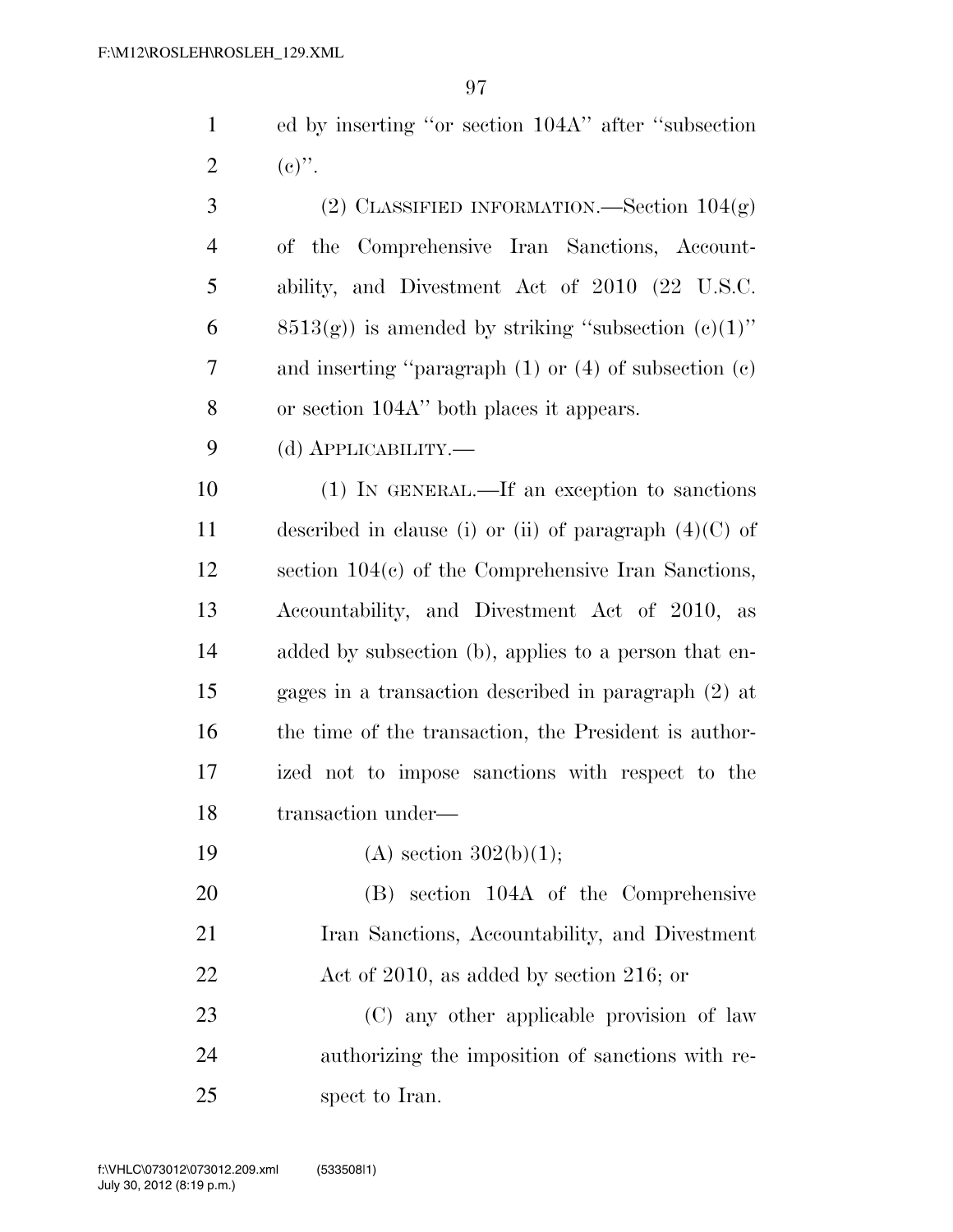| $\mathbf{1}$   | (2) TRANSACTION DESCRIBED.—A transaction         |
|----------------|--------------------------------------------------|
| $\overline{2}$ | described in this paragraph is a transaction—    |
| 3              | (A) solely for the purchase of petroleum or      |
| $\overline{4}$ | petroleum products from Iran; and                |
| 5              | (B) for which sanctions may be imposed           |
| 6              | solely as a result of the involvement of the Na- |
| $\overline{7}$ | tional Iranian Oil Company or the National Ira-  |
| 8              | nian Tanker Company in the transaction           |
| 9              | under—                                           |
| 10             | (i) section $302(b)(1)$ ;                        |
| 11             | (ii) section 104A of the Comprehen-              |
| 12             | sive Iran Sanctions, Accountability, and         |
| 13             | Divestment Act of 2010, as added by sec-         |
| 14             | tion 216; or                                     |
| 15             | (iii) any other applicable provision of          |
| 16             | law authorizing the imposition of sanctions      |
| 17             | with respect to Iran.                            |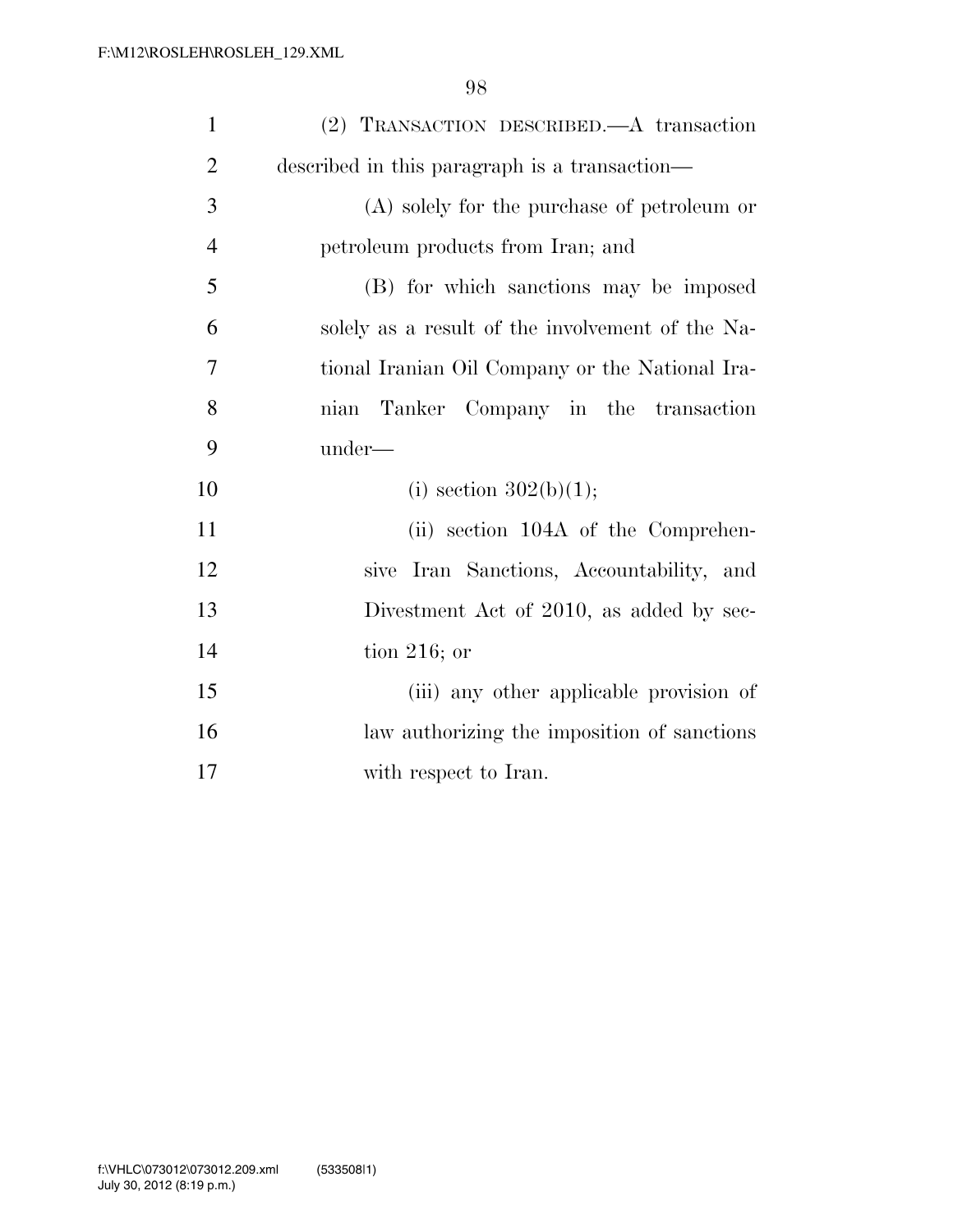### **TITLE IV—MEASURES RELATING**

## **TO HUMAN RIGHTS ABUSES IN IRAN**

### **Subtitle A—Expansion of Sanctions**

### **Relating to Human Rights Abuses in Iran**

 **SEC. 401. IMPOSITION OF SANCTIONS ON CERTAIN PER- SONS RESPONSIBLE FOR OR COMPLICIT IN HUMAN RIGHTS ABUSES COMMITTED AGAINST CITIZENS OF IRAN OR THEIR FAM- ILY MEMBERS AFTER THE JUNE 12, 2009, ELECTIONS IN IRAN.** 

 (a) SENSE OF CONGRESS.—It is the sense of Con- gress that the Supreme Leader of Iran, the President of Iran, senior members of the Intelligence Ministry of Iran, senior members of Iran's Revolutionary Guard Corps, Ansar-e-Hezbollah and Basij-e-Mostaz'afin, and the Min- isters of Defense, Interior, Justice, and Telecommuni- cations are ultimately responsible for ordering, controlling, or otherwise directing a pattern and practice of serious human rights abuses against the Iranian people, and thus the President should include such persons on the list of persons who are responsible for or complicit in committing serious human rights abuses and subject to sanctions pur-suant to section 105 of the Comprehensive Iran Sanctions,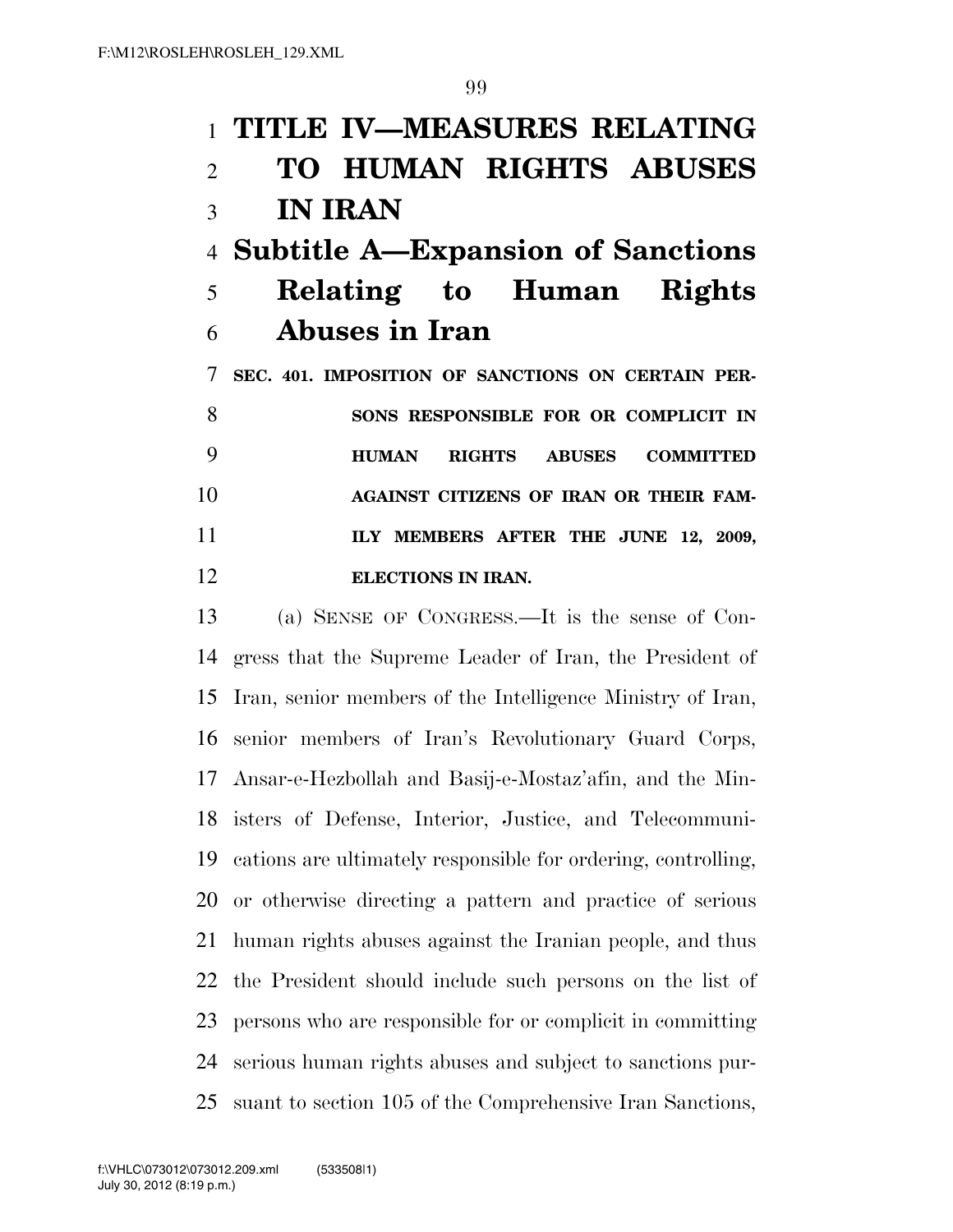Accountability, and Divestment Act of 2010 (22 U.S.C. 8514).

(b) REPORT.—

 (1) REPORT REQUIRED.—Not later than 180 days after the date of the enactment of this Act, the Secretary of State shall submit to the appropriate congressional committees a detailed report with re- spect to whether each person described in subsection (a) is responsible for or complicit in, or responsible for ordering, controlling, or otherwise directing the commission of serious human rights abuses against citizens of Iran or their family members on or after June 12, 2009, regardless of whether such abuses occurred in Iran. For any such person who is not in- cluded in such report, the Secretary of State should describe in the report the reasons why the person was not included, including information on whether sufficient credible evidence of responsibility for such abuses was found.

 (2) FORM.—The report required by paragraph (1) shall be submitted in unclassified form but may contain a classified annex.

 (3) DEFINITION.—In this subsection, the term ''appropriate congressional committees'' means—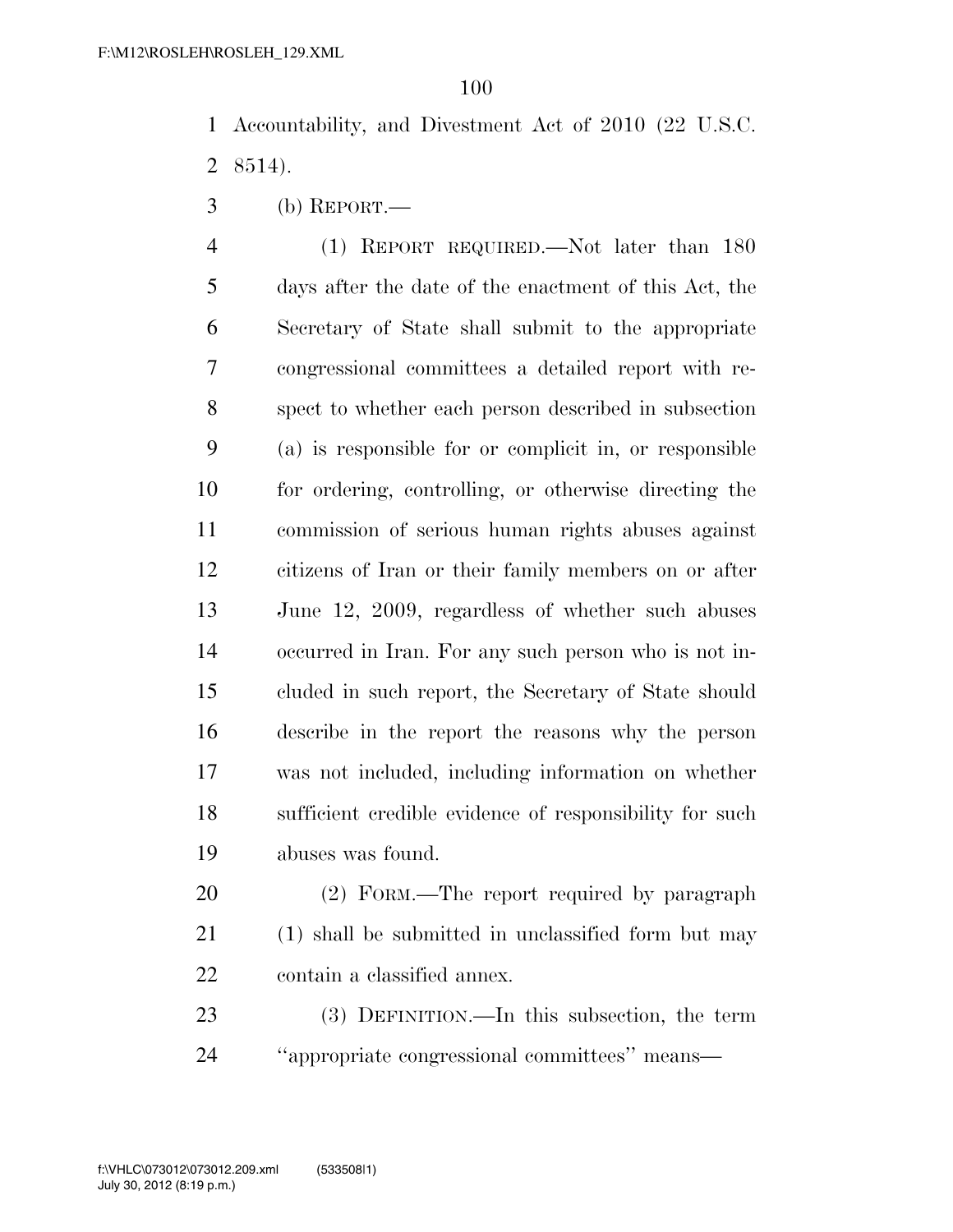| 1              | (A) the Committee on Foreign Relations                                    |
|----------------|---------------------------------------------------------------------------|
| $\overline{2}$ | and the Committee on Banking, Housing, and                                |
| 3              | Urban Affairs of the Senate; and                                          |
| 4              | (B) the Committee on Foreign Affairs and                                  |
| 5              | the Committee on Financial Services of the                                |
| 6              | House of Representatives.                                                 |
| 7              | SEC. 402. IMPOSITION OF SANCTIONS WITH RESPECT TO                         |
| 8              | <b>TRANSFER OF</b><br><b>GOODS</b><br><b>OR</b><br>THE<br>TECH-           |
| 9              | NOLOGIES TO IRAN THAT ARE LIKELY TO BE                                    |
| 10             | USED TO COMMIT HUMAN RIGHTS ABUSES.                                       |
| 11             | (a) IN GENERAL.—The Comprehensive Iran Sanc-                              |
| 12             | tions, Accountability, and Divestment Act of 2010 (22)                    |
| 13             | U.S.C. 8501 et seq.) is amended by inserting after section                |
| 14             | 105 the following:                                                        |
| 15             | "SEC. 105A. IMPOSITION OF SANCTIONS WITH RESPECT TO                       |
| 16             | <b>TRANSFER</b><br><b>GOODS</b><br>OF<br><b>OR</b><br><b>TECH-</b><br>THE |
| 17             | NOLOGIES TO IRAN THAT ARE LIKELY TO BE                                    |
| 18             | USED TO COMMIT HUMAN RIGHTS ABUSES.                                       |
| 19             | "(a) IN GENERAL.—The President shall impose sanc-                         |
| 20             | tions in accordance with subsection (c) with respect to                   |
| 21             | each person on the list required by subsection (b).                       |
| <u>22</u>      | $\lq\lq(b)$ LIST.—                                                        |
| 23             | "(1) IN GENERAL.—Not later than $90$ days                                 |
| 24             | after the date of the enactment of the Iran Threat                        |
| 25             | Reduction and Syria Human Rights Act of 2012,                             |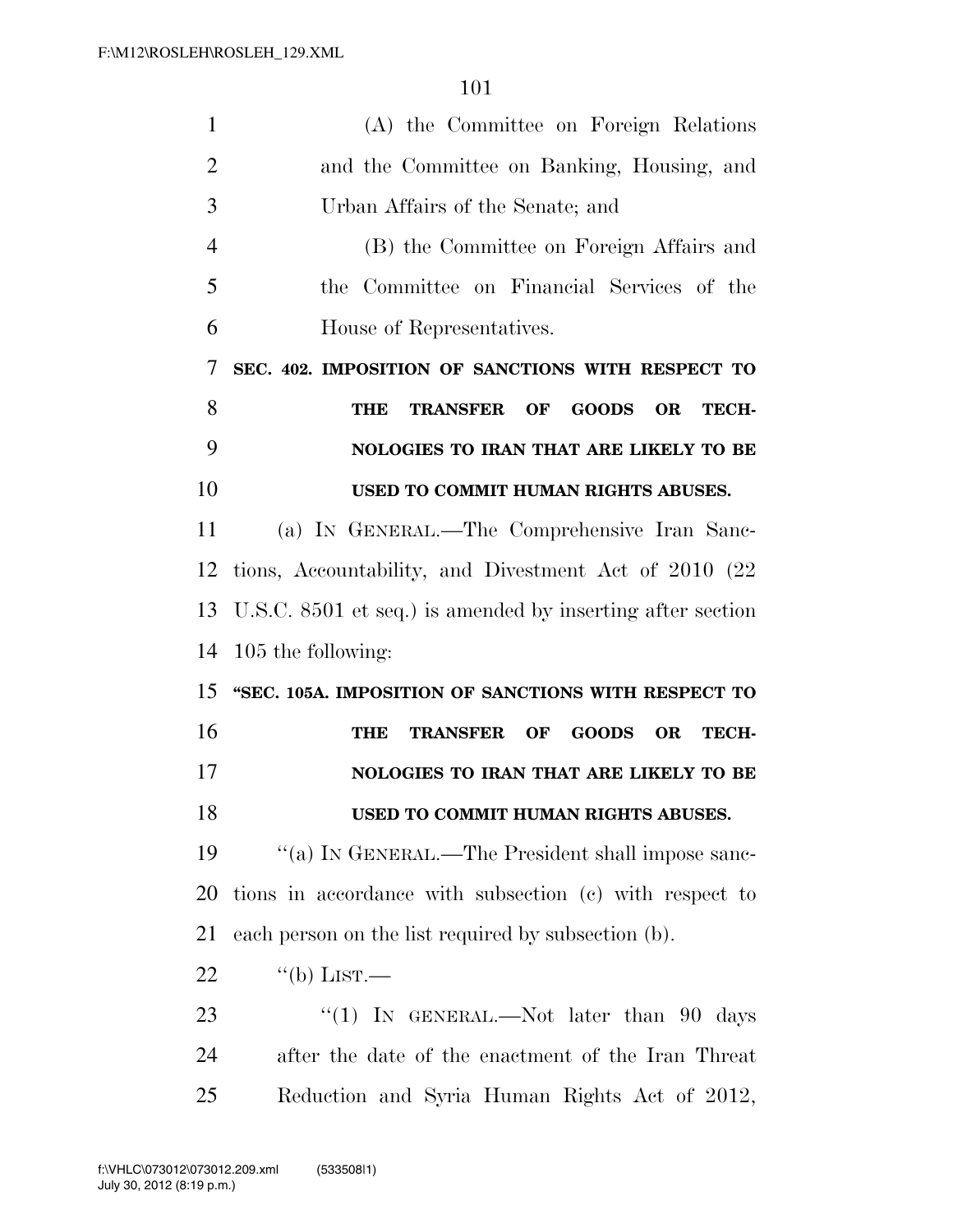| $\mathbf{1}$   | the President shall submit to the appropriate con-   |
|----------------|------------------------------------------------------|
| $\overline{2}$ | gressional committees a list of persons that the     |
| 3              | President determines have knowingly engaged in an    |
| $\overline{4}$ | activity described in paragraph (2) on or after such |
| 5              | date of enactment.                                   |
| 6              | $``(2)$ ACTIVITY DESCRIBED.—                         |
| $\overline{7}$ | "(A) IN GENERAL.—A person engages in                 |
| 8              | an activity described in this paragraph if the       |
| 9              | person-                                              |
| 10             | "(i) transfers, or facilitates the trans-            |
| 11             | fer of, goods or technologies described in           |
| 12             | subparagraph $(C)$ to Iran, any entity orga-         |
| 13             | nized under the laws of Iran or otherwise            |
| 14             | subject to the jurisdiction of the Govern-           |
| 15             | ment of Iran, or any national of Iran, for           |
| 16             | use in or with respect to Iran; or                   |
| 17             | "(ii) provides services (including serv-             |
| 18             | ices relating to hardware, software, and             |
| 19             | specialized information, and professional            |
| 20             | consulting, engineering, and support serv-           |
| 21             | ices) with respect to goods or technologies          |
| 22             | described in subparagraph (C) after such             |
| 23             | goods or technologies are transferred to             |
| 24             | Iran.                                                |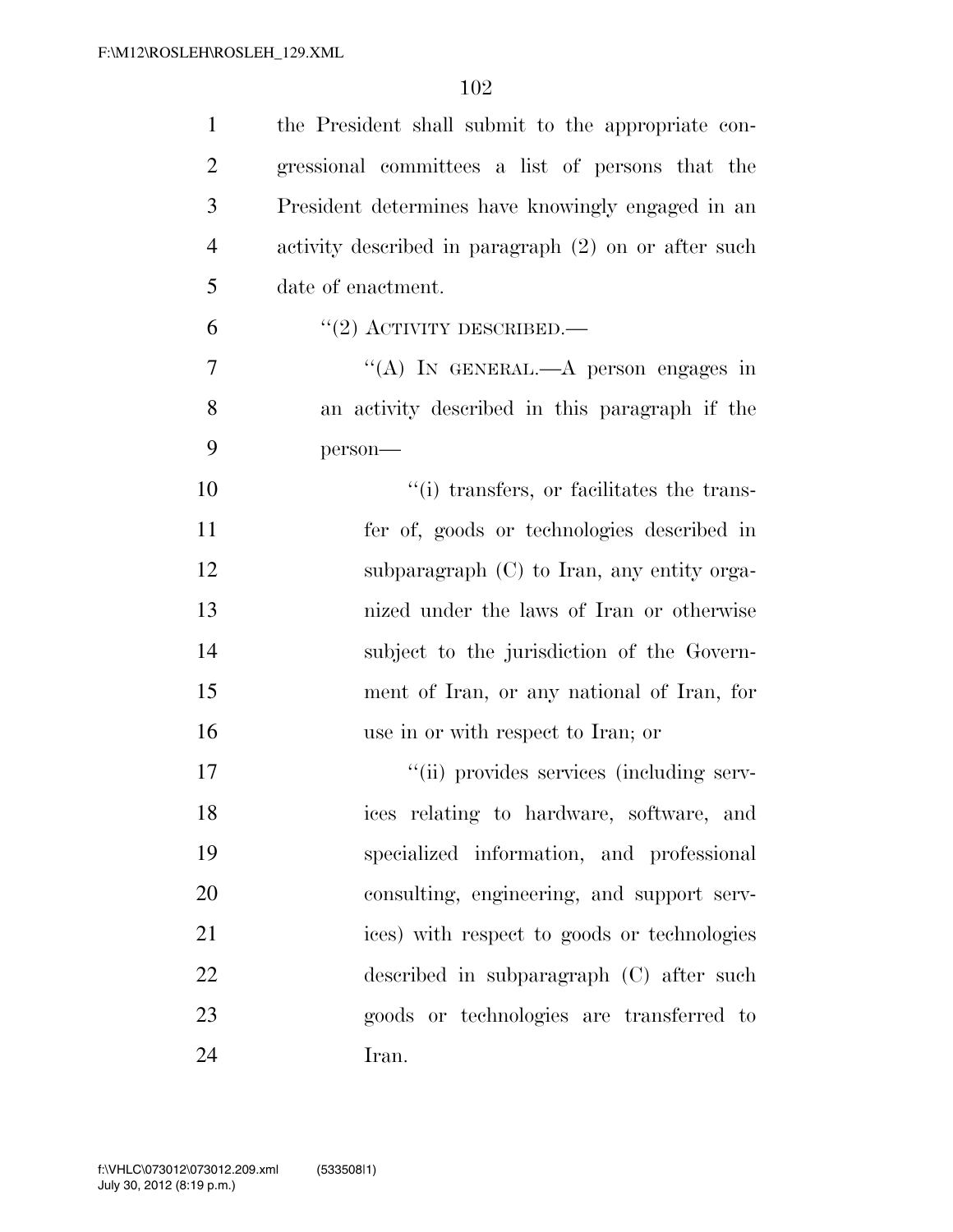1 "(B) APPLICABILITY TO CONTRACTS AND OTHER AGREEMENTS.—A person engages in an activity described in subparagraph (A) without regard to whether the activity is carried out pursuant to a contract or other agreement en- tered into before, on, or after the date of the enactment of the Iran Threat Reduction and Syria Human Rights Act of 2012.

9 "(C) GOODS OR TECHNOLOGIES DE- SCRIBED.—Goods or technologies described in this subparagraph are goods or technologies that the President determines are likely to be used by the Government of Iran or any of its agencies or instrumentalities (or by any other person on behalf of the Government of Iran or any of such agencies or instrumentalities) to commit serious human rights abuses against 18 the people of Iran, including—

 $\frac{1}{2}$  (i) firearms or ammunition (as those terms are defined in section 921 of title 21 18, United States Code), rubber bullets, police batons, pepper or chemical sprays, stun grenades, electroshock weapons, tear gas, water cannons, or surveillance tech-nology; or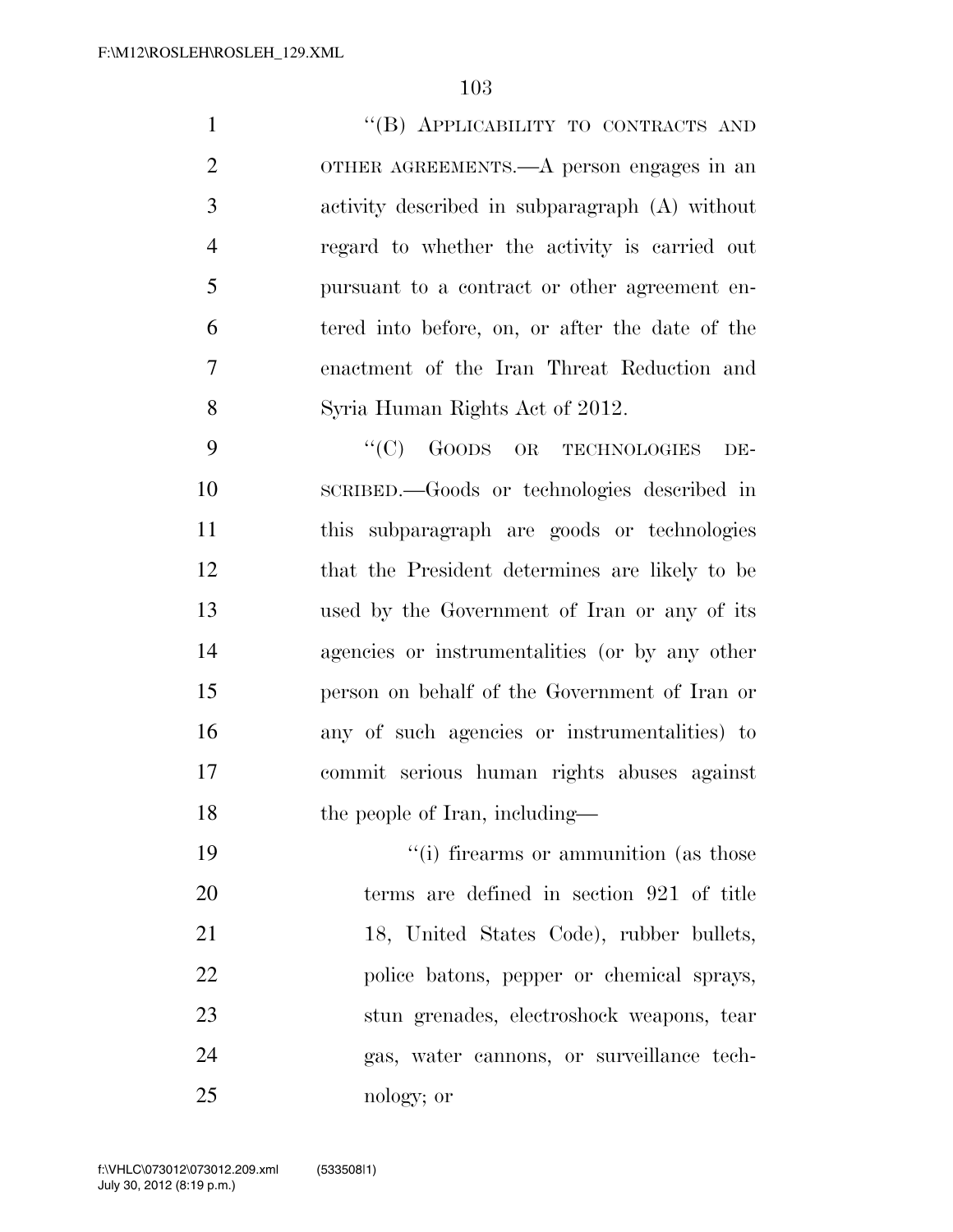| $\mathbf{1}$   | "(ii) sensitive technology (as defined                |
|----------------|-------------------------------------------------------|
| $\overline{2}$ | in section $106(c)$ ).                                |
| 3              | "(3) SPECIAL RULE TO ALLOW FOR TERMI-                 |
| $\overline{4}$ | NATION OF SANCTIONABLE ACTIVITY. The Presi-           |
| 5              | dent shall not be required to include a person on the |
| 6              | list required by paragraph (1) if the President cer-  |
| 7              | tifies in writing to the appropriate congressional    |
| 8              | committees that—                                      |
| 9              | "(A) the person is no longer engaging in,             |
| 10             | or has taken significant verifiable steps toward      |
| 11             | stopping, the activity described in paragraph         |
| 12             | (2) for which the President would otherwise           |
| 13             | have included the person on the list; and             |
| 14             | "(B) the President has received reliable as-          |
| 15             | surances that the person will not knowingly en-       |
| 16             | gage in any activity described in paragraph $(2)$     |
| 17             | in the future.                                        |
| 18             | "(4) UPDATES OF LIST.—The President shall             |
| 19             | submit to the appropriate congressional committees    |
| 20             | an updated list under paragraph $(1)$ —               |
| 21             | "(A) each time the President is required to           |
| 22             | submit an updated list to those committees            |
| 23             | under section $105(b)(2)(A)$ ; and                    |
| 24             | $\lq\lq$ (B) as new information becomes avail-        |
| 25             | able.                                                 |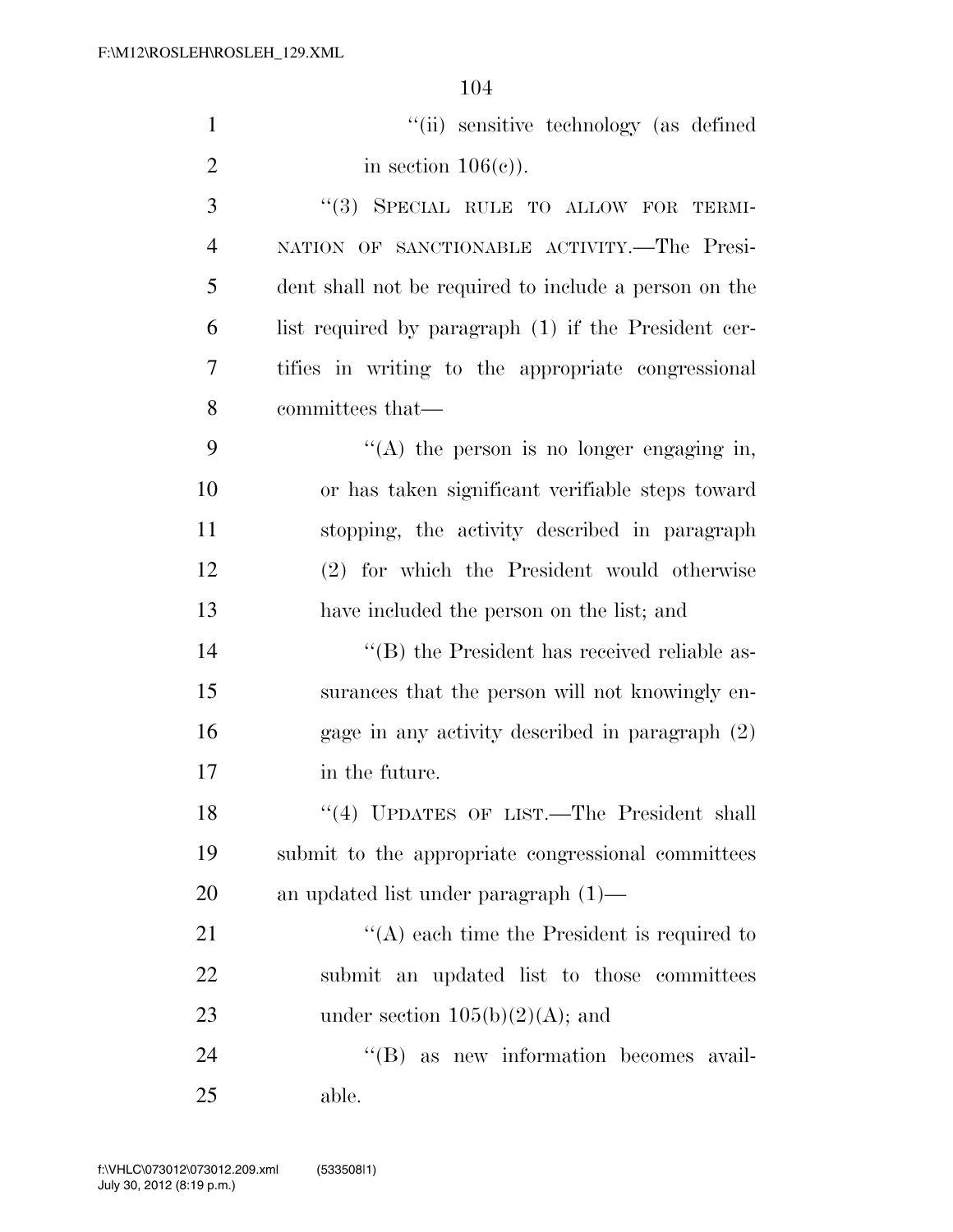| $\mathbf{1}$   | "(5) FORM OF REPORT; PUBLIC AVAIL-                      |
|----------------|---------------------------------------------------------|
| $\overline{2}$ | ABILITY.-                                               |
| 3              | "(A) FORM.—The list required by para-                   |
| $\overline{4}$ | graph (1) shall be submitted in unclassified            |
| 5              | form but may contain a classified annex.                |
| 6              | "(B) PUBLIC AVAILABILITY.—The unclas-                   |
| 7              | sified portion of the list required by paragraph        |
| 8              | (1) shall be made available to the public and           |
| 9              | posted on the websites of the Department of the         |
| 10             | Treasury and the Department of State.                   |
| 11             | "(c) APPLICATION OF SANCTIONS.—                         |
| 12             | "(1) IN GENERAL.—Subject to paragraph $(2)$ ,           |
| 13             | the President shall impose sanctions described in       |
| 14             | section $105(c)$ with respect to a person on the list   |
| 15             | required by subsection (b).                             |
| 16             | "(2) TRANSFERS TO IRAN'S REVOLUTIONARY                  |
| 17             | GUARD CORPS.—In the case of a person on the list        |
| 18             | required by subsection (b) for transferring, or facili- |
| 19             | tating the transfer of, goods or technologies de-       |
| 20             | scribed in subsection $(b)(2)(C)$ to Iran's Revolu-     |
| 21             | tionary Guard Corps, or providing services with re-     |
| 22             | spect to such goods or technologies after such goods    |
| 23             | or technologies are transferred to Iran's Revolu-       |
| 24             | tionary Guard Corps, the President shall—               |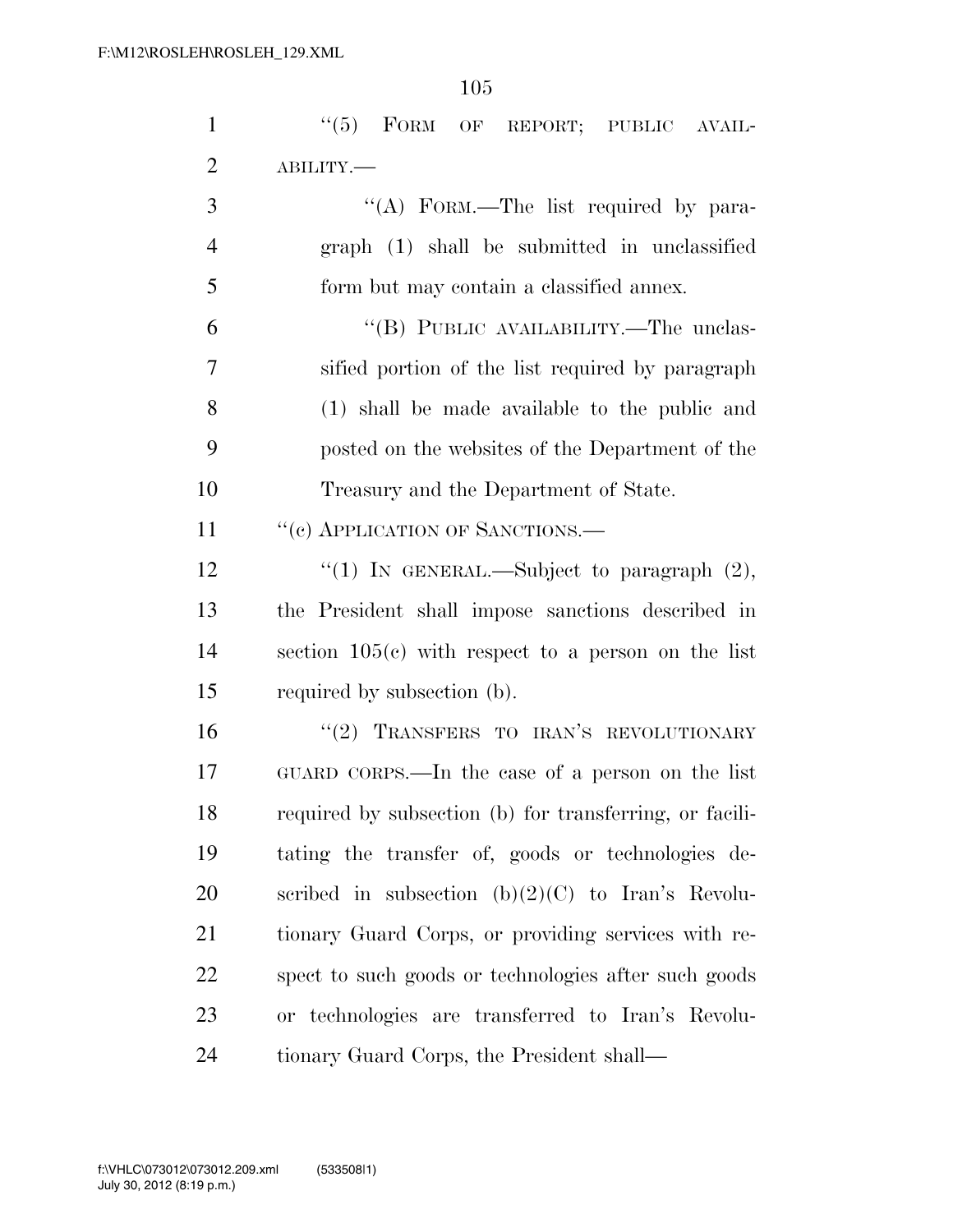| $\mathbf{1}$   | $\lq\lq$ impose sanctions described in section                                                                                            |
|----------------|-------------------------------------------------------------------------------------------------------------------------------------------|
| $\overline{2}$ | $105(c)$ with respect to the person; and                                                                                                  |
| 3              | $\lq\lq$ impose such other sanctions from                                                                                                 |
| $\overline{4}$ | among the sanctions described in section $6(a)$                                                                                           |
| 5              | of the Iran Sanctions Act of 1996 (Public Law                                                                                             |
| 6              | 104–172; 50 U.S.C. 1701 note) as the Presi-                                                                                               |
| 7              | dent determines appropriate.".                                                                                                            |
| 8              | (b) CLERICAL AMENDMENT.—The table of contents                                                                                             |
| 9              | for the Comprehensive Iran Sanctions, Accountability, and                                                                                 |
| 10             | Divestment Act of 2010 is amended by inserting after the                                                                                  |
| 11             | item relating to section 105 the following:                                                                                               |
|                | "Sec. 105A. Imposition of sanctions with respect to the transfer of goods or<br>technologies to Iran that are likely to be used to commit |
|                | human rights abuses.".                                                                                                                    |
| 12             | SEC. 403. IMPOSITION OF SANCTIONS WITH RESPECT TO                                                                                         |
| 13             | PERSONS WHO ENGAGE IN CENSORSHIP OR                                                                                                       |
| 14             | OTHER RELATED ACTIVITIES AGAINST CITI-                                                                                                    |
| 15             | <b>ZENS OF IRAN.</b>                                                                                                                      |
| 16             | (a) SENSE OF CONGRESS.—It is the sense of Con-                                                                                            |
| 17             | gress that                                                                                                                                |
| 18             | (1) satellite service providers and other entities                                                                                        |
| 19             | that have direct contractual arrangements to provide                                                                                      |
| 20             | satellite services to the Government of Iran or enti-                                                                                     |
| 21             | ties owned or controlled by that Government should                                                                                        |
| 22             | cease providing broadcast services to that Govern-                                                                                        |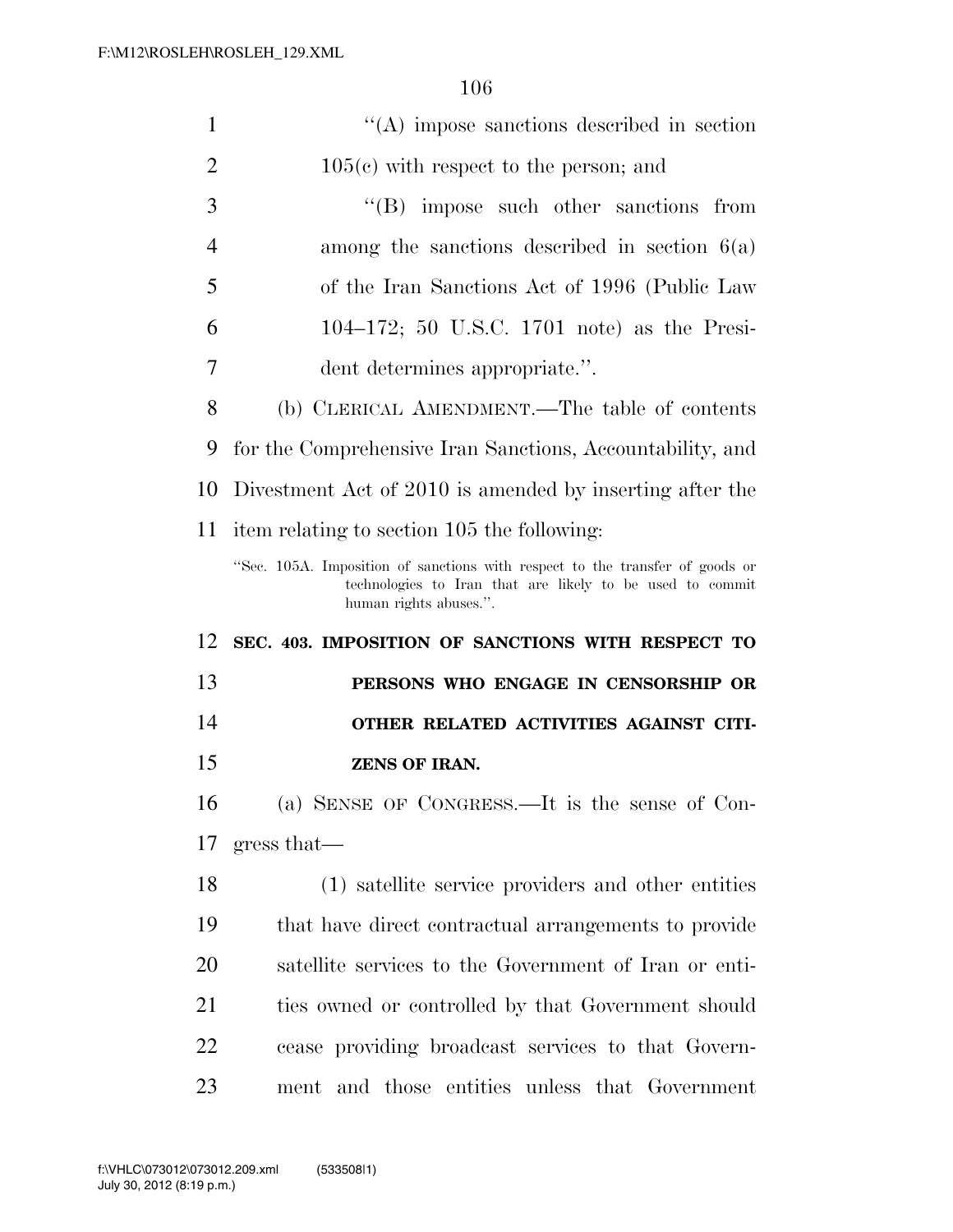|                | ceases activities intended to jam or restrict satellite |
|----------------|---------------------------------------------------------|
| $\overline{2}$ | signals; and                                            |

 (2) the United States should address the illegal jamming of satellite signals by the Government of Iran through the voice and vote of the United States in the United Nations International Telecommuni-cations Union.

 (b) IMPOSITION OF SANCTIONS.—The Comprehensive Iran Sanctions, Accountability, and Divestment Act of 2010 (22 U.S.C. 8501 et seq.), as amended by section 402, is further amended by inserting after section 105A the following:

 **''SEC. 105B. IMPOSITION OF SANCTIONS WITH RESPECT TO PERSONS WHO ENGAGE IN CENSORSHIP OR OTHER RELATED ACTIVITIES AGAINST CITI-ZENS OF IRAN.** 

17 ""(a) IN GENERAL.—The President shall impose sanc- tions described in section 105(c) with respect to each per-son on the list required by subsection (b).

20 "(b) LIST OF PERSONS WHO ENGAGE IN CENSOR-SHIP.—

22 "(1) IN GENERAL.—Not later than 90 days after the date of the enactment of the Iran Threat Reduction and Syria Human Rights Act of 2012, the President shall submit to the appropriate con-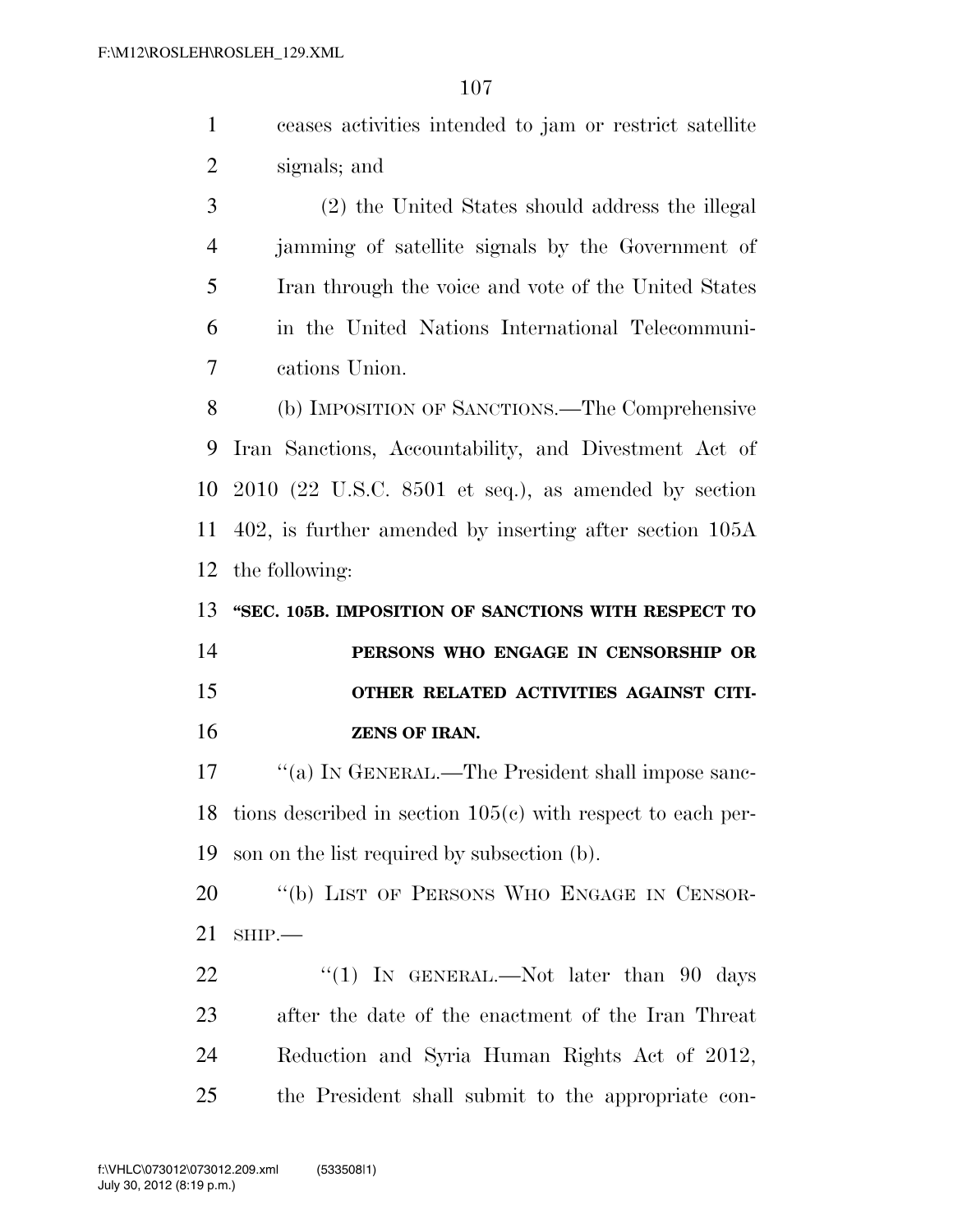| $\mathbf{1}$   | gressional committees a list of persons that the     |
|----------------|------------------------------------------------------|
| $\overline{2}$ | President determines have, on or after June 12,      |
| 3              | 2009, engaged in censorship or other activities with |
| $\overline{4}$ | respect to Iran that—                                |
| 5              | $\lq\lq$ prohibit, limit, or penalize the exer-      |
| 6              | cise of freedom of expression or assembly by         |
| $\overline{7}$ | citizens of Iran; or                                 |
| 8              | $\lq\lq$ . If limit access to print or broadcast     |
| 9              | media, including the facilitation or support of      |
| 10             | intentional frequency manipulation by the Gov-       |
| 11             | ernment of Iran or an entity owned or con-           |
| 12             | trolled by that Government that would jam or         |
| 13             | restrict an international signal.                    |
| 14             | "(2) UPDATES OF LIST.—The President shall            |
| 15             | submit to the appropriate congressional committees   |
| 16             | an updated list under paragraph $(1)$ —              |
| 17             | $\lq\lq$ each time the President is required to      |
| 18             | submit an updated list to those committees           |
| 19             | under section $105(b)(2)(A)$ ; and                   |
| 20             | "(B) as new information becomes avail-               |
| 21             | able.                                                |
| 22             | "(3) FORM OF REPORT; PUBLIC AVAIL-                   |
| 23             | ABILITY.                                             |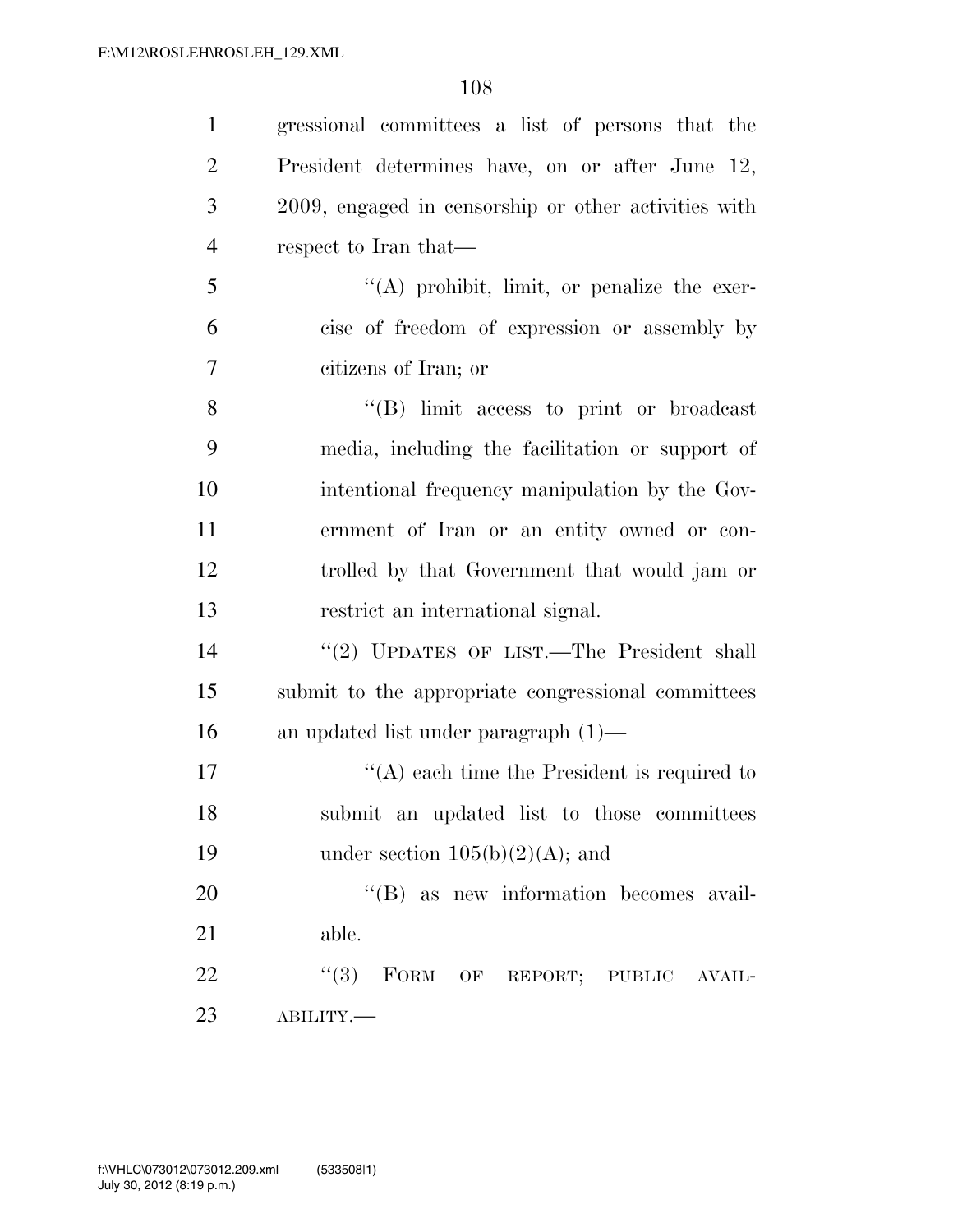| $\mathbf{1}$   | "(A) FORM.—The list required by para-                                                                                                             |
|----------------|---------------------------------------------------------------------------------------------------------------------------------------------------|
| $\overline{2}$ | graph (1) shall be submitted in unclassified                                                                                                      |
| 3              | form but may contain a classified annex.                                                                                                          |
| $\overline{4}$ | "(B) PUBLIC AVAILABILITY.—The unclas-                                                                                                             |
| 5              | sified portion of the list required by paragraph                                                                                                  |
| 6              | (1) shall be made available to the public and                                                                                                     |
| 7              | posted on the websites of the Department of the                                                                                                   |
| 8              | Treasury and the Department of State.".                                                                                                           |
| 9              | (c) CLERICAL AMENDMENT.—The table of contents                                                                                                     |
| 10             | for the Comprehensive Iran Sanctions, Accountability, and                                                                                         |
| 11             | Divestment Act of 2010, as amended by section 402, is                                                                                             |
| 12             | further amended by inserting after the item relating to                                                                                           |
| 13             | section 105A the following:                                                                                                                       |
|                | "Sec. 105B. Imposition of sanctions with respect to persons who engage in cen-<br>sorship or other related activities against citizens of Iran.". |
| 14             | (d) CONFORMING AMENDMENTS.—Section $401(b)(1)$                                                                                                    |
| 15             | of the Comprehensive Iran Sanctions, Accountability, and                                                                                          |
| 16             | Divestment Act of 2010 (22 U.S.C. $8551(b)(1)$ ) is amend-                                                                                        |
| 17             | $ed$ —                                                                                                                                            |
| 18             | (1) by inserting ", $105A(a)$ , or $105B(a)$ " after                                                                                              |
| 19             | " $105(a)$ "; and                                                                                                                                 |
| 20             | (2) by inserting ", $105A(b)$ , or $105B(b)$ " after                                                                                              |
| 21             | " $105(b)$ ".                                                                                                                                     |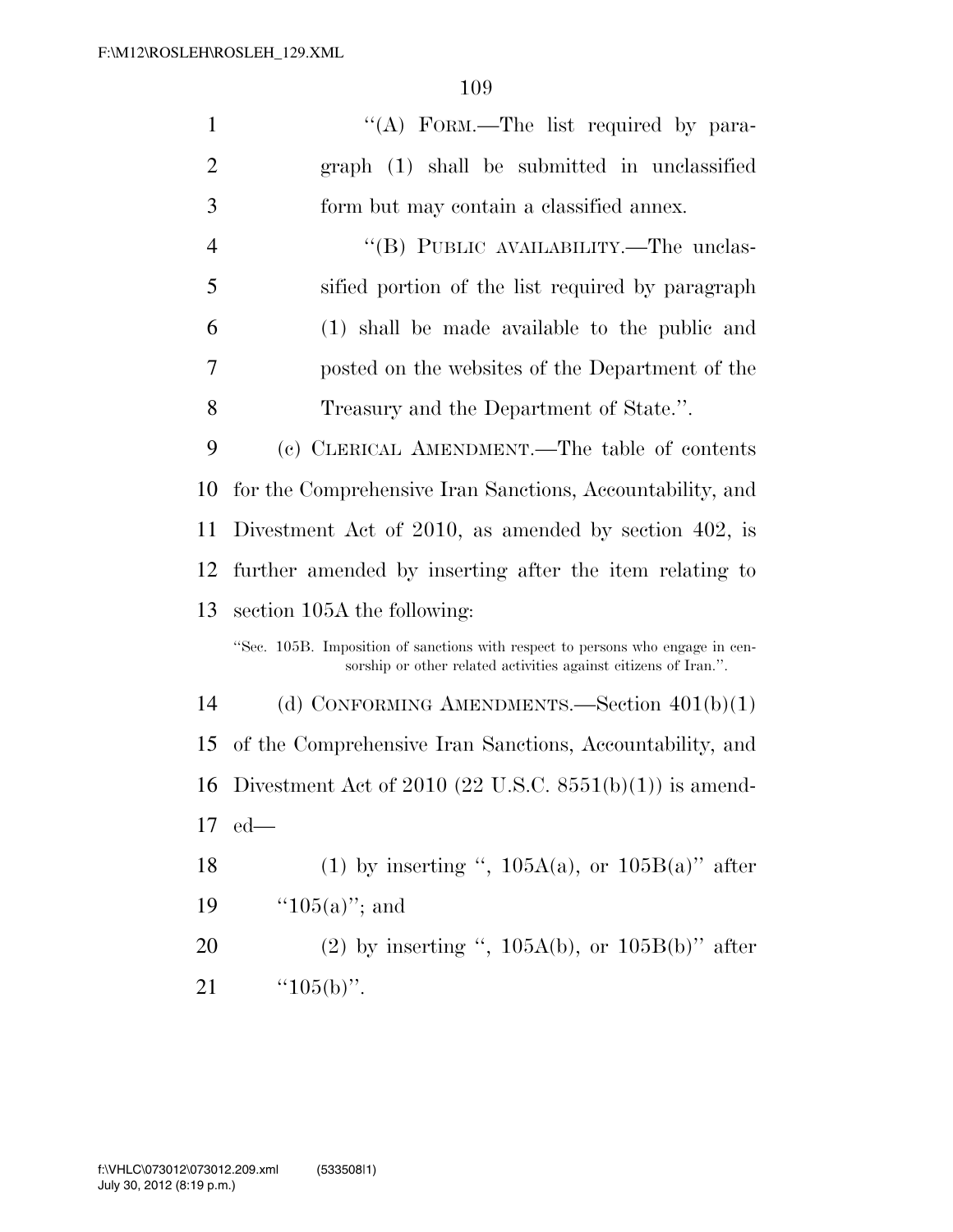## **Subtitle B—Additional Measures to Promote Human Rights**

 **SEC. 411. CODIFICATION OF SANCTIONS WITH RESPECT TO GRAVE HUMAN RIGHTS ABUSES BY THE GOV-ERNMENTS OF IRAN AND SYRIA USING IN-**

#### **FORMATION TECHNOLOGY.**

 United States sanctions with respect to Iran and Syria provided for in Executive Order 13606 (77 Fed. Reg. 24571), as in effect on the day before the date of the enactment of this Act, shall remain in effect—

 (1) with respect to Iran, until the date that is 30 days after the date on which the President sub- mits to Congress the certification described in sec- tion 401(a) of the Comprehensive Iran Sanctions, Accountability, and Divestment Act of 2010 (22 16 U.S.C.  $8551(a)$ ; and

 (2) with respect to Syria, until the date on which the provisions of and sanctions imposed pur- suant to title VII terminate pursuant to section 706. **SEC. 412. CLARIFICATION OF SENSITIVE TECHNOLOGIES FOR PURPOSES OF PROCUREMENT BAN UNDER COMPREHENSIVE IRAN SANCTIONS, ACCOUNTABILITY, AND DIVESTMENT ACT OF 2010.** 

The Secretary of State shall—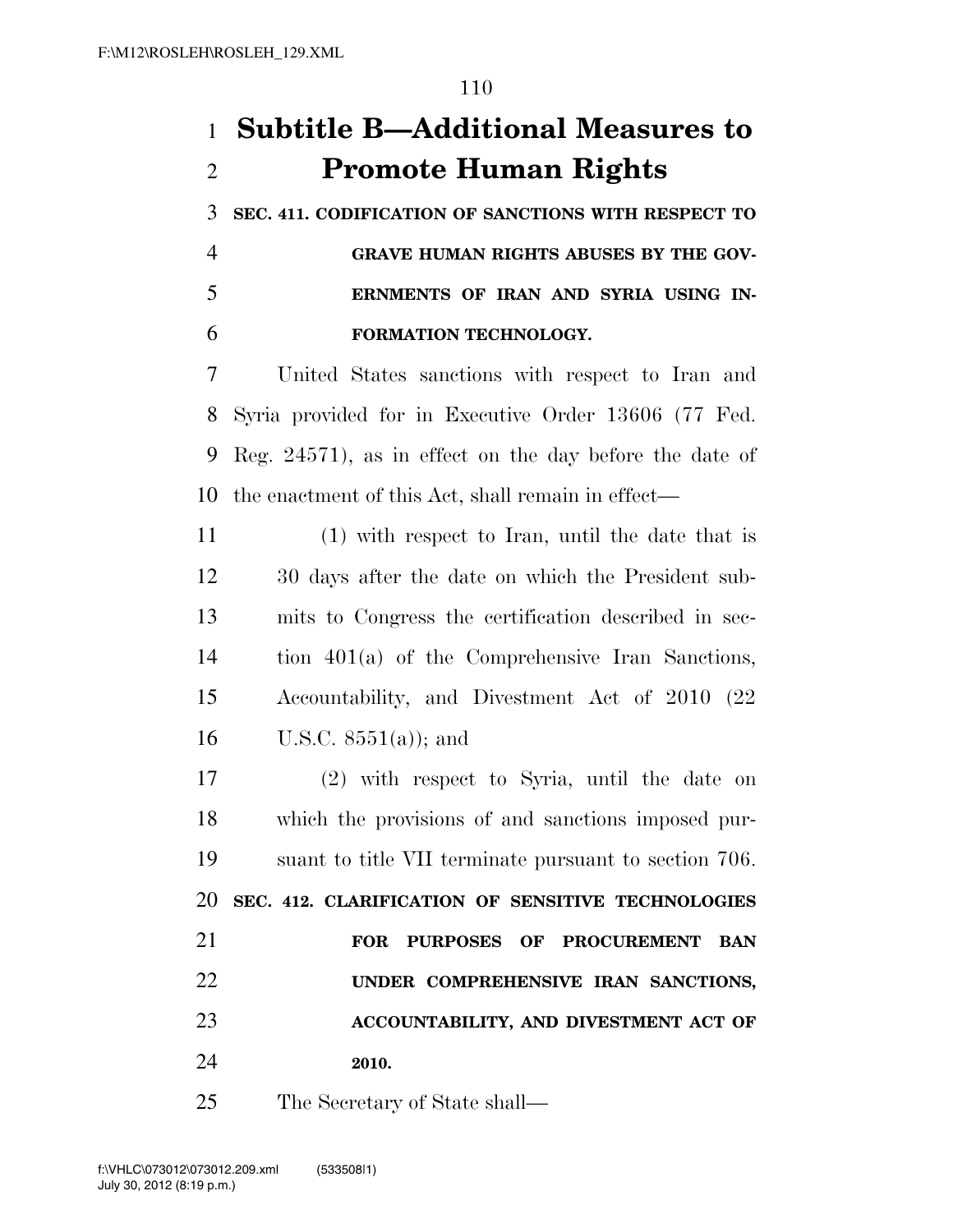| $\mathbf{1}$   | $(1)$ not later than 90 days after the date of the     |
|----------------|--------------------------------------------------------|
| $\overline{2}$ | enactment of this Act, issue guidelines to further de- |
| 3              | scribe the technologies that may be considered "sen-   |
| $\overline{4}$ | sitive technology" for purposes of section 106 of the  |
| 5              | Comprehensive Iran Sanctions, Accountability, and      |
| 6              | Divestment Act of 2010 (22 U.S.C. 8515), with spe-     |
| 7              | cial attention to new forms of sophisticated jam-      |
| 8              | ming, monitoring, and surveillance technology relat-   |
| 9              | ing to mobile telecommunications and the Internet,     |
| 10             | and publish those guidelines in the Federal Register;  |
| 11             | (2) determine the types of technologies that en-       |
| 12             | able any indigenous capabilities that Iran has to dis- |
| 13             | rupt and monitor information and communications        |
| 14             | in that country, and consider adding descriptions of   |
| 15             | those items to the guidelines; and                     |
| 16             | (3) periodically review, but in no case less than      |
| 17             | once each year, the guidelines and, if necessary,      |
| 18             | amend the guidelines on the basis of technological     |
| 19             | developments and new information regarding trans-      |
| 20             | fers of technologies to Iran and the development of    |
| 21             | Iran's indigenous capabilities to disrupt and monitor  |
| 22             | information and communications in Iran.                |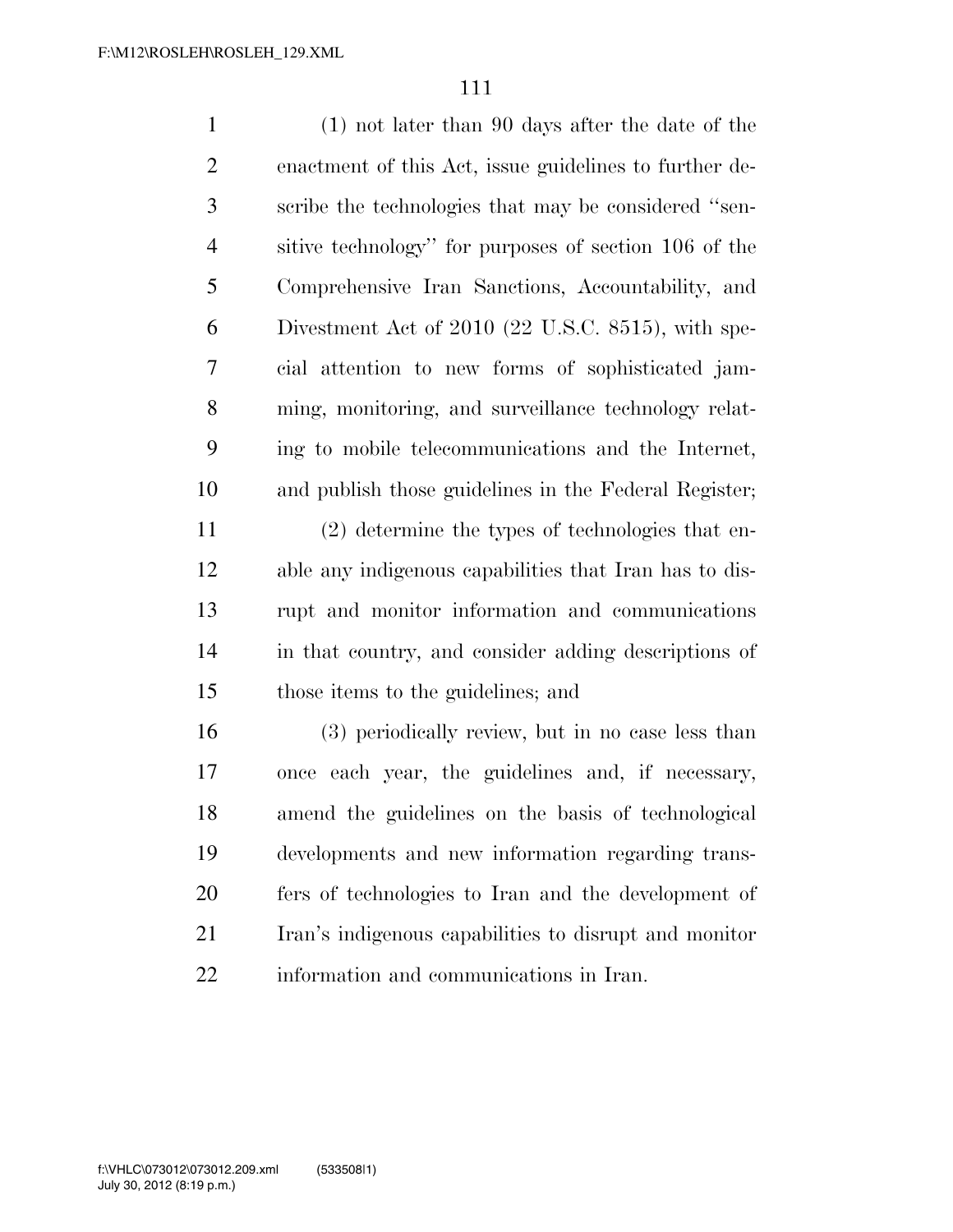| 1              | SEC. 413. EXPEDITED CONSIDERATION OF REQUESTS FOR             |
|----------------|---------------------------------------------------------------|
| $\overline{2}$ | <b>AUTHORIZATION</b><br>OF<br><b>CERTAIN</b><br><b>HUMAN</b>  |
| 3              | RIGHTS-, HUMANITARIAN-, AND DEMOCRACY-                        |
| $\overline{4}$ | RELATED ACTIVITIES WITH RESPECT TO                            |
| 5              | IRAN.                                                         |
| 6              | (a) REQUIREMENT.—The Office of Foreign Assets                 |
| 7              | Control, in consultation with the Department of State,        |
| 8              | shall establish an expedited process for the consideration    |
| 9              | of complete requests for authorization to engage in human     |
| 10             | rights-, humanitarian-, or democracy-related activities re-   |
| 11             | lating to Iran that are submitted by—                         |
| 12             | (1) entities receiving funds from the Depart-                 |
| 13             | ment of State to engage in the proposed activity;             |
| 14             | (2) the Broadcasting Board of Governors; and                  |
| 15             | (3) other appropriate agencies of the United                  |
| 16             | States Government.                                            |
| 17             | (b) PROCEDURES.—Requests for authorization under              |
|                | 18 subsection (a) shall be submitted to the Office of Foreign |
| 19             | Assets Control in conformance with the Office's regula-       |
| 20             | tions, including section 501.801 of title 31, Code of Fed-    |
| 21             | eral Regulations (commonly known as the Reporting, Pro-       |
| 22             | cedures and Penalties Regulations). Applicants shall fully    |
| 23             | disclose the parties to the transactions as well as describe  |

the activities to be undertaken. License applications in-

volving the exportation or reexportation of goods, tech-

nology, or software to Iran shall include a copy of an offi-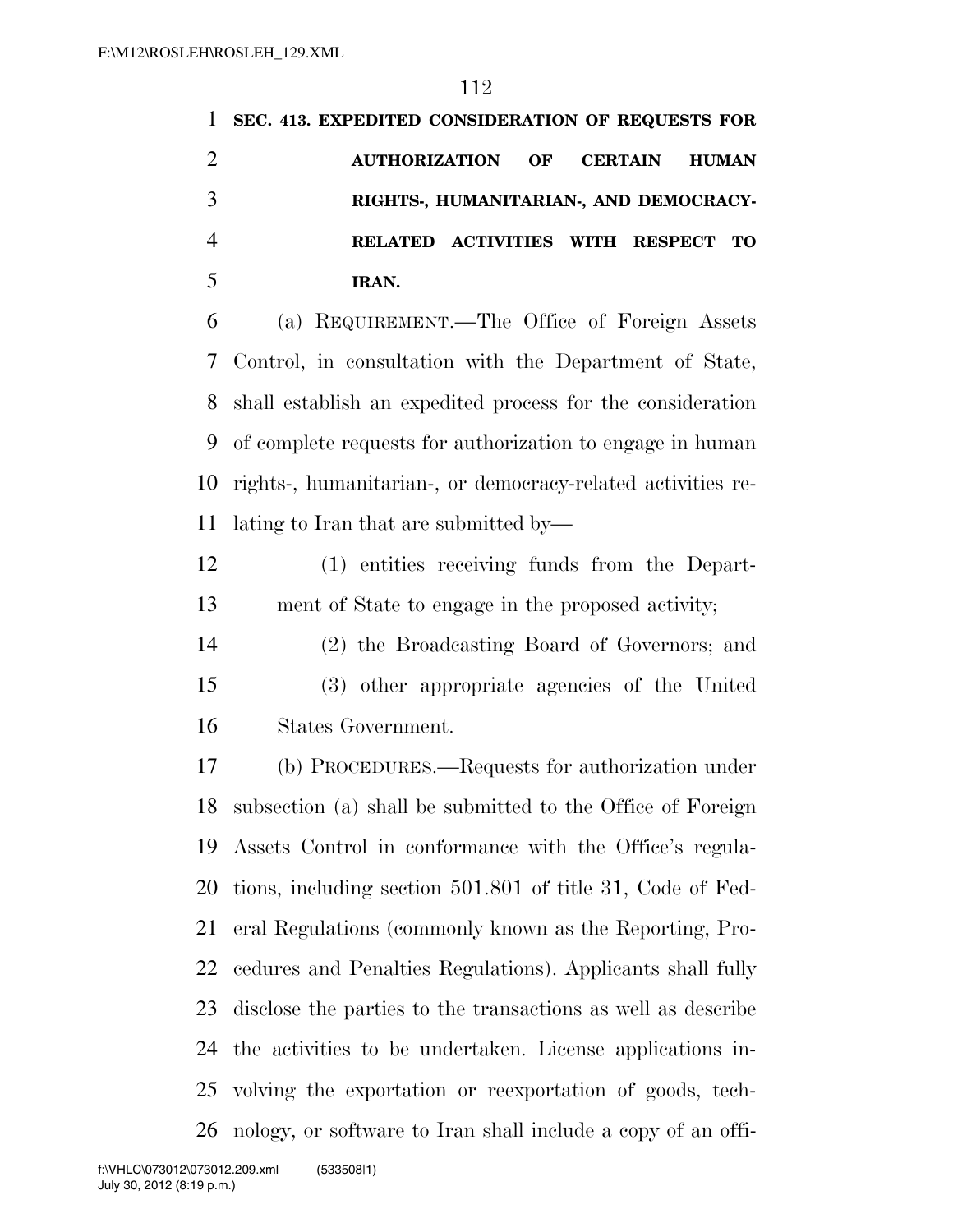cial Commodity Classification issued by the Department of Commerce, Bureau of Industry and Security, as part of the license application.

 (c) FOREIGN POLICY REVIEW.—The Department of State shall complete a foreign policy review of a request for authorization under subsection (a) not later than 30 days after the request is referred to the Department by the Office of Foreign Assets Control.

 (d) LICENSE DETERMINATIONS.—License determina- tions for complete requests for authorization under sub- section (a) shall be made not later than 90 days after re- ceipt by the Office of Foreign Assets Control, with the following exceptions:

 (1) Any requests involving the exportation or reexportation to Iran of goods, technology, or soft- ware listed on the Commerce Control List main- tained pursuant to part 774 of title 15, Code of Federal Regulations, shall be processed in a manner consistent with the Iran-Iraq Arms Non-Prolifera- tion Act of 1992 (title XVI of Public Law 102–484) and other applicable provisions of law.

 (2) Any other requests presenting unusual or extraordinary circumstances.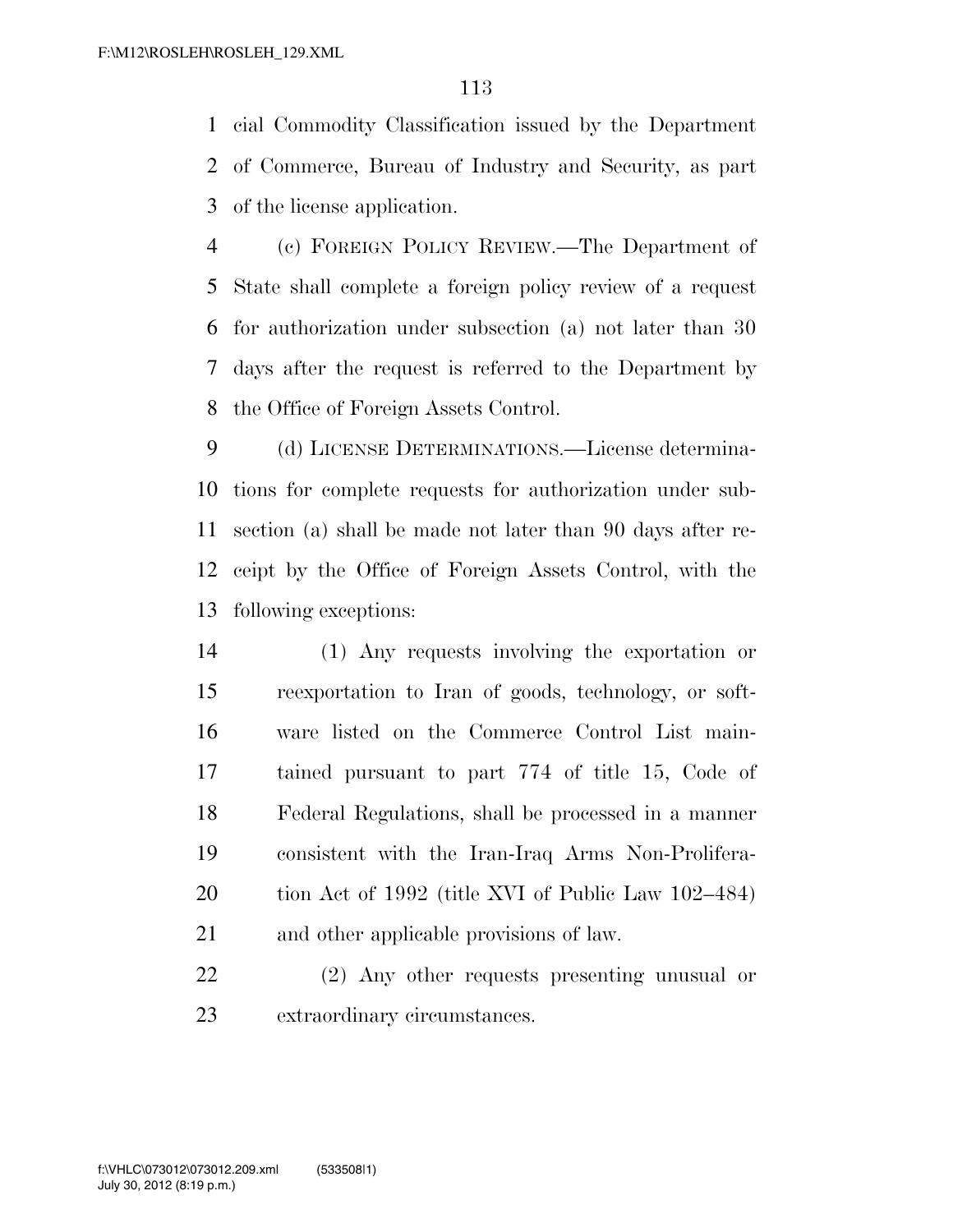(e) REGULATIONS.—The Secretary of the Treasury may prescribe such regulations as are appropriate to carry out this section.

### **SEC. 414. COMPREHENSIVE STRATEGY TO PROMOTE INTERNET FREEDOM AND ACCESS TO INFOR-MATION IN IRAN.**

 Not later than 90 days after the date of the enact- ment of this Act, the Secretary of State, in consultation with the Secretary of the Treasury and the heads of other Federal agencies, as appropriate, shall submit to the ap- propriate congressional committees a comprehensive strat-12 egy to—

 (1) assist the people of Iran to produce, access, and share information freely and safely via the Internet, including in Farsi and regional languages; (2) support the development of counter-censor- ship technologies that enable the citizens of Iran to undertake Internet activities without interference from the Government of Iran;

 (3) increase the capabilities and availability of secure mobile and other communications through connective technology among human rights and de-mocracy activists in Iran;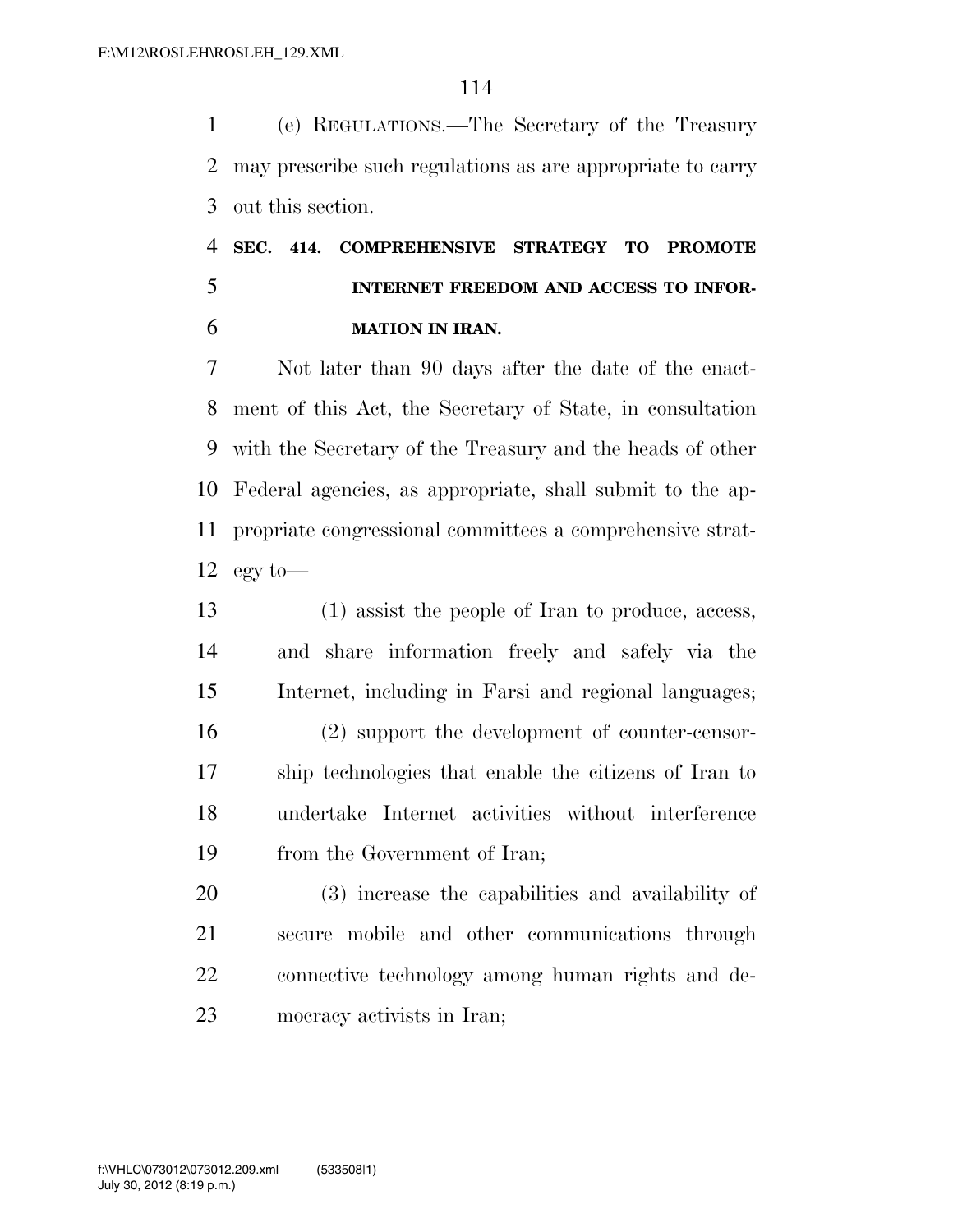| $\mathbf{1}$   | (4) provide resources for digital safety training  |
|----------------|----------------------------------------------------|
| $\overline{2}$ | for media and academic and civil society organiza- |
| 3              | tions in Iran;                                     |
| $\overline{4}$ | (5) provide accurate and substantive Internet      |
| 5              | content in local languages in Iran;                |
| 6              | (6) increase emergency resources for the most      |
| 7              | vulnerable human rights advocates seeking to orga- |
| 8              | nize, share information, and support human rights  |
| 9              | in Iran;                                           |
| 10             | (7) expand surrogate radio, television, live       |
| 11             | stream, and social network communications inside   |
| 12             | Iran, including—                                   |
| 13             | (A) by expanding Voice of America's Per-           |
| 14             | sian News Network and Radio Free Europe/           |
| 15             | Radio Liberty's Radio Farda to provide hourly      |
| 16             | live news update programming and breaking          |
| 17             | news coverage capability 24 hours a day and 7      |
| 18             | days a week; and                                   |
| 19             | (B) by assisting telecommunications and            |
| 20             | software companies that are United States per-     |
| 21             | sons to comply with the export licensing re-       |
| 22             | quirements of the United States for the purpose    |
| 23             | of expanding such communications inside Iran;      |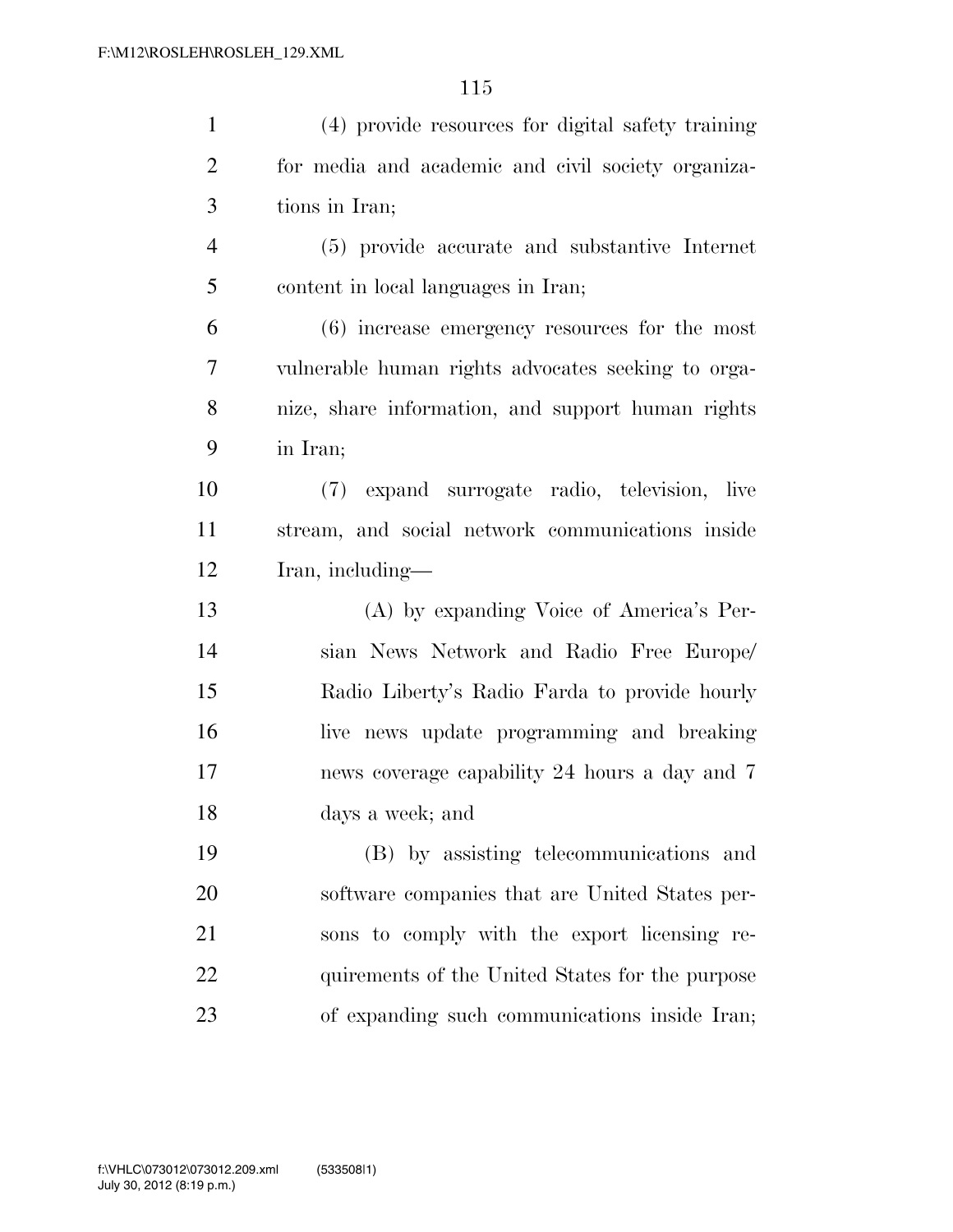| $\mathbf{1}$   | (8) expand activities to safely assist and train         |
|----------------|----------------------------------------------------------|
| 2              | human rights, civil society, and democracy activists     |
| 3              | in Iran to operate effectively and securely;             |
| $\overline{4}$ | (9) identify and utilize all available resources to      |
| 5              | overcome attempts by the Government of Iran to           |
| 6              | jam or otherwise deny international satellite broad-     |
| 7              | casting signals;                                         |
| 8              | (10) expand worldwide United States embassy              |
| 9              | and consulate programming for and outreach to Ira-       |
| 10             | nian dissident communities;                              |
| 11             | $(11)$ expand access to proxy servers for democ-         |
| 12             | racy activists in Iran; and                              |
| 13             | (12) discourage telecommunications and soft-             |
| 14             | ware companies from facilitating Internet censorship     |
| 15             | by the Government of Iran.                               |
| 16             | SEC. 415. STATEMENT OF POLICY ON POLITICAL PRIS-         |
| 17             | <b>ONERS.</b>                                            |
| 18             | It shall be the policy of the United States—             |
| 19             | (1) to support efforts to research and identify          |
| 20             | prisoners of conscience and cases of human rights        |
| 21             | abuses in Iran;                                          |
| 22             | $(2)$ to offer refugee status or political asylum in     |
| 23             | the United States to political dissidents in Iran if re- |
| 24             | quested and consistent with the laws and national        |
| 25             | security interests of the United States;                 |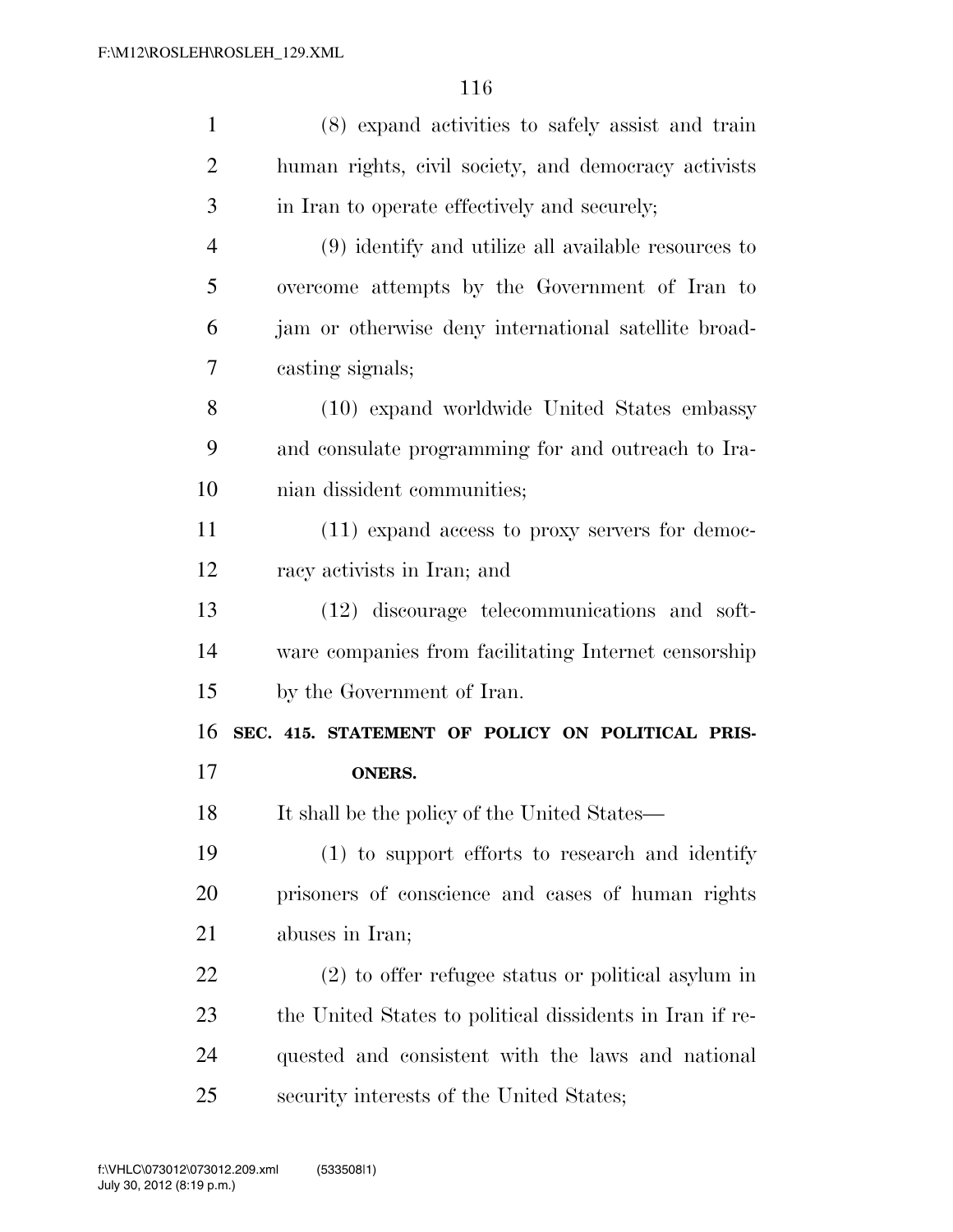(3) to offer to assist, through the United Na- tions High Commissioner for Refugees, with the re- location of such political prisoners to other countries if requested, as appropriate and with appropriate consideration for the national security interests of the United States; and (4) to publicly call for the release of Iranian dissidents by name and raise awareness with respect to individual cases of Iranian dissidents and pris- oners of conscience, as appropriate and if requested by the dissidents or prisoners themselves or their families. **TITLE V—MISCELLANEOUS SEC. 501. EXCLUSION OF CITIZENS OF IRAN SEEKING EDU- CATION RELATING TO THE NUCLEAR AND EN- ERGY SECTORS OF IRAN.**  (a) IN GENERAL.—The Secretary of State shall deny a visa to, and the Secretary of Homeland Security shall exclude from the United States, any alien who is a citizen of Iran that the Secretary of State determines seeks to enter the United States to participate in coursework at an institution of higher education (as defined in section

 101(a) of the Higher Education Act of 1965 (20 U.S.C. 24  $1001(a)$ ) to prepare the alien for a career in the energy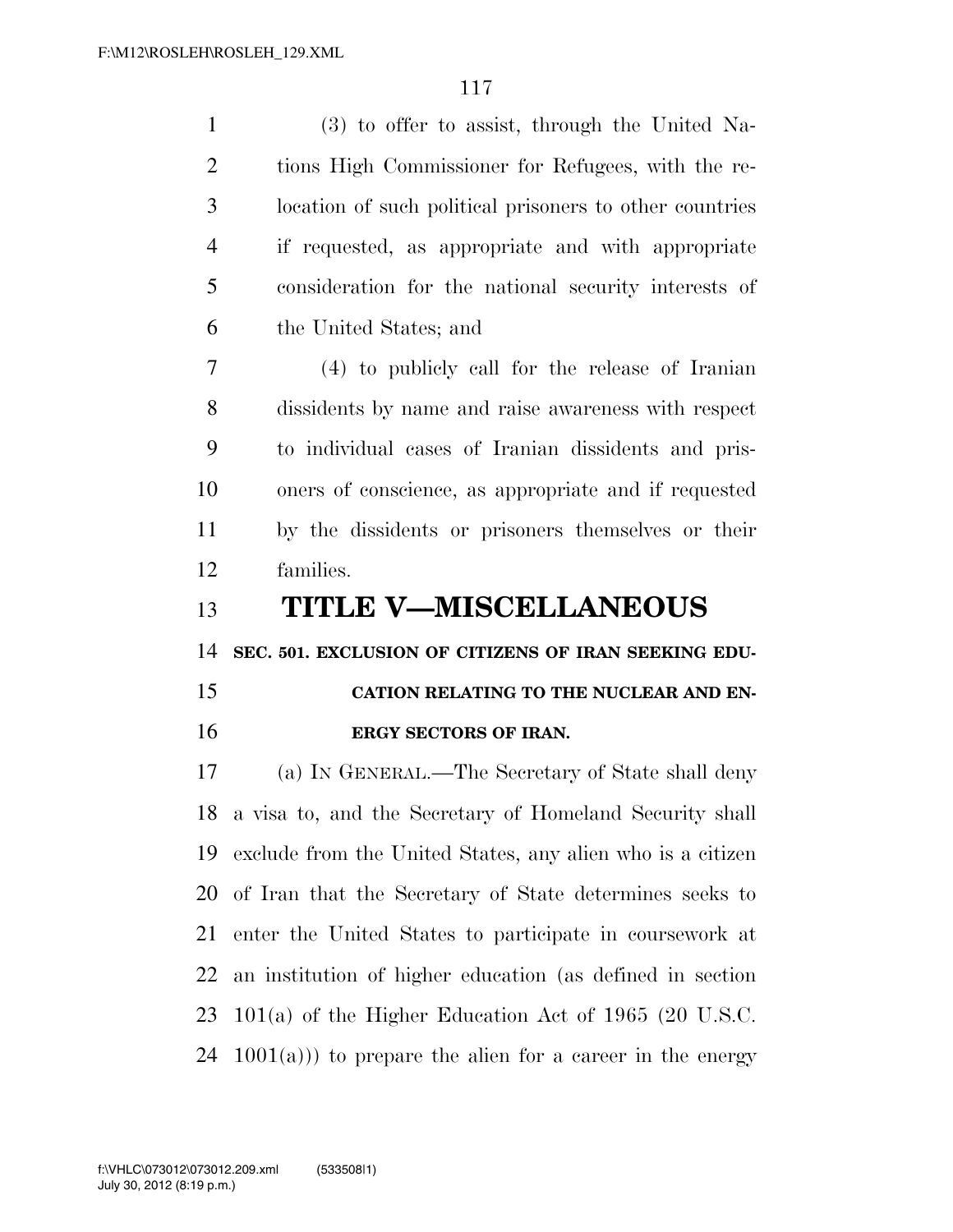sector of Iran or in nuclear science or nuclear engineering or a related field in Iran. (b) APPLICABILITY.—Subsection (a) applies with re- spect to visa applications filed on or after the date of the enactment of this Act. **SEC. 502. INTERESTS IN CERTAIN FINANCIAL ASSETS OF IRAN.**  (a) INTERESTS IN BLOCKED ASSETS.— (1) IN GENERAL.—Subject to paragraph (2), notwithstanding any other provision of law, includ-11 ing any provision of law relating to sovereign immu- nity, and preempting any inconsistent provision of State law, a financial asset that is— (A) held in the United States for a foreign securities intermediary doing business in the United States, (B) a blocked asset (whether or not subse-quently unblocked) that is property described in

 (C) equal in value to a financial asset of Iran, including an asset of the central bank or monetary authority of the Government of Iran or any agency or instrumentality of that Gov- ernment, that such foreign securities inter-mediary or a related intermediary holds abroad,

subsection (b), and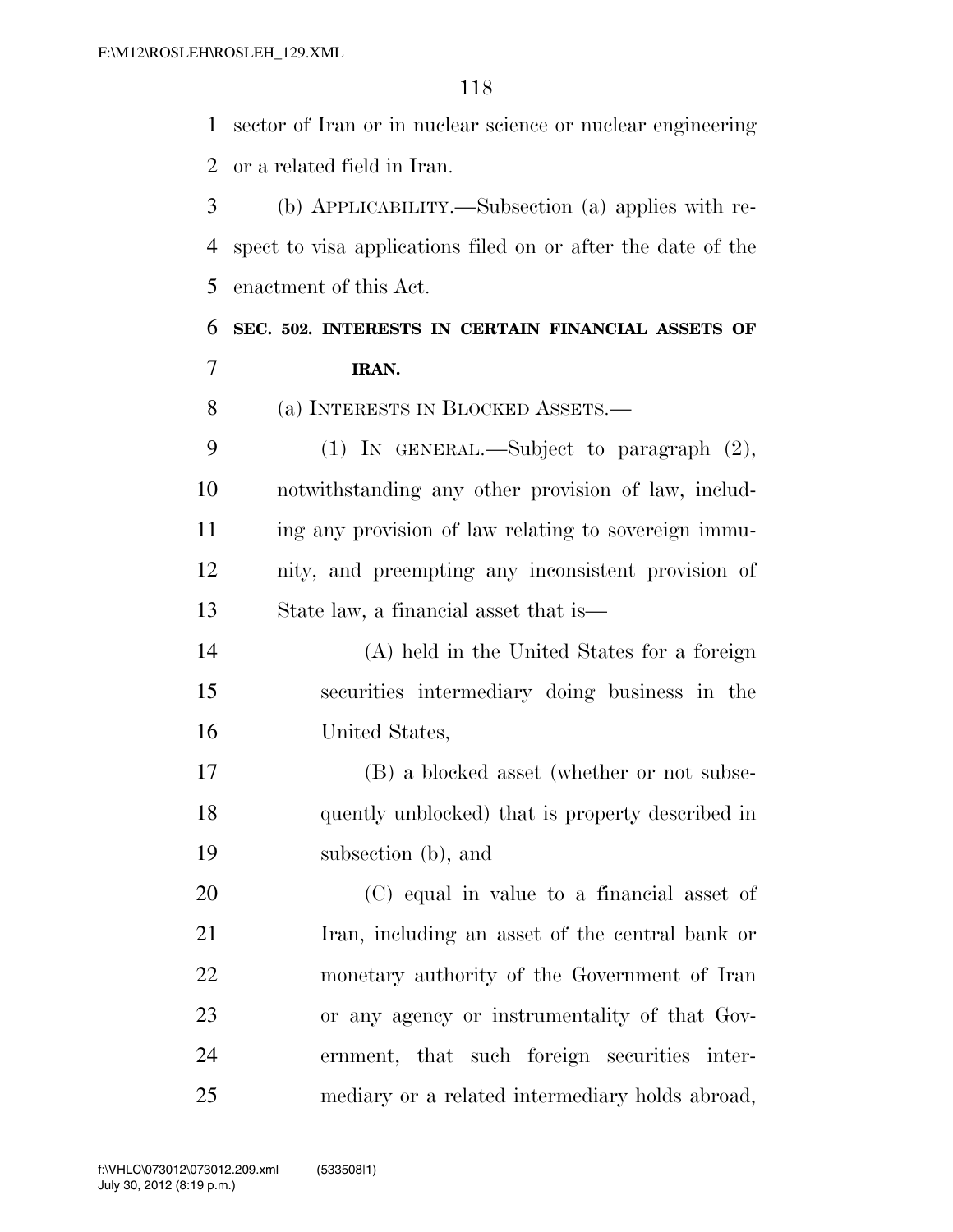shall be subject to execution or attachment in aid of execution in order to satisfy any judgment to the ex- tent of any compensatory damages awarded against Iran for damages for personal injury or death caused by an act of torture, extrajudicial killing, air- craft sabotage, or hostage-taking, or the provision of material support or resources for such an act.

8 (2) COURT DETERMINATION REQUIRED. In order to ensure that Iran is held accountable for paying the judgments described in paragraph (1) and in furtherance of the broader goals of this Act to sanction Iran, prior to an award turning over any asset pursuant to execution or attachment in aid of execution with respect to any judgments against Iran described in paragraph (1), the court shall de- termine whether Iran holds equitable title to, or the beneficial interest in, the assets described in sub- section (b) and that no other person possesses a con- stitutionally protected interest in the assets de- scribed in subsection (b) under the Fifth Amend- ment to the Constitution of the United States. To the extent the court determines that a person other 23 than Iran holds—

(A) equitable title to, or a beneficial inter-

est in, the assets described in subsection (b)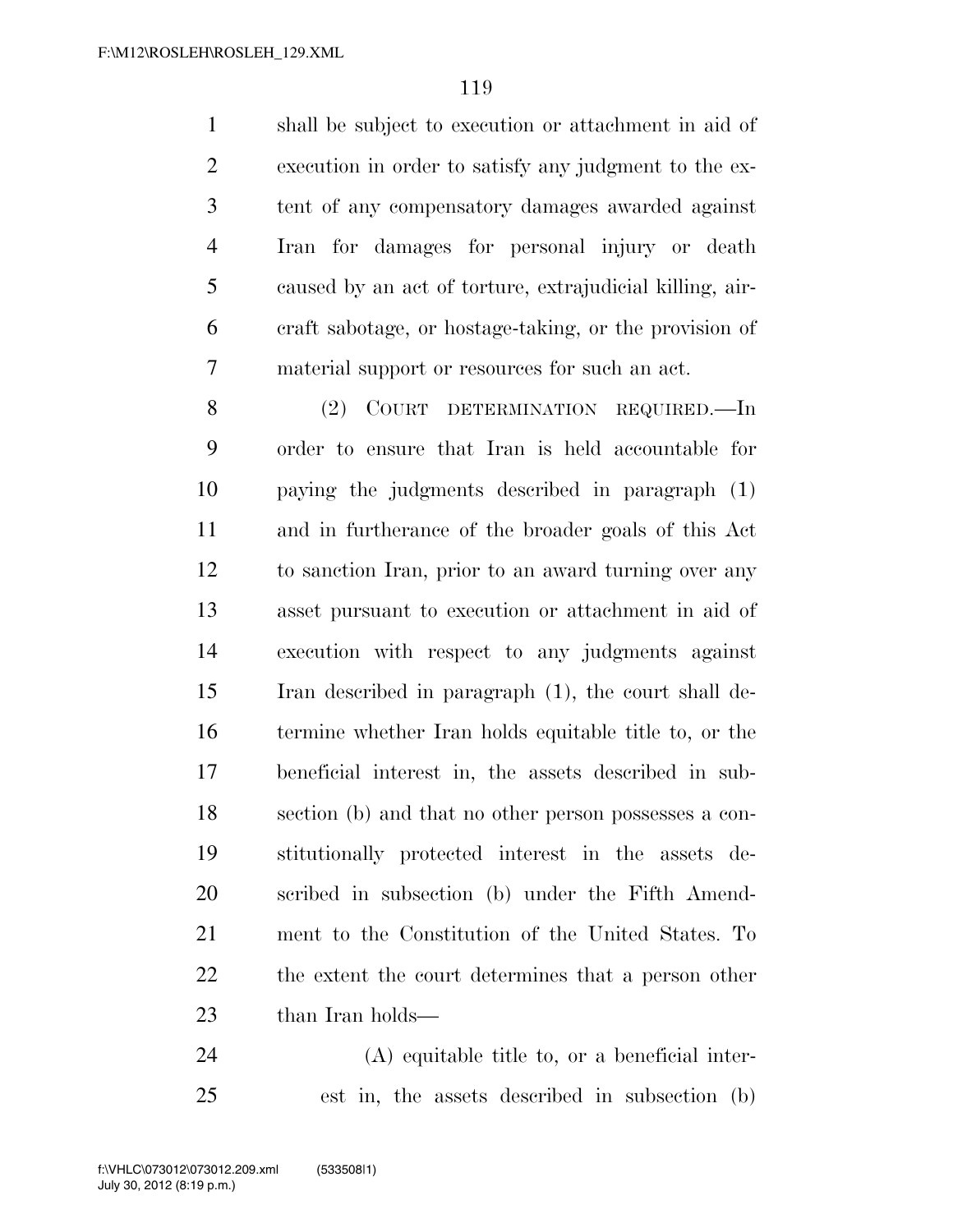(excluding a custodial interest of a foreign secu- rities intermediary or a related intermediary that holds the assets abroad for the benefit of Iran), or

 (B) a constitutionally protected interest in the assets described in subsection (b),

 such assets shall be available only for execution or attachment in aid of execution to the extent of Iran's equitable title or beneficial interest therein and to the extent such execution or attachment does not infringe upon such constitutionally protected in-terest.

 (b) FINANCIAL ASSETS DESCRIBED.—The financial assets described in this section are the financial assets that are identified in and the subject of proceedings in the United States District Court for the Southern District of New York in *Peterson et al.* v. *Islamic Republic of Iran et al.*, Case No. 10 Civ. 4518 (BSJ) (GWG), that were restrained by restraining notices and levies secured by the plaintiffs in those proceedings, as modified by court order dated June 27, 2008, and extended by court orders dated June 23, 2009, May 10, 2010, and June 11, 2010, so long as such assets remain restrained by court order.

 (c) RULES OF CONSTRUCTION.—Nothing in this sec-tion shall be construed—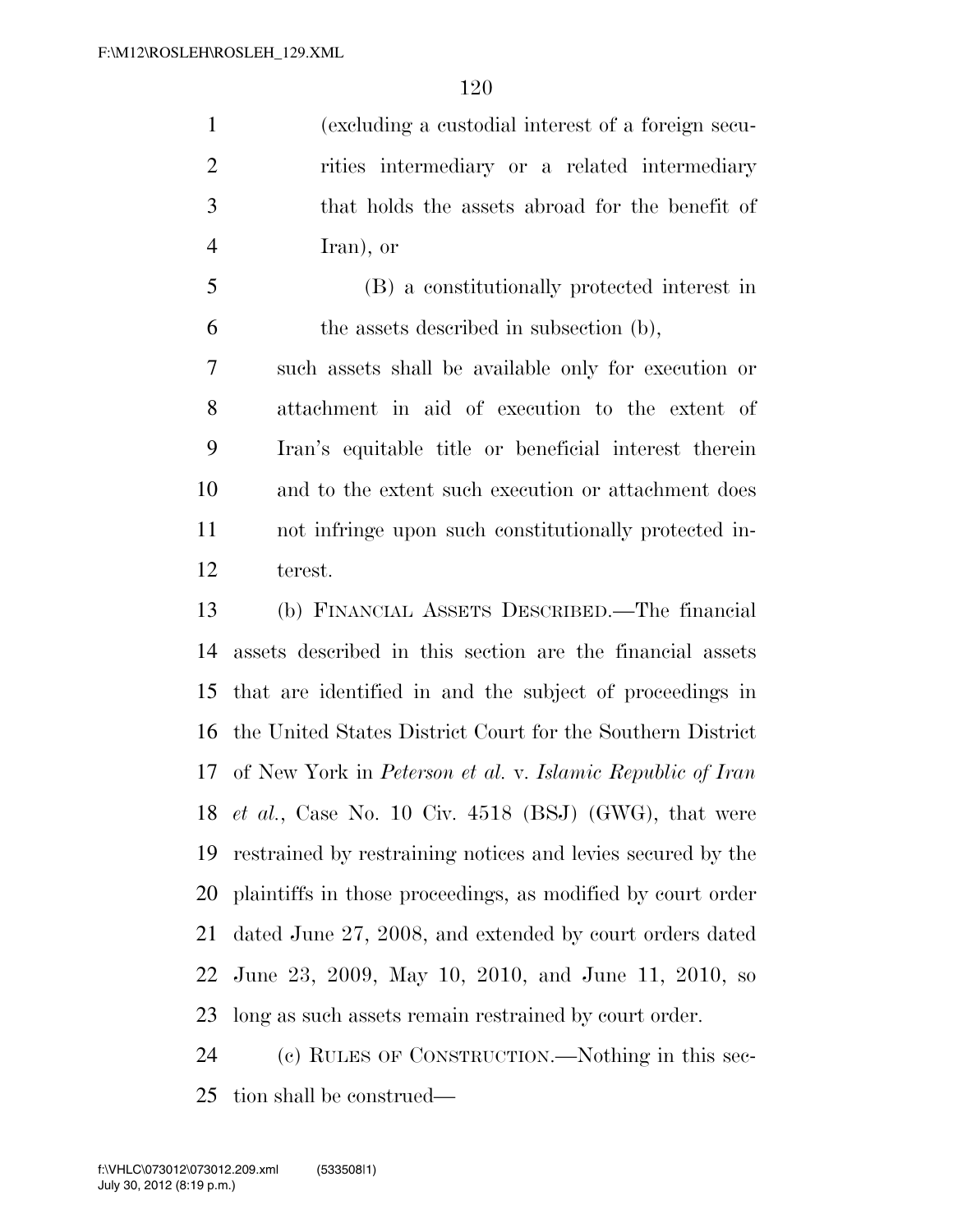| $\mathbf{1}$   | $(1)$ to affect the availability, or lack thereof, of |
|----------------|-------------------------------------------------------|
| $\overline{2}$ | a right to satisfy a judgment in any other action     |
| 3              | against a terrorist party in any proceedings other    |
| $\overline{4}$ | than proceedings referred to in subsection (b); or    |
| 5              | $(2)$ to apply to assets other than the assets de-    |
| 6              | scribed in subsection (b), or to preempt State law,   |
| 7              | including the Uniform Commercial Code, except as      |
| 8              | expressly provided in subsection $(a)(1)$ .           |
| 9              | (d) DEFINITIONS.—In this section:                     |
| 10             | term "blocked"<br>BLOCKED ASSET.—The<br>(1)           |
| 11             | $\text{asset}$ "—                                     |
| 12             | (A) means any asset seized or frozen by               |
| 13             | the United States under section $5(b)$ of the         |
| 14             | Trading With the Enemy Act (50 U.S.C. App.            |
| 15             | $5(b)$ or under section 202 or 203 of the Inter-      |
| 16             | national Emergency Economic Powers Act (50            |
| 17             | U.S.C. 1701 and 1702); and                            |
| 18             | (B) does not include property that—                   |
| 19             | (i) is subject to a license issued by the             |
| 20             | United States Government for final pay-               |
| 21             | ment, transfer, or disposition by or to a             |
| 22             | person subject to the jurisdiction of the             |
| 23             | United States in connection with a trans-             |
| 24             | action for which the issuance of the license          |
| 25             | has been specifically required by a provi-            |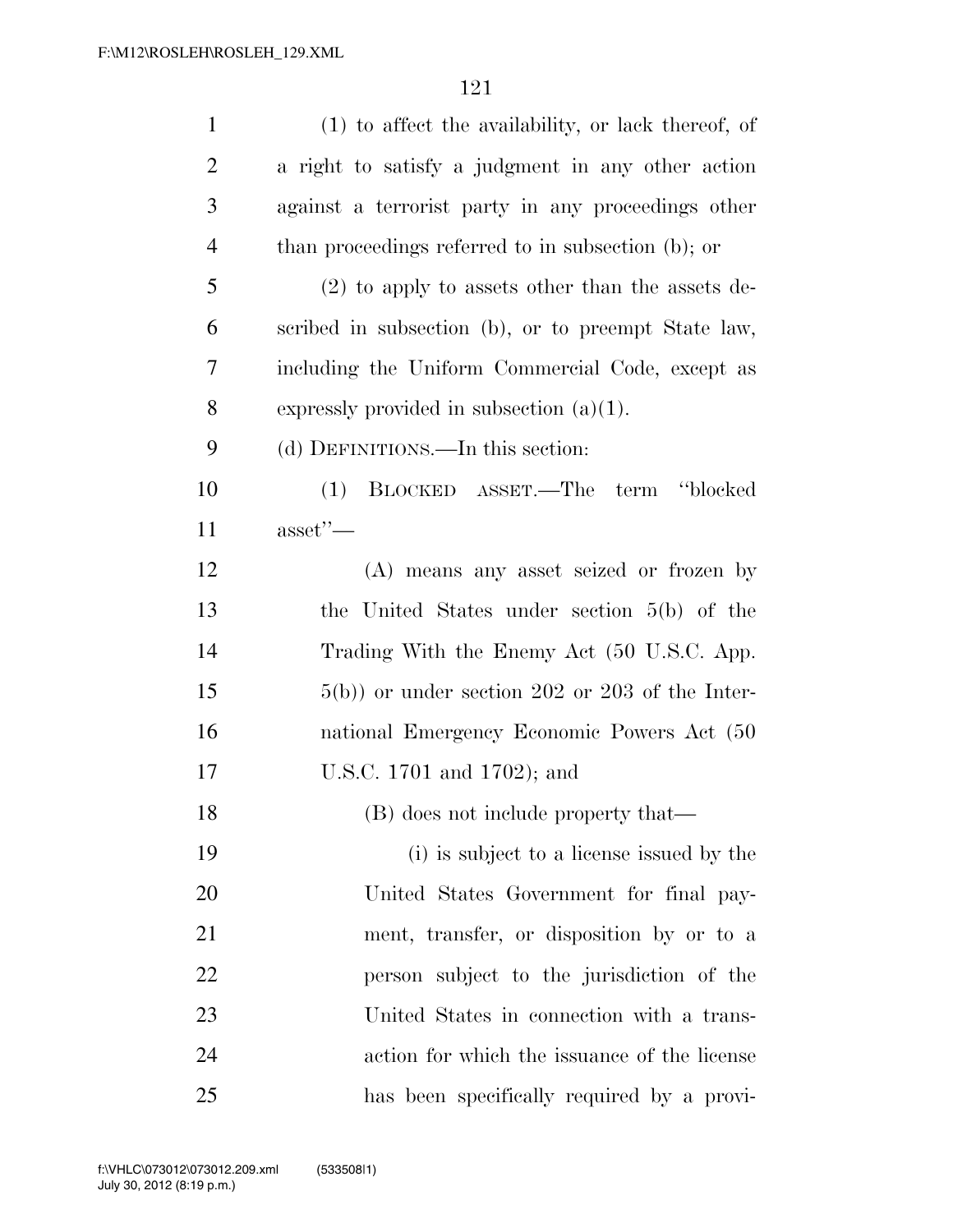| $\mathbf{1}$   | sion of law other than the International          |
|----------------|---------------------------------------------------|
| $\overline{2}$ | Emergency Economic Powers Act (50                 |
| $\mathfrak{Z}$ | U.S.C. 1701 et seq.) or the United Nations        |
| $\overline{4}$ | Participation Act of 1945 (22 U.S.C. 287          |
| 5              | $et seq.);$ or                                    |
| 6              | (ii) is property subject to the Vienna            |
| 7              | Convention on Diplomatic Relations or the         |
| 8              | Vienna Convention on Consular Relations,          |
| 9              | or that enjoys equivalent privileges and im-      |
| 10             | munities under the laws of the United             |
| 11             | States, and is being used exclusively for         |
| 12             | diplomatic or consular purposes.                  |
| 13             | FINANCIAL ASSET; SECURITIES INTER-<br>(2)         |
| 14             | MEDIARY.—The terms "financial asset" and "securi- |
| 15             | ties intermediary" have the meanings given those  |
| 16             | terms in the Uniform Commercial Code, but the     |
| 17             | former includes cash.                             |
| 18             | (3) IRAN.—The term "Iran" means the Govern-       |
| 19             | ment of Iran, including the central bank or mone- |
| 20             | tary authority of that Government and any agency  |
| 21             | or instrumentality of that Government.            |
| 22             | $(4)$ PERSON.—                                    |
| 23             | (A) IN GENERAL.—The term "person"                 |
| 24             | means an individual or entity.                    |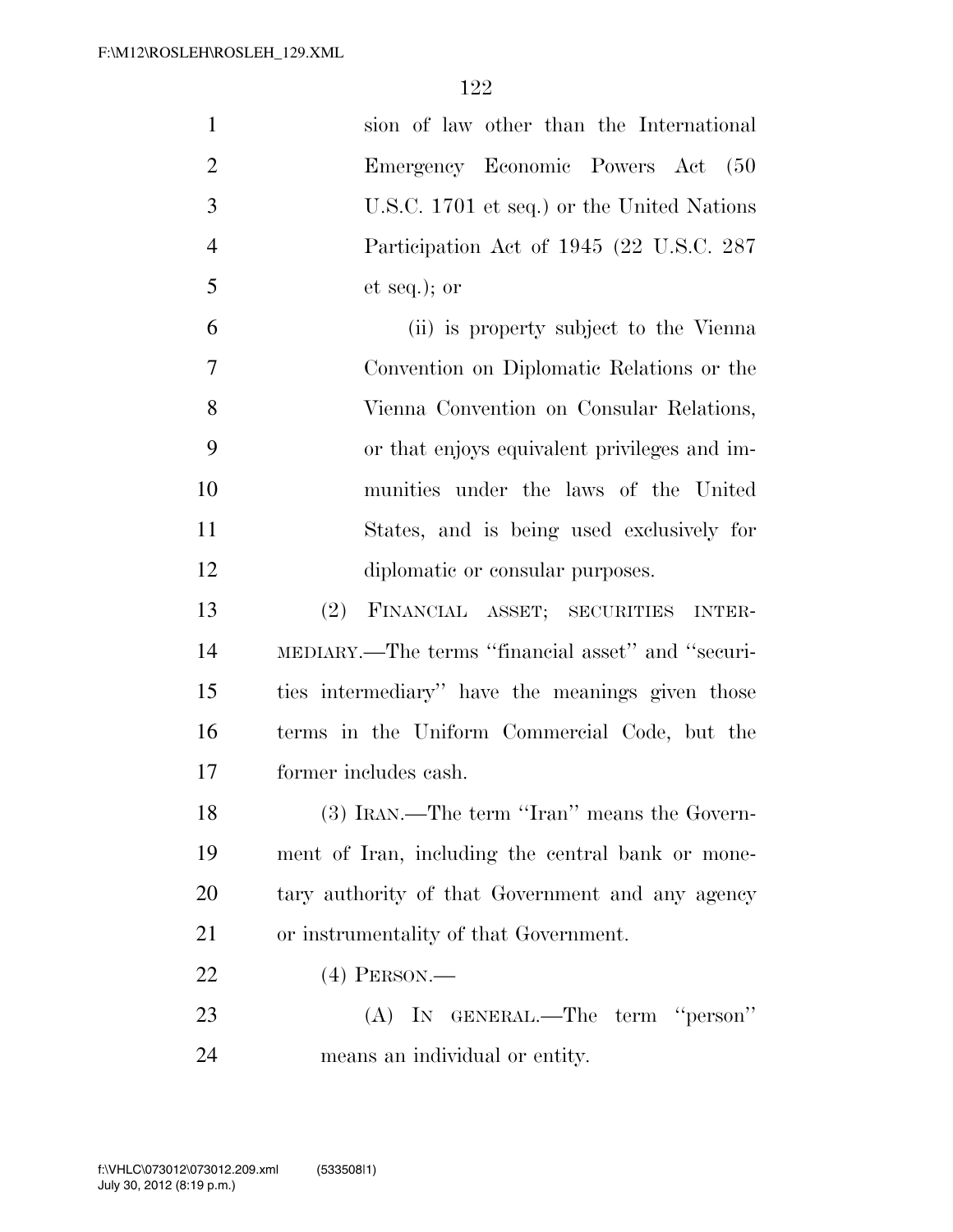| $\mathbf{1}$   | (B) ENTITY.—The term "entity" means a                  |
|----------------|--------------------------------------------------------|
| $\overline{2}$ | partnership, association, trust, joint venture,        |
| 3              | corporation, group, subgroup, or other organi-         |
| $\overline{4}$ | zation.                                                |
| 5              | (5) TERRORIST PARTY.—The term "terrorist               |
| 6              | party" has the meaning given that term in section      |
| 7              | 201(d) of the Terrorism Risk Insurance Act of 2002     |
| 8              | $(28 \text{ U.S.C. } 1610 \text{ note}).$              |
| 9              | term "United<br>UNITED STATES.—The<br>(6)              |
| 10             | States" includes all territory and waters, conti-      |
| 11             | nental, or insular, subject to the jurisdiction of the |
| 12             | United States.                                         |
| 13             | (e) TECHNICAL CHANGES TO THE FOREIGN SOV-              |
| 14             | EREIGN IMMUNITIES ACT.                                 |
| 15             | (1) TITLE 28, UNITED STATES CODE.—Section              |
| 16             | 1610 of title 28, United States Code, is amended—      |
| 17             | $(A)$ in subsection $(a)(7)$ , by inserting after      |
| 18             | "section 1605A" the following: "or section"            |
| 19             | $1605(a)(7)$ (as such section was in effect on         |
| 20             | January 27, 2008)"; and                                |
| 21             | $(B)$ in subsection $(b)$ —                            |
| 22             | (i) in paragraph $(2)$ —                               |
| 23             | (I) by striking $(5)$ , 1605(b), or                    |
| 24             | $1605A''$ and inserting "(5)<br><b>or</b>              |
| 25             | $1605(b)$ "; and                                       |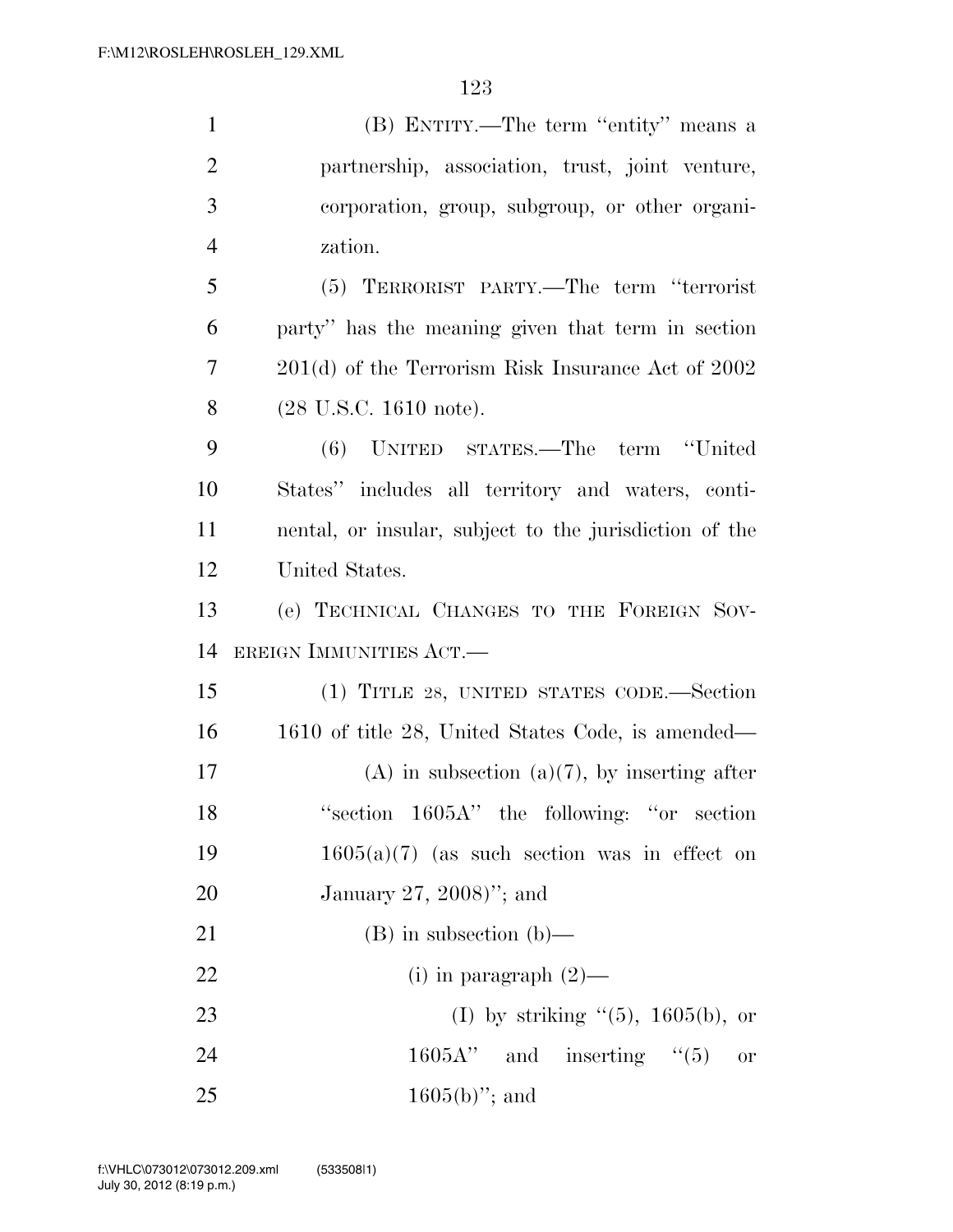| $\mathbf{1}$   | (II) by striking the period at the                                     |
|----------------|------------------------------------------------------------------------|
| $\overline{2}$ | end and inserting ", or"; and                                          |
| 3              | (ii) by adding after paragraph (2) the                                 |
| $\overline{4}$ | following:                                                             |
| 5              | $(3)$ the judgment relates to a claim for which                        |
| 6              | the agency or instrumentality is not immune by vir-                    |
| 7              | tue of section 1605A of this chapter or section                        |
| 8              | $1605(a)(7)$ of this chapter (as such section was in                   |
| 9              | effect on January 27, 2008), regardless of whether                     |
| 10             | the property is or was involved in the act upon                        |
| 11             | which the claim is based.".                                            |
| 12             | (2)<br>TERRORISM RISK INSURANCE<br>ACT<br>OF                           |
| 13             | $2002$ . Section $201(a)$ of the Terrorism Risk Insur-                 |
| 14             | ance Act of $2002$ $(28 \text{ U.S.C. } 1610 \text{ note})$ is amended |
| 15             | by striking "section $1605(a)(7)$ " and inserting "sec-                |
| 16             | tion 1605A or $1605(a)(7)$ (as such section was in ef-                 |
| 17             | fect on January 27, 2008)".                                            |
| 18             | SEC. 503. TECHNICAL CORRECTIONS TO SECTION 1245 OF                     |
| 19             | NATIONAL DEFENSE AUTHORIZATION<br>THE                                  |
| 20             | ACT FOR FISCAL YEAR 2012.                                              |
| 21             | (a) EXCEPTION FOR SALES OF AGRICULTURAL COM-                           |
| 22             | MODITIES.-                                                             |
| 23             | (1) IN GENERAL.—Section $1245(d)(2)$ of the                            |
| 24             | National Defense Authorization Act for Fiscal Year                     |
| 25             | $2012$ (22 U.S.C. 8513a(d)(2)) is amended—                             |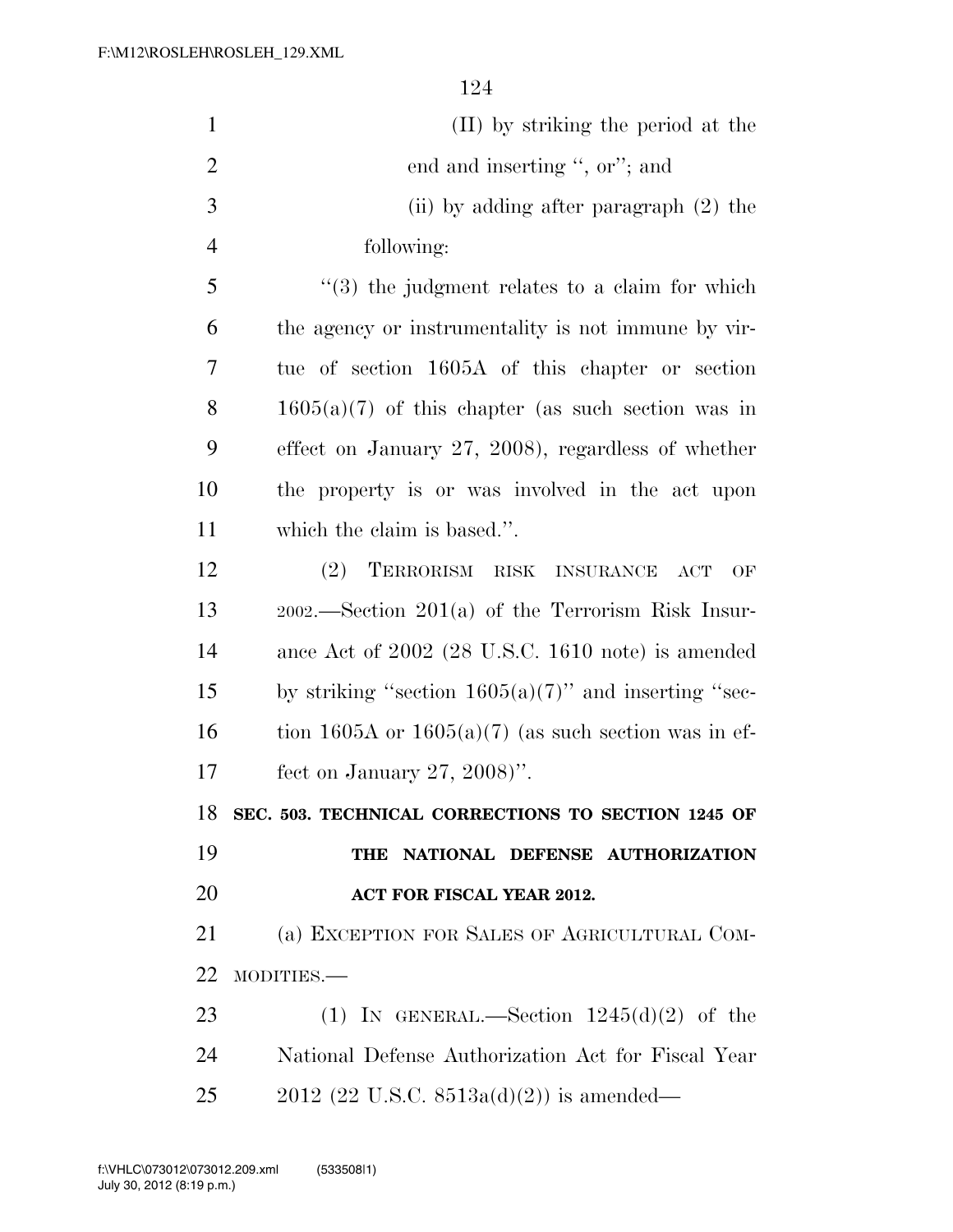| $\mathbf{1}$   | $(A)$ in the paragraph heading, by inserting         |
|----------------|------------------------------------------------------|
| $\overline{2}$ | "AGRICULTURAL COMMODITIES," after "SALES             |
| 3              | $OF$ ; and                                           |
| $\overline{4}$ | (B) in the text, by inserting "agricultural          |
| 5              | commodities," after "sale of".                       |
| 6              | (2) EFFECTIVE DATE.—The amendments made              |
| 7              | by paragraph (1) shall take effect as if included in |
| 8              | the National Defense Authorization Act for Fiscal    |
| 9              | Year 2012 (Public Law 112-81; 125 Stat. 1298).       |
| 10             | (b) REPORT OF ENERGY INFORMATION ADMINISTRA-         |
| 11             | TION.                                                |
| 12             | (1) IN GENERAL.—Section $1245(d)(4)(A)$ of the       |
| 13             | National Defense Authorization Act for Fiscal Year   |
| 14             | $2012$ (22 U.S.C. 8513a(d)(4)(A)) is amended—        |
| 15             | $(A)$ by striking "60 days after the date of         |
| 16             | the enactment of this Act, and every 60 days         |
| 17             | thereafter" and inserting "October 25, 2012,         |
| 18             | and the last Thursday of every other month           |
| 19             | thereafter"; and                                     |
| 20             | (B) by striking "60-day period" and in-              |
| 21             | serting "2-month period".                            |
| 22             | (2) EFFECTIVE DATE.—The amendments made              |
| 23             | by paragraph (1) shall take effect on September 1,   |
| 24             | 2012.                                                |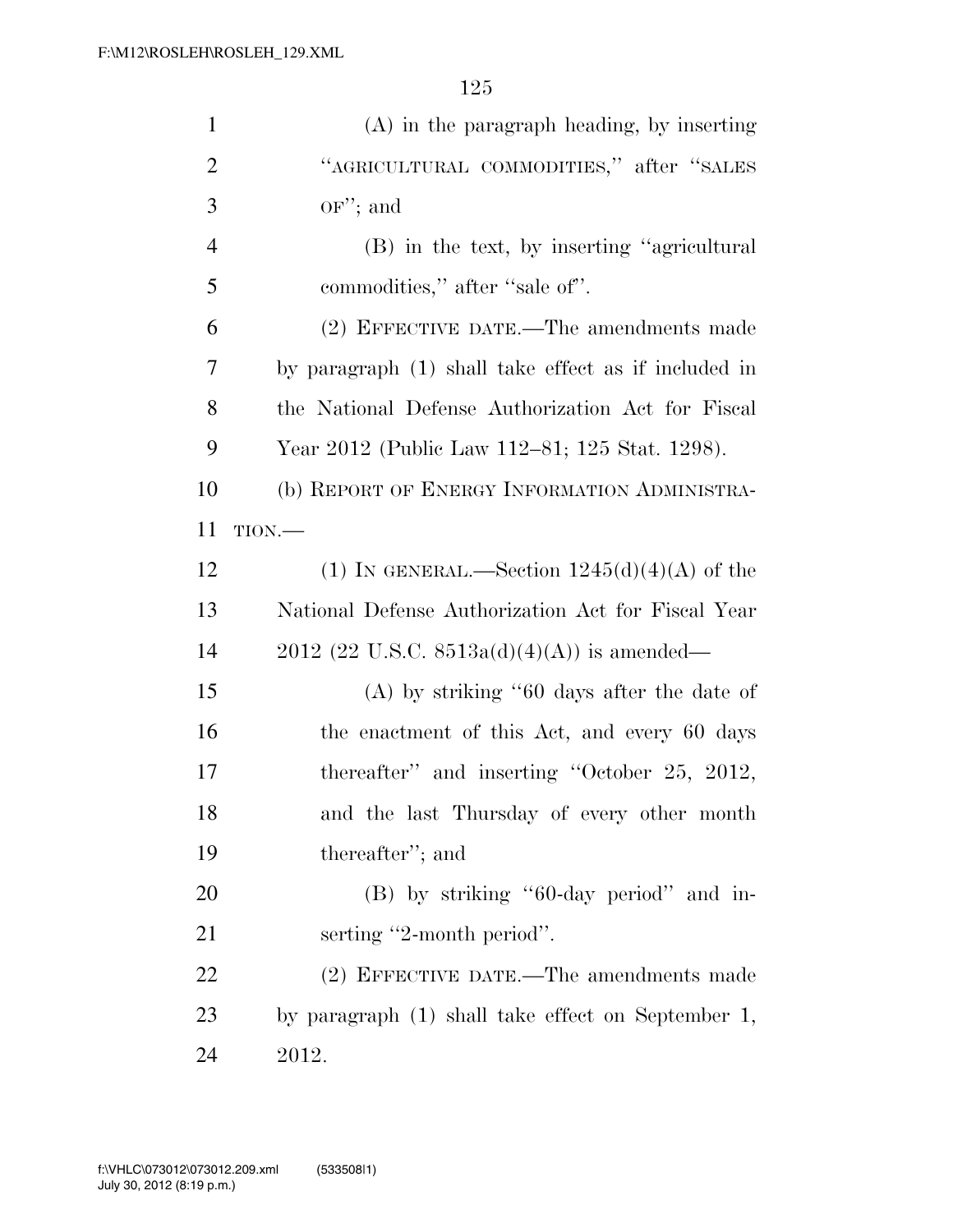| 1              | SEC. 504. EXPANSION OF SANCTIONS UNDER SECTION 1245     |
|----------------|---------------------------------------------------------|
| $\overline{2}$ | OF THE NATIONAL DEFENSE AUTHORIZATION                   |
| 3              | ACT FOR FISCAL YEAR 2012.                               |
| $\overline{4}$ | (a) IN GENERAL.—Section 1245 of the National De-        |
| 5              | fense Authorization Act for Fiscal Year 2012 (22 U.S.C. |
| 6              | 8513a), as amended by section 503, is further amended—  |
| 7              | $(1)$ in subsection $(d)$ —                             |
| 8              | $(A)$ in paragraph $(3)$ , by striking "a for-          |
| 9              | eign financial institution owned or controlled by       |
| 10             | the government of a foreign country, includ-            |
| 11             | ing"; and                                               |
| 12             | (B) in paragraph $(4)(D)$ —                             |
| 13             | (i) by striking "Sanctions imposed"                     |
| 14             | and inserting the following:                            |
| 15             | ``(i)<br>IN GENERAL.-Sanctions<br>im-                   |
| 16             | posed";                                                 |
| 17             | (ii) in clause (i), as designated by                    |
| 18             | clause (i) of this subparagraph—                        |
| 19             | (I) by striking "a foreign finan-                       |
| 20             | cial institution" and inserting "a fi-                  |
| 21             | nancial transaction described in clause                 |
| 22             | (ii) conducted or facilitated by a for-                 |
| 23             | eign financial institution";                            |
| 24             | (II) by striking "institution has                       |
| 25             | significantly" and inserting "institu-                  |
| 26             | tion-                                                   |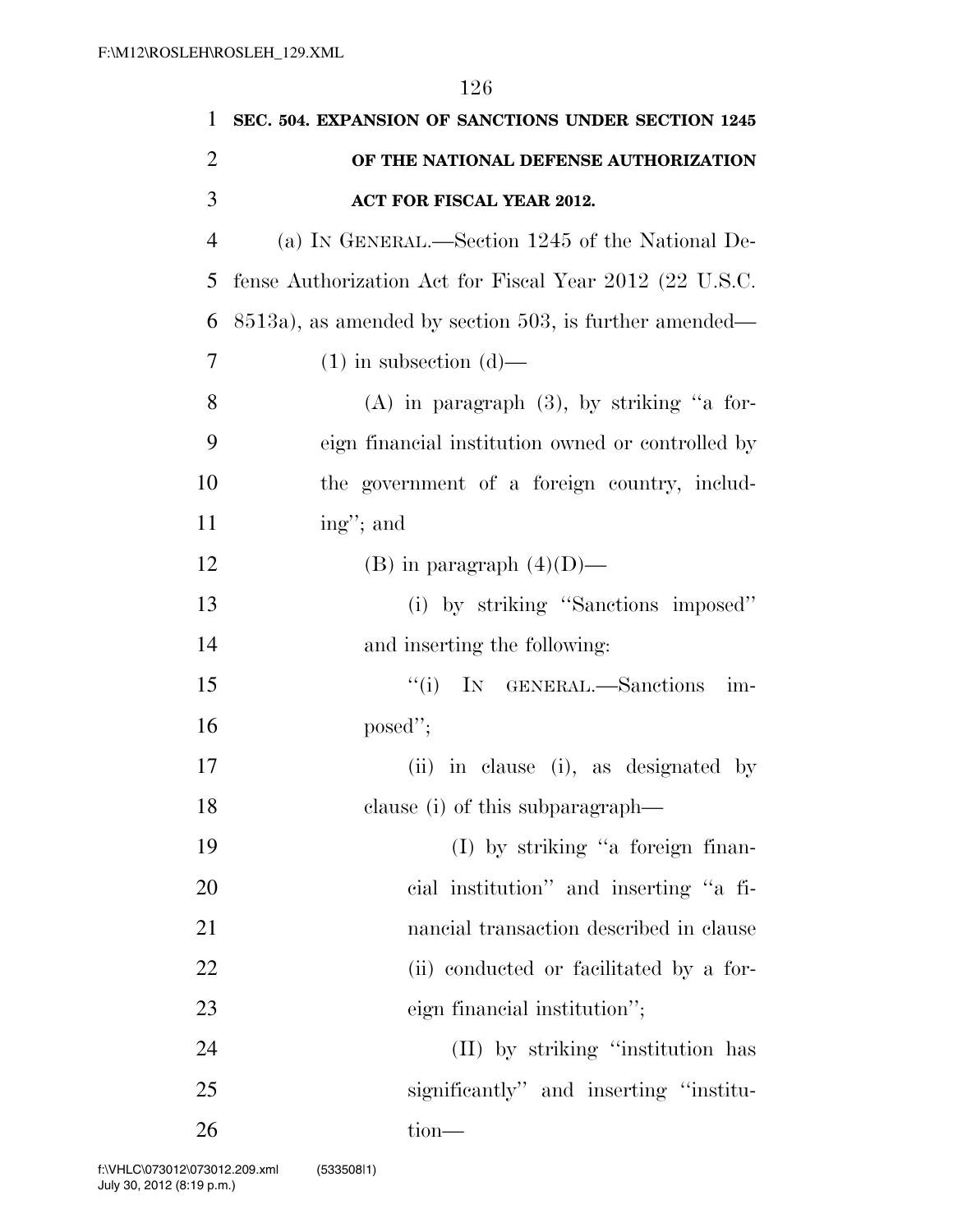| $\mathbf{1}$   | $"(I)$ has significantly reduced";           |
|----------------|----------------------------------------------|
| $\overline{2}$ | (III) by striking the period at the          |
| $\mathfrak{Z}$ | end and inserting "; or"; and                |
| $\overline{4}$ | (IV) by adding at the end the fol-           |
| 5              | lowing:                                      |
| 6              | "(II) in the case of a country               |
| $\tau$         | that has previously received an excep-       |
| 8              | tion under this subparagraph, has,           |
| 9              | after receiving the exception, reduced       |
| 10             | its crude oil purchases from Iran to         |
| 11             | zero."; and                                  |
| 12             | (iii) by adding at the end the fol-          |
| 13             | lowing:                                      |
| 14             | "(ii) FINANCIAL TRANSACTIONS DE-             |
| 15             | SCRIBED.—A financial transaction<br>con-     |
| 16             | ducted or facilitated by a foreign financial |
| 17             | institution is described in this clause if—  |
| 18             | $\lq\lq$ (I) the financial transaction is    |
| 19             | only for trade in goods or services be-      |
| 20             | tween the country with primary juris-        |
| 21             | diction over the foreign financial insti-    |
| 22             | tution and Iran; and                         |
| 23             | $\lq\lq$ (II) any funds owed to Iran as      |
| 24             | a result of such trade are credited to       |
| 25             | an account located in the country with       |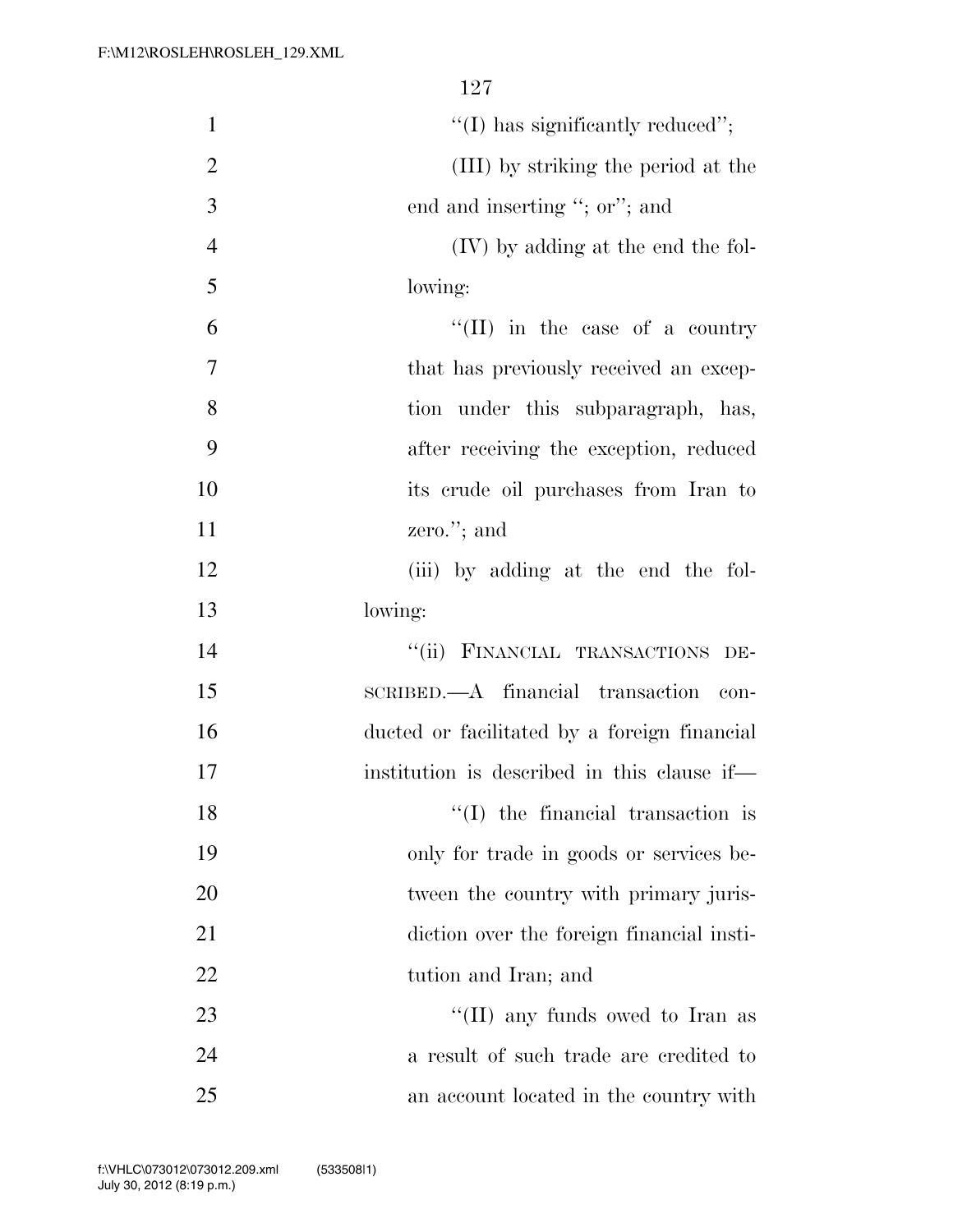| $\mathbf{1}$   | primary jurisdiction over the foreign                           |
|----------------|-----------------------------------------------------------------|
| $\overline{2}$ | financial institution.";                                        |
| 3              | $(2)$ in subsection $(h)$ —                                     |
| $\overline{4}$ | $(A)$ by redesignating paragraph $(3)$ as                       |
| 5              | paragraph $(4)$ ; and                                           |
| 6              | (B) by inserting after paragraph (2) the                        |
| 7              | following:                                                      |
| 8              | "(3) SIGNIFICANT REDUCTIONS.—The terms                          |
| 9              | 'reduce significantly', 'significant reduction', and            |
| 10             | 'significantly reduced', with respect to purchases              |
| 11             | from Iran of petroleum and petroleum products, in-              |
| 12             | clude a reduction in such purchases in terms of price           |
| 13             | or volume toward a complete cessation of such pur-              |
| 14             | chases."; and                                                   |
| 15             | (3) by adding at the end the following:                         |
| 16             | "(i) TERMINATION.—The provisions of this section                |
| 17             | shall terminate on the date that is 30 days after the date      |
| 18             | on which the President submits to Congress the certifi-         |
| 19             | cation described in section $401(a)$ of the Comprehensive       |
| 20             | Iran Sanctions, Accountability, and Divestment Act of           |
| 21             | $2010$ (22 U.S.C. 8551(a)).".                                   |
| <u>22</u>      | (b) EFFECTIVE DATE.—The amendments made by                      |
| 23             | paragraphs $(1)$ and $(2)$ of subsection $(a)$ shall apply with |

respect to financial transactions conducted or facilitated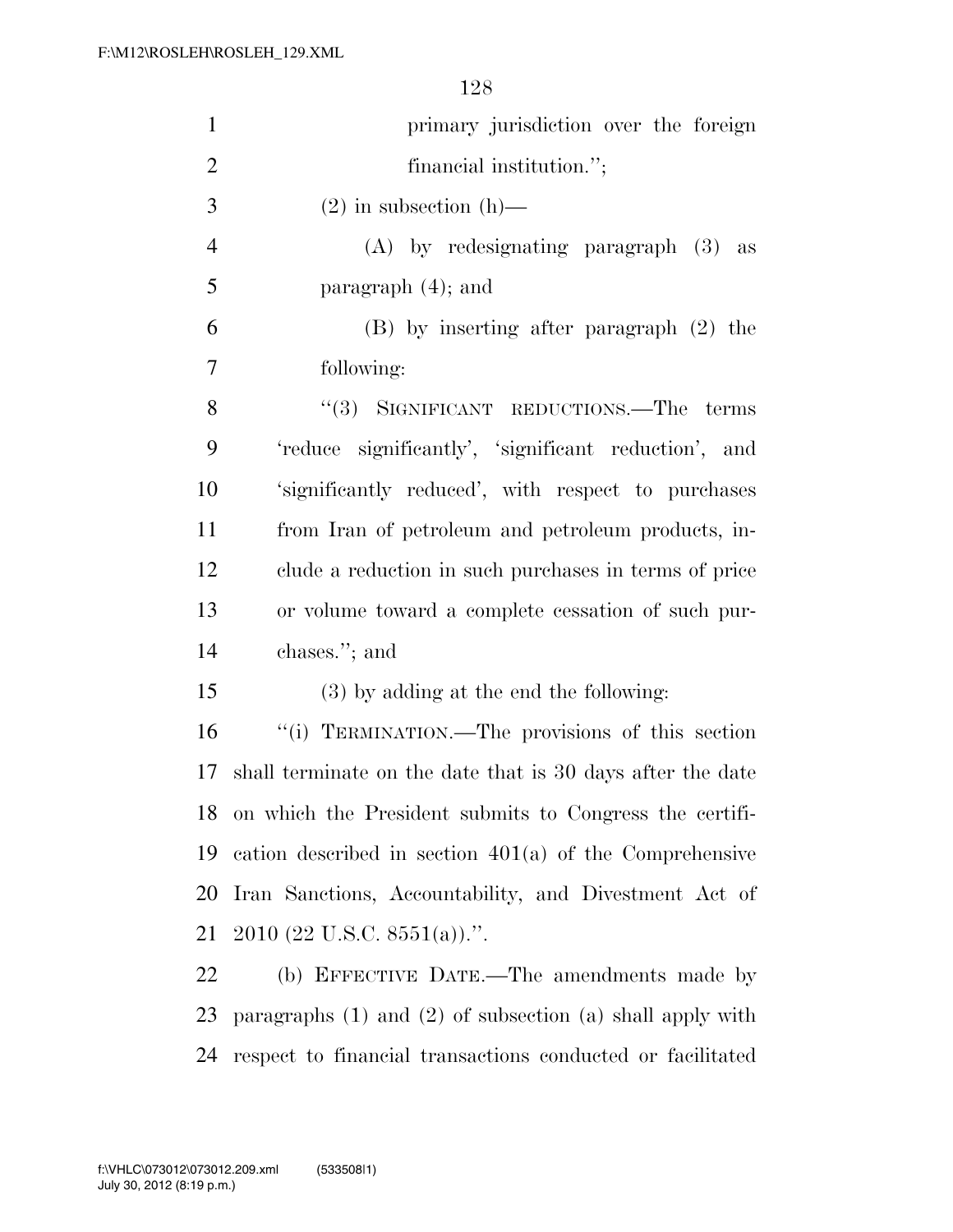on or after the date that is 180 days after the date of the enactment of this Act.

#### **SEC. 505. REPORTS ON NATURAL GAS EXPORTS FROM IRAN.**

 (a) REPORT BY ENERGY INFORMATION ADMINISTRA- TION.—Not later than 60 days after the date of the enact- ment of this Act, the Administrator of the Energy Infor- mation Administration shall submit to the President and the appropriate congressional committees a report on the natural gas sector of Iran that includes—

 (1) an assessment of exports of natural gas from Iran;

 (2) an identification of the countries that pur-chase the most natural gas from Iran;

 (3) an assessment of alternative supplies of nat-ural gas available to those countries;

 (4) an assessment of the impact a reduction in exports of natural gas from Iran would have on global natural gas supplies and the price of natural gas, especially in countries identified under para-21 graph  $(2)$ ; and

 (5) such other information as the Administrator considers appropriate.

(b) REPORT BY PRESIDENT.—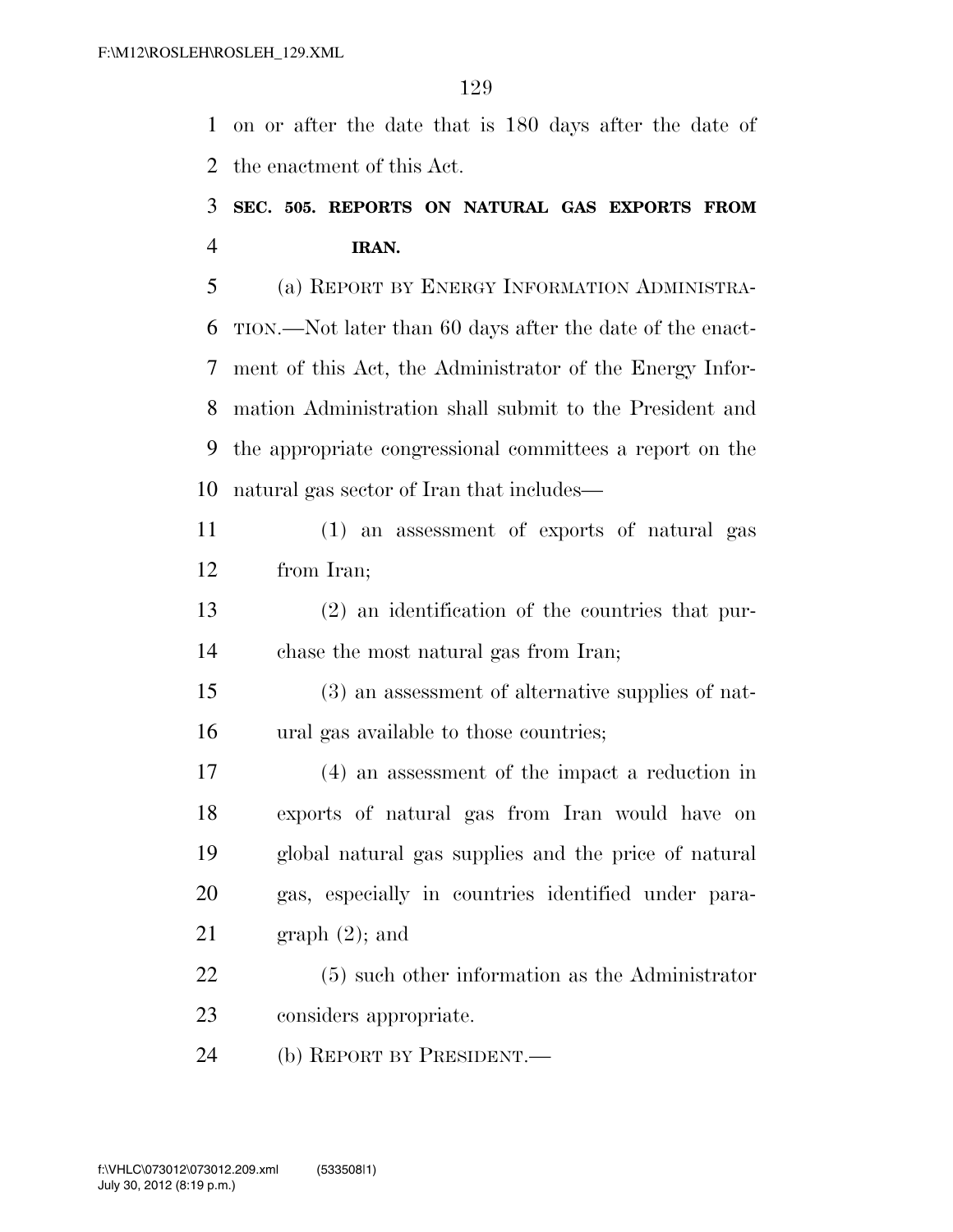| $\mathbf{1}$   | $(1)$ In GENERAL.—Not later than 60 days after       |
|----------------|------------------------------------------------------|
| $\overline{2}$ | receiving the report required by subsection (a), the |
| 3              | President shall, relying on information in that re-  |
| $\overline{4}$ | port, submit to the appropriate congressional com-   |
| 5              | mittees a report that includes—                      |
| 6              | $(A)$ an assessment of —                             |
| 7              | (i) the extent to which revenues from                |
| 8              | exports of natural gas from Iran are still           |
| 9              | enriching the Government of Iran;                    |
| 10             | (ii) whether a sanctions regime similar              |
| 11             | to the sanctions regime imposed with re-             |
| 12             | spect to purchases of petroleum and petro-           |
| 13             | leum products from Iran pursuant to sec-             |
| 14             | tion 1245 of the National Defense Author-            |
| 15             | ization Act for Fiscal Year 2012, as                 |
| 16             | amended by sections 503 and 504, or other            |
| 17             | measures could be applied effectively to ex-         |
| 18             | ports of natural gas from Iran;                      |
| 19             | (iii) the geostrategic implications of a             |
| 20             | reduction in exports of natural gas from             |
| 21             | Iran, including the impact of such a reduc-          |
| 22             | tion on the countries identified under sub-          |
| 23             | section $(a)(2);$                                    |
| 24             | (iv) alternative supplies of natural gas             |
| 25             | available to those countries; and                    |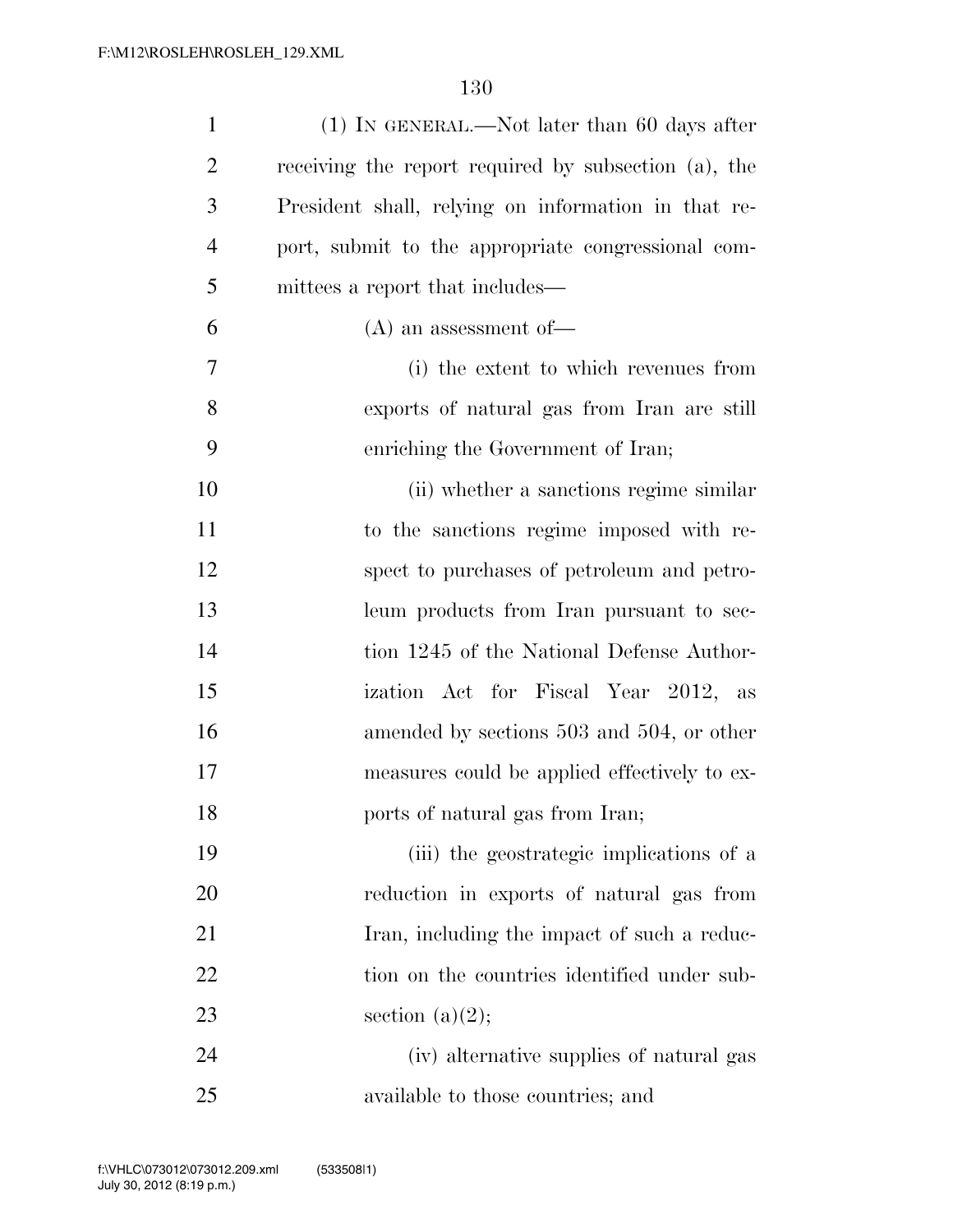| $\mathbf{1}$   | (v) the impact a reduction in exports                       |
|----------------|-------------------------------------------------------------|
| $\overline{2}$ | of natural gas from Iran would have on                      |
| 3              | global natural gas supplies and the price of                |
| $\overline{4}$ | natural gas and the impact, if any, on                      |
| 5              | swap arrangements for natural gas in                        |
| 6              | place between Iran and neighboring coun-                    |
| 7              | tries; and                                                  |
| 8              | (B) specific recommendations with respect                   |
| 9              | to measures designed to limit the revenue re-               |
| 10             | ceived by the Government of Iran from exports               |
| 11             | of natural gas; and                                         |
| 12             | (C) any other information the President                     |
| 13             | considers appropriate.                                      |
| 14             | (2) FORM OF REPORT.—Each report required                    |
| 15             | by paragraph (1) shall be submitted in unclassified         |
| 16             | form but may contain a classified annex.                    |
| 17             | SEC. 506. REPORT ON MEMBERSHIP OF IRAN IN INTER-            |
| 18             | NATIONAL ORGANIZATIONS.                                     |
| 19             | Not later than 180 days after the date of the enact-        |
| 20             | ment of this Act, and not later than September 1 of each    |
| 21             | year thereafter, the Secretary of State shall submit to the |
| 22             | appropriate congressional committees a report listing the   |
| 23             | international organizations of which Iran is a member and   |
| 24             | detailing the amount that the United States contributes     |
| 25             | to each such organization on an annual basis.               |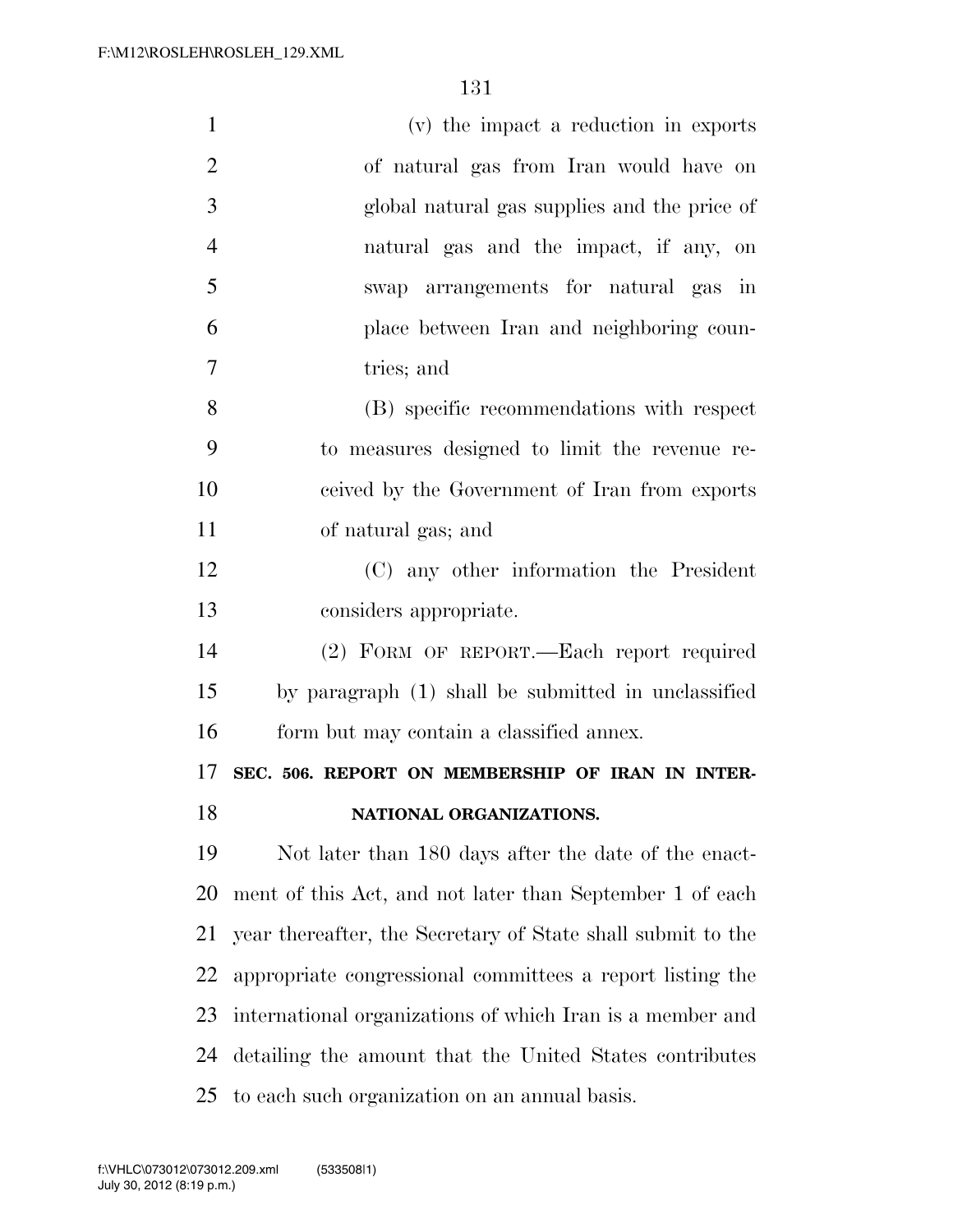|                |  |         | 1 SEC. 507. SENSE OF CONGRESS ON EXPORTATION OF |  |  |  |
|----------------|--|---------|-------------------------------------------------|--|--|--|
| $\overline{2}$ |  |         | GOODS, SERVICES, AND TECHNOLOGIES FOR           |  |  |  |
| 3              |  |         | AIRCRAFT PRODUCED IN THE UNITED                 |  |  |  |
| $\overline{4}$ |  | STATES. |                                                 |  |  |  |

 It is the sense of Congress that licenses to export or reexport goods, services, or technologies for aircraft pro- duced in the United States should be provided only in situ- ations in which such licenses are truly essential and in a manner consistent with the laws and foreign policy goals of the United States.

## **TITLE VI—GENERAL PROVISIONS**

**SEC. 601. IMPLEMENTATION; PENALTIES.** 

 (a) IMPLEMENTATION.—The President may exercise all authorities provided under sections 203 and 205 of the International Emergency Economic Powers Act (50 U.S.C. 1702 and 1704) to carry out—

(1) sections 211, 212, 213, 217, 218, 220, 312,

and 411, subtitle A of title III, and title VII;

 (2) section 104A of the Comprehensive Iran Sanctions, Accountability, and Divestment Act of 2010, as added by section 312; and

23 (3) sections 105A and 105B of the Comprehen- sive Iran Sanctions, Accountability, and Divestment Act of 2010, as added by subtitle A of title IV.

(b) PENALTIES.—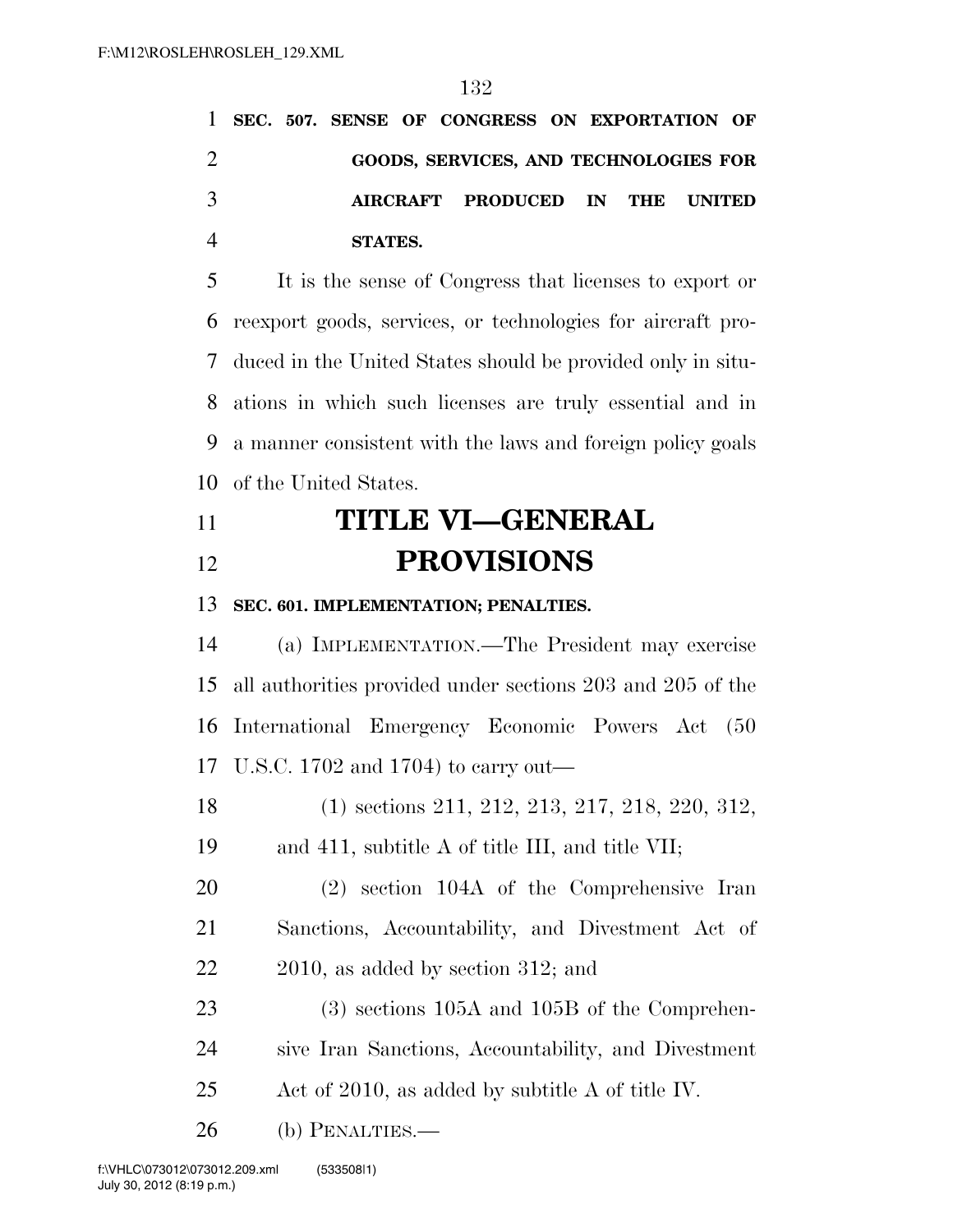| $\mathbf{1}$   | (1) IN GENERAL.—The penalties provided for in                |
|----------------|--------------------------------------------------------------|
| $\overline{2}$ | subsections (b) and (c) of section 206 of the Inter-         |
| 3              | national Emergency Economic Powers Act<br>(50)               |
| $\overline{4}$ | U.S.C. 1705) shall apply to a person that violates,          |
| 5              | attempts to violate, conspires to violate, or causes a       |
| 6              | violation of a provision specified in paragraph $(2)$ of     |
| 7              | this subsection, or an order or regulation prescribed        |
| 8              | under such a provision, to the same extent that such         |
| 9              | penalties apply to a person that commits an unlaw-           |
| 10             | ful act described in section $206(a)$ of that Act.           |
| 11             | (2) PROVISIONS SPECIFIED.—The provisions                     |
| 12             | specified in this paragraph are the following:               |
| 13             | (A) Sections 211, 212, 213, and 220, sub-                    |
| 14             | title A of title III, and title VII.                         |
| 15             | (B) Sections 105A and 105B of the Com-                       |
| 16             | prehensive Iran Sanctions, Accountability, and               |
| 17             | Divestment Act of 2010, as added by subtitle A               |
| 18             | of title IV.                                                 |
| 19             | SEC. 602. APPLICABILITY TO CERTAIN INTELLIGENCE AC-          |
| 20             | TIVITIES.                                                    |
| 21             | Nothing in this Act or the amendments made by this           |
| 22             | Act shall apply to the authorized intelligence activities of |
| 23             | the United States.                                           |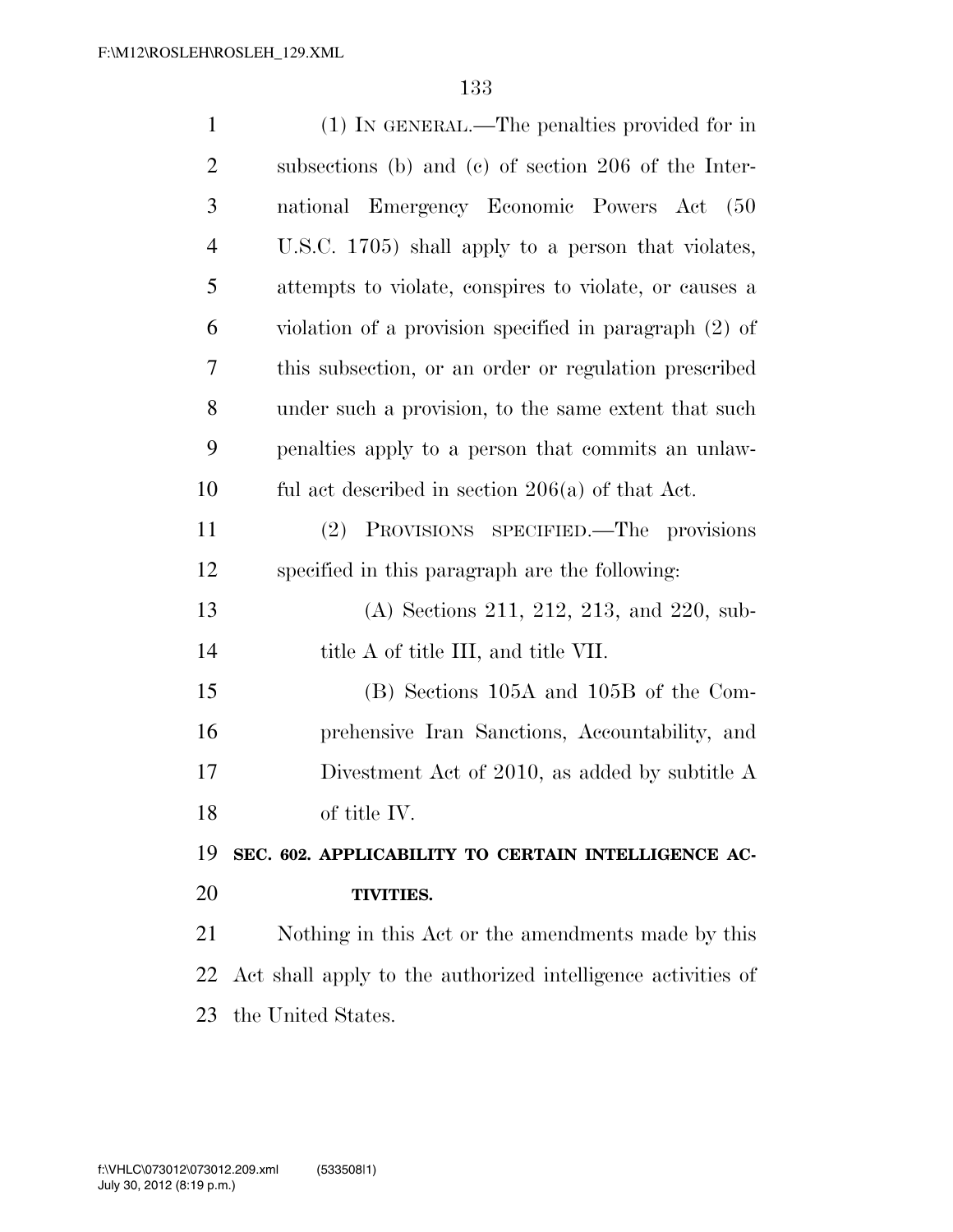### **SEC. 603. APPLICABILITY TO CERTAIN NATURAL GAS PROJECTS.**

 (a) EXCEPTION FOR CERTAIN NATURAL GAS PROJECTS.—Nothing in this Act or the amendments made by this Act shall apply to any activity relating to a project—

 (1) for the development of natural gas and the construction and operation of a pipeline to transport natural gas from Azerbaijan to Turkey and Europe;

 (2) that provides to Turkey and countries in Europe energy security and energy independence from the Government of the Russian Federation and other governments with jurisdiction over persons subject to sanctions imposed under this Act or amendments made by this Act; and

 (3) that was initiated before the date of the en- actment of this Act pursuant to a production-shar- ing agreement, or an ancillary agreement necessary to further a production-sharing agreement, entered into with, or a license granted by, the government of a country other than Iran before such date of enact-ment.

23 (b) TERMINATION OF EXCEPTION.—

 (1) IN GENERAL.—The exception under sub- section (a) shall not apply with respect to a project described in that subsection on or after the date on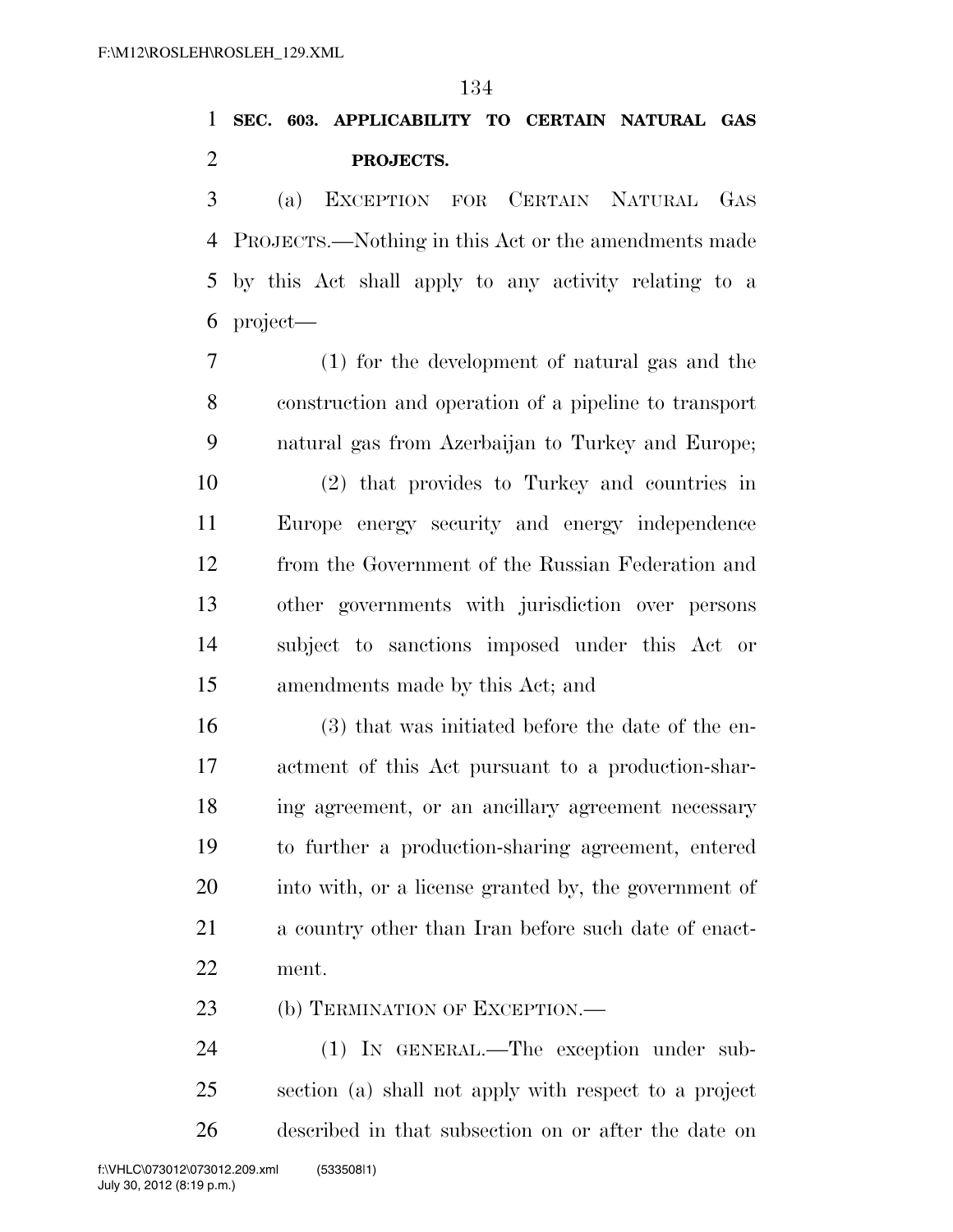| $\mathbf{1}$   | which the President certifies to the appropriate con- |
|----------------|-------------------------------------------------------|
| $\overline{2}$ | gressional committees that—                           |
| 3              | (A) the percentage of the equity interest in          |
| $\overline{4}$ | the project held by or on behalf of an entity de-     |
| 5              | scribed in paragraph (2) has increased relative       |
| 6              | to the percentage of the equity interest in the       |
| $\overline{7}$ | project held by or on behalf of such an entity        |
| 8              | on January 1, 2002; or                                |
| 9              | $(B)$ an entity described in paragraph $(2)$          |
| 10             | has assumed an operational role in the project.       |
| 11             | (2) ENTITY DESCRIBED.—An entity described             |
| 12             | in this paragraph is—                                 |
| 13             | $(A)$ an entity-                                      |
| 14             | (i) owned or controlled by the Govern-                |
| 15             | ment of Iran or identified under section              |
| 16             | 560.304 of title 31, Code of Federal Regu-            |
| 17             | lations (relating to the definition of the            |
| 18             | Government of Iran); or                               |
| 19             | (ii) organized under the laws of Iran                 |
| 20             | or with the participation or approval of the          |
| 21             | Government of Iran;                                   |
| 22             | (B) an entity owned or controlled by an               |
| 23             | entity described in subparagraph $(A)$ ; or           |
| 24             | (C) a successor entity to an entity de-               |
| 25             | scribed in subparagraph $(A)$ .                       |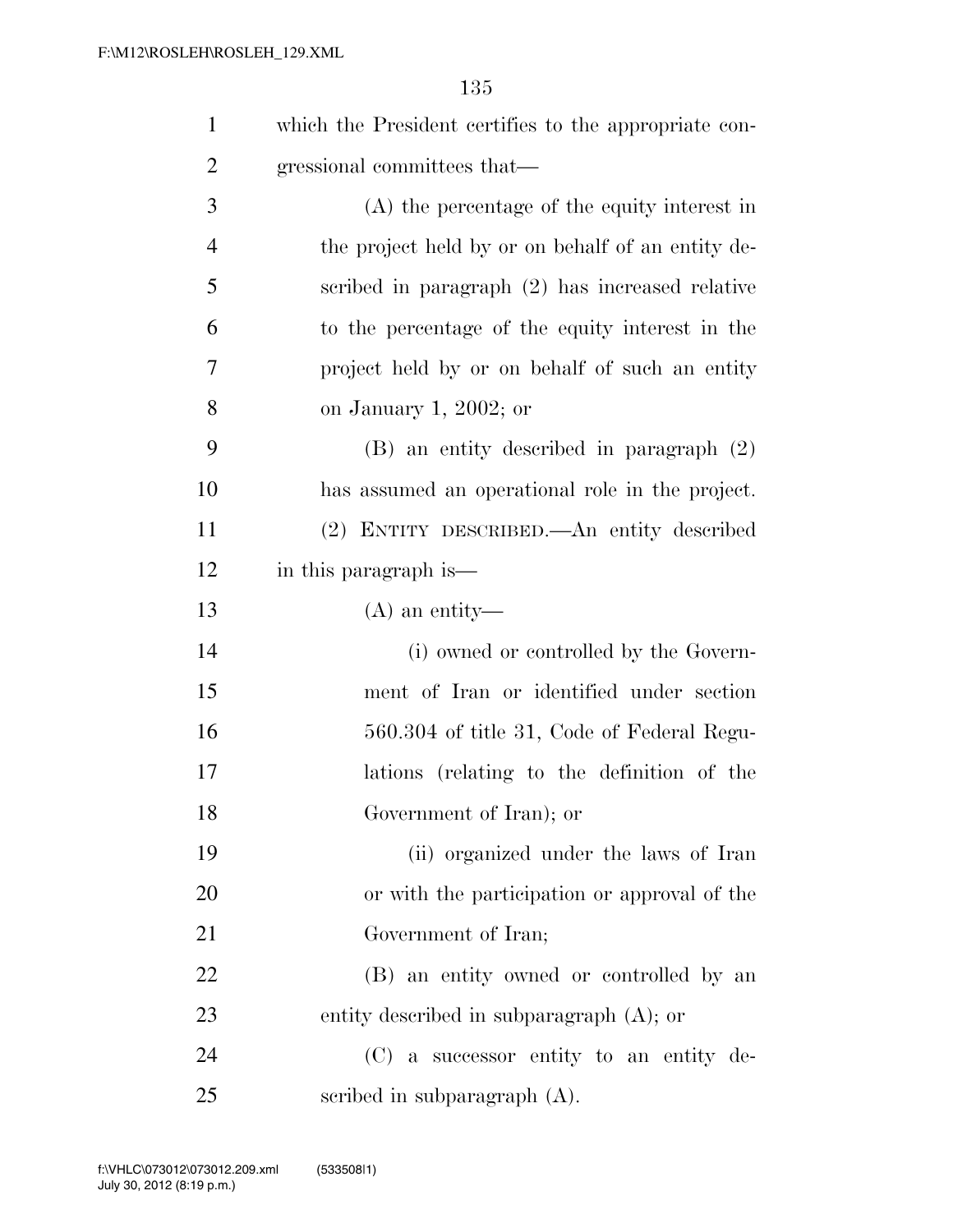### **SEC. 604. RULE OF CONSTRUCTION WITH RESPECT TO USE**

#### **OF FORCE AGAINST IRAN AND SYRIA.**

 Nothing in this Act or the amendments made by this Act shall be construed as a declaration of war or an au-thorization of the use of force against Iran or Syria.

#### **SEC. 605. TERMINATION.**

 (a) IN GENERAL.—The provisions of sections 211, 212, 213, 218, 220, 221, and 501, title I, and subtitle A of title III shall terminate on the date that is 30 days after the date on which the President makes the certifi- cation described in section 401(a) of the Comprehensive Iran Sanctions, Accountability, and Divestment Act of 2010 (22 U.S.C. 8551(a)).

 (b) AMENDMENT TO TERMINATION DATE OF COM- PREHENSIVE IRAN SANCTIONS, ACCOUNTABILITY, AND 16 DIVESTMENT ACT OF 2010.—Section  $401(a)(2)$  of the Comprehensive Iran Sanctions, Accountability, and Di- vestment Act of 2010 (22 U.S.C. 8551(a)(2)) is amended by inserting '', and verifiably dismantled its,'' after ''devel-opment of''.

### **TITLE VII—SANCTIONS WITH RE-**

# **SPECT TO HUMAN RIGHTS ABUSES IN SYRIA**

#### **SEC. 701. SHORT TITLE.**

 This title may be cited as the ''Syria Human Rights Accountability Act of 2012''.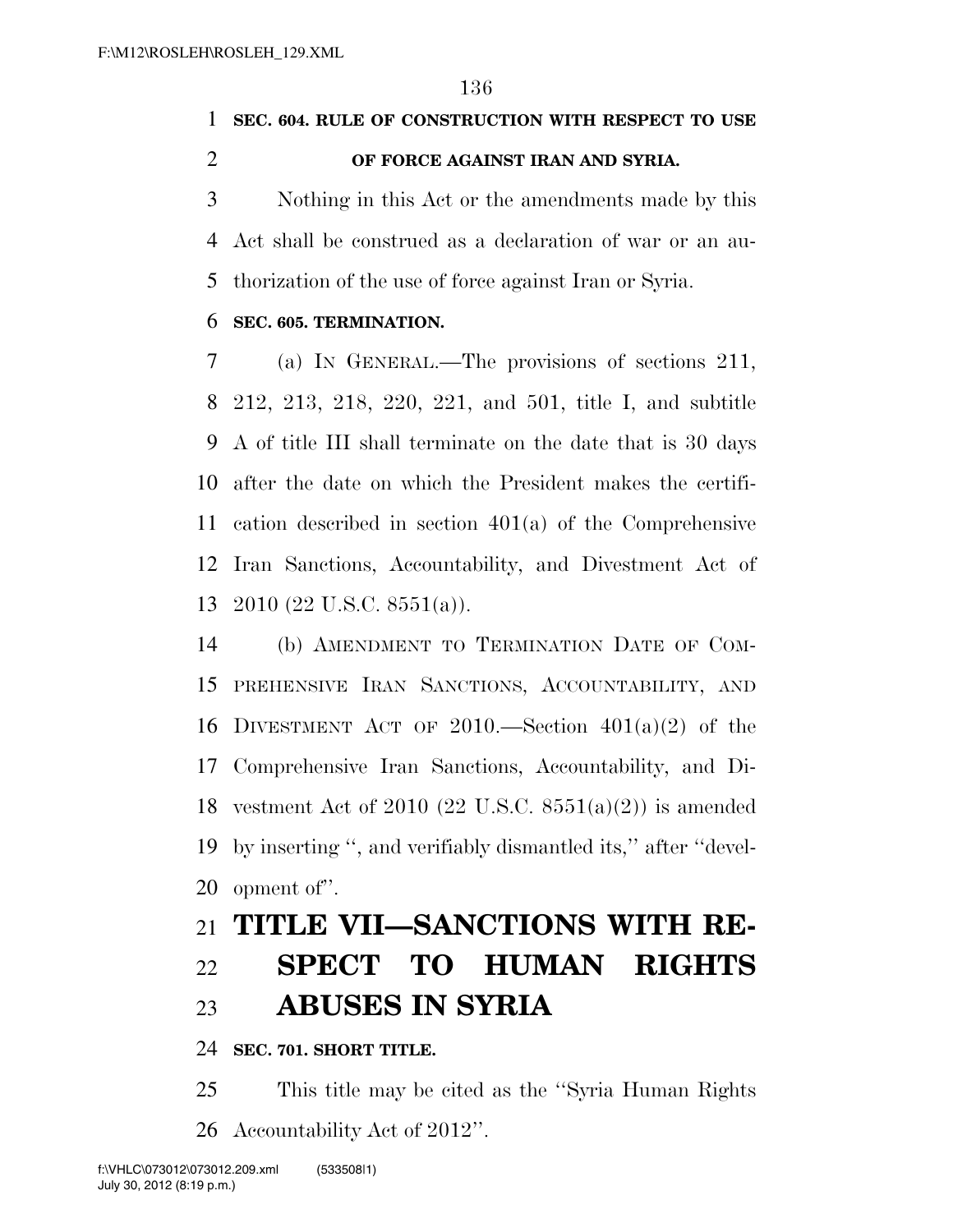**SEC. 702. IMPOSITION OF SANCTIONS WITH RESPECT TO CERTAIN PERSONS WHO ARE RESPONSIBLE FOR OR COMPLICIT IN HUMAN RIGHTS ABUSES COMMITTED AGAINST CITIZENS OF SYRIA OR THEIR FAMILY MEMBERS.**  (a) IN GENERAL.—The President shall impose sanc- tions described in subsection (c) with respect to each per- son on the list required by subsection (b). (b) LIST OF PERSONS WHO ARE RESPONSIBLE FOR OR COMPLICIT IN CERTAIN HUMAN RIGHTS ABUSES.— (1) IN GENERAL.—Not later than 120 days after the date of the enactment of this Act, the President shall submit to the appropriate congres- sional committees a list of persons who are officials of the Government of Syria or persons acting on be- half of that Government that the President deter- mines, based on credible evidence, are responsible for or complicit in, or responsible for ordering, con- trolling, or otherwise directing, the commission of serious human rights abuses against citizens of Syria or their family members, regardless of whether such abuses occurred in Syria. (2) UPDATES OF LIST.—The President shall

 submit to the appropriate congressional committees an updated list under paragraph (1)—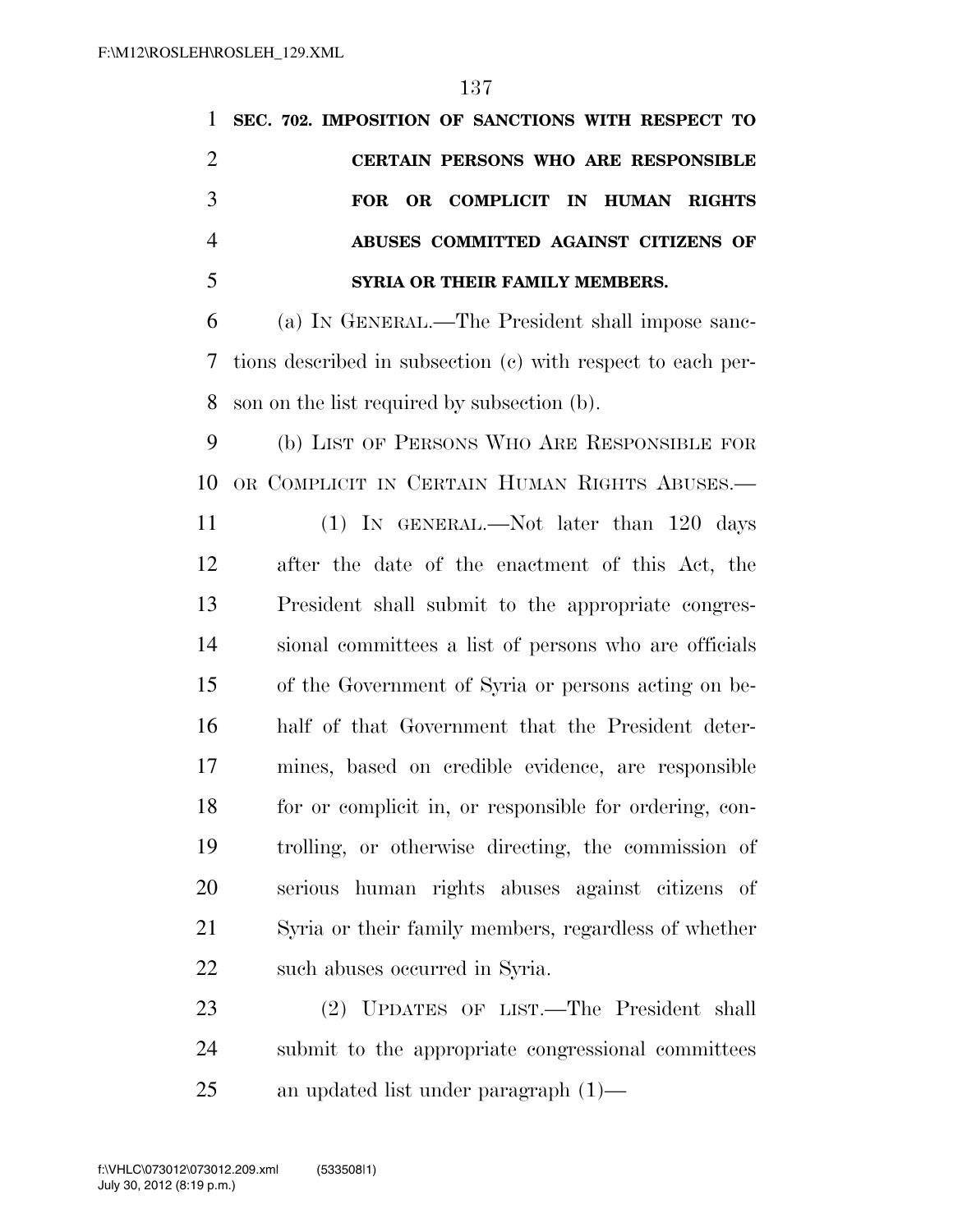| $\mathbf{1}$   | $(A)$ not later than 300 days after the date             |
|----------------|----------------------------------------------------------|
| $\overline{2}$ | of the enactment of this Act and every 180               |
| 3              | days thereafter; and                                     |
| $\overline{4}$ | (B) as new information becomes available.                |
| 5              | $(3)$ FORM OF REPORT; PUBLIC AVAILABILITY.—              |
| 6              | (A) FORM.—The list required by para-                     |
| 7              | graph (1) shall be submitted in unclassified             |
| 8              | form but may contain a classified annex.                 |
| 9              | (B) PUBLIC AVAILABILITY.—The unclassi-                   |
| 10             | fied portion of the list required by paragraph           |
| 11             | (1) shall be made available to the public and            |
| 12             | posted on the websites of the Department of the          |
| 13             | Treasury and the Department of State.                    |
| 14             | (4) CONSIDERATION OF DATA FROM OTHER                     |
| 15             | <b>COUNTRIES</b><br>AND NONGOVERNMENTAL ORGANIZA-        |
| 16             | TIONS.—In preparing the list required by paragraph       |
| 17             | (1), the President shall consider credible data al-      |
| 18             | ready obtained by other countries and nongovern-         |
| 19             | mental organizations, including organizations in         |
| 20             | Syria, that monitor the human rights abuses of the       |
| 21             | Government of Syria.                                     |
| 22             | (c) SANCTIONS DESCRIBED.—The sanctions de-               |
| 23             | scribed in this subsection are sanctions pursuant to the |
| 24             | International Emergency Economic Powers Act<br>(50)      |

U.S.C. 1701 et seq.), including blocking of property and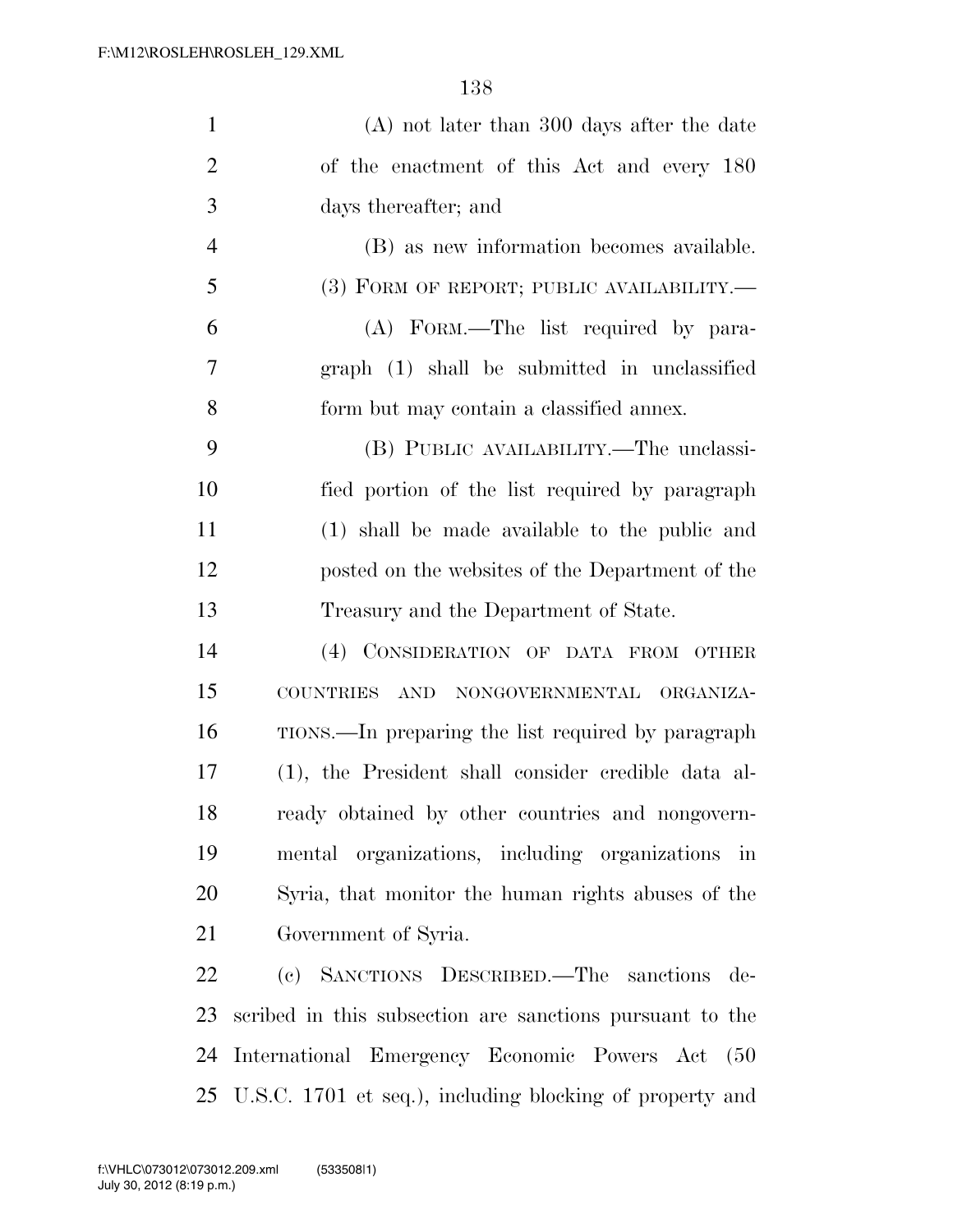restrictions or prohibitions on financial transactions and the exportation of property, subject to such regulations as the President may prescribe. **SEC. 703. IMPOSITION OF SANCTIONS WITH RESPECT TO THE TRANSFER OF GOODS OR TECH- NOLOGIES TO SYRIA THAT ARE LIKELY TO BE USED TO COMMIT HUMAN RIGHTS ABUSES.**  (a) IN GENERAL.—The President shall impose sanc- tions described in section 702(c) with respect to— (1) each person on the list required by sub- section (b); and (2) any person that— (A) is a successor entity to a person on the list; (B) owns or controls a person on the list, if the person that owns or controls the person on the list had actual knowledge or should have known that the person on the list engaged in

19 the activity described in subsection  $(b)(2)$  for which the person was included in the list; or (C) is owned or controlled by, or under

 common ownership or control with, the person on the list, if the person owned or controlled by, or under common ownership or control with (as the case may be), the person on the list know-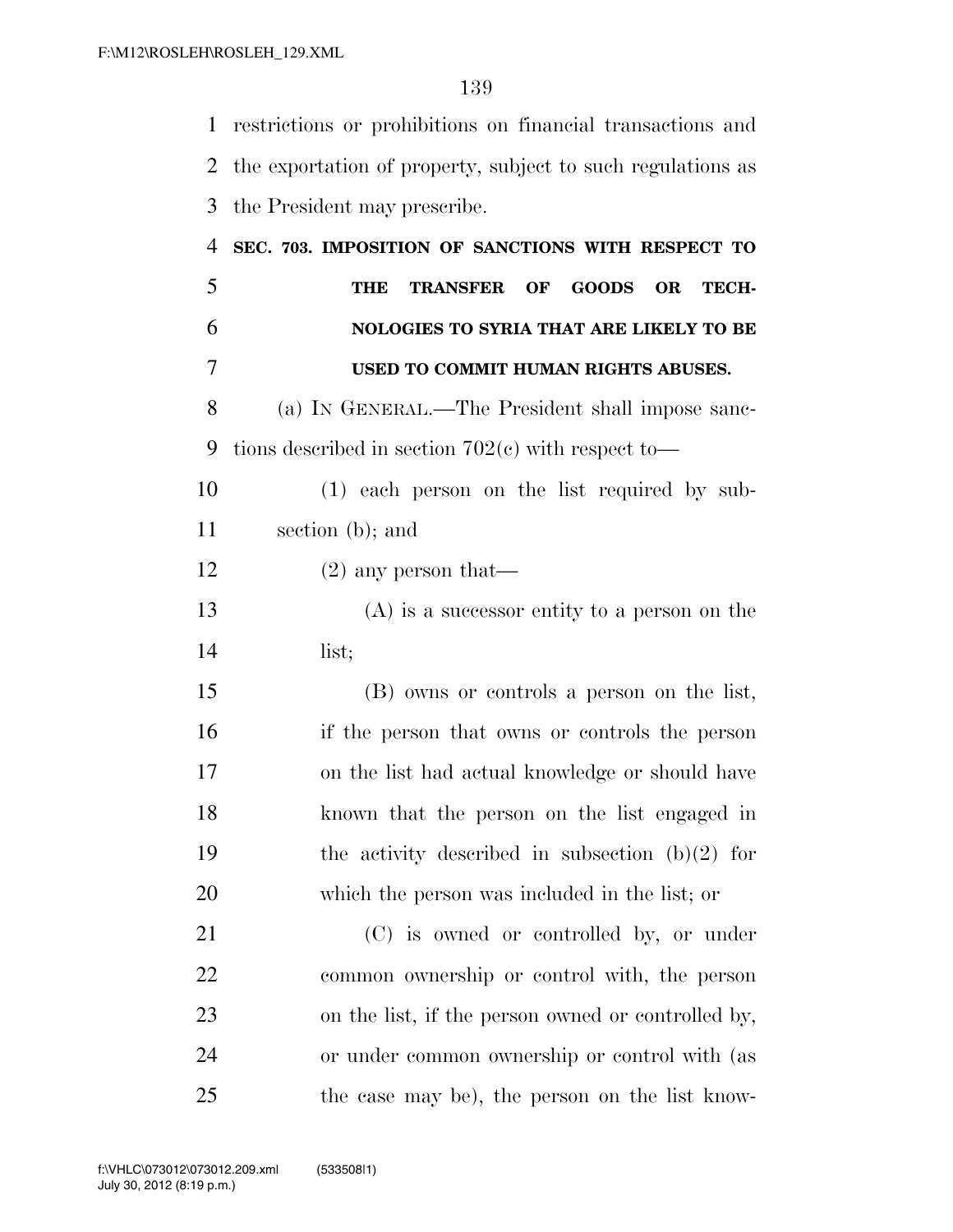| $\mathbf{1}$   | ingly engaged in the activity described in sub-      |
|----------------|------------------------------------------------------|
| $\overline{2}$ | section $(b)(2)$ for which the person was included   |
| 3              | in the list.                                         |
| $\overline{4}$ | $(b)$ LIST.—                                         |
| 5              | $(1)$ In GENERAL.—Not later than 120 days            |
| 6              | after the date of the enactment of this Act, the     |
| 7              | President shall submit to the appropriate congres-   |
| 8              | sional committees a list of persons that the Presi-  |
| 9              | dent determines have knowingly engaged in an activ-  |
| 10             | ity described in paragraph (2) on or after such date |
| 11             | of enactment.                                        |
| 12             | $(2)$ ACTIVITY DESCRIBED.—                           |
| 13             | $(A)$ In GENERAL.—A person engages in an             |
| 14             | activity described in this paragraph if the per-     |
| 15             | $son$ —                                              |
| 16             | (i) transfers, or facilitates the transfer           |
| 17             | of, goods or technologies described in sub-          |
| 18             | paragraph $(C)$ to Syria; or                         |

 (ii) provides services with respect to goods or technologies described in subpara- graph (C) after such goods or technologies are transferred to Syria.

 (B) APPLICABILITY TO CONTRACTS AND OTHER AGREEMENTS.—A person engages in an activity described in subparagraph (A) without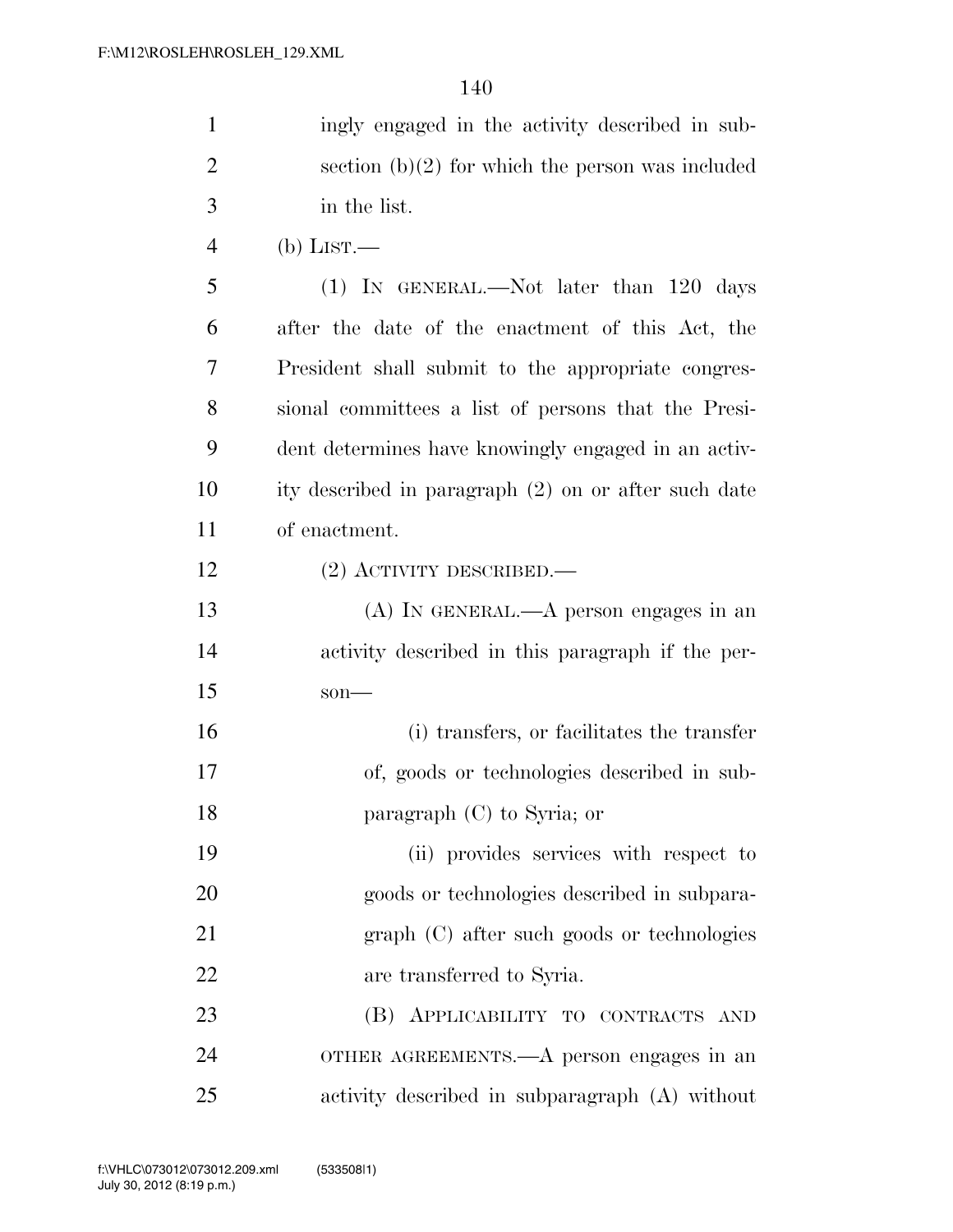regard to whether the activity is carried out pursuant to a contract or other agreement en- tered into before, on, or after the date of the enactment of this Act. (C) GOODS OR TECHNOLOGIES DE-

 SCRIBED.—Goods or technologies described in this subparagraph are goods or technologies that the President determines are likely to be used by the Government of Syria or any of its agencies or instrumentalities to commit human rights abuses against the people of Syria, in-cluding—

 (i) firearms or ammunition (as those terms are defined in section 921 of title 18, United States Code), rubber bullets, police batons, pepper or chemical sprays, stun grenades, electroshock weapons, tear gas, water cannons, or surveillance tech-nology; or

20 (ii) sensitive technology.

21 (D) SENSITIVE TECHNOLOGY DEFINED.—

22 (i) In GENERAL.—For purposes of 23 subparagraph (C), the term "sensitive" technology'' means hardware, software, telecommunications equipment, or any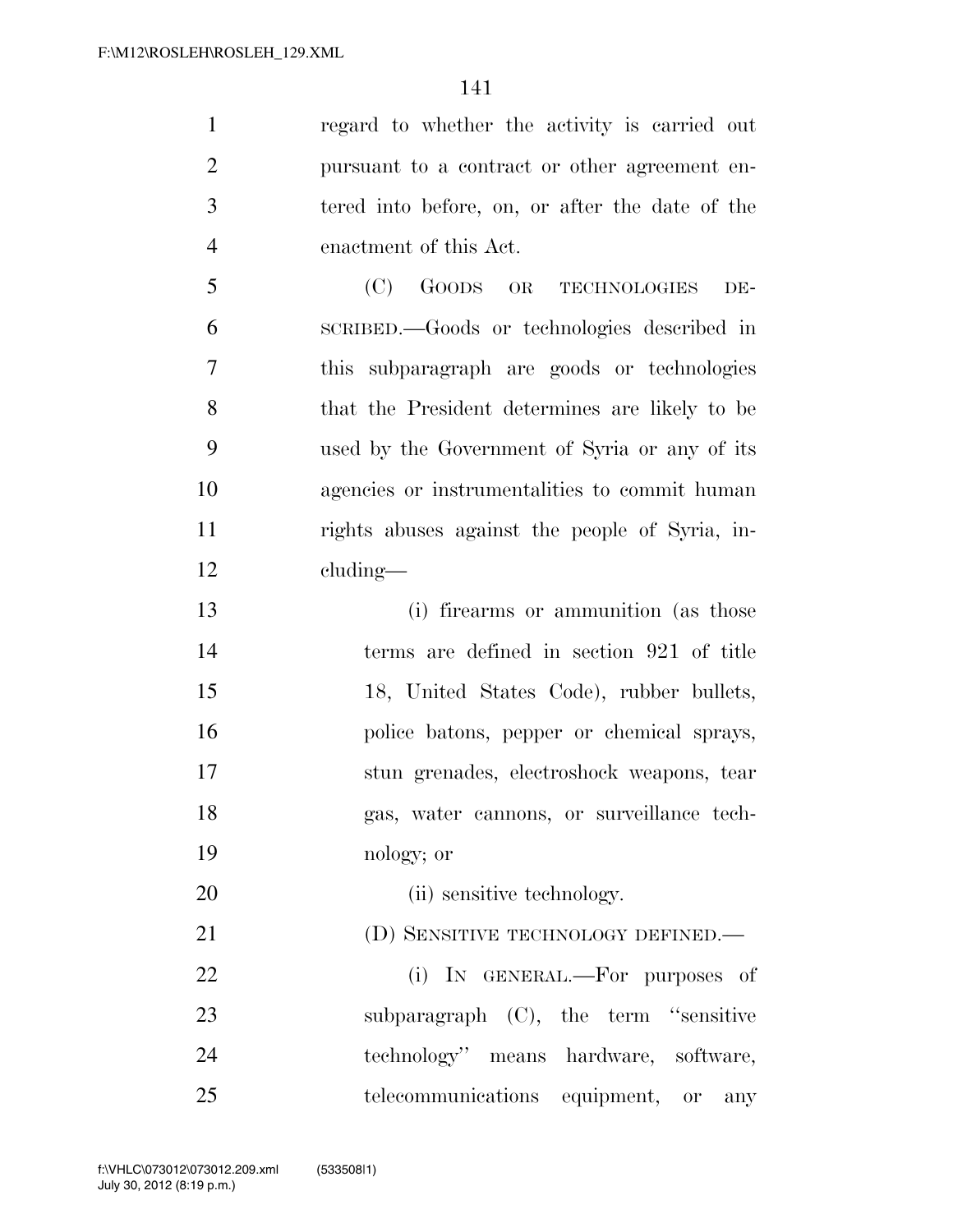| $\mathbf{1}$   | other technology, that the President deter-           |
|----------------|-------------------------------------------------------|
| $\overline{2}$ | mines is to be used specifically—                     |
| 3              | $(I)$ to restrict the free flow of un-                |
| $\overline{4}$ | biased information in Syria; or                       |
| 5              | $(II)$ to disrupt, monitor, or other-                 |
| 6              | wise restrict speech of the people of                 |
| 7              | Syria.                                                |
| 8              | (ii) EXCEPTION.—The term "sensitive"                  |
| 9              | technology" does not include information              |
| 10             | or informational materials the exportation            |
| 11             | of which the President does not have the              |
| 12             | authority to regulate or prohibit pursuant            |
| 13             | to section $203(b)(3)$ of the International           |
| 14             | Emergency Economic Powers Act<br>(50)                 |
| 15             | U.S.C. $1702(b)(3)$ ).                                |
| 16             | (3)<br>SPECIAL RULE TO ALLOW FOR<br>TERMI-            |
| 17             | OF SANCTIONABLE ACTIVITY.-The Presi-<br><b>NATION</b> |
| 18             | dent shall not be required to include a person on the |
| 19             | list required by paragraph (1) if the President cer-  |
| 20             | tifies in writing to the appropriate congressional    |
| 21             | committees that—                                      |
| 22             | $(A)$ the person is no longer engaging in, or         |
| 23             | has taken significant verifiable steps toward         |
| 24             | stopping, the activity described in paragraph         |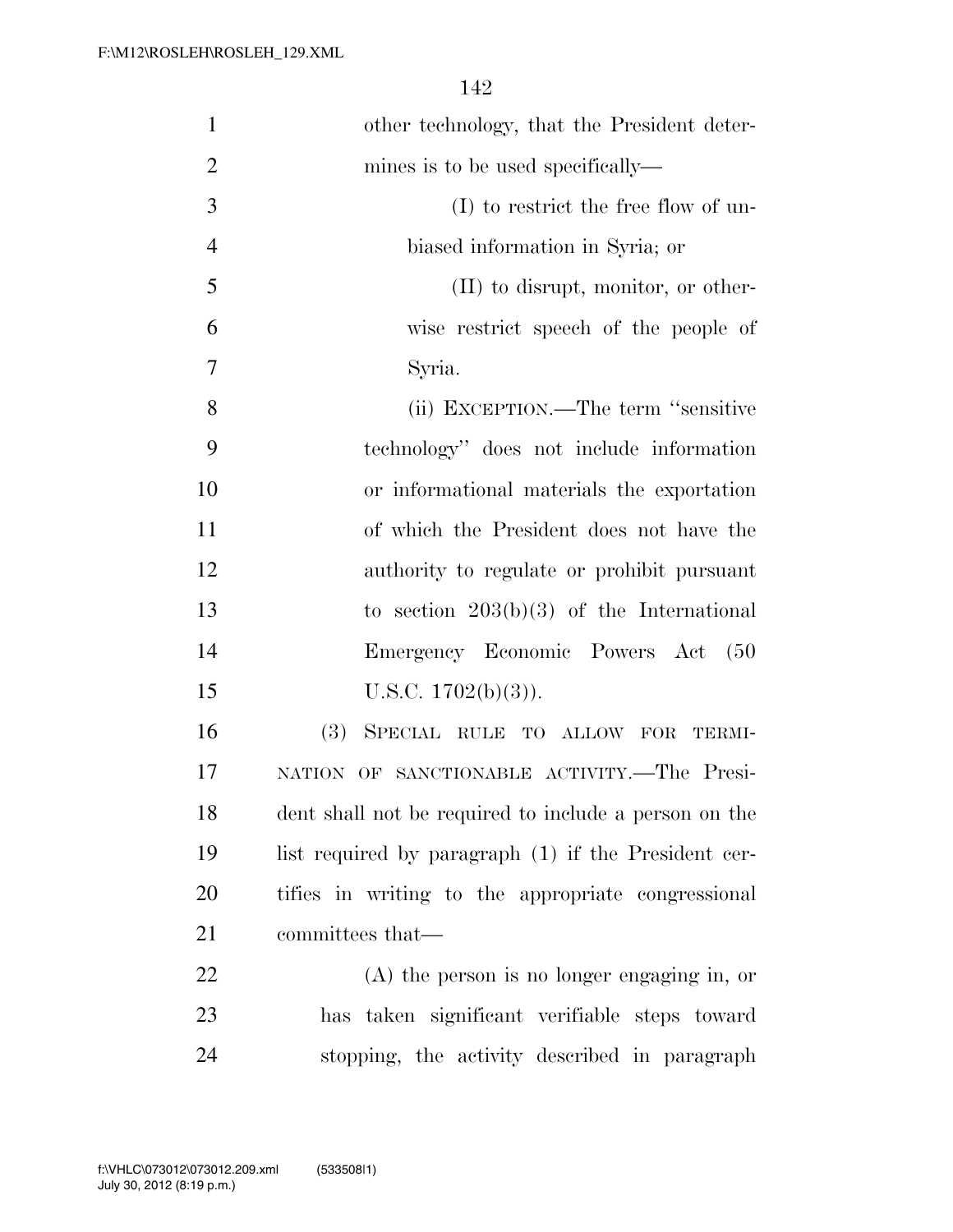| $\mathbf{1}$   | (2) for which the President would otherwise        |
|----------------|----------------------------------------------------|
| $\overline{2}$ | have included the person on the list; and          |
| 3              | (B) the President has received reliable as-        |
| $\overline{4}$ | surances that the person will not knowingly en-    |
| 5              | gage in any activity described in paragraph (2)    |
| 6              | in the future.                                     |
| 7              | (4) UPDATES OF LIST.—The President shall           |
| 8              | submit to the appropriate congressional committees |
| 9              | an updated list under paragraph $(1)$ —            |
| 10             | $(A)$ not later than 300 days after the date       |
| 11             | of the enactment of this Act and every 180         |
| 12             | days thereafter; and                               |
| 13             | (B) as new information becomes available.          |
| 14             | $(5)$ FORM OF REPORT; PUBLIC AVAILABILITY.—        |
| 15             | (A) FORM.—The list required by para-               |
| 16             | graph (1) shall be submitted in unclassified       |
| 17             | form but may contain a classified annex.           |
| 18             | (B) PUBLIC AVAILABILITY.—The unclassi-             |
| 19             | fied portion of the list required by paragraph     |
| 20             | (1) shall be made available to the public and      |
| 21             | posted on the websites of the Department of the    |
| 22             | Treasury and the Department of State.              |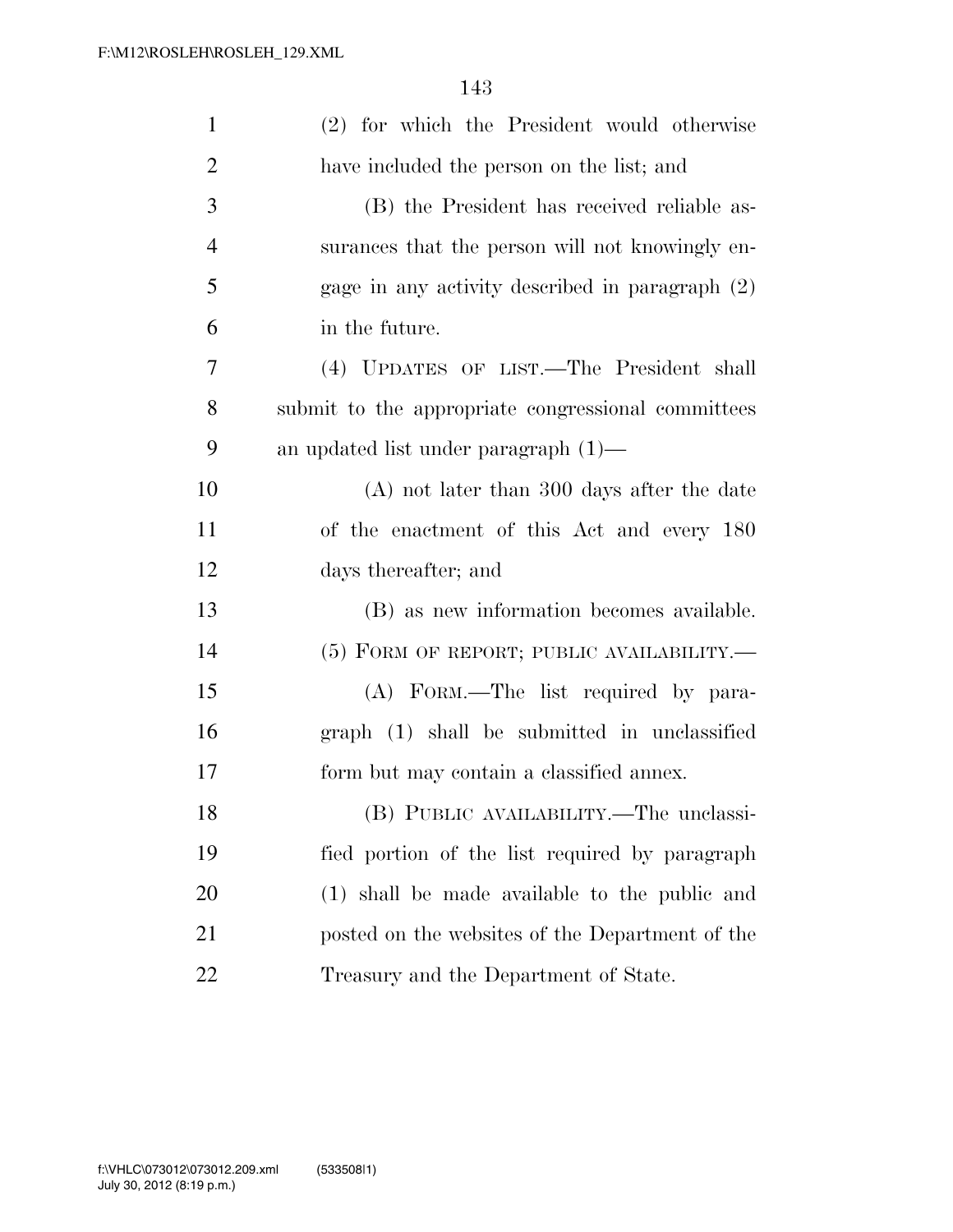| $\mathbf{1}$   | SEC. 704. IMPOSITION OF SANCTIONS WITH RESPECT TO             |
|----------------|---------------------------------------------------------------|
| $\overline{2}$ | PERSONS WHO ENGAGE IN CENSORSHIP OR                           |
| 3              | OTHER FORMS OF REPRESSION IN SYRIA.                           |
| $\overline{4}$ | (a) IN GENERAL.—The President shall impose sanc-              |
| 5              | tions described in section $702(e)$ with respect to each per- |
| 6              | son on the list required by subsection (b).                   |
| 7              | (b) LIST OF PERSONS WHO ENGAGE IN CENSOR-                     |
| 8              | $SHIP$ .                                                      |
| 9              | $(1)$ In GENERAL.—Not later than 120 days                     |
| 10             | after the date of the enactment of this Act, the              |
| 11             | President shall submit to the appropriate congres-            |
| 12             | sional committees a list of persons that the Presi-           |
| 13             | dent determines have engaged in censorship, or ac-            |
| 14             | tivities relating to censorship, in a manner that pro-        |
| 15             | hibits, limits, or penalizes the legitimate exercise of       |
| 16             | freedom of expression by citizens of Syria.                   |
| 17             | (2) UPDATES OF LIST.—The President shall                      |
| 18             | submit to the appropriate congressional committees            |
| 19             | an updated list under paragraph $(1)$ —                       |
| 20             | $(A)$ not later than 300 days after the date                  |
| 21             | of the enactment of this Act and every 180                    |
| 22             | days thereafter; and                                          |
| 23             | (B) as new information becomes available.                     |
| 24             | (3) FORM OF REPORT; PUBLIC AVAILABILITY.—                     |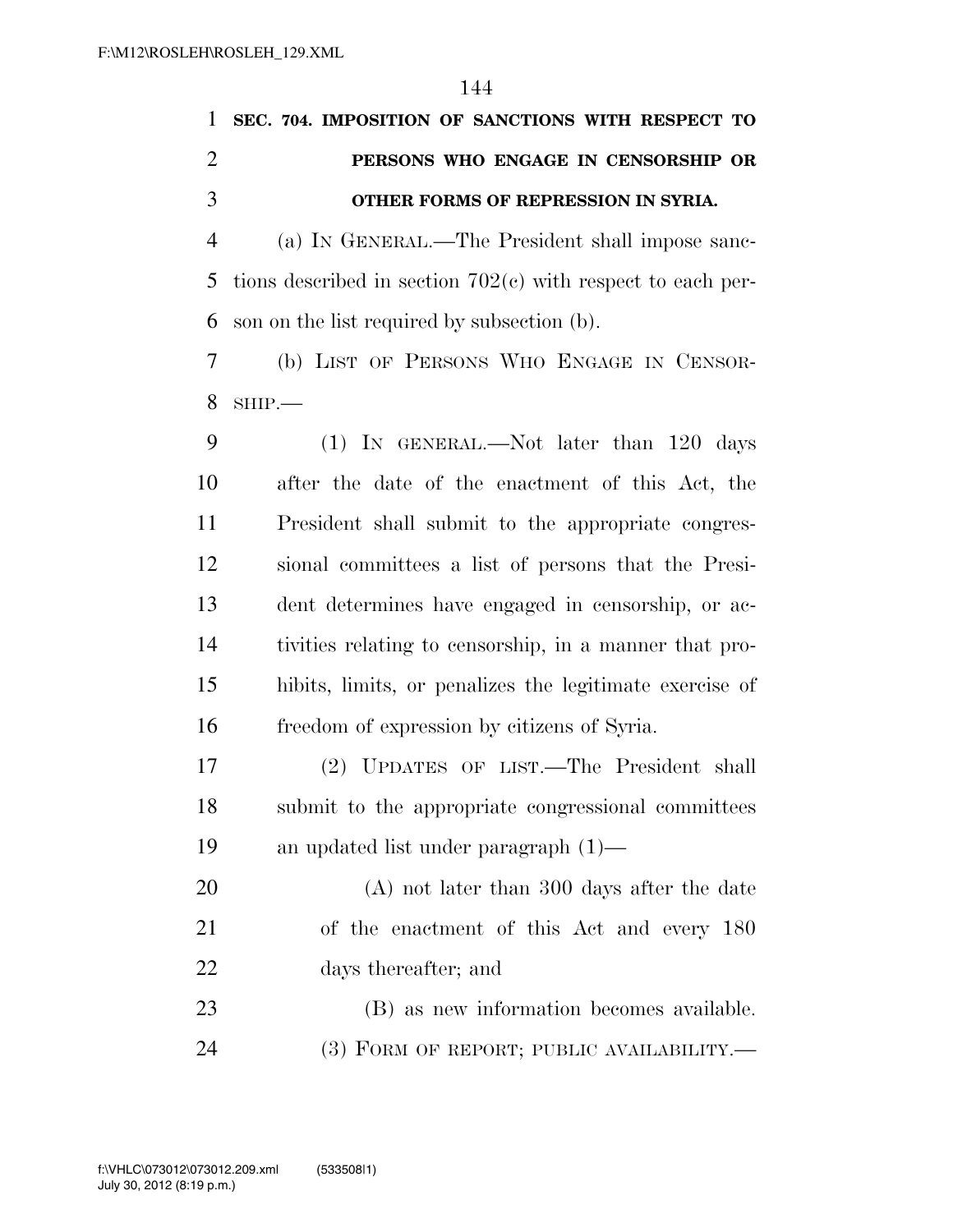| $\mathbf{1}$   | (A) FORM.—The list required by para-                       |
|----------------|------------------------------------------------------------|
| $\overline{2}$ | graph (1) shall be submitted in unclassified               |
| 3              | form but may contain a classified annex.                   |
| $\overline{4}$ | (B) PUBLIC AVAILABILITY.—The unclassi-                     |
| 5              | fied portion of the list required by paragraph             |
| 6              | (1) shall be made available to the public and              |
| 7              | posted on the websites of the Department of the            |
| 8              | Treasury and the Department of State.                      |
| 9              | SEC. 705. WAIVER.                                          |
| 10             | The President may waive the requirement to include         |
| 11             | a person on a list required by section 702, 703, or 704    |
| 12             | or to impose sanctions pursuant to any such section if the |
| 13             | President—                                                 |
| 14             | (1) determines that such a waiver is in the na-            |
| 15             | tional security interests of the United States; and        |
| 16             | (2) submits to the appropriate congressional               |
| 17             | committees a report on the reasons for that deter-         |
| 18             | mination.                                                  |
| 19             | SEC. 706. TERMINATION.                                     |
| 20             | (a) IN GENERAL.—The provisions of this title and           |
| 21             | any sanctions imposed pursuant to this title shall termi-  |
| 22             | nate on the date on which the President submits to the     |
| 23             | appropriate congressional committees—                      |
| 24             | $(1)$ the certification described in subsection $(b)$ ;    |
| 25             | and                                                        |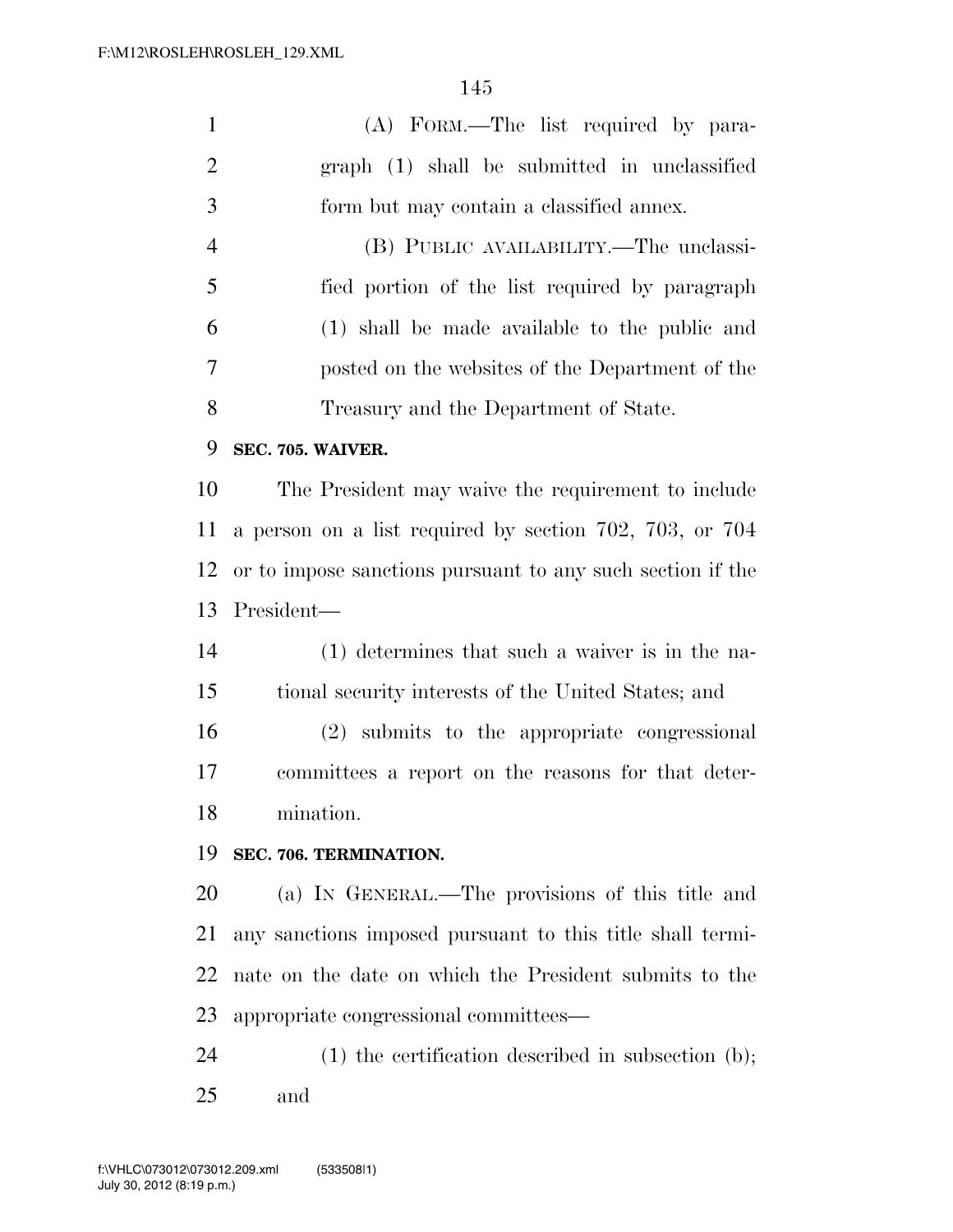| $\mathbf{1}$   | $(2)$ a certification that—                                 |
|----------------|-------------------------------------------------------------|
| $\overline{2}$ | (A) the Government of Syria is democrat-                    |
| 3              | ically elected and representative of the people of          |
| $\overline{4}$ | Syria; or                                                   |
| 5              | (B) a legitimate transitional government of                 |
| 6              | Syria is in place.                                          |
| 7              | (b) CERTIFICATION DESCRIBED.—A certification de-            |
| 8              | scribed in this subsection is a certification by the Presi- |
| 9              | dent that the Government of Syria—                          |
| 10             | (1) has unconditionally released all political              |
| 11             | prisoners;                                                  |
| 12             | (2) has ceased its practices of violence, unlawful          |
| 13             | detention, torture, and abuse of citizens of Syria en-      |
| 14             | gaged in peaceful political activity;                       |
| 15             | (3) has ceased its practice of procuring sensitive          |
| 16             | technology designed to restrict the free flow of unbi-      |
| 17             | ased information in Syria, or to disrupt, monitor, or       |
| 18             | otherwise restrict the right of citizens of Syria to        |
| 19             | freedom of expression;                                      |
| 20             | (4) has ceased providing support for foreign                |
| 21             | terrorist organizations and no longer allows such or-       |
| 22             | ganizations, including Hamas, Hezbollah, and Pales-         |
| 23             | tinian Islamic Jihad, to maintain facilities in terri-      |
| 24             | tory under the control of the Government of Syria;          |
| 25             | and                                                         |